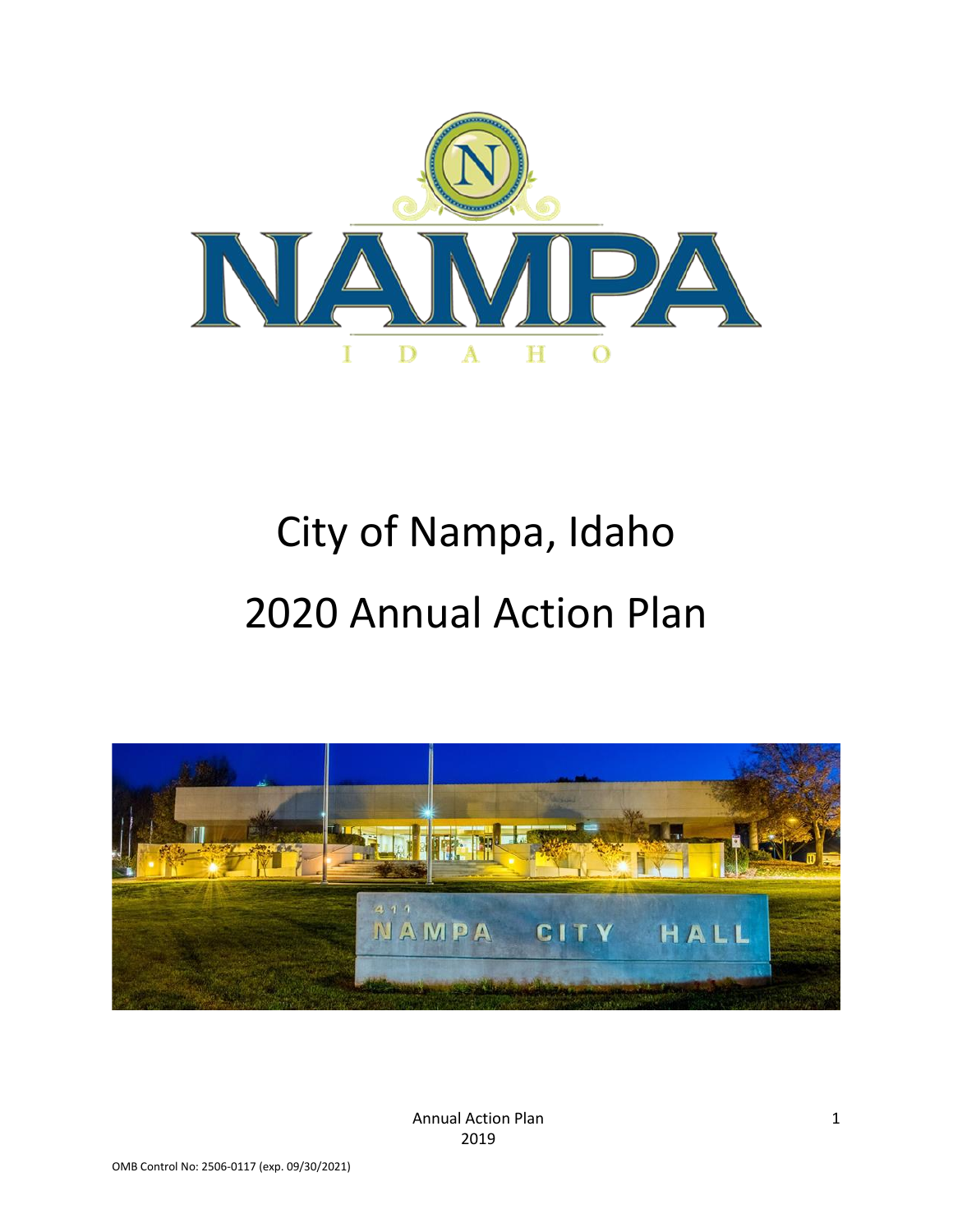City of Nampa have completed a 2nd amendment to the 2019 Annual Action Plan to fund housing affordability projects located in Nampa. City of Nampa have substantially amended the 2019 Annual Action plan to include the additional resources provided in response to the coronavirus pandemic and made available by the CARES Act. Additionally, projects have been identified to help the city prevent, prepare for, and respond to the coronavirus pandemic have been. City staff have also identified the flexibilities and statutory waivers made available as part of the CARES Act. Minor amendments were also completed to include the allocation of funding from the 2018 program year to the 2019 Lions Park Shelter Project.

# **Executive Summary**

# **AP-05 Executive Summary - 24 CFR 91.200(c), 91.220(b)**

#### **1. Introduction**

The City of Nampa's Community Development Department is responsible for overseeing the grant entitlement funds received from the U.S Department of Housing and Urban Development (HUD). The City of Nampa received its designation as an entitlement community in 1994 and have been administering the Community Development Block Grant (CDBG) since that time. As an entitlement community the City of Nampa is required to complete a Five-Year Consolidated Plan that identifies goals and objectives to which CDBG funding should be allocated. The 2019 program year will be the third year of the current five-year consolidated plan and will run from October 1, 2019 to September 30, 2020. The 2019 Annual Action Plan will identify the resources available and outlines the use of available resources to be carried out during the program year.

The available resources used to realize the identified goals and objective of the 2019 action plan will consist of entitlement funds and program income. Program income is primarily generated from the Home Loan Repair Program and the associated monthly loan payments and loan payoffs received during the program year.

#### **2019 Annual Action Plan Summary**

#### **July 20, 2020 2nd Substantial Amendment to the 2019 Annual Action Plan**

The Community Development Block Grant staff have recommended the following amendments to the 2019 Annual Action Plan.

Substantial Amendment(s)

• The City of Nampa City Council authorized the allocation of \$50,000.00 in 2018 program year grant funds to be used in support of Housing Affordability projects located in Nampa.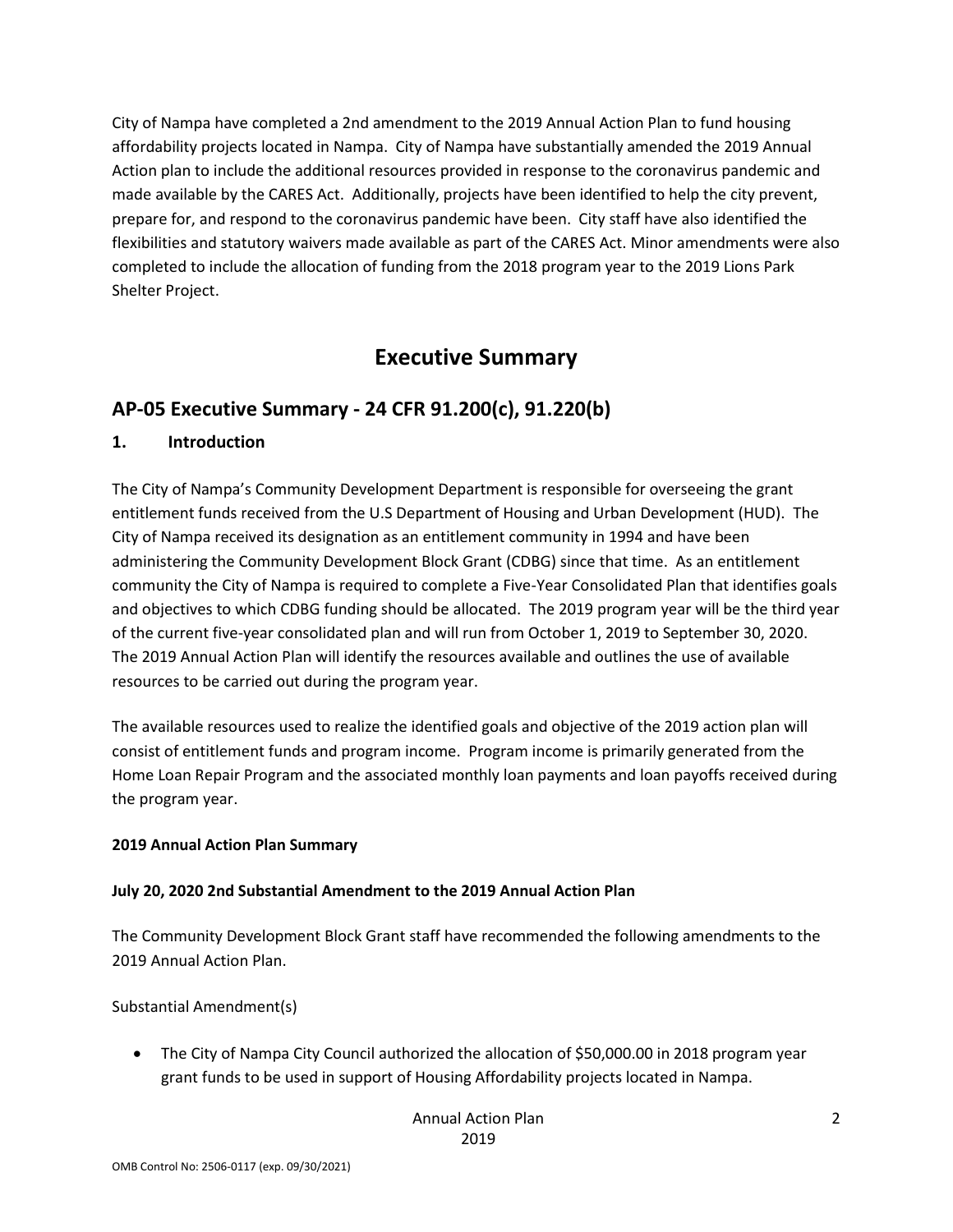#### **June 1, 2020 - 2019 Annual Action Plan Amendment Summary**

The Community Development Block Grant Staff have recommended the following amendments to the 2019 Annual Action Plan.

#### **Community Development Block Grant Regular Entitlement Funding**

Minor Amendment(s)

2019 Lions Park Shelter Activity *– CDBG-EN*

• City of Nampa Council Authorized CDBG staff to allocate \$14,000.00 in 2018 grant funds available to commit to activities to the 2019 Lions Park Shelter increasing the total funded amount from \$32,064.24 to

**Summary - 3rd Amendment to the 2019 AAP**

#### **Summary of the 3rd Amendment to the 2019 Annual Action Plan**

#### **May 17, 2021 3rd Substantial Amendment to the 2019 Annual Action Plan**

The Community Development Block Grant staff have recommended the following amendments to the 2019 Annual Action Plan.

#### **Substantial Amendment(s)**

- The Nampa City Council authorized the following allocation of the 3rd round of CDBG-CV CARES Act (CDBG-CV3) funding totaling \$359,179.00. CDBG staff originally asked Council at the 11/02/2020 regular Council meeting to allocate \$71,835.80 to Admin and Planning, \$137,343.20 towards Homelessness Assistance Activities, and \$150,000.00 towards homelessness Prevention Activities. At the 04/05/2021 regular Council meeting CDBG staff asked Council to change the allocation to the following:
	- CDBG-CV Administration & Planning = \$71,835.80
	- Homelessness Assistance Activities = \$213,343.20
	- Homelessness Prevention & Stability Assistance Activities = \$74,000.00
- At the 04/05/2021 Nampa City Council meeting CDBG staff also asked Council to authorize the reallocation \$185,000.00 of CDBG-CV1 funding for Micro Enterprise Support to the following:
	- CDBG-CV Administration & Planning = \$34,340.00
	- Homelessness Assistance Activities = \$150,660.00
- The total amount of funding made available as part of the CDBG-CV3 allocation and reallocating funds made available through the CDBG-CV1 allocation is as follows:

Annual Action Plan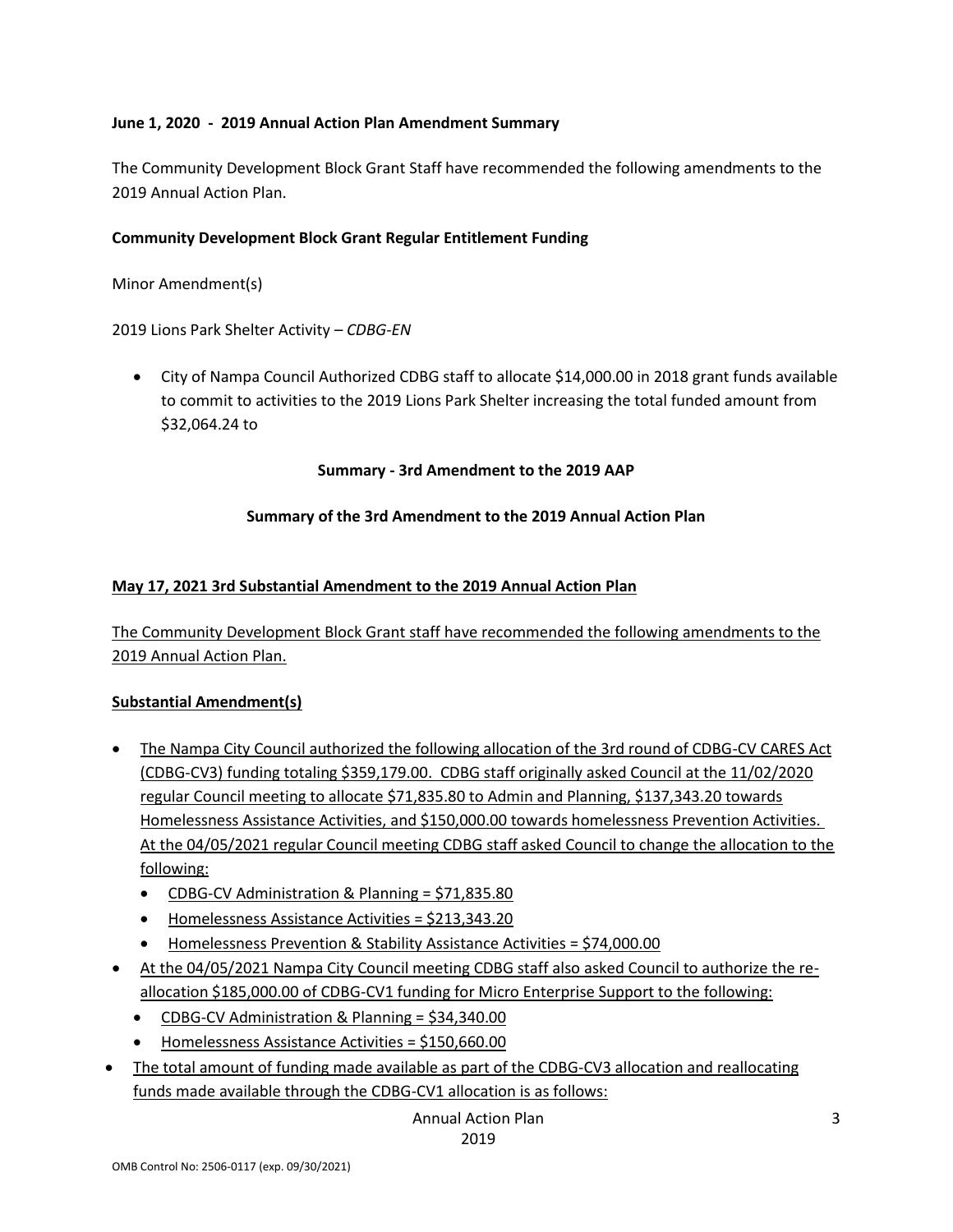- CDBG-CV3 Funding Allocation = \$359,179.00
- CDBG-CV1 Funding Re-Allocated = \$185,000.00
- Total combined funding allocated as part of the 3rd substantial amendment to the 2019 Annual Action Plan = \$544,179.00

Additionally, \$76,000.00 in funding was re-allocated from the Homelessness Prevention and Stability Assistance to Homeless Assistance Activities bringing the total funded for each to \$215,700.00 (Homelessness Prevention & Stability Assistance) and \$414,003.20 (Homelessness Assistance Activities).

# **Coronavirus Aid, Relief, and Economic Securities Act (CARES Act), Community Development Block Grant Special Funding (CDBG-CV) to prevent, prepare for, and respond to the coronavirus pandemic.**

#### Substantial Amendment(s)

- The City of Nampa have been allocated \$830,879.00 in CDBG-CV CARES Act funding to prevent, prepare for, and respond to the coronavirus pandemic. In order for the City of Nampa to allocate these funds during the 2019 program year CDBG staff have included the CDBG-CV project funding priorities aimed at addressing the issues caused by the coronavirus pandemic as a substantial amendment to the 2019 Annual Action Plan.
- City of Nampa have updated the Citizen Participation Plan to include special flexibilities and statutory waivers as they relate to the CDBG-CV special allocation. Specifically, HUD has waived the thirty (30) day public comment period for substantial amendments to the Annual Action Plan to no less than five (5) days. The waivers also allow for public service activities to be funded above the 15% statutory levels during the 2019 and 2020 program years. Finally, the HUD waivers removed the requirement for entitlement communities to hold in-person meetings and allow for virtual meetings instead when necessary for public safety and allow grantees to be reimbursed for COVID-19 activities regardless of the date in which the costs were incurred.

#### **2. Summarize the objectives and outcomes identified in the Plan**

This could be a restatement of items, or a table listed elsewhere in the plan or a reference to another location. It may also contain any essential items from the housing and homeless needs assessment, the housing market analysis, or the strategic plan.

The City of Nampa staff and City Council have proposed a funding allocation for activities that will support the goals and objectives as identified in the City's Five-Year Consolidated Plan. The 2019 Program year proposed

activities will invest entitlement funds and program income to continue to support the following: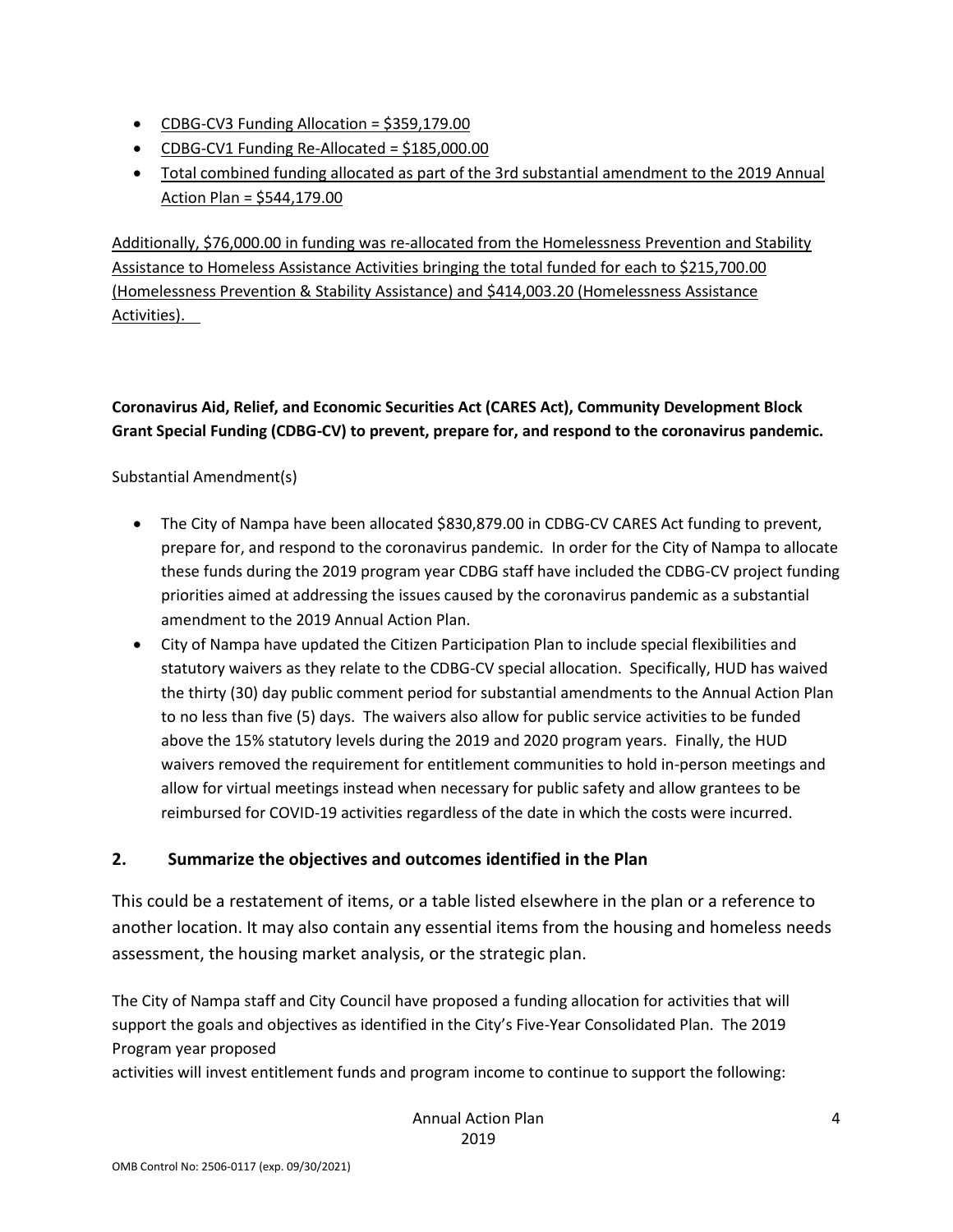- 1. Owner Occupied Housing Rehabilitation
- 2. ADA/Accessibility Improvements
- 3. Social Services Support: Special Needs
- 4. Urban Revitalization Efforts
- 5. Reduce Homelessness

#### 6. Housing Affordability

The City of Nampa will continue to support owner occupied housing rehabilitation activities such as the Housing Repair Loan Program to help low-to moderate income qualifying households/individuals maintain their homes by making critical repairs/improvements on their homes. Additionally, the City will fund the Brush-Up Nampa program to help homeowners keep their homes from deteriorating due to age and minimize the weathering effects on the exterior of their homes. Finally, the City will fund a sidewalk repair program that will allow low-to moderate income qualifying individuals/households to make needed repairs or installation of new sidewalks on their owner-occupied properties. The City of Nampa will continue to fund activities to support ADA/Accessibility improvements that will improve the safety and walkability of the area residents. During the 2019 program year the city will also fund ADA and other safety related neighborhood park improvements in the targeted low-to moderate income qualifying areas of benefit.

The City of Nampa is anticipating an additional allocation of Community Development Block Grant funding as part of the Coronavirus Aid, Relief and Economic Security Act (CARES Act) (Public Law 116- 136), which made available \$5 Billion in supplemental Community Development Block Grant funding for grants to prevent, prepare for, and respond to coronavirus. The City of Nampa anticipates they will receive \$471,700.00 as part of the first \$2 Billion in CARES Act funding allocated to entitlement communities as part of the regular formula basis. As a result, a substantial Amendment to the 2019 Annual Action Plan is required to allow for the allocation of the additional CDBG-CV funding and to identify new activities to be funded in response to and funded by the CARES Act.

At this time, the Federal Register and final guidance from HUD has not been provided; the Substantial Amendment is drafted with the current known guidance from the Department of Housing and Urban Development on how the CDBG-CV funds can be used to prevent, prepare for, and respond to coronavirus. In addition to the identified uses in the CARES Act, all CDBG-CV activities will be required to meet a National Objective (24 CFR 570.208) and Eligible Activity (24 CFR 570.201-207)

In order to be more responsive to opportunities to support single family and multi-family housing projects the City of Nampa have allocated CDBG grant funds to broadly support "Housing Affordability" activities during the 2019 program year. This approach will allow the City of Nampa and CDBG staff to participate in shovel ready housing activities that arise during the 2019 program year that will benefit low-to moderate income individuals.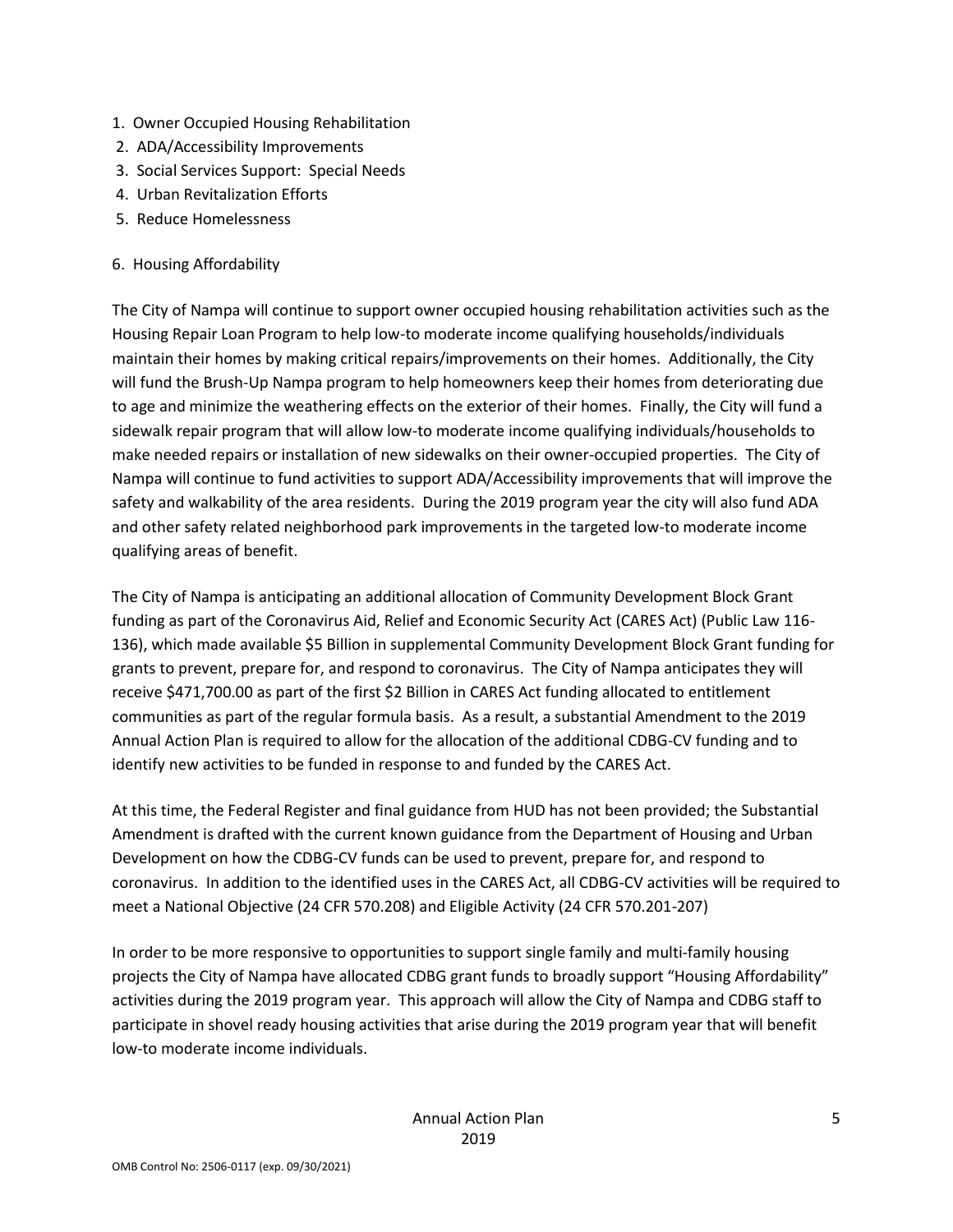| 3rd Round CDBG-CV Funding Allocation<br><b>Administration</b>                                                       |    | 359,179.00<br><b>Budget</b> |
|---------------------------------------------------------------------------------------------------------------------|----|-----------------------------|
| CDBG Administration and Planning                                                                                    | \$ | 71,835.80                   |
| <b>Public Service Allocation</b>                                                                                    |    | Recommended                 |
| Homeless Assistance Activities - Family Shelter - Rapid Rehousing<br>Homelessness Prevention & Stability Assistance | Ś  | 213,343.20<br>74,000.00     |
| <b>Total Public Service</b>                                                                                         |    | 287,343.20                  |
| <b>Non Public Service Allocation</b>                                                                                |    | Recommended                 |
|                                                                                                                     |    |                             |
| <b>Total Non-Public Service</b>                                                                                     |    |                             |
| <b>Total 3rd Round of CARES Act Funds Allocated</b>                                                                 |    | 359,179.00                  |

**2020 Annual Action Plan Allocation Table**

#### **AP-05 2 Cont. CDBG-CV**

In addition to the funding allocation the CARES Act has provided for statutory waivers and flexibilities to allow CDBG-CV funding grantees to respond to coronavirus related needs in the community quickly and effectively. The statutory waivers and flexibilities provided for in the CARES Act are as follows:

- Eliminates the 15% cap on the amount of grant funds that can be used for public services activities.
- Provide that grantee may use CDBG-CV grant funds to cover or reimburse costs to prevent, prepare for, and respond to coronavirus incurred by a State or locality, regardless of the date in which such costs were incurred, when those costs comply with CDBG requirements.
- Provides for grantees to amend the Citizen Participation Plans to establish procedures to draft, propose, or amend consolidated plans. The expedited procedure must include notice and reasonable opportunity to comment of no less than 5 day(s). The 5-day period can run concurrently for comments on the action plan amendments and amended citizen participation plans.
- Provides for grantees to meet public hearing requirements with public virtual hearings if: 1) national/local health authorities recommend social distancing and limiting public gatherings for public health reasons; and 2) virtual hearings provide reasonable notification and access for citizens in accordance with the grantee's certifications, timely responses from local officials to all citizen questions and issues, and public access to all questions and responses.
- Provides for a waiver in the requirement for grantees to submit a Consolidated Annual Performance and Evaluation Report (CAPER) within 90 days after the close of a jurisdiction's program year, subject to the condition that within 180 days after the close of a jurisdictions program year the jurisdiction shall submit its CAPER.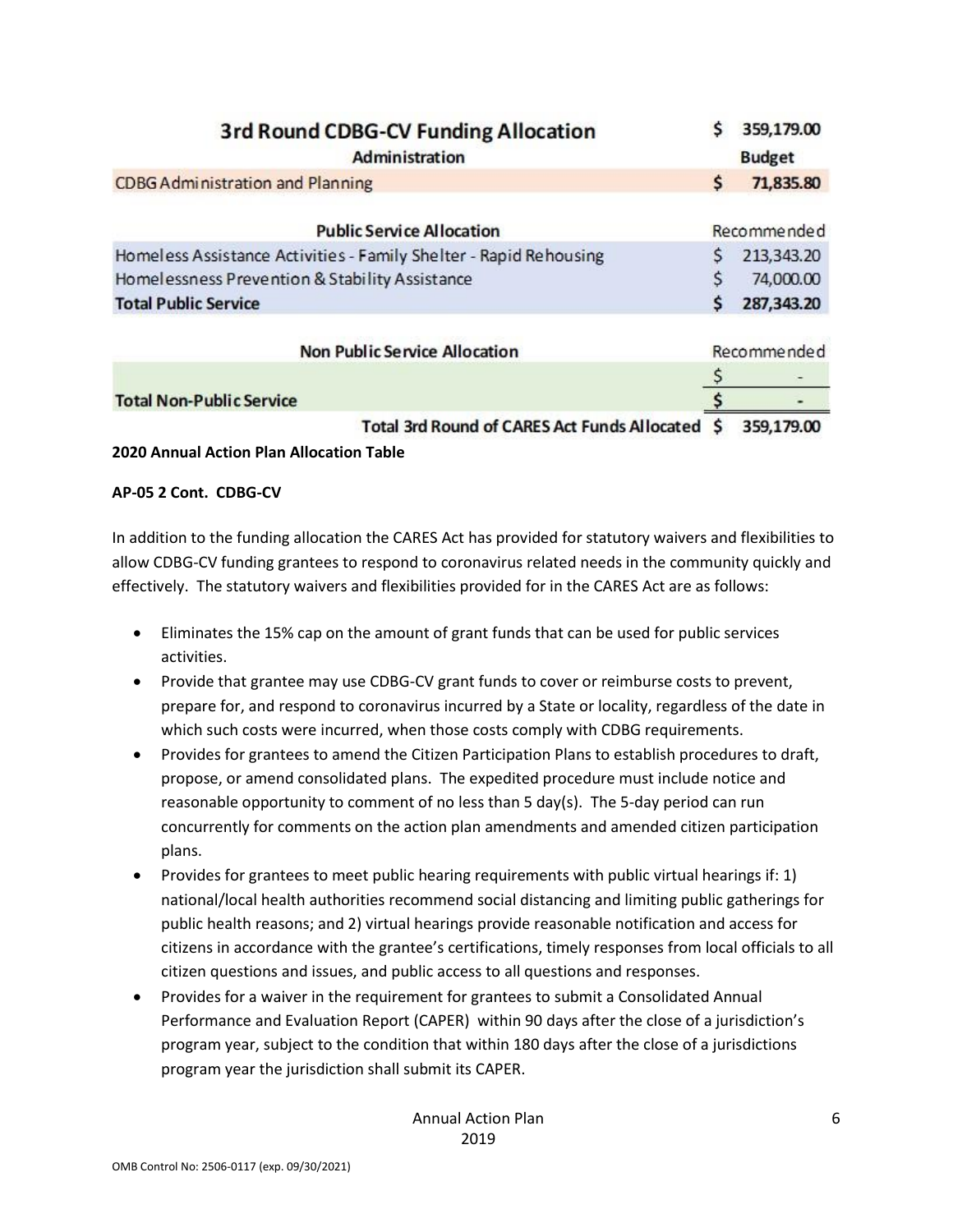Community Development staff have recommended, and City Council have allocated all \$471,700.00 of the CDBG-CV funding to the 2019 Annual Action Plan and this Substantial Amendment will identify how these funds will be utilized to address the needs created by the COVID-19 pandemic. City Council approved the allocation

The City of Nampa staff have recommended, and City Council have approved a funding allocation for projects that will help prevent, prepare for, and respond to coronavirus. The CARES Act CDBG-CV allocation will specifically support the following projects:

- 1. Homelessness Prevention
- 2. Homeless Assistance
- 3. Youth Services
- 4. Food Access
- 5. *Microenterprise Loan Program and Micro Loan Program for Small Business - Cancelled*

#### **AP-05 2 Cont CDBG-CV**

The city of Nampa did not fund homelessness prevention activities as part of the 2019 CDBG regular entitlement funding process. It is anticipated the will be a need to prevent Nampa residents form becoming homeless through rent and utility assistance programs. Additionally, the City of Nampa funded CDBG-CV funds to homeless assistance activities. Specifically, looking at activities such as homeless shelters and rapid rehousing programs operating in Nampa. Part of the CDBG-CV funding will be set aside to strengthen and expand youth services as they relate to providing safe environments for families as they begin to return to work and are in need of a safe full time childcare programs that can meet the added health and safety standards required in response to the coronavirus. The City of Nampa will continue to support food access activities that were funded as part of the 2019 regular CDBG allocation such as food access for homebound senior citizens in Nampa. Finally, the City of Nampa originally allocated funding to operate a Microenterprise loan program focused on benefiting small business owners with 5 or fewer employees including the business owners. To date no funding was expended as part of the Microenterprise loan program. Community Development recommended and Nampa City Council approved the re-allocation of the \$185,000.00 originally allocated to the Microenterprise loan program providing \$34,340.00 to CDBG-CV Administration and Planning and \$150,660.00 to Homelessness Assistance activities. The Microenterprise loan program will not be pursued using Community Development Block Grant funding. The city was able to utilize other funding available to implement a less restrictive Micro Business loan program. Small business beneficiaries that would have been targeted through the Microenterprise loan program had access to the financial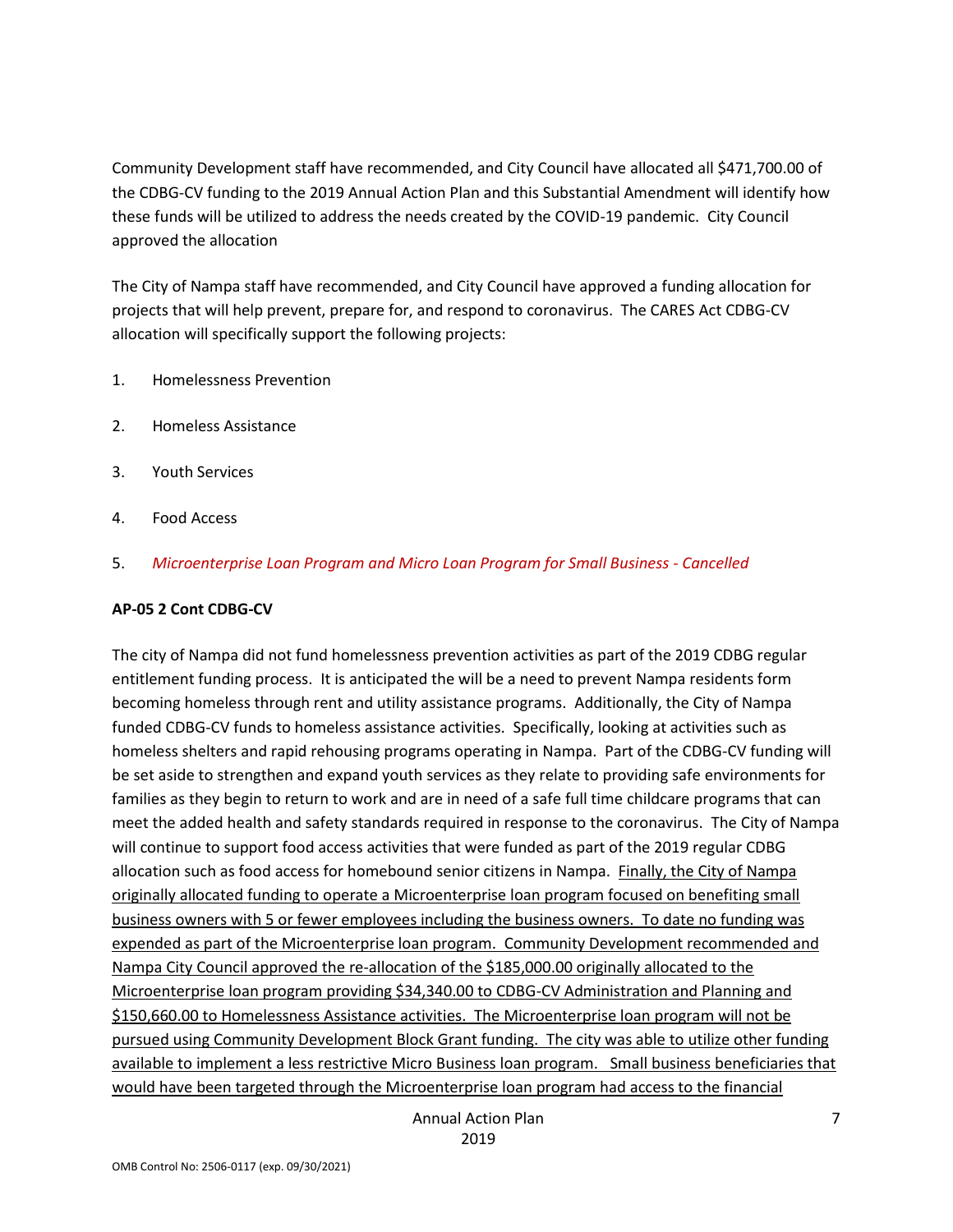support provided by the City through the Micron Loan program which, focused on small business owners with 15 or fewer employees. The City of Nampa have allocated \$126,175.80 in CDBG-CV funding to support the planning and administration activities related to the CDBG-CV funding.

| S.<br>1st Round CDBG-CV Funding as Re-Allocated<br>Administration           |              | 471,700.00<br><b>Budget</b> |
|-----------------------------------------------------------------------------|--------------|-----------------------------|
| <b>CDBG Administration and Planning</b><br>\$                               |              | 54,340.00                   |
| <b>Public Service Allocation</b>                                            |              | Recommended                 |
| Homelessness Assistance Activities - Family Shelter - Rapid Rehousing<br>\$ |              | 200,660.00                  |
| \$<br>Homelessness Prevention & Stability Assistance                        |              | 141,700.00                  |
| \$<br>Youth Services - Day Care Providers                                   |              | 35,000.00                   |
| \$<br><b>Food Access</b>                                                    |              | 40,000.00                   |
| Ś<br><b>Total Public Service</b>                                            |              | 417,360.00                  |
|                                                                             |              |                             |
| <b>Non Public Service Allocation</b>                                        |              | Recommended                 |
| Microenterprise Loan Program - Cancelled                                    |              |                             |
| \$<br><b>Total Non-Public Service</b>                                       |              |                             |
| <b>Total Stimulus Funding</b>                                               |              | 471,700.00                  |
| 1st Round CDBG-CV Funding Chart as Re-Allocated                             |              |                             |
| 3rd Round CDBG-CV Funding Allocation                                        | s            | 359,179.00                  |
| Administration                                                              |              | <b>Budget</b>               |
| <b>CDBG Administration and Planning</b>                                     | $\mathsf{S}$ | 71,835.80                   |
|                                                                             |              |                             |
| <b>Public Service Allocation</b>                                            |              | Recommended                 |
| Homeless Assistance Activities - Family Shelter - Rapid Rehousing           | \$           | 213,343.20                  |
| Homelessness Prevention & Stability Assistance                              | \$           | 74,000.00                   |
| <b>Total Public Service</b>                                                 | Ś            | 287,343.20                  |
| <b>Non Public Service Allocation</b>                                        |              | Recommended                 |
|                                                                             | \$           |                             |
| <b>Total Non-Public Service</b>                                             | \$           |                             |
| Total 3rd Round of CARES Act Funds Allocated \$                             |              | 359,179.00                  |

**3rd Round CDBG-CV Funding Chart**

**3. Evaluation of past performance**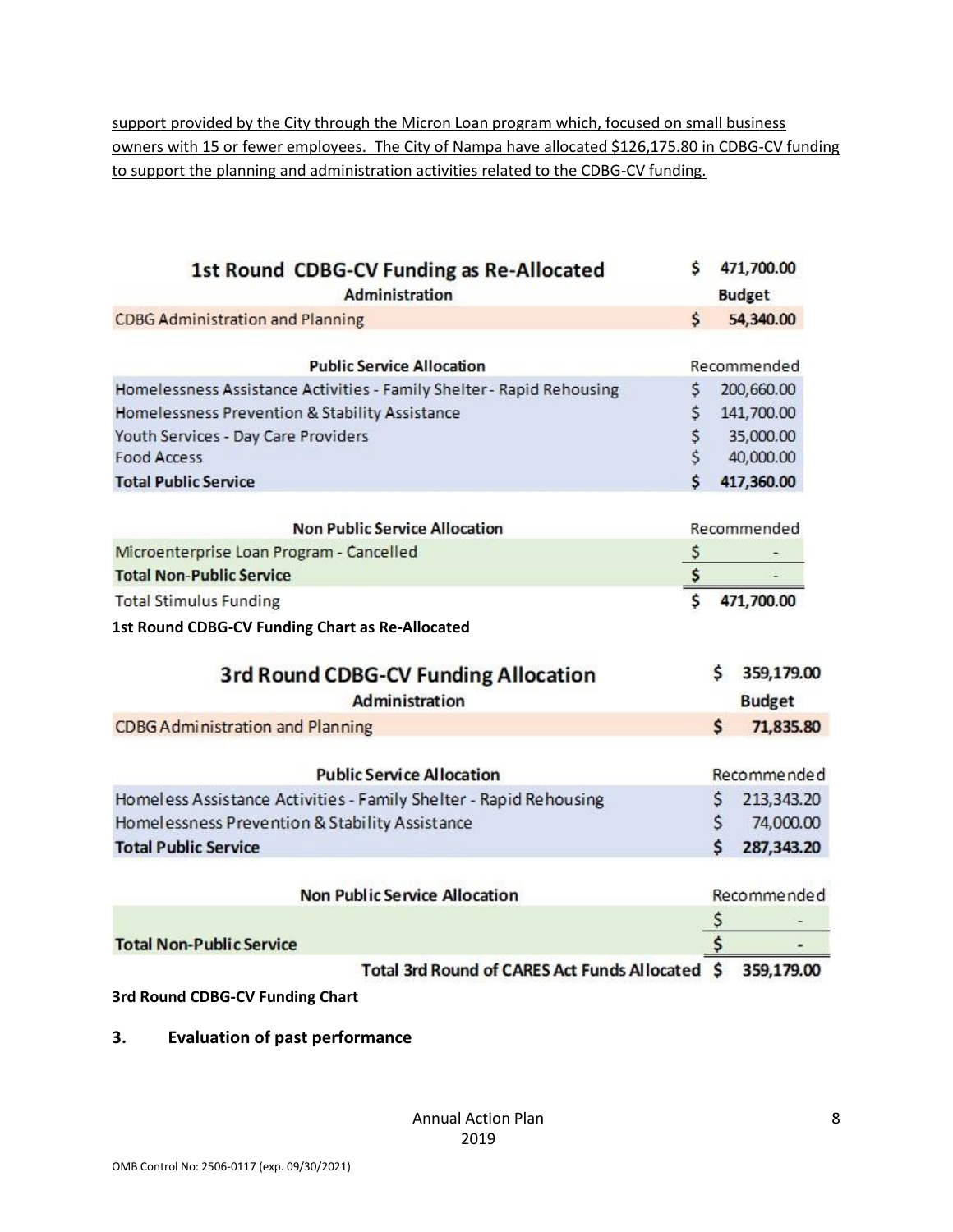This is an evaluation of past performance that helped lead the grantee to choose its goals or projects.

The City of Nampa has successfully managed its Community Development Block Grant funding since becoming an entitlement community in 1994. As previously mentioned, the City of Nampa completed a Five-Year Consolidated Plan which acts as a guide for the allocation of CDBG resources during each of the five program years. During each of the program years defined by the five-year plan the city of Nampa must complete an Annual Action Plan and Consolidated Annual Performance and Evaluation Report (CAPER) to stay compliant with regulations pertaining to the CDBG grant program. To date the city of Nampa has successfully completed all the regulatory reporting requirements and has used these reporting tools to communicate the planned expenditures through the annual action plan and the accomplishments of those expenditures in the CAPER. During the first two program years of the fiveyear consolidated plan the city has allocated CDBG funding to benefit homeless persons and nonhomeless persons through rapid rehousing, rental assistance activities, and down payment assistance activities. The city has invested funding to make infrastructure improvements to neighborhood sidewalks and neighborhood playgrounds to improve the safety and livability of the low-income neighborhoods located city-wide. Finally, the city has allocated funding to make facilities improvements to increase access to care for victims of domestic violence and to expand access medical care for low-to moderate income qualifying individuals. These activities have all been directed toward meeting the goals as identified in the consolidated plan and are reinforced by continued engagement with service providers and community.

During the 2018 program year CDBG staff participated in the Region III Housing Coalition and the Food Access Sub-Committee meetings in order to stay in touch with service providers that are actively engaged in delivering benefits to the low-to moderate income individuals the CDBG program is designed to benefit. The information provided at the monthly meetings reflect the growing disparity in the Nampa community between rising cost of rent/home ownership and the low-to moderate income individuals ability to pay the increasing costs. Additionally, the disparity between cost and income and the need for assistance continue to align with the goals identified in the five-year consolidate plan and previous two action plans as a high priority need. This Region III coalition is made up of organizations that are actively providing guidance and direct benefit to military veterans, homeless persons, and nonhomeless persons throughout Nampa and the surrounding communities.

#### **4. Summary of Citizen Participation Process and consultation process**

Summary from citizen participation section of plan.

The City of Nampa deliberately looks to the residents of Nampa for input on the activities the Community Development Block Grant Program should pursue to meet the needs of the community. The participation of its citizens in this process is key to ensuring the city will be using the CDBG resources towards activities that its residents have identified as a high priority for the City of Nampa and meet the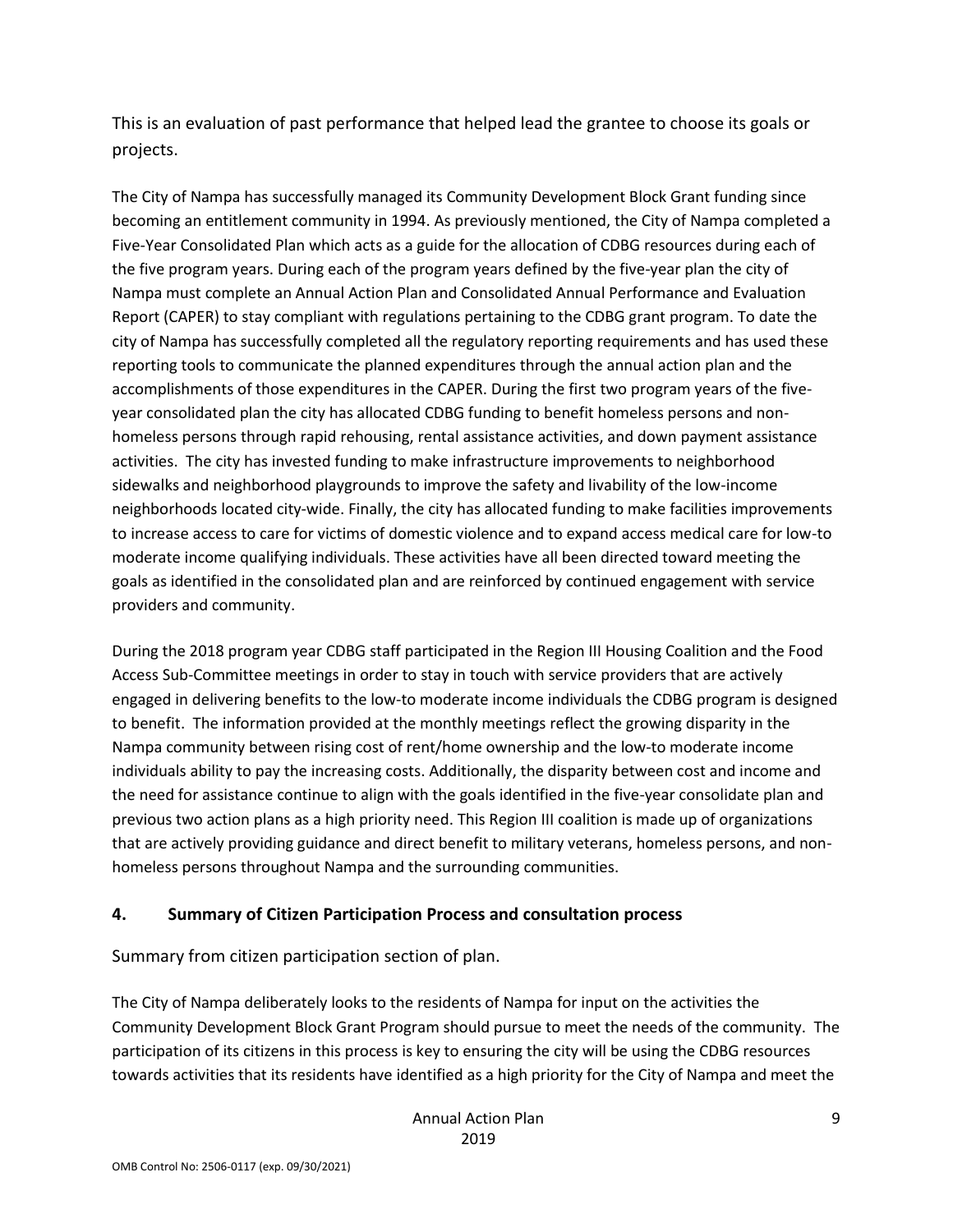regulatory requirements of the CDBG program. Additionally, citizen participation allows for feedback when the community believes the CDBG program is pursuing activities that are not in line with the needs of the community.

The citizen participation process began with the community engagement resulting in the City of Nampa's current Five-Year Consolidated Plan (2017 – 2021) and continues with each year's allocation process resulting in the proposed annual action plan. The city encourages participation in all stages of the planning process; providing draft copies of Plans, accepts and incorporates citizen input and feedback, and holds public hearings. Bilingual services are available for those who request them.

The city hosts Public Meetings during each phase of the funding cycle. For all Public Hearings concerning CDBG activities, the city runs an advertisement in the local newspaper, the Idaho Press Tribune, at least 15 days prior to the hearing. The advertisement includes information about the availability of draft and final plans. The City Clerk's office post notification of upcoming public meetings and are also posted on the Cities website. The following represents a summary of the 2018 public hearing process that culminated in the submission of the 2019 Annual Action Plan.

Public Meetings: The City staff hosted an application workshop for interested parties in May 2019. Notices were distributed to agencies that serve low- and moderate-income persons, numerous email notices as well as a press release. A notice was posted on the city website. Downloadable versions of the application and presentation were placed on the city website at: https://www.cityofnampa.us/CDBGApplication .

On June 3rd, 2019, a Special Council Workshop was held in which the applicants made a short presentation to City Council and CDBG staff. City staff made themselves available to the Public for input on the preparation for the PY2019 one year action plan by opening up the required 30-day public comment period on June 21, 2019. Additionally, CDBG staff will host a public open house to solicit public comment on July 09, 2019 with a public notice in the local newspaper on June 21 2019. The final Public Hearing will be held on Monday August 5, 2019 at 6:00 pm in City Council Chambers during a regularly scheduled council meeting. The public hearing will be advertised in the local newspaper, the Idaho Press Tribune 30-days prior.

#### **AP-05 4 Cont. CDBG-CV**

The 1st Substantial Amendment to the 2019 Annual Action Plan will allow for the City of Nampa to receive and allocate the CDBG-CV special grant funding. CDBG staff opened public comment on May 22,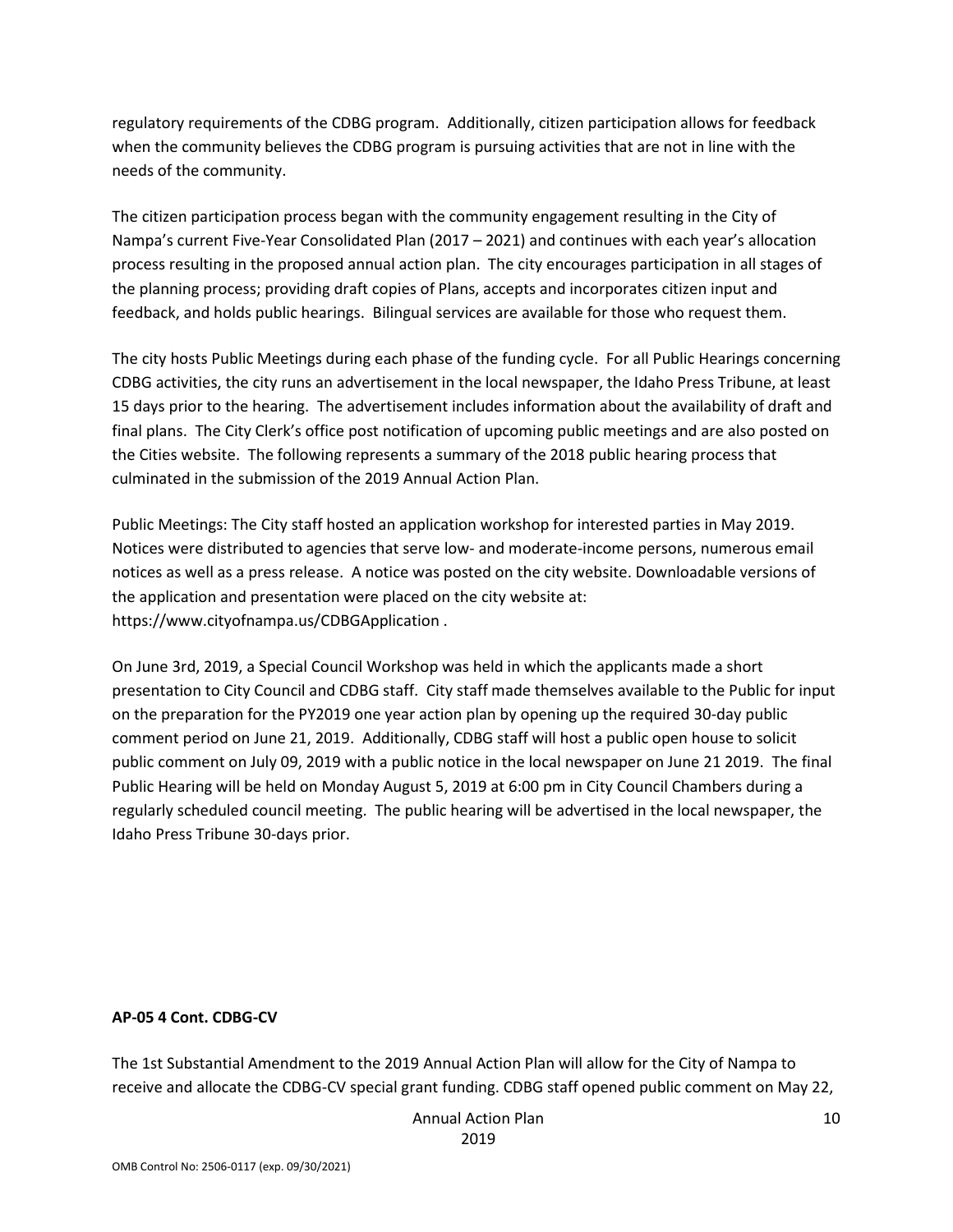2020 and the comment period will be closed on May 29, 2020 at 5:00 pm (end of business day). The eight (8) day public comment period complies with the statutory waiver of providing no less than five (5) days for public comment for substantial amendments to the 2019 Annual Action plans as it relates to the special CDBG-CV, CARES Act funding. Public comment on the proposed allocation of the special CDBG-CV funds is welcome and encouraged. The City of Nampa will hold a public hearing on June 1, 2020 to formally adopt the 2019 Annual Action Plan amendments and authorize the CDBG staff to submit the amended plan to HUD for review. Once the Department of Housing and Urban Development have reviewed and approved the 2019 Annual Action plan CDBG staff will complete the remaining steps required to receive the CDBG-CV funding and make it available to activities that will be approved by City Council at a later date.

#### **Summary of Citizen Participation Continued**

The Substantial Amendment to the 2019 Annual Action Plan will allow for the City of Nampa to receive and allocate the CDBG-CV special grant funding. CDBG staff opened public comment on May 22, 2020 and the comment period will be closed on May 29, 2020 at 5:00 pm (end of business day). The eight (8) day public comment period complies with the statutory waiver of providing no less than five (5) days for public comment for substantial amendments to the 2019 Annual Action plans as it relates to the special CDBG-CV, CARES Act funding. Public comment on the proposed allocation of the special CDBG-CV funds is welcome and encouraged. The City of Nampa held a public hearing on June 1, 2020 and formally adopt the 2019 Annual Action Plan amendments and authorize the CDBG staff to submit the amended plan to HUD for review. Once the Department of Housing and Urban Development have reviewed and approved the 2019 Annual Action plan CDBG staff will complete the remaining steps required to receive the CDBG-CV funding and make it available to activities that will be approved by City Council at a later date.

#### **AP-05 4 Cont. 2nd Substantial Amendment**

The 2nd Substantial Amendment to the 2019 Annual Action Plan will allow for the City of Nampa to allocate \$50,000.00 in 2018 program year grant funding to support Housing Affordability projects in Nampa. City Council authorized the allocation of 2018 program year funding to be allocated to Housing Affordability at the June 1, 2020 regular Council meeting. Additionally, Council authorized CDBG staff to open up a 30-day public comment period to begin on June 9, 2020 and end July 20, 2020. At the July 20, 2020 meeting Council adopted the 2nd substantial amendment to the 2019 Annual Action Plan and authorized CDBG staff to submit the amended plan to the Department of Housing and Urban Development for final approval.

#### **AP-05 4 Cont. 3rd Substantial Amendment**

Annual Action Plan The 3rd substantial amendment to the 2019 Annual Action Plan will allow the City of Nampa to allocate the 3rd round of CDBG-CV CARES Act funds to activities intended to prevent, prepare for, or respond to the coronavirus pandemic. City Council allocated the 3rd round of CDBG-CV funding at the 04/05/2021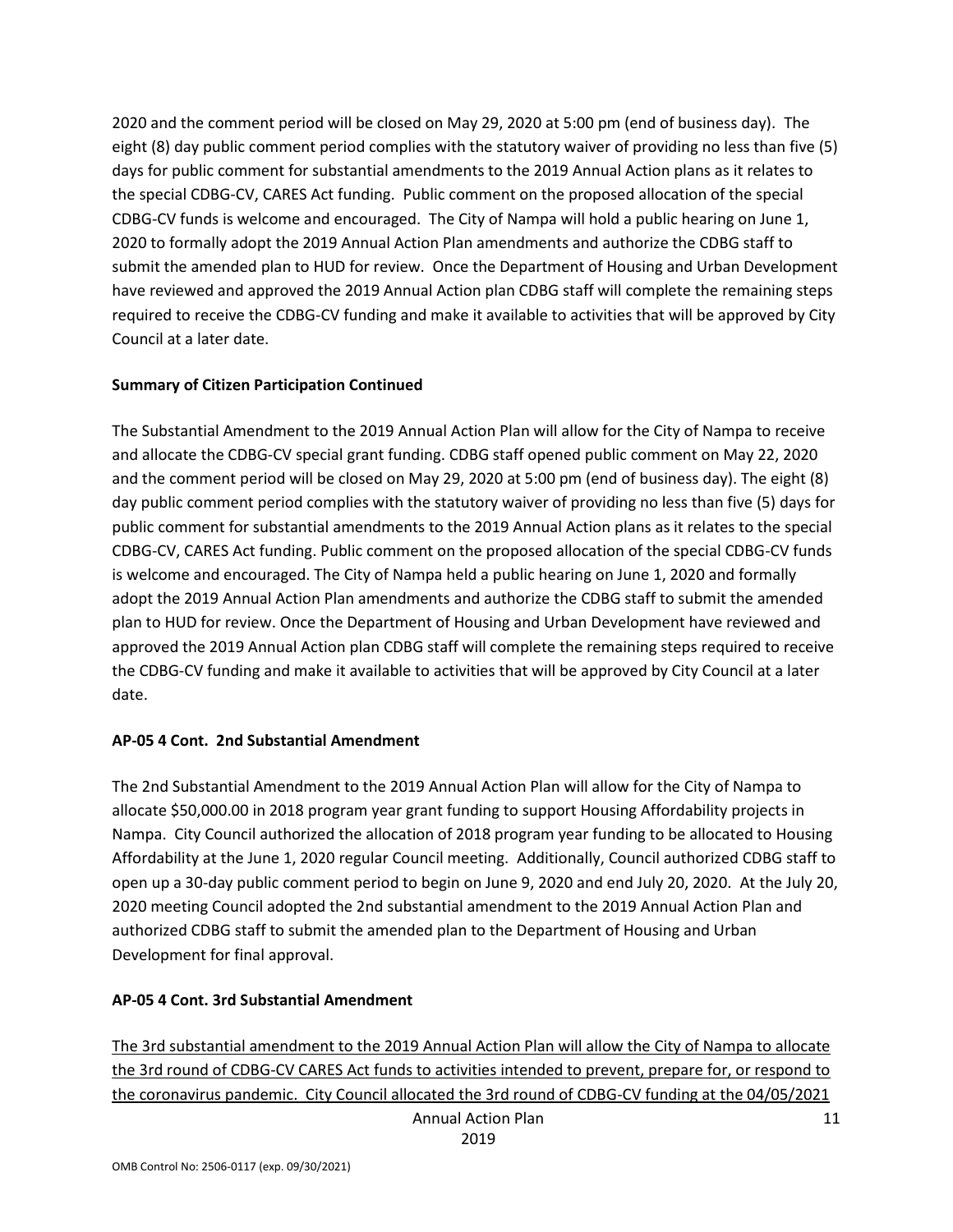regular Council meeting. Public comment relating to the 3rd Substantial amendment to the 2019 Annual Action Plan ended 06/01/2021. As of this submission the City of Nampa have received no comments regarding the allocation of the third round of CDBG-CV CARES Act funding.

#### **5. Summary of public comments**

This could be a brief narrative summary or reference an attached document from the Citizen Participation section of the Con Plan.

During the 2018 program year and pertaining to the public hearings associated with the development of the 2019 Annual Action Plan the City of Nampa did not receive any comments. CDBG staff recognize the need for feedback and will pursue additional avenues to generate public engagement. CDBG staff will asking local service providers to inform the communities they interact with of the opportunity to provide feedback. Additional efforts will be made to reach the larger community by pursuing social media and web-based alternatives to inform Nampa residents of the opportunity to have their voice heard.

As it relates to the substantial amendments to the 2019 Annual Action Plan to incorporate the CARES Act special allocation of CDBG CV funding the City of Nampa received no public comment on the proposed acceptance of the CDBG-CV funding and recommended funding allocation. City staff provided multiple methods to receive comment relating to the proposed substantial amendment through email, fax, phone, and through the postal service. As of the June 1st Council meeting no public comment had been received relating specifically to the proposed amendments to the 2019 Annual Action Plan. City staff did receive public comment during the open public comment period from a Nampa resident, but upon follow up communication the resident was not providing comment specific to our proposed funding allocation and substantial amendment, but rather providing ideas he had to improve the Nampa community as a whole. I have provided a summary of his comments in the additional text below and the full email correspondence has been added to the file.

Public comment relating to the 2nd Substantial amendment to the 2019 Annual Action Plan ended on July 20, 2020. As of this submission the City of Nampa have received no comments regarding the allocation of \$50,000.00 in prior program years funding to support Housing Affordability activities during the 2019 program year.

Public comment relating to the 3rd Substantial amendment to the 2019 Annual Action Plan ended on April 16,2021. As of this submission the City of Nampa have received no comments regarding the allocation of the third round of CDBG-CV CARES Act funding.

#### **Summary of Comments Received**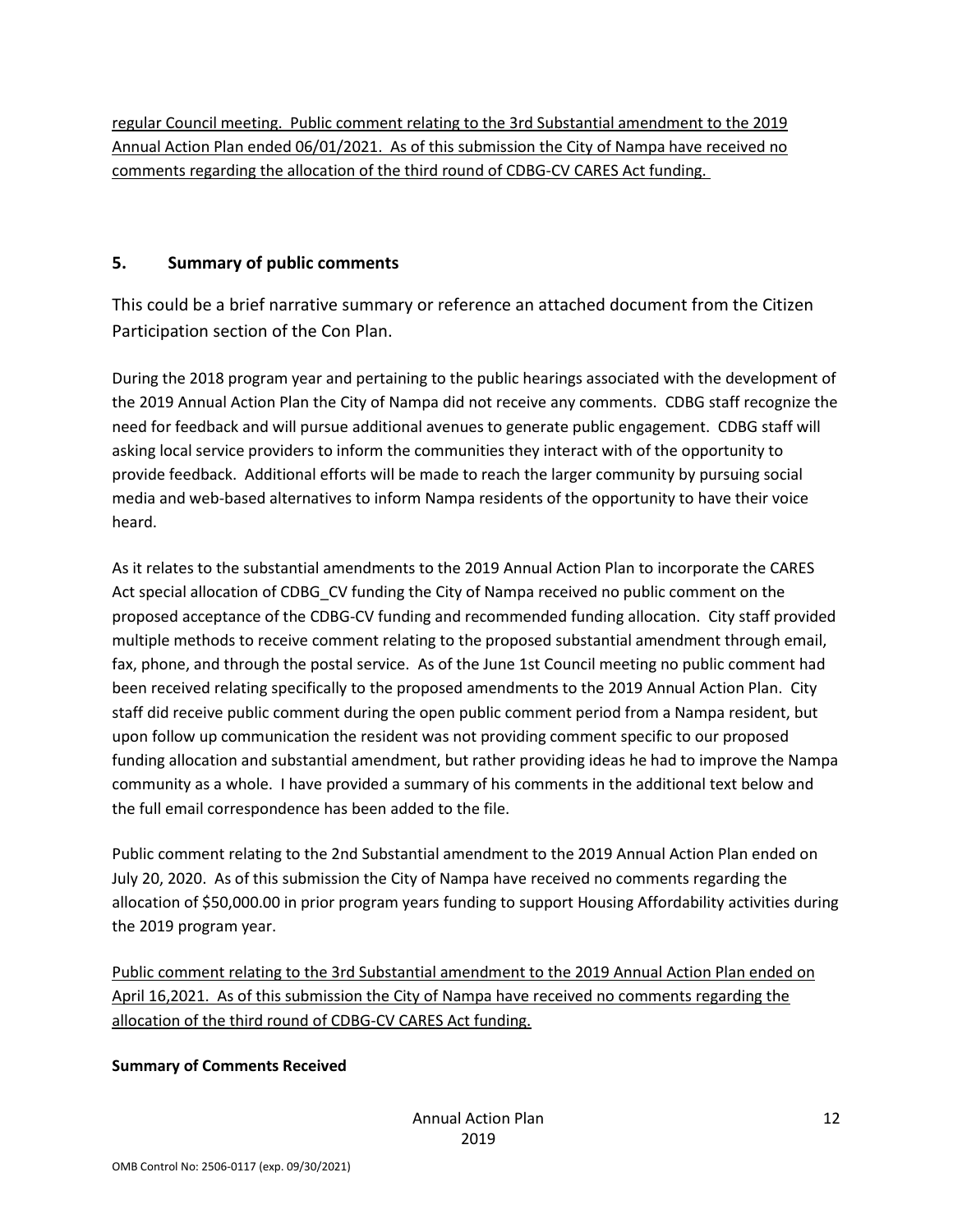Summary of Public Comment Received -

#### David Wayne Porter

Comments were received by email Sunday May 31, 2020 and are summarized below. Full correspondence will be added to the file. Upon further inquiry into the comments received via email it was determined that Mr. Porter was not aware of the proposed amendments to the CDBG plan, but rather was providing general ideas on how to improve the Nampa Community.

• City of Nampa should look at opportunities to improve the welcome signage located in the city. Currently is says we are part of the "City of Trees", but the city should consider re-branding to something like "Welcome to the City of Prosperity". A good location for the welcome sign would be near Snake River Elementary.

• City of Nampa should consider a new ordinance for Pit-Bull ownership and allow 1 per family or none at all.

• City of Nampa has a drug problem that could be helped with just punishment and a one-time opportunity for redemption. If the redemption plan is followed correctly the offender's charges and criminal record could be cleared. If the redemption plan is not followed correctly then the court should impose a harsher punishment.

o Specific drug related issues are meth and opiate addictions.

• City of Nampa Police are hardworking and nice to civilians. Tell them to give love to everyone, even if they are in trouble, stay diligent, but with kindness.

#### **6. Summary of comments or views not accepted and the reasons for not accepting them**

Throughout the citizen participation process all members of the Nampa community were invited and encouraged to participate. No public comment was received.

#### **7. Summary**

The City of Nampa will commit CDBG resources to the continued support of special needs populations served by The Salvation Army, CATCH of Canyon County, Meals on Wheels, and provide support to the Nampa Family Justice Center for the temporary sheltering of victims of abuse. We are also working on updating older neighborhood parks in some of our lower income communities so that they are safer and more accessible to the elderly and disabled residents of Nampa. The City of Nampa continues to support programs begun in previous years including a Housing Rehabilitation Loan Program, Brush-Up Nampa, and ADA compliant public infrastructure improvements. The City of Nampa included a new program to help assist 50% LMI qualifying owner occupied households pay for needed sidewalk repairs on their property by providing a forgivable loan.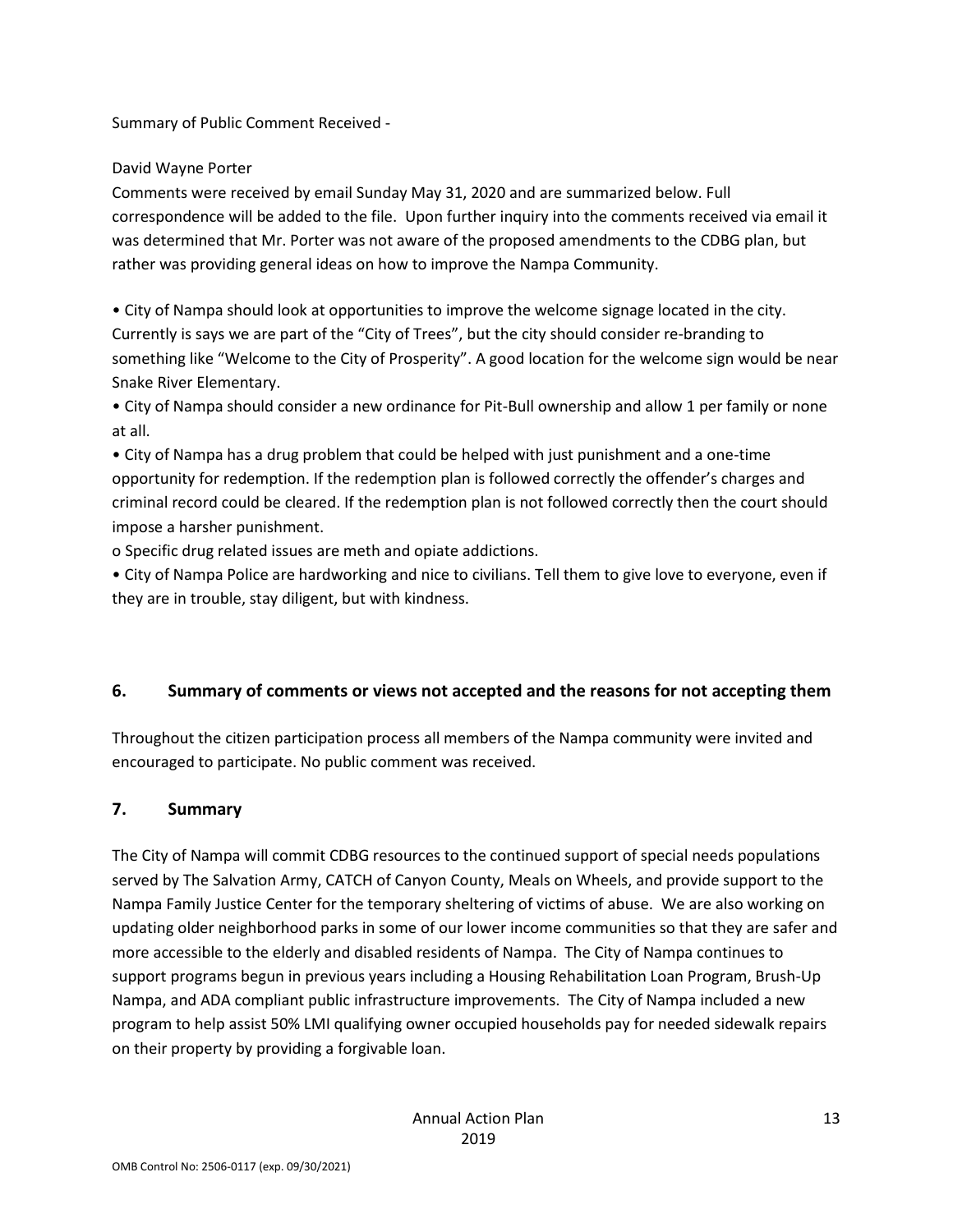During the 2019 Action Planning process and moving forward the City of Nampa will continue to find ways to encourage community involvement and get feedback to help guide the program to meet the current needs and anticipate future needs of our community.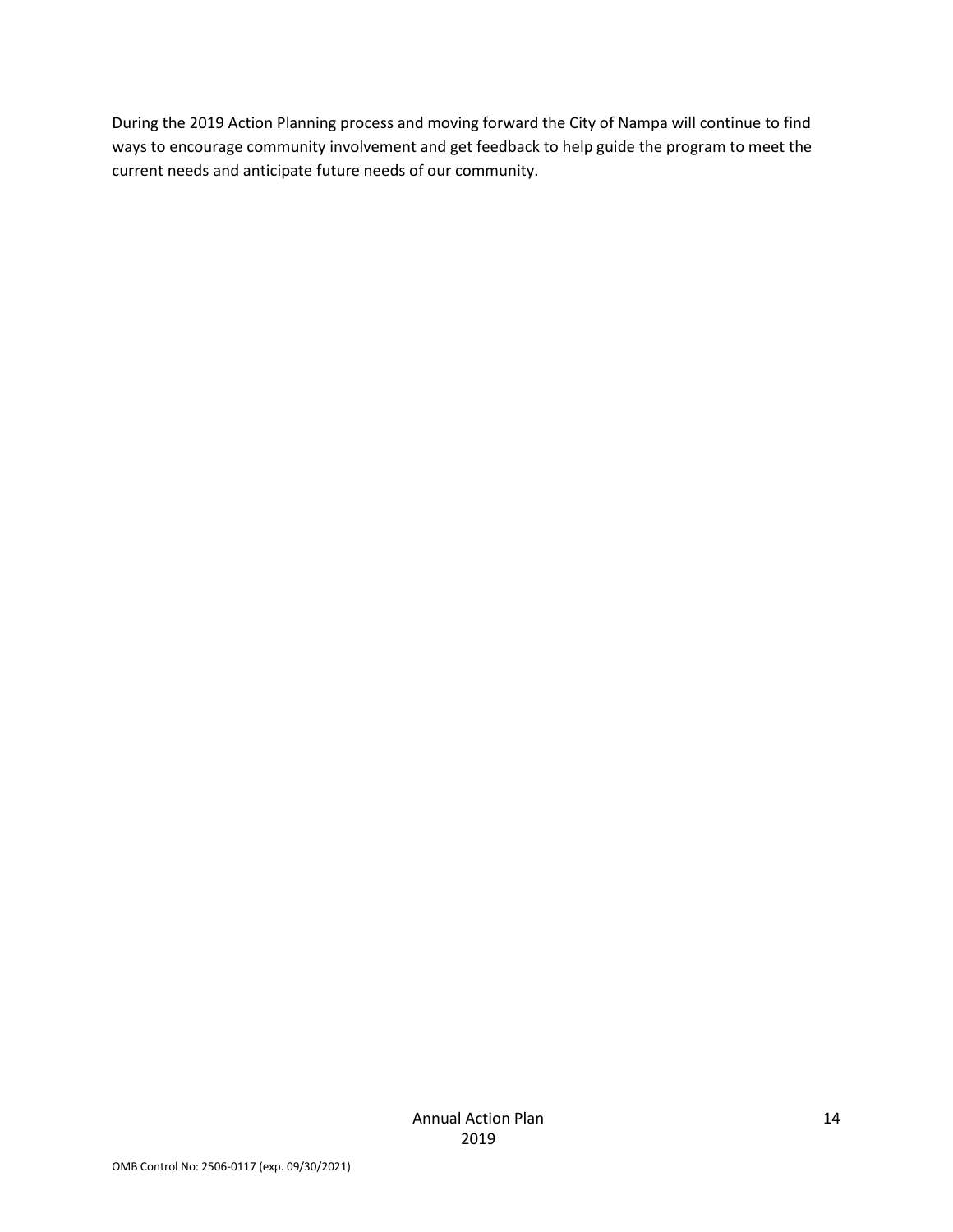# **PR-05 Lead & Responsible Agencies – 91.200(b)**

# **1. Agency/entity responsible for preparing/administering the Consolidated Plan**

Describe the agency/entity responsible for preparing the Consolidated Plan and those responsible for administration of each grant program and funding source.

| <b>Agency Role</b>           | <b>Name</b> | <b>Department/Agency</b>        |
|------------------------------|-------------|---------------------------------|
| Lead Agency                  | NAMPA       |                                 |
| <b>CDBG Administrator</b>    | NAMPA       | Economic Development Department |
| HOPWA Administrator          |             |                                 |
| <b>HOME Administrator</b>    |             |                                 |
| <b>HOPWA-C Administrator</b> |             |                                 |

**Table 1 – Responsible Agencies**

#### **Narrative (optional)**

The Community Development Division of the City of Nampa is the lead agency overseeing the implementation of the Community Development Block Grant Program. The Consolidated Planning, Annual Action, and Annual Performance Planning process actively involved other housing and community development organizations, including the Housing Authority, nonprofit providers of affordable housing, service providers to the low income and special needs populations, advocates, and others. Duplication of services is limited. Social service and housing organizations do a very good job providing services to residents in need. Lack of adequate funding, rather than inefficiency in providing services, is the primary reason many residents do not receive the full extent of services they might need.

#### **Consolidated Plan Public Contact Information**

The Community Development Program Administrator position is responsible for implementing the Community Development Block Grant program; Matthew Jamison, Community Development Program Administrator, holds the position and he can be contacted at (208) 468-5407 or at jamisonm@cityofnampa.us .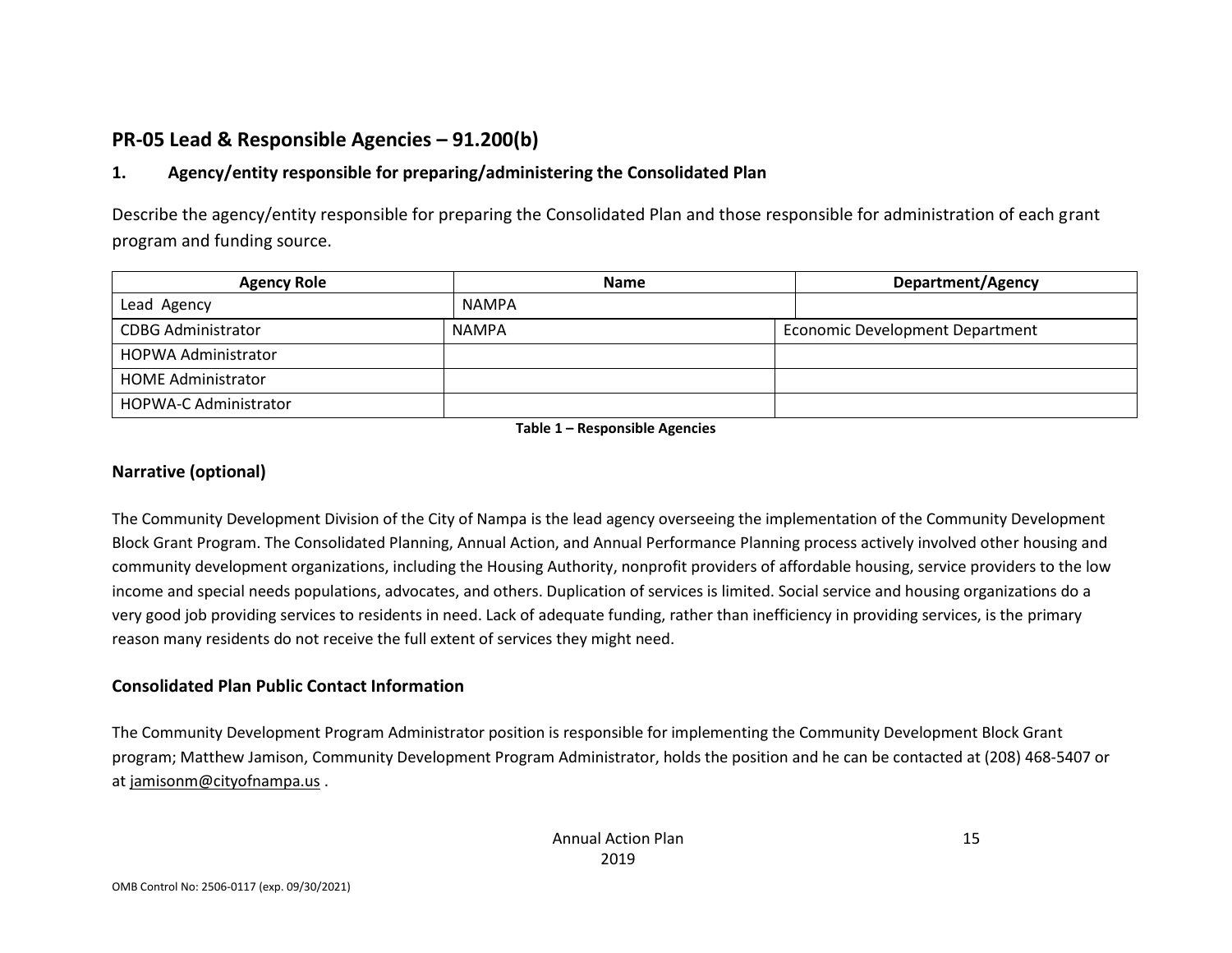# **AP-10 Consultation – 91.100, 91.200(b), 91.215(l)**

#### **1. Introduction**

The City of Nampa recognizes that input from residents and stakeholders is vital to fully understand the City's housing and community development needs. To this end, the Consolidated Plan, Analysis of Impediments, and the Annual Action Plan developed with a strong emphasis on community input. During the City's Consolidated Planning process, the city conducted multiple public and stakeholder meetings to garner input to set the five-year goals and objectives for the CDBG program. These goals and objectives set in 2017 are used in this Action Plan. Many of the agencies consulted during the Consolidated Planning process also participate in the public meetings held for each Action Plan development. This City hosts multiple public meetings including a formal adoption of the application guidelines during a City Council meeting, an Application Workshop, a Council workshop to present the applications, an allocation determination at a City Council meeting, a Public Comment town hall meeting, and a Public Hearing to adopt the Action Plan. All of these meetings are open to the public.

CDBG staff have participated in meetings organized by the City of Nampa with area stakeholders actively working to provide support to the Nampa community for issues related to food access, homelessness prevention, homelessness assistance, medical care, domestic violence, local business support, and childcare needs as they relate to the community's response to the coronavirus pandemic. The goal of the bi-weekly meetings was to help identify the emergent needs of the community at the outset of the coronavirus pandemic and the anticipated needs of the community as the City of Nampa begins to develop a plan to open back up. The collaboration has led the CDBG staff to identify funding priorities for the CDBG-CV special grant allocation to assist activities related to homelessness prevention, homelessness assistance, youth services, food access, and small business economic development.

# **Provide a concise summary of the jurisdiction's activities to enhance coordination between public and assisted housing providers and private and governmental health, mental health, and service agencies (91.215(l))**

The City of Nampa continues to take an active role in encouraging the coordination between public and private housing and social service agencies. A representative from the city attends the Region III Housing Coalition (Continuum of Care Region for State program) meetings. Additionally, a representative attends Nampa Community Cares group; a group of homeless and faith based service providers looking to coordinate efforts to address the needs of homeless persons. While similar to the Region III coalitions this group looks to only those in Nampa. Many of the organizations on the Nampa Community Cares group are involved in the official Continuum of Care, not all participate. The city continues to support Treasure Valley Community Resource Center's annual Information Fair, which strives to link providers, public and businesses together to meet the needs of our community. The Information Fair has grown each year and provides valuable publicity on issues affecting low-income people. With some expansion to the city website, it has been a valuable resource in directing residents and providers to resources and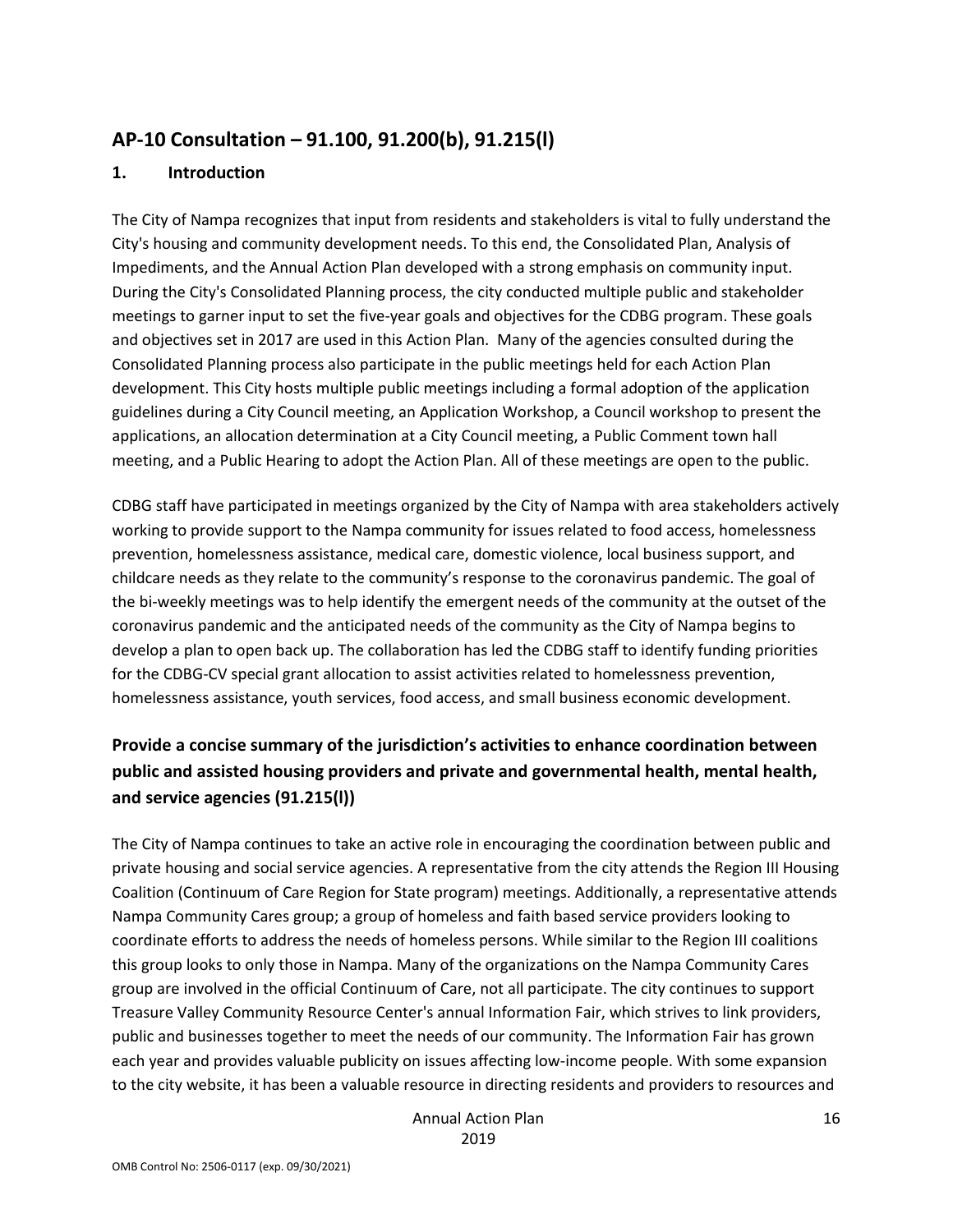services. The application process and scoring for the CDBG Action Plan helps to enhance coordination between providers, as leverage and planning are areas which are scored in the evaluation of the application. It is apparent from the applications that most agencies in Nampa serving low income are working well together and are striving to improve services and reduce duplication. Additionally, during the Program Year 2015 the City became a recipient of the Robert Wood Johnson Foundation's Invest Health initiative. This initiative brought together a diverse group of leaders to develop new strategies for increasing and leveraging private and public investments to accelerate improvements in neighborhoods facing the biggest barriers to better health. This initiative was developed to provide an opportunity to transform the way local leaders work together to create solution driven and diverse partnerships. These partnerships emphasize making changes in low-income neighborhoods to improve resident health and wellbeing. These changes focus on increasing access to quality jobs, affordable housing, nutritious food, and reducing crime rates and environmental hazards. The neighborhood of focus for the Invest Health initiative coincides with the HUD approved Neighborhood Revitalization Strategy Area. City staff continues to participate in the Food Access Committee that is part of the Invest Health Initiative. This committee has representation from the local hospitals, local housing authority, area schools, regional transportation department, Dept. of Labor, religious organizations, community gardens, physical and mental health clinics, other local food pantries, senior citizen organizations, service providers, and Nampa residents. This committee has held its focus on two census tracts (202 BG 3 and 202 BG2) within the City of Nampa that that are in the most need. The LMI percentage for the two census tracts is 67% and 92.80% respectively. The committee has been working on ways to help alleviate the food desert that has been identified in that area of the city and have created a traveling food pantry called the Traveling Table. In the upcoming program year this committee is planning a series of â¿¿listening sessions which will involve the committee members, City staff and other community partners to host a BBQ in the before mentioned census tract to start a dialog between the people in need of help and the organizations working to support that need.

# **Describe coordination with the Continuum of Care and efforts to address the needs of homeless persons (particularly chronically homeless individuals and families, families with children, veterans, and unaccompanied youth) and persons at risk of homelessness.**

The Continuum of Care plan funds are administered by Idaho Housing and Finance Association with direction provided by regional coalitions. Nampa is a part of the Region III Housing Coalition for the balance of state Continuum of Care. While the City of Nampa does not receive these funds, agencies within the City apply for these funds. The Salvation Army and CATCH Inc. have received funds to benefit homeless and those at risk of homeless in Nampa. The Idaho Housing and Finance Association administer HUD Emergency Shelter and Supporting Housing Grant funds that benefit local homeless individuals and providers. Additionally, the reduction of homelessness is a strategy of the City of Nampa 5 Year Consolidated Plan.

During the 2018 program year the Idaho Housing and Finance Association designated The Salvation Army as the point of coordinated entry to help direct people experiencing homelessness or at risk of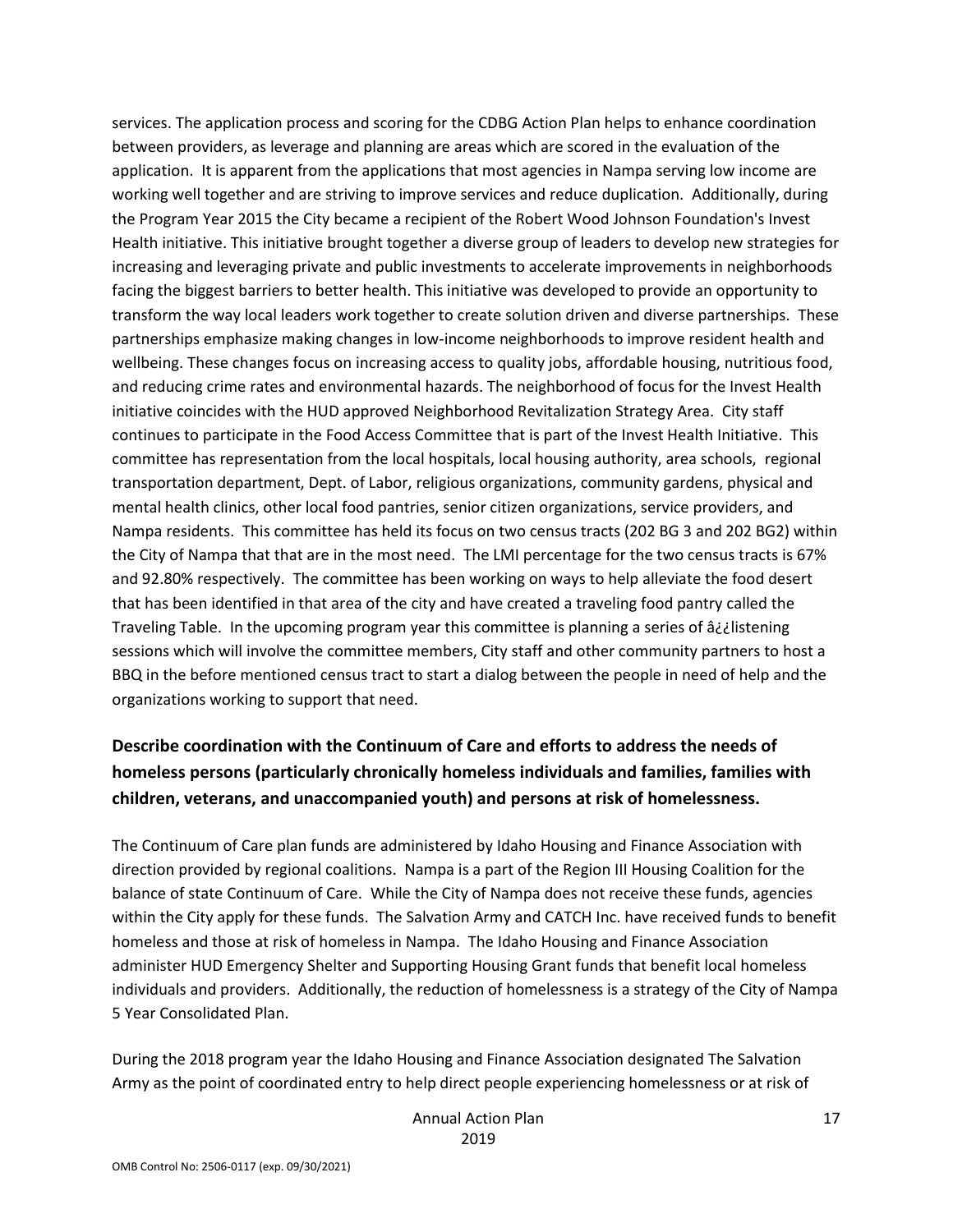homelessness to one single point of entry. The intent of this program is to streamline the need in the community with the resources available in the community. This program allows The Salvation Army to match people entering into the system with a community partner with funding and capacity to take on and house the individual or family. This coordinated effort to address homelessness in Nampa has the potential to create efficiencies within the system and help get more people the help they need. City staff will also use this new coordinated entry to mine data out of the system with respect to the coordinated entry cue. Idaho Housing and Finance and the Salvation Army will have access to how many people entered the cue, how long people are in the cue before they are able to receive services, and where the greatest need might be in the upcoming program years. This information will benefit City of Nampa staff understand where the greatest need is and with which group funding in not reaching. Â

As referenced in the affordable housing section of this report, the city continues to be active in the Region III Housing Coalition. In addition to advocacy and collaboration with issues regarding affordable housing, the coalition is involved in the continuum of care, specifically supportive services and emergency and transitional housing. The city assists agencies within the community in applying for ESG funding from IHFA through support letters, application assistance and consolidated plan consistency letters as requested. Additionally, the city serves as an advocate for the agencies through communication and partnership with IHFA.

**Describe consultation with the Continuum(s) of Care that serves the jurisdiction's area in determining how to allocate ESG funds, develop performance standards for and evaluate outcomes of projects and activities assisted by ESG funds, and develop funding, policies and procedures for the operation and administration of HMIS**

The City of Nampa is not eligible as a direct recipient of other HUD funds, including HOME, ESG, HOPWA or COC. These funds come to local agencies through a grant process administered by the Idaho Housing and Finance Association (IHFA). Nampa is part of the "balance of state" Continuum of Care, covering the entire state with the exception of Boise, the only local government that receives these funds directly.

Nampa does not have its own Continuum of Care and does not directly plan the use of these funds. Close collaboration is maintained, however, with local and regional nonprofits that work in partnership with IHFA and receive Continuum of Care funding through that agency. IHFA develops its own funding policies and procedures for operation and administration of HMIS as the direct recipient of Continuum of Care funding.

**2. Describe Agencies, groups, organizations, and others who participated in the process and describe the jurisdiction's consultations with housing, social service agencies and other entities**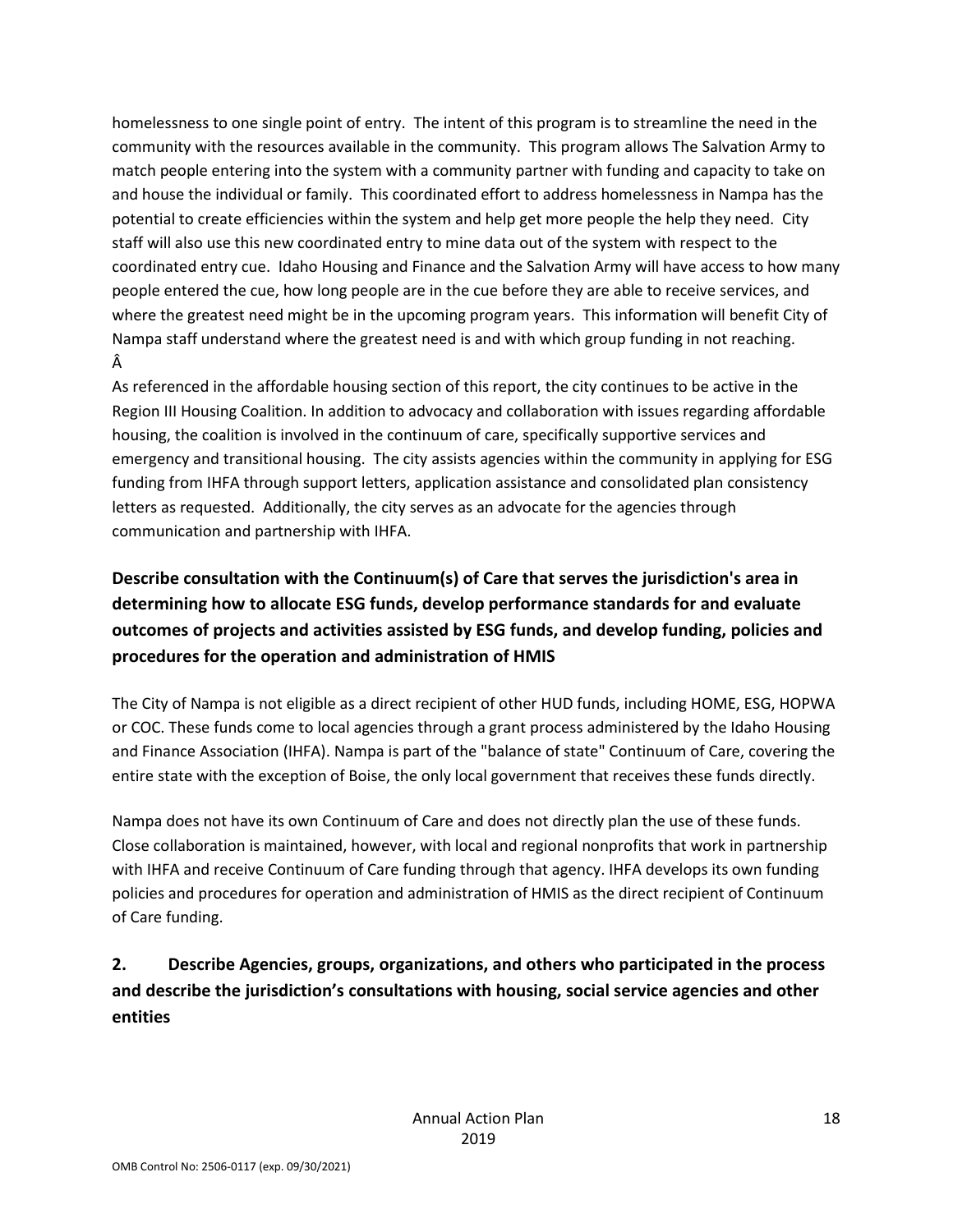**Table 2 – Agencies, groups, organizations who participated**

| $\mathbf{1}$   | Agency/Group/Organization                                                                                                                                            | <b>SALVATION ARMY</b>                                                                                                                                                                                                                                                                                                                                                                                                                           |
|----------------|----------------------------------------------------------------------------------------------------------------------------------------------------------------------|-------------------------------------------------------------------------------------------------------------------------------------------------------------------------------------------------------------------------------------------------------------------------------------------------------------------------------------------------------------------------------------------------------------------------------------------------|
|                | <b>Agency/Group/Organization Type</b>                                                                                                                                | Services-homeless                                                                                                                                                                                                                                                                                                                                                                                                                               |
|                | What section of the Plan was addressed by<br><b>Consultation?</b>                                                                                                    | Housing Need Assessment<br>Homeless Needs - Chronically homeless<br>Homeless Needs - Families with children<br>Homelessness Needs - Veterans<br>Homelessness Needs - Unaccompanied youth<br><b>Homelessness Strategy</b><br>Anti-poverty Strategy                                                                                                                                                                                               |
|                | Briefly describe how the Agency/Group/Organization<br>was consulted. What are the anticipated outcomes<br>of the consultation or areas for improved<br>coordination? | Notification of the application cycle and invitation to submit an application.<br>Participated in the Application Workshop and Council Workshop. The Salvation<br>Army also continues to help enhance the progress report to better collect data in<br>regard to gap in services. For example, the number of clients that are qualified for<br>transitional housing programs but are not able to enter the program due to lack of<br>vacancies. |
| $\overline{2}$ | Agency/Group/Organization                                                                                                                                            | New Beginnings Housing, LLC                                                                                                                                                                                                                                                                                                                                                                                                                     |
|                | <b>Agency/Group/Organization Type</b>                                                                                                                                | Housing<br>Services - Housing<br><b>Services-Elderly Persons</b>                                                                                                                                                                                                                                                                                                                                                                                |
|                | What section of the Plan was addressed by<br>Consultation?                                                                                                           | <b>Housing Need Assessment</b><br>Non-Homeless Special Needs<br>Market Analysis                                                                                                                                                                                                                                                                                                                                                                 |
|                | Briefly describe how the Agency/Group/Organization<br>was consulted. What are the anticipated outcomes<br>of the consultation or areas for improved<br>coordination? | Participated in discussions with housing developers and social service providers. E-<br>mail, phone, data exchange for the development of relevant sections.                                                                                                                                                                                                                                                                                    |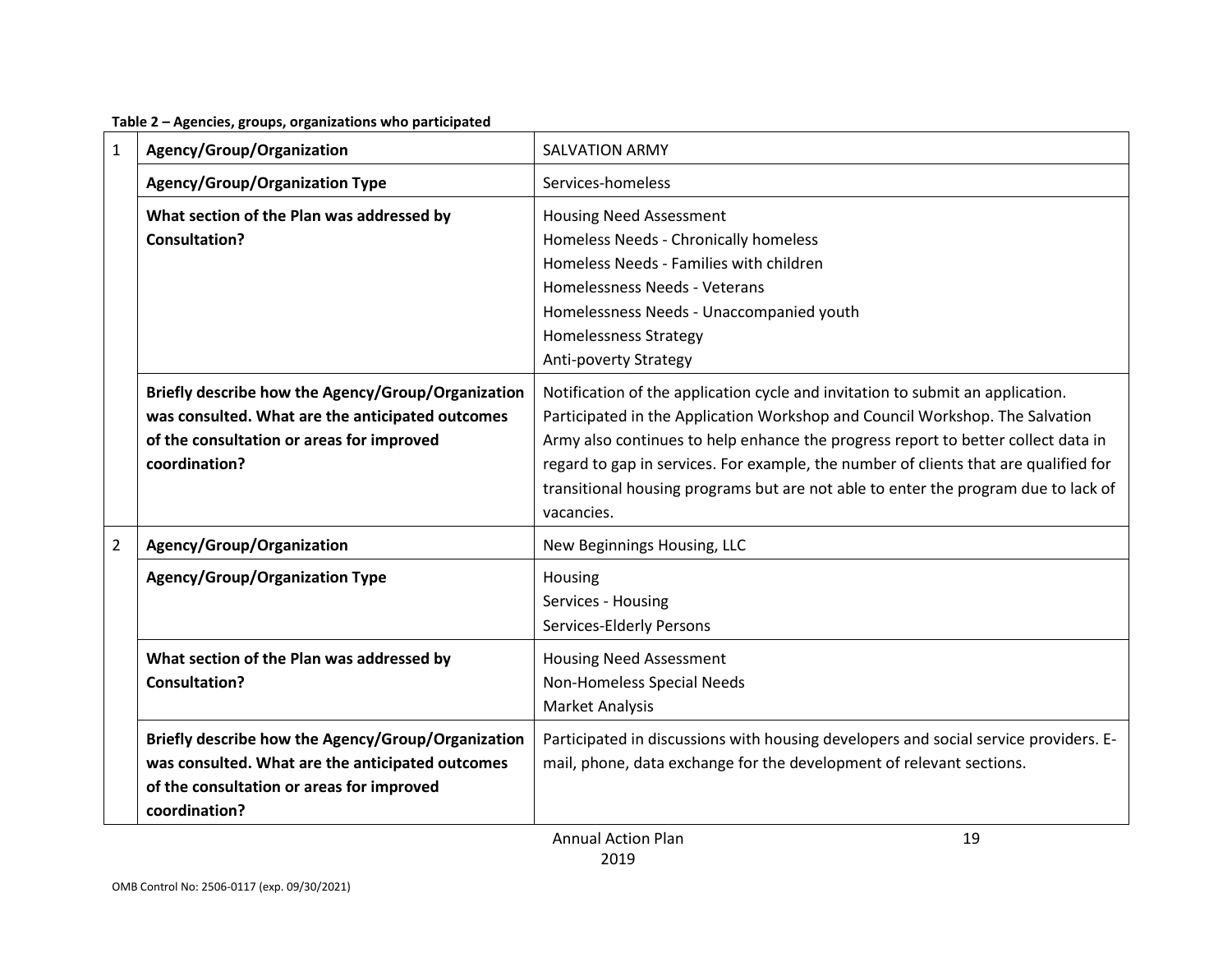| 3 | Agency/Group/Organization                                                                                                                                            | <b>CATCH</b>                                                                                                                                                                                                                                                                                                     |
|---|----------------------------------------------------------------------------------------------------------------------------------------------------------------------|------------------------------------------------------------------------------------------------------------------------------------------------------------------------------------------------------------------------------------------------------------------------------------------------------------------|
|   | <b>Agency/Group/Organization Type</b>                                                                                                                                | Housing<br>Regional organization                                                                                                                                                                                                                                                                                 |
|   | What section of the Plan was addressed by<br><b>Consultation?</b>                                                                                                    | <b>Housing Need Assessment</b><br>Homeless Needs - Chronically homeless<br><b>Homelessness Strategy</b><br>Anti-poverty Strategy                                                                                                                                                                                 |
|   | Briefly describe how the Agency/Group/Organization<br>was consulted. What are the anticipated outcomes<br>of the consultation or areas for improved<br>coordination? | Participated in discussions with housing developers and social service providers. E-<br>mail, phone, data exchange for the development of relevant sections. Notification<br>of the application cycle and invitation to submit an application. Participated in the<br>Application Workshop and Council Workshop. |
| 4 | Agency/Group/Organization                                                                                                                                            | ADVOCATES AGAINST FAMILY VIOLENCE                                                                                                                                                                                                                                                                                |
|   | <b>Agency/Group/Organization Type</b>                                                                                                                                | Services-Children<br>Services-Elderly Persons<br>Services-Persons with Disabilities<br>Services-Victims of Domestic Violence<br>Services - Victims<br>Regional organization<br><b>Grantee Department</b>                                                                                                         |
|   | What section of the Plan was addressed by<br><b>Consultation?</b>                                                                                                    | Homeless Needs - Families with children<br>Non-Homeless Special Needs<br>Anti-poverty Strategy                                                                                                                                                                                                                   |
|   | Briefly describe how the Agency/Group/Organization<br>was consulted. What are the anticipated outcomes<br>of the consultation or areas for improved<br>coordination? | Participated in discussions with housing developers and social service providers. E-<br>mail, phone, data exchange for the development of relevant sections. Notification<br>of the application cycle and invitation to submit an application. Participated in the<br>Application Workshop and Council Workshop. |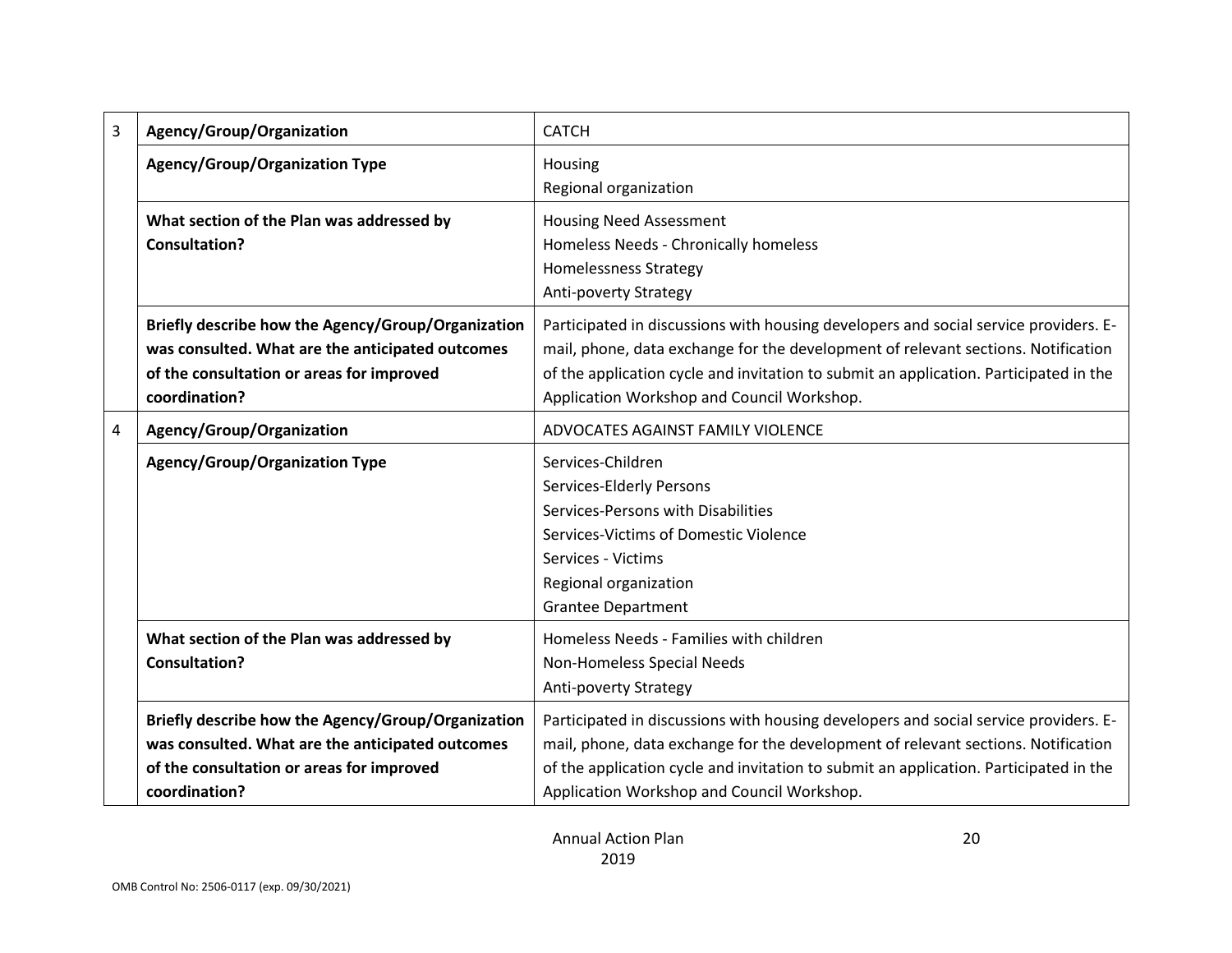| 5 | Agency/Group/Organization                          | Nampa Family Justice Center                                                           |
|---|----------------------------------------------------|---------------------------------------------------------------------------------------|
|   | <b>Agency/Group/Organization Type</b>              | Services-Children                                                                     |
|   |                                                    | Services-Elderly Persons                                                              |
|   |                                                    | Services-Victims of Domestic Violence                                                 |
|   |                                                    | Services - Victims                                                                    |
|   |                                                    | Other government - Local                                                              |
|   |                                                    | Planning organization                                                                 |
|   |                                                    | <b>Grantee Department</b>                                                             |
|   | What section of the Plan was addressed by          | Homeless Needs - Families with children                                               |
|   | <b>Consultation?</b>                               | Non-Homeless Special Needs                                                            |
|   |                                                    | Anti-poverty Strategy                                                                 |
|   | Briefly describe how the Agency/Group/Organization | Participated in discussions with housing developers and social service providers. E-  |
|   | was consulted. What are the anticipated outcomes   | mail, phone, data exchange for the development of relevant sections. Notification     |
|   | of the consultation or areas for improved          | of the application cycle and invitation to submit an application. Participated in the |
|   | coordination?                                      | Application Workshop and Council Workshop.                                            |
| 6 | Agency/Group/Organization                          | <b>NAMPA</b>                                                                          |
|   | <b>Agency/Group/Organization Type</b>              | Housing                                                                               |
|   |                                                    | Services-Persons with Disabilities                                                    |
|   |                                                    | Other government - Local                                                              |
|   |                                                    | <b>Grantee Department</b>                                                             |
|   | What section of the Plan was addressed by          | Non-Homeless Special Needs                                                            |
|   | <b>Consultation?</b>                               | <b>Market Analysis</b>                                                                |
|   |                                                    | <b>Economic Development</b>                                                           |
|   |                                                    | Anti-poverty Strategy                                                                 |
|   |                                                    | Lead-based Paint Strategy                                                             |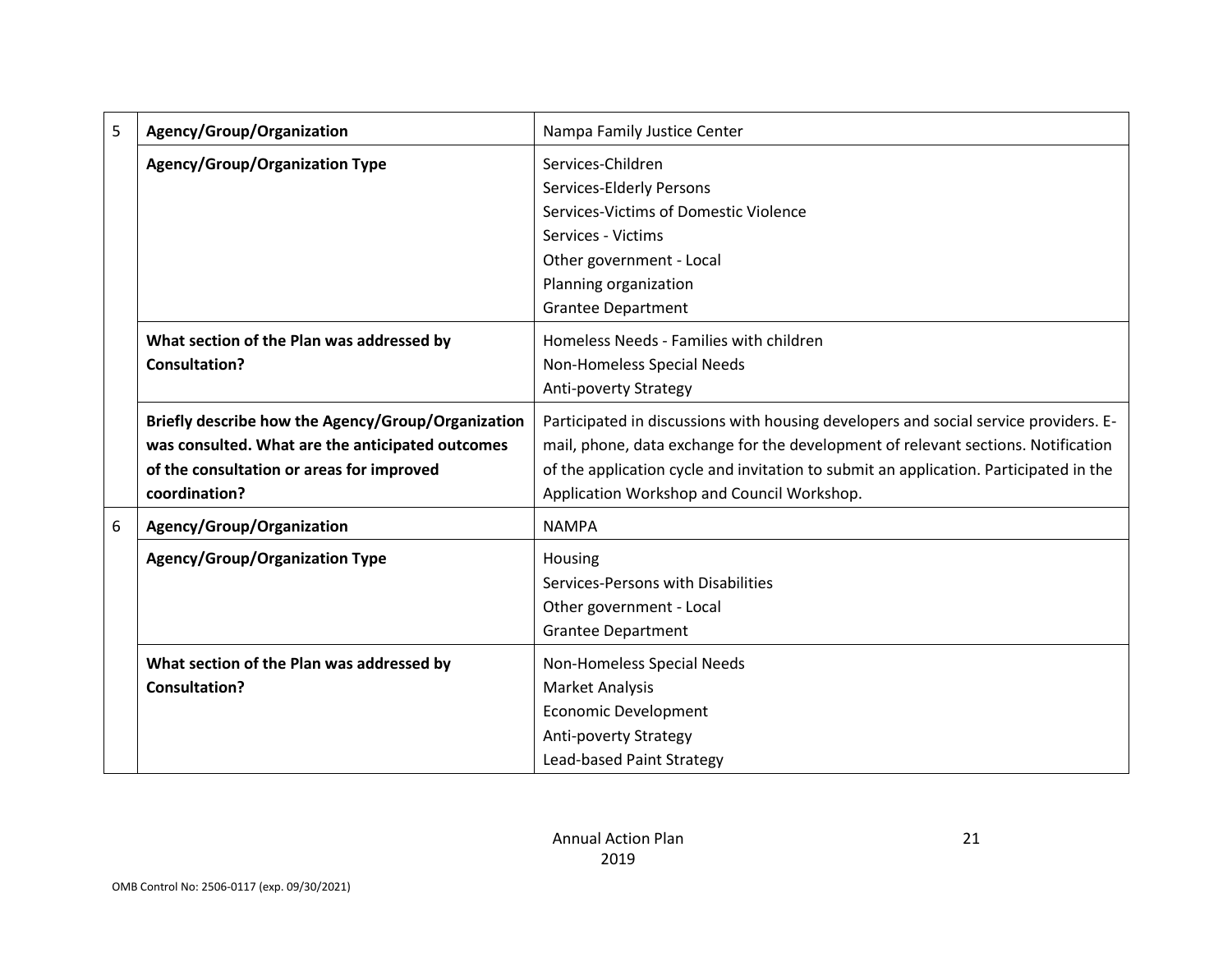|                | Briefly describe how the Agency/Group/Organization<br>was consulted. What are the anticipated outcomes<br>of the consultation or areas for improved<br>coordination? | The City of Nampa, Economic Development, participated in discussions with<br>housing developers and social service providers. E- mail, phone, data exchange for<br>the development of relevant sections. Manages the Housing Loan Repairs<br>program for the city.                                                                                 |
|----------------|----------------------------------------------------------------------------------------------------------------------------------------------------------------------|----------------------------------------------------------------------------------------------------------------------------------------------------------------------------------------------------------------------------------------------------------------------------------------------------------------------------------------------------|
| $\overline{7}$ | Agency/Group/Organization                                                                                                                                            | TERRY REILLY HEALTH SERVICES, INC.                                                                                                                                                                                                                                                                                                                 |
|                | <b>Agency/Group/Organization Type</b>                                                                                                                                | Services-Children<br>Services-Elderly Persons<br>Services-Persons with Disabilities<br>Services-Persons with HIV/AIDS<br>Services-Victims of Domestic Violence<br>Services-homeless<br>Services-Health<br><b>Health Agency</b><br>Publicly Funded Institution/System of Care<br>Regional organization<br><b>Business Leaders</b><br>Major Employer |
|                | What section of the Plan was addressed by<br><b>Consultation?</b>                                                                                                    | Homeless Needs - Chronically homeless<br>Homeless Needs - Families with children<br>Non-Homeless Special Needs<br>Anti-poverty Strategy                                                                                                                                                                                                            |
|                | Briefly describe how the Agency/Group/Organization<br>was consulted. What are the anticipated outcomes<br>of the consultation or areas for improved<br>coordination? | Participated in discussions with housing developers and social service providers. E-<br>mail, phone, data exchange for the development of relevant sections. Notification<br>of the application cycle and invitation to submit an application. Participated in the<br>Application Workshop and Council Workshop.                                   |
| 8              | Agency/Group/Organization                                                                                                                                            | <b>Boise Rescue Mission Ministries</b>                                                                                                                                                                                                                                                                                                             |
|                | <b>Agency/Group/Organization Type</b>                                                                                                                                | Services-homeless                                                                                                                                                                                                                                                                                                                                  |
|                |                                                                                                                                                                      | 22<br><b>Annual Action Plan</b>                                                                                                                                                                                                                                                                                                                    |

Annual Action Plan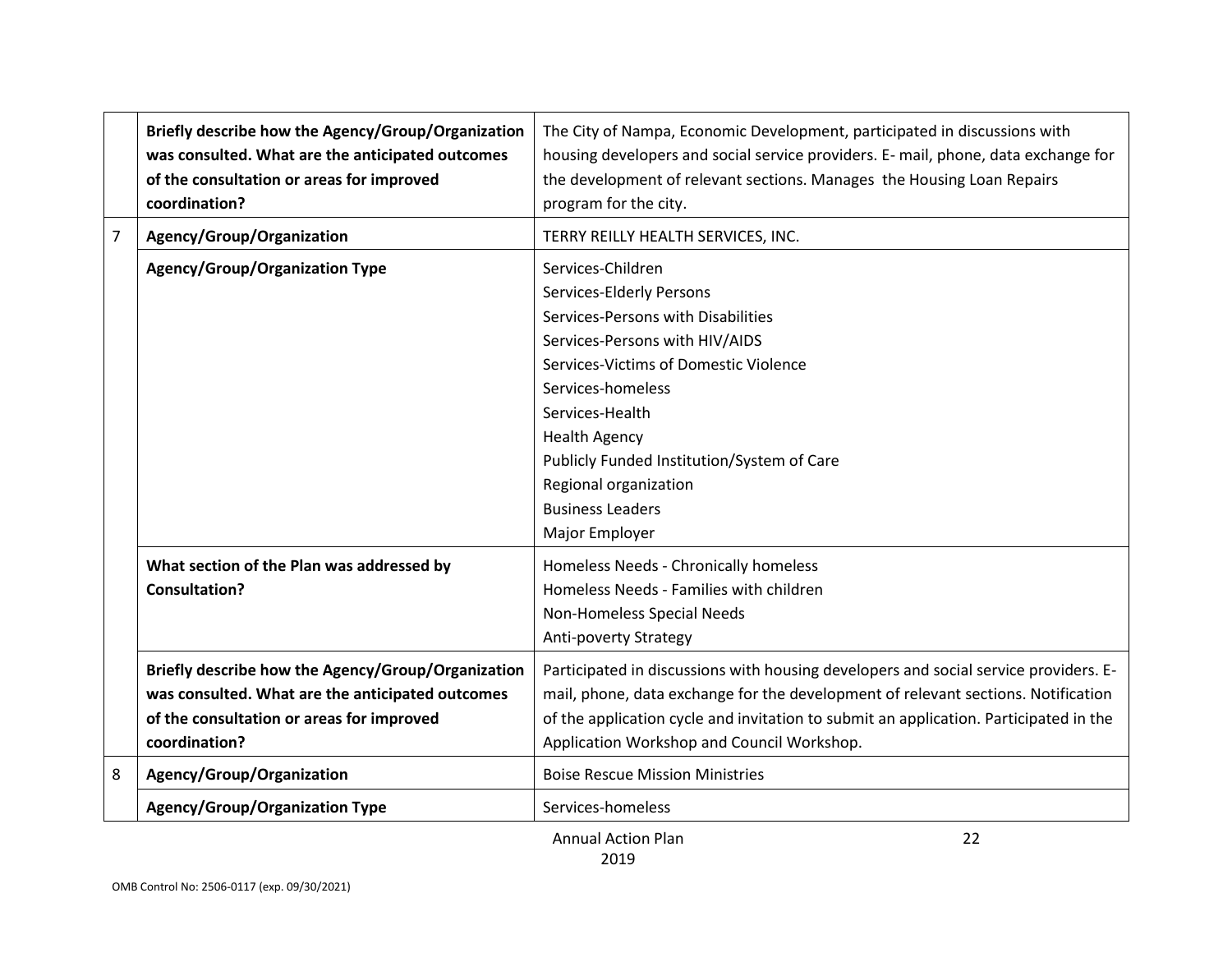|    | What section of the Plan was addressed by          | <b>Housing Need Assessment</b>                                                        |
|----|----------------------------------------------------|---------------------------------------------------------------------------------------|
|    | <b>Consultation?</b>                               | Homeless Needs - Chronically homeless                                                 |
|    |                                                    | Homeless Needs - Families with children                                               |
|    |                                                    | Homelessness Needs - Veterans                                                         |
|    |                                                    | Homelessness Needs - Unaccompanied youth                                              |
|    |                                                    | <b>Homelessness Strategy</b>                                                          |
|    |                                                    | Anti-poverty Strategy                                                                 |
|    | Briefly describe how the Agency/Group/Organization | Participated in discussions with housing developers and social service providers. E-  |
|    | was consulted. What are the anticipated outcomes   | mail, phone, data exchange for the development of relevant sections.                  |
|    | of the consultation or areas for improved          |                                                                                       |
|    | coordination?                                      |                                                                                       |
| 9  | Agency/Group/Organization                          | Northwest Integrity Housing Co                                                        |
|    | <b>Agency/Group/Organization Type</b>              | Services - Housing                                                                    |
|    |                                                    | Services-homeless                                                                     |
|    |                                                    | Regional organization                                                                 |
|    | What section of the Plan was addressed by          | <b>Housing Need Assessment</b>                                                        |
|    | <b>Consultation?</b>                               | Homeless Needs - Families with children                                               |
|    |                                                    | <b>Homelessness Strategy</b>                                                          |
|    |                                                    | Anti-poverty Strategy                                                                 |
|    | Briefly describe how the Agency/Group/Organization | Participated in discussions with housing developers and social service providers. E-  |
|    | was consulted. What are the anticipated outcomes   | mail, phone, data exchange for the development of relevant sections. Notification     |
|    | of the consultation or areas for improved          | of the application cycle and invitation to submit an application. Participated in the |
|    | coordination?                                      | Application Workshop and Council Workshop.                                            |
| 10 | Agency/Group/Organization                          | Nampa Housing Authority                                                               |
|    | <b>Agency/Group/Organization Type</b>              | Housing                                                                               |
|    |                                                    | <b>PHA</b>                                                                            |
|    |                                                    |                                                                                       |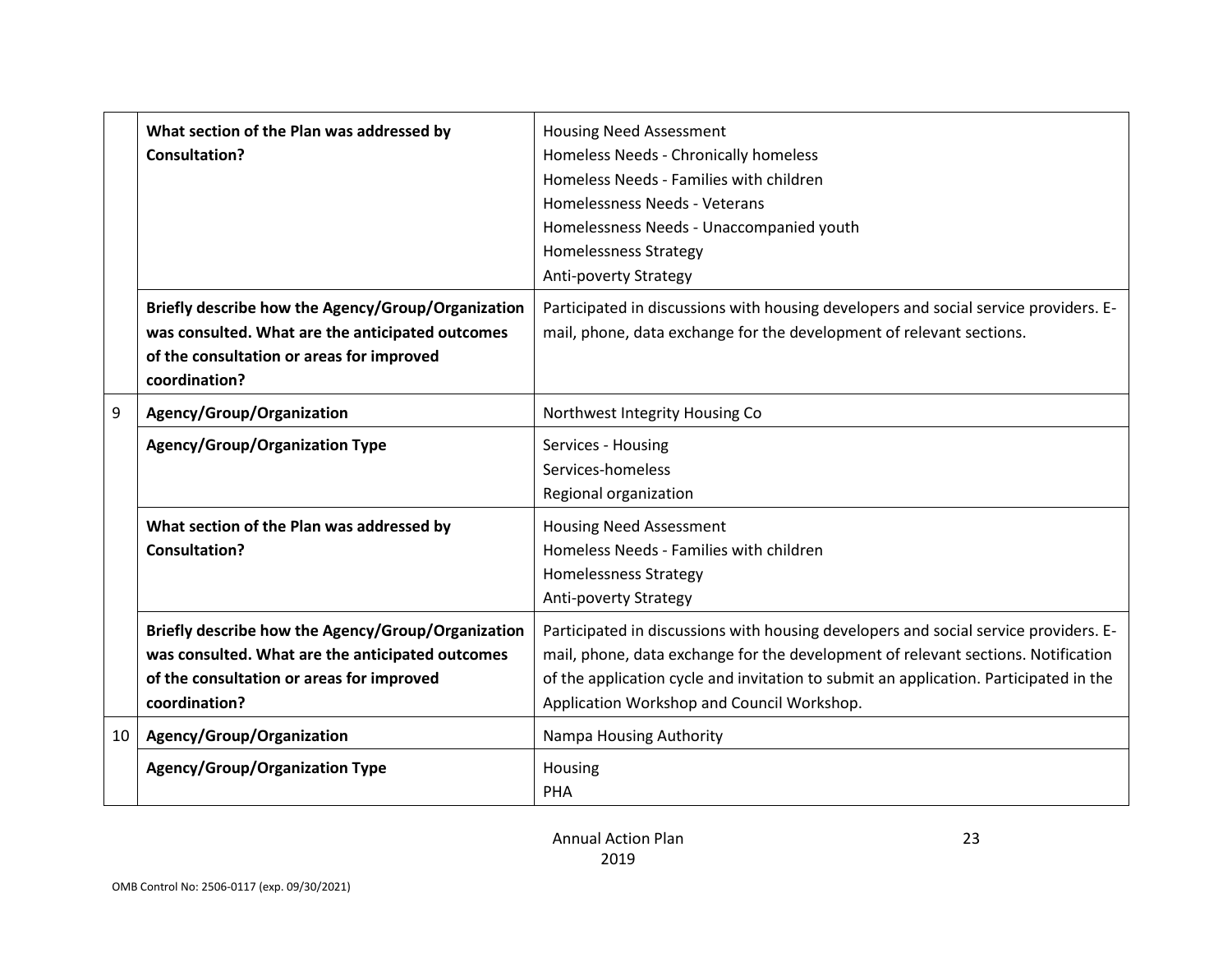|    | What section of the Plan was addressed by<br>Consultation?                                                                                                           | <b>Housing Need Assessment</b><br><b>Public Housing Needs</b><br>Homeless Needs - Families with children<br>Homelessness Strategy<br>Lead-based Paint Strategy                                                                                                                                                                                                                                                                                                                                                                                                                                                          |
|----|----------------------------------------------------------------------------------------------------------------------------------------------------------------------|-------------------------------------------------------------------------------------------------------------------------------------------------------------------------------------------------------------------------------------------------------------------------------------------------------------------------------------------------------------------------------------------------------------------------------------------------------------------------------------------------------------------------------------------------------------------------------------------------------------------------|
|    | Briefly describe how the Agency/Group/Organization<br>was consulted. What are the anticipated outcomes<br>of the consultation or areas for improved<br>coordination? | The City of Nampa works with other public agencies like the Nampa Public Housing<br>Authority and the Southwestern Idaho Cooperative Housing Authority, and other<br>area partners all provide information on lead-based paint hazards, precautions and<br>symptoms to all homeowners, renters, and landlords involved in housing services<br>and rehabilitation. All rehabilitation projects follow the regulations. As training<br>become available, the City provides notification to these entities to continue to<br>obtain training for contractors and program staff on lead hazard evaluation and<br>reduction. |
| 11 | Agency/Group/Organization                                                                                                                                            | Lead Locators                                                                                                                                                                                                                                                                                                                                                                                                                                                                                                                                                                                                           |
|    | <b>Agency/Group/Organization Type</b>                                                                                                                                | <b>Business Leaders</b><br>Practitioner                                                                                                                                                                                                                                                                                                                                                                                                                                                                                                                                                                                 |
|    | What section of the Plan was addressed by<br>Consultation?                                                                                                           | <b>Housing Need Assessment</b><br>Homelessness Strategy<br>Lead-based Paint Strategy                                                                                                                                                                                                                                                                                                                                                                                                                                                                                                                                    |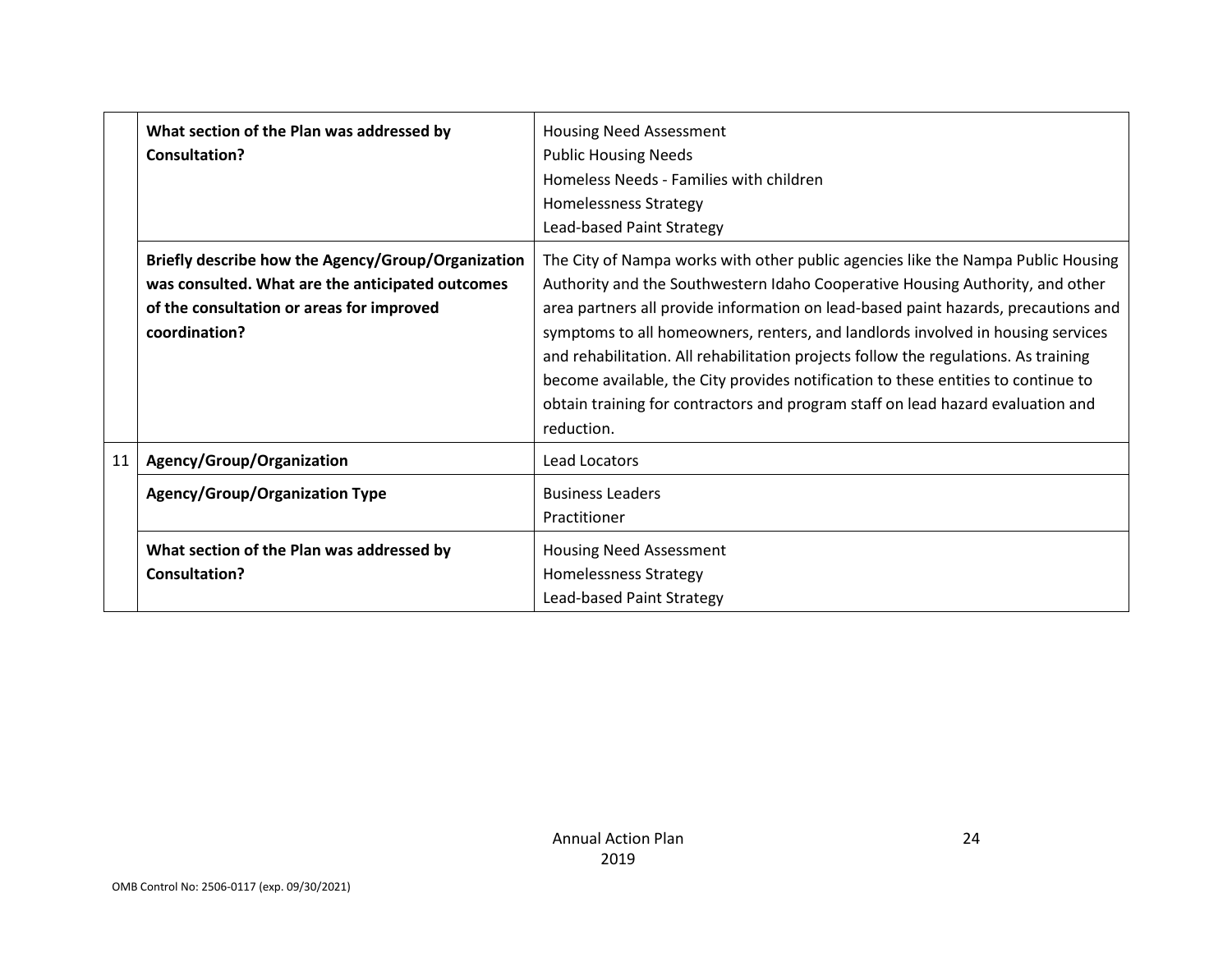| Briefly describe how the Agency/Group/Organization | The City of Nampa funds housing repair/rehabilitation projects. As part of the       |
|----------------------------------------------------|--------------------------------------------------------------------------------------|
| was consulted. What are the anticipated outcomes   | environmental review process, all existing housing purchased with aid of CDBG        |
| of the consultation or areas for improved          | funds is screened for lead paint hazards if built prior to 1978. Lead hazard         |
| coordination?                                      | reduction activities are included in all home improvement, when necessary. The       |
|                                                    | city works a local business, Lead Locators, to perform risk assessments for lead and |
|                                                    | they are both lead-safe EPA certified firm and Lead Renovation, Repair and Paint     |
|                                                    | certified firm. Lead Locator helps the city also use local companies are both lead-  |
|                                                    | safe EPA certified firms and Lead Renovation, Repair and Paint certified firms for   |
|                                                    | lead mitigation. These firms use all Lead-Safe Work Practices (LSWP), performing     |
|                                                    | risk assessments, completes hazard reduction activities and clearance                |
|                                                    | examinations to mitigate lead-based paint in homes.                                  |

#### **Identify any Agency Types not consulted and provide rationale for not consulting**

All relevant organizations, agencies and stakeholders were invited to participate in development of Consolidated Plan, Action Plan and AI.

Unlike Idaho's neighboring states, the State of Idaho does not administer and enforce a Lead Renovation, Repair and Painting (RRP) program. Â Similar EPA requirements are in place nationwide, but some states, including Oregon, Washington, and Utah, operate in lieu of EPA's program allowing for greater local oversight. These programs must certify to EPA that they are as protective as the federal program and that there is adequate enforcement. EPA's Region 10 includes Idaho, Alaska, Oregon, and Washington. There are no local EPA staff enforcing RRP in Idaho.

## **Other local/regional/state/federal planning efforts considered when preparing the Plan**

| Name of Plan      | <b>Lead Organization</b>   | How do the goals of your Strategic Plan overlap with the goals of each plan?                 |
|-------------------|----------------------------|----------------------------------------------------------------------------------------------|
| Continuum of Care | Idaho Housing and          | Homelessness 1) Increase access to quality facilities and services; and 2) Promote effective |
|                   | <b>Finance Association</b> | partnerships.                                                                                |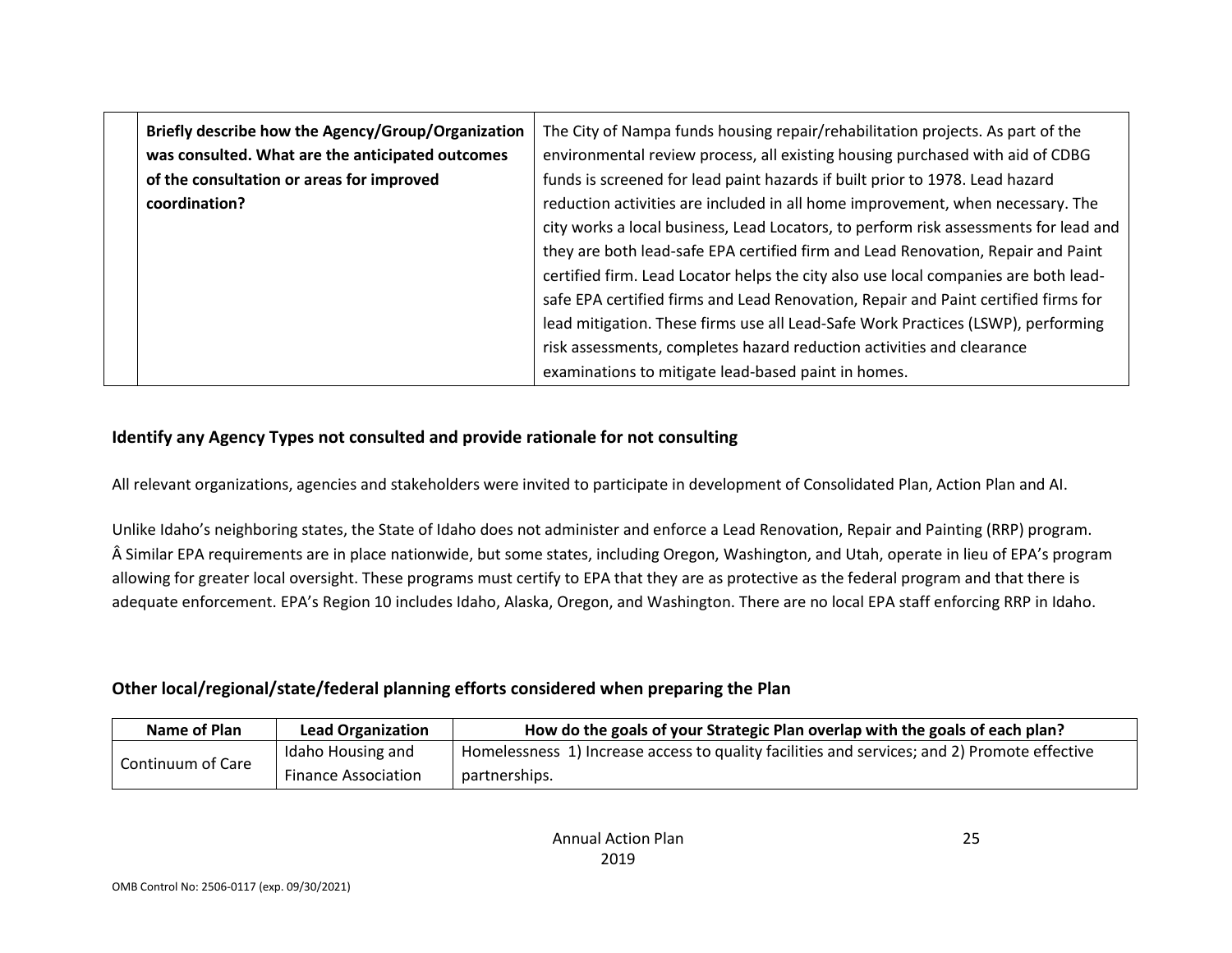| <b>Name of Plan</b>                             | <b>Lead Organization</b>                              | How do the goals of your Strategic Plan overlap with the goals of each plan?                                                                                                                                                                                                                                                                                                                                                                                                                                                                                 |
|-------------------------------------------------|-------------------------------------------------------|--------------------------------------------------------------------------------------------------------------------------------------------------------------------------------------------------------------------------------------------------------------------------------------------------------------------------------------------------------------------------------------------------------------------------------------------------------------------------------------------------------------------------------------------------------------|
| North Nampa                                     |                                                       | Improve physical connections between North Nampa and the rest of the community, create a                                                                                                                                                                                                                                                                                                                                                                                                                                                                     |
| Revitalization                                  | City of Nampa                                         | vibrant, livable community, mitigate floodplain issues, develop a form-based code to define                                                                                                                                                                                                                                                                                                                                                                                                                                                                  |
| Strategy                                        |                                                       | areas of appropriate use, for, density and diversity.                                                                                                                                                                                                                                                                                                                                                                                                                                                                                                        |
| <b>University District</b><br>Neighborhood Plan | Northwest Nazarene<br>University and City of<br>Nampa | Increase safety, instill pride of neighborhood and property, facilitate community and social<br>interaction, and encourage economic development                                                                                                                                                                                                                                                                                                                                                                                                              |
| Old Nampa District<br>Neighborhood Plan         | Old Nampa<br>Neighborhood<br>Association              | Land use and community development to remain in line with existing and strengthen mixed use<br>development, urban design physical improvements with guidelines for future development,<br>transportation shared streets and community safety and livability code enforcement and<br>community involvement.                                                                                                                                                                                                                                                   |
| Central Nampa<br>Revitalization<br>Blueprint    | City of Nampa                                         | Adopt and commit to central Nampa vision, refine central Nampa development system, initiate<br>strategic economic catalysts, physically enhance central Nampa, develop, and implement a<br>communication plan.                                                                                                                                                                                                                                                                                                                                               |
| Nampa<br>City of Nampa<br>Comprehensive Plan    |                                                       | Some of the goals from the Comprehensive plan include: 1) Develop strategies to identify<br>historic building and districts; 2) Develop policies and programs to assist in increasing<br>affordable housing; 3) Develop local business incentives for development of living wage jobs;4)<br>Create live, work and play opportunities in downtown; 5) Housing Needs study; 6) Improve<br>pedestrian connections enhance walkability; 7) Provide bicycling routes; 8) Prepare database<br>for social service agencies; and 9) Update Community Resource Guide. |
| Nampa Invest Health<br>Initiative               | City of Nampa                                         | The goals from the Invest Health Initiative are to develop a North Nampa plan of sustainable,<br>long term solutions to identified health challenges by addressing the social determinants of<br>health, with focus on building environment interventions                                                                                                                                                                                                                                                                                                    |

**Table 3 – Other local / regional / federal planning efforts**

### **Narrative (optional)**

The city engaged affordable housing developers and service providers through focus groups and interviews during the Consolidated Plan process. Eleven organizations participated in a focus group to discuss the City's greatest housing and community development needs.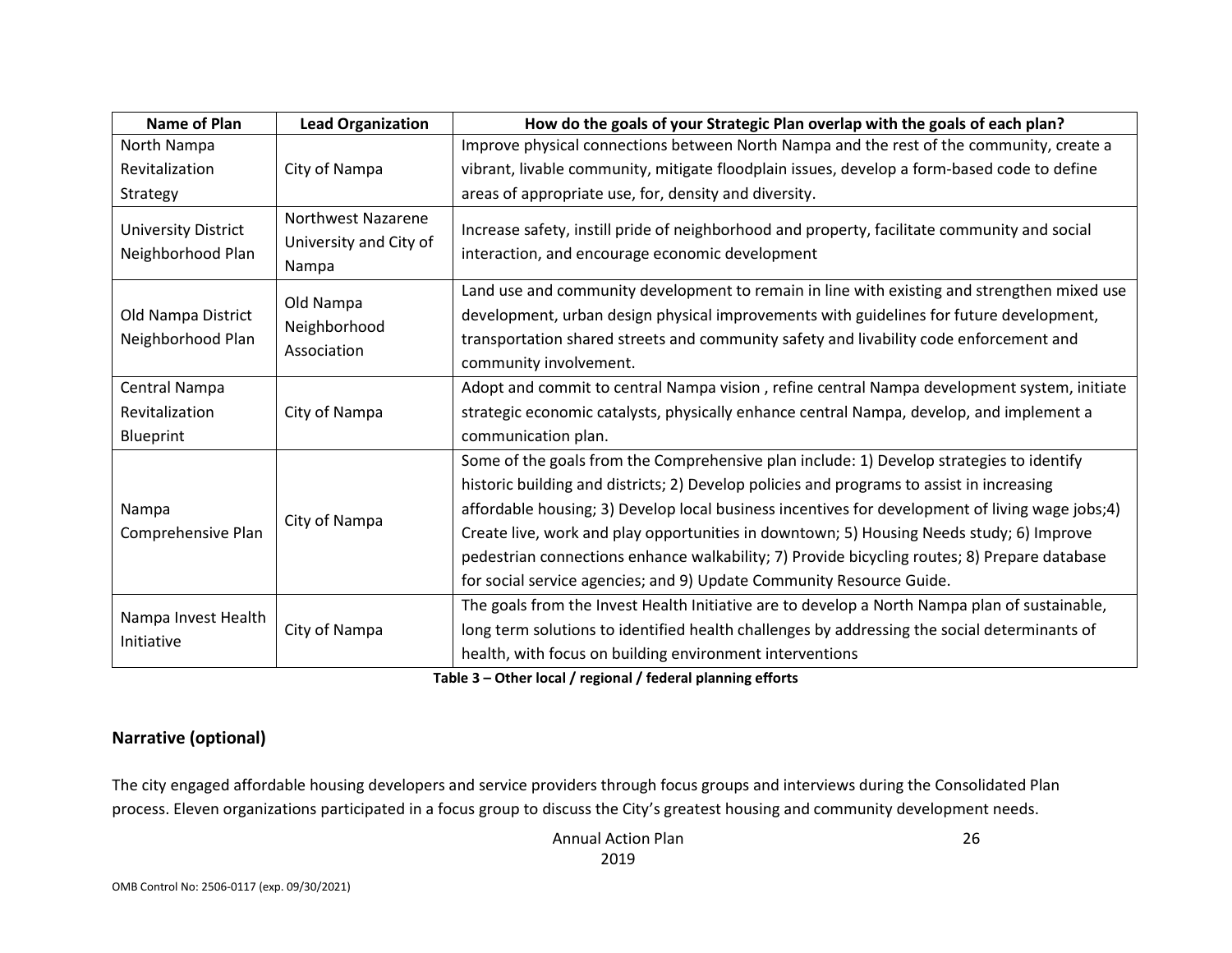# **AP-12 Participation – 91.105, 91.200(c)**

# **1. Summary of citizen participation process/Efforts made to broaden citizen participation Summarize citizen participation process and how it impacted goal setting**

A summary of the results of that public engagement include;

1. A resident survey conducted in Spanish and English with 430 residents responded.

2. Stakeholder focus group on April 25, 2017 with 11 groups participating.

3. Nampa staff and consultants conducted four meetings with stakeholders with 25 stakeholders participated.

4. Consultants contact specific stakeholder for in depth interviews as well as hosting a meeting at the local women and family homeless shelter. 5. The City conducts monthly Healthy Impact Nampa Housing and Homelessness meetings where key stakeholders can provide input on lowincome affordable housing needs in the city.

City staff continue to look to the community to inform each of the program years contained within five-year plan. Citizen participation will help with each step of the action planning process from application to allocation and funding. The citizen engagement efforts associated with the 2019 Annual Action Plan include hosting multiple public meetings, informing service providers, and using social media and internet outlets for communicating opportunities to participate. On April 12, 2019, the city hosted an application workshop. Notices regarding the availability of funds and the date of the workshop were sent to agencies that serve low- and moderate-income persons and published in the local paper. June 03, 2019, a Special Council Workshop was held for all applicants to present their project to City Council. June 21st, the city opened up the public comment period through a City Council Meeting on June 17th. An Open House to solicit comment was hosted by CDBG staff on July 9th. The final public hearing was held on August 5th, where the plan was adopted by City Council and following the 30-day comment period. As of the August 5th Council meeting, no comments were received during the 30-day public comment period.

The 2<sup>nd</sup> Substantial Amendment to the 2019 Annual Action Plan will allow for the City of Nampa to allocate \$50,000.00 in support of Housing Affordability projects in Nampa. City Council authorized the allocation of 2018 program year funding to be allocated to Housing Affordability at the June 1, 2020 regular Council meeting.

27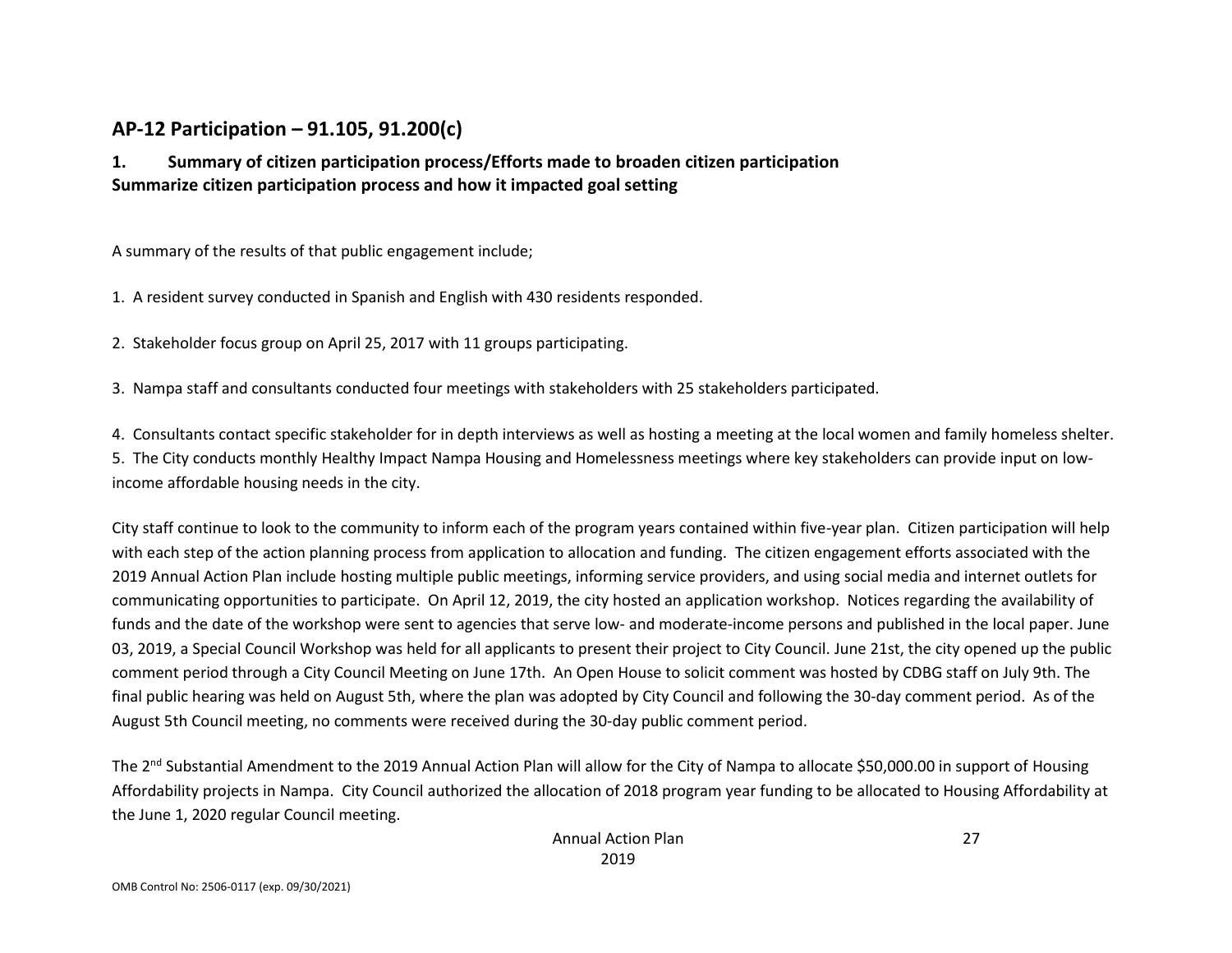November 02, 2021 regular Council meeting held a public hearing regarding the 3<sup>rd</sup> round of CDBG-CV funding. Another public hearing was held at the April 05, 2021 regular Council meeting to reallocate a portion of the 3<sup>rd</sup> round of CDBG-CV funding and approve the cancellation of the Microenterprise Loan Program. The CDBG-CV1 funding that was not used for the Microenterprise Loan Program was reallocated to Homelessness Prevention and Stability Assistance and Homelessness Assistance projects. March 23, 2021 a legal notification to request input from any interested party regarding the amendment and CDBG-CV funding allocation associated with the 2019 Annual Action Plan. As of May 20, 2021 no comment has been received.

#### **Citizen Participation Outreach**

| Sort Ord<br>er | <b>Mode of Outre</b><br>ach | <b>Target of Outre</b><br>ach                | Summary of<br>response/attend                                                                                                                       | Summary of<br>comments recei | <b>Summary of comm</b><br>ents not accepted | <b>URL</b> (If applicable)                                                      |
|----------------|-----------------------------|----------------------------------------------|-----------------------------------------------------------------------------------------------------------------------------------------------------|------------------------------|---------------------------------------------|---------------------------------------------------------------------------------|
|                |                             |                                              | ance                                                                                                                                                | ved                          | and reasons                                 |                                                                                 |
| $\mathbf{1}$   | <b>Public Notice</b>        | All interested<br>Citizens                   | March 19, Public<br>Notice regarding<br>the availability of<br>funds was<br>published in the<br><b>Idaho Press</b><br>Tribune for a<br>period of 30 | No Comments                  |                                             |                                                                                 |
|                |                             |                                              | days.                                                                                                                                               |                              |                                             |                                                                                 |
| $\overline{2}$ | Grant<br><b>Guidelines</b>  | Presented to<br>City Council for<br>approval | Guidelines<br>approved by City<br>Council at their<br>regular Council<br>Meeting on<br>March 18, 2019.                                              | No Comments                  |                                             | https://www.cityofnampa.us/1258/<br>Current-Year-CDBG-Application-<br>Documents |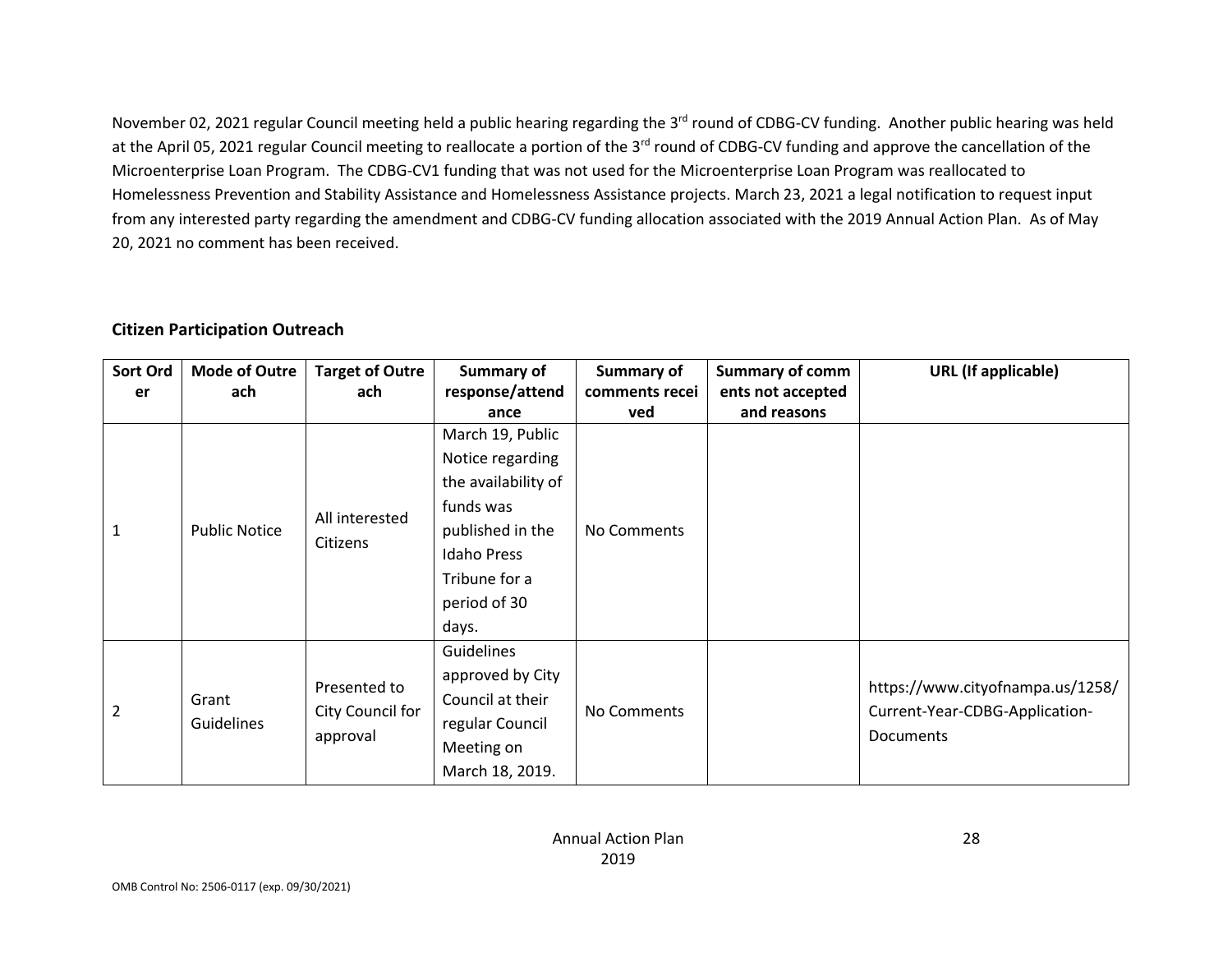| Sort Ord | <b>Mode of Outre</b> | <b>Target of Outre</b> | Summary of       | Summary of     | <b>Summary of comm</b> | <b>URL</b> (If applicable)       |
|----------|----------------------|------------------------|------------------|----------------|------------------------|----------------------------------|
| er       | ach                  | ach                    | response/attend  | comments recei | ents not accepted      |                                  |
|          |                      |                        | ance             | ved            | and reasons            |                                  |
|          |                      |                        | On March 19th,   |                |                        |                                  |
|          | Application          |                        | the application  |                |                        | https://www.cityofnampa.us/1258/ |
|          | <b>Process</b>       | Applicants             | process was open | No Comments    |                        | Current-Year-CDBG-Application-   |
|          | Open/Close           |                        | and closed on    |                |                        | <b>Documents</b>                 |
|          |                      |                        | May 01st.        |                |                        |                                  |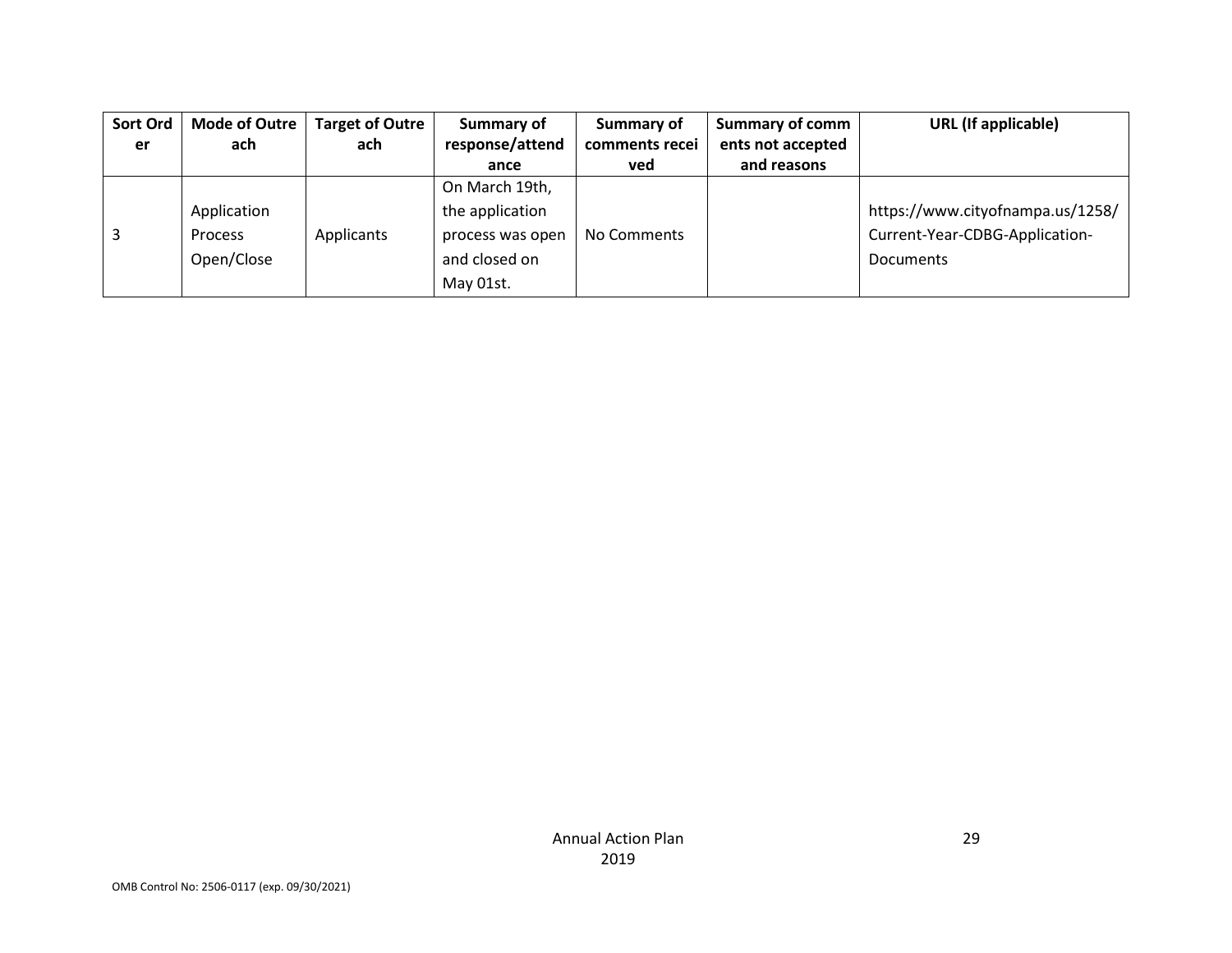| Sort Ord | Mode of Outre         | <b>Target of Outre</b> | <b>Summary of</b>     | <b>Summary of</b> | <b>Summary of comm</b> | <b>URL</b> (If applicable) |
|----------|-----------------------|------------------------|-----------------------|-------------------|------------------------|----------------------------|
| er       | ach                   | ach                    | response/attend       | comments recei    | ents not accepted      |                            |
|          |                       |                        | ance                  | ved               | and reasons            |                            |
|          |                       |                        | On April 12th, the    |                   |                        |                            |
|          |                       |                        | CDBG staff            |                   |                        |                            |
|          |                       |                        | presented an          |                   |                        |                            |
|          |                       |                        | application           |                   |                        |                            |
|          |                       |                        | workshop. All         |                   |                        |                            |
|          |                       |                        | applicants were       |                   |                        |                            |
|          |                       |                        | in attendance         |                   |                        |                            |
|          |                       |                        | excluding the         |                   |                        |                            |
|          |                       |                        | <b>Boys and Girls</b> |                   |                        |                            |
|          |                       |                        | Club. The Boys        |                   |                        |                            |
|          |                       |                        | and Girls Club at     |                   |                        |                            |
|          |                       |                        | the time of the       |                   |                        |                            |
|          |                       |                        | application           | No Comments       |                        |                            |
| 4        | <b>Public Meeting</b> | Applicants             | workshop did          |                   |                        |                            |
|          |                       |                        | intend to apply.      |                   |                        |                            |
|          |                       |                        | After they            |                   |                        |                            |
|          |                       |                        | expressed             |                   |                        |                            |
|          |                       |                        | interest in the       |                   |                        |                            |
|          |                       |                        | <b>CDBG</b> funding   |                   |                        |                            |
|          |                       |                        | CDBG staff met        |                   |                        |                            |
|          |                       |                        | with them onsite      |                   |                        |                            |
|          |                       |                        | to go through the     |                   |                        |                            |
|          |                       |                        | information           |                   |                        |                            |
|          |                       |                        | previously made       |                   |                        |                            |
|          |                       |                        | available at the      |                   |                        |                            |
|          |                       |                        | workshop.             |                   |                        |                            |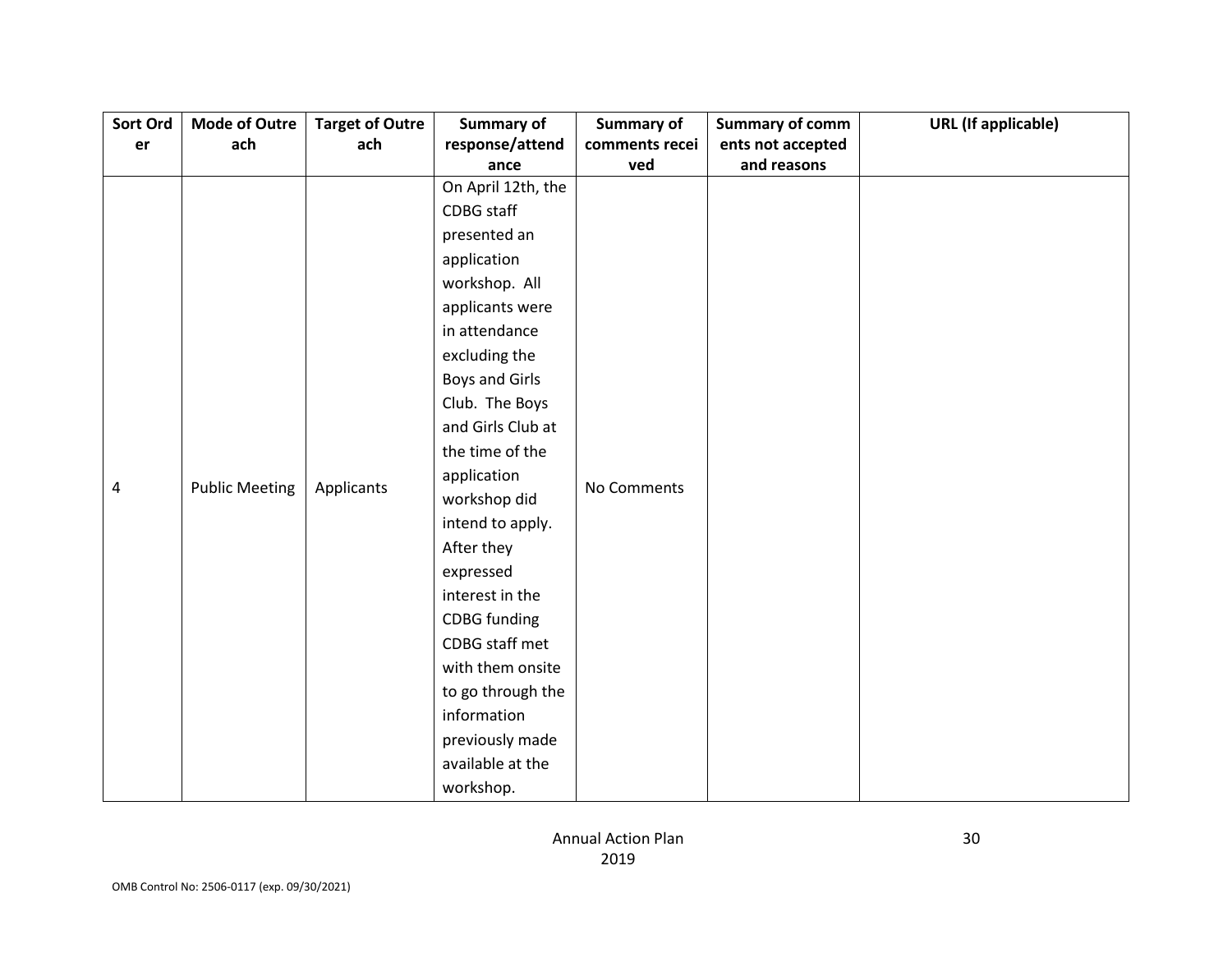| Sort Ord | <b>Mode of Outre</b>  | <b>Target of Outre</b> | <b>Summary of</b>      | Summary of                              | <b>Summary of comm</b> | <b>URL</b> (If applicable)       |
|----------|-----------------------|------------------------|------------------------|-----------------------------------------|------------------------|----------------------------------|
| er       | ach                   | ach                    | response/attend        | comments recei                          | ents not accepted      |                                  |
|          |                       |                        | ance                   | ved                                     | and reasons            |                                  |
|          |                       |                        | On June 03rd, a        |                                         |                        |                                  |
|          |                       |                        | <b>Special Council</b> |                                         |                        |                                  |
|          |                       |                        | Workshop was           |                                         |                        |                                  |
|          |                       |                        | conducted for          |                                         |                        |                                  |
|          |                       |                        | applicants to          | <b>Questions were</b>                   |                        |                                  |
|          |                       |                        | present their          | asked by                                |                        |                                  |
| 5        | <b>Public Meeting</b> | Applicants             | projects to City       | council<br>members for<br>clarification |                        | http://id-                       |
|          |                       |                        | Council and a          |                                         |                        | nampa.civicplus.com/AgendaCenter |
|          |                       |                        | follow up              |                                         |                        |                                  |
|          |                       |                        | meeting was held       |                                         |                        |                                  |
|          |                       |                        | on June 10th for       |                                         |                        |                                  |
|          |                       |                        | additional time        |                                         |                        |                                  |
|          |                       |                        | for deliberation       |                                         |                        |                                  |
|          |                       |                        | and Council Vote.      |                                         |                        |                                  |
|          |                       |                        | On June 10th,          |                                         |                        |                                  |
|          |                       |                        | funding                | <b>Questions were</b>                   |                        |                                  |
|          | Present               |                        | recommendation         | asked by                                |                        |                                  |
|          | funding               |                        | s were submitted       | council                                 |                        | http://id-                       |
| 6        | recommendati          | Applicants             | to council by the      | members for                             |                        | nampa.civicplus.com/AgendaCenter |
|          | ons to Council        |                        | <b>City Community</b>  |                                         |                        |                                  |
|          |                       |                        | Development            | clarification.                          |                        |                                  |
|          |                       |                        | Department.            |                                         |                        |                                  |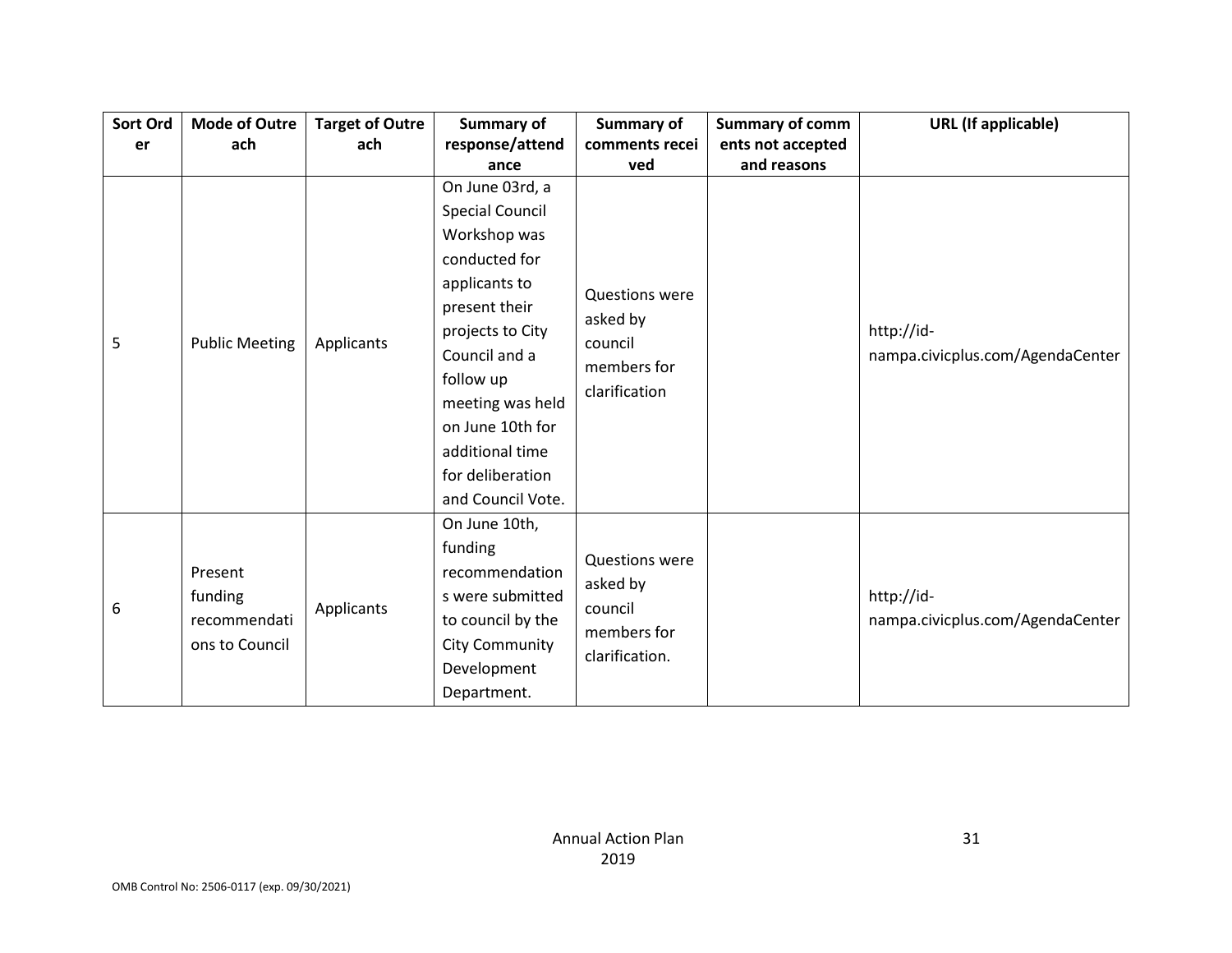| Sort Ord | <b>Mode of Outre</b>  | <b>Target of Outre</b> | Summary of         | Summary of     | <b>Summary of comm</b> | <b>URL</b> (If applicable)       |
|----------|-----------------------|------------------------|--------------------|----------------|------------------------|----------------------------------|
| er       | ach                   | ach                    | response/attend    | comments recei | ents not accepted      |                                  |
|          |                       |                        | ance               | ved            | and reasons            |                                  |
|          |                       |                        | On June 21,        |                |                        |                                  |
|          |                       |                        | notification of    |                |                        |                                  |
| 7        | Publication           | Public                 | funding decisions  |                |                        |                                  |
|          |                       | Notification           | was posted in the  | No Comments    |                        |                                  |
|          |                       |                        | <b>Idaho Press</b> |                |                        |                                  |
|          |                       |                        | Tribune.           |                |                        |                                  |
|          |                       | Public                 | On July 09th, a    |                |                        |                                  |
| 8        |                       |                        | public meeting     | No comments    |                        |                                  |
|          | <b>Public Meeting</b> |                        | was scheduled      | received       |                        |                                  |
|          |                       |                        | for comment        |                |                        |                                  |
|          |                       |                        | On August 5th,     |                |                        |                                  |
| 9        |                       |                        | the final action   |                |                        |                                  |
|          | City Council          |                        | plan was           |                |                        | http://id-                       |
|          | <b>Meeting</b>        | Applicants             | submitted to       |                |                        | nampa.civicplus.com/AgendaCenter |
|          |                       |                        | Council for        |                |                        | /City-Council-Meetings-1         |
|          |                       |                        | adoption.          |                |                        |                                  |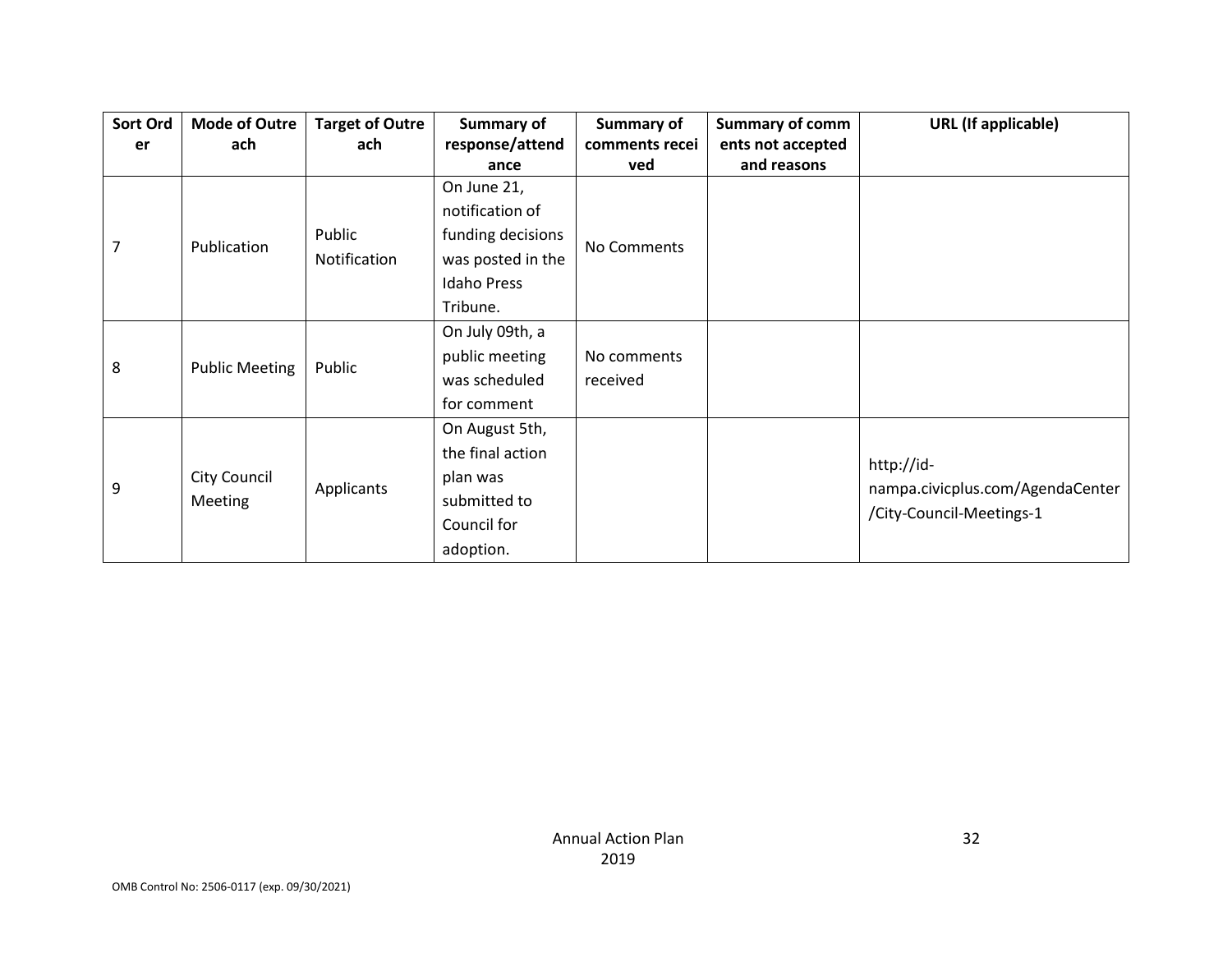| Sort Ord | <b>Mode of Outre</b>                        | <b>Target of Outre</b> | Summary of        | Summary of                                | <b>Summary of comm</b> | <b>URL</b> (If applicable) |
|----------|---------------------------------------------|------------------------|-------------------|-------------------------------------------|------------------------|----------------------------|
| er       | ach                                         | ach                    | response/attend   | comments recei                            | ents not accepted      |                            |
|          |                                             |                        | ance              | ved                                       | and reasons            |                            |
|          |                                             |                        |                   |                                           | Community              |                            |
|          |                                             |                        |                   |                                           | Member - David         |                            |
|          |                                             |                        |                   |                                           | <b>Wayne Porter</b>    |                            |
|          |                                             |                        |                   |                                           | Comments were          |                            |
|          |                                             |                        |                   |                                           | received by email      |                            |
|          |                                             |                        |                   |                                           | Sunday May 31,         |                            |
|          |                                             |                        |                   |                                           | 2020 and are           |                            |
|          |                                             |                        |                   |                                           | summarized             |                            |
|          |                                             |                        |                   | One comment                               | below. Full            |                            |
|          |                                             |                        |                   | was received on                           | correspondence         |                            |
|          |                                             |                        |                   | May 31, 2020                              | will be added to       |                            |
|          |                                             |                        |                   | and CDBG staff                            | the file. Upon         |                            |
|          |                                             |                        |                   | contacted the                             | further inquiry into   |                            |
|          |                                             |                        |                   | individual to get                         | the comments           |                            |
|          |                                             |                        |                   | more                                      | received via email     |                            |
|          |                                             |                        | On May 22, 2020   | information                               | it was determined      |                            |
|          |                                             |                        | the City of       | regarding the                             | that Mr. Porter        |                            |
|          |                                             |                        | Nampa published   | comments                                  | was not aware of       |                            |
|          |                                             |                        | a legal           | received. Upon                            | the proposed           |                            |
|          |                                             |                        | notification      | further phone                             | amendments to          |                            |
|          |                                             |                        | requesting public | correspondence                            | the CDBG plan, but     |                            |
| 10       | Newspaper Ad                                | Public                 | comment           | it was                                    | rather was             |                            |
|          |                                             |                        | regarding the     | determined                                | providing general      |                            |
|          |                                             |                        | proposed          | that the                                  | ideas on how to        |                            |
|          |                                             |                        | substantial       | individual's                              | improve the            |                            |
|          |                                             |                        | amendment to      | comments were                             | Nampa                  |                            |
|          |                                             |                        | the 2019 Annual   | not in relation                           | Community. As          |                            |
|          |                                             |                        | Action Plan.      | to the proposed                           | such, these            | 33                         |
|          |                                             |                        |                   | Annual Action Plan<br>amendments,<br>2019 | comments will be       |                            |
|          |                                             |                        |                   | but rather just                           | included in the        |                            |
|          | OMB Control No: 2506-0117 (exp. 09/80/2021) |                        |                   | general                                   | record, but did not    |                            |
|          |                                             |                        |                   | suggestions of                            |                        |                            |
|          |                                             |                        |                   | ways to                                   | impact any             |                            |

decisions related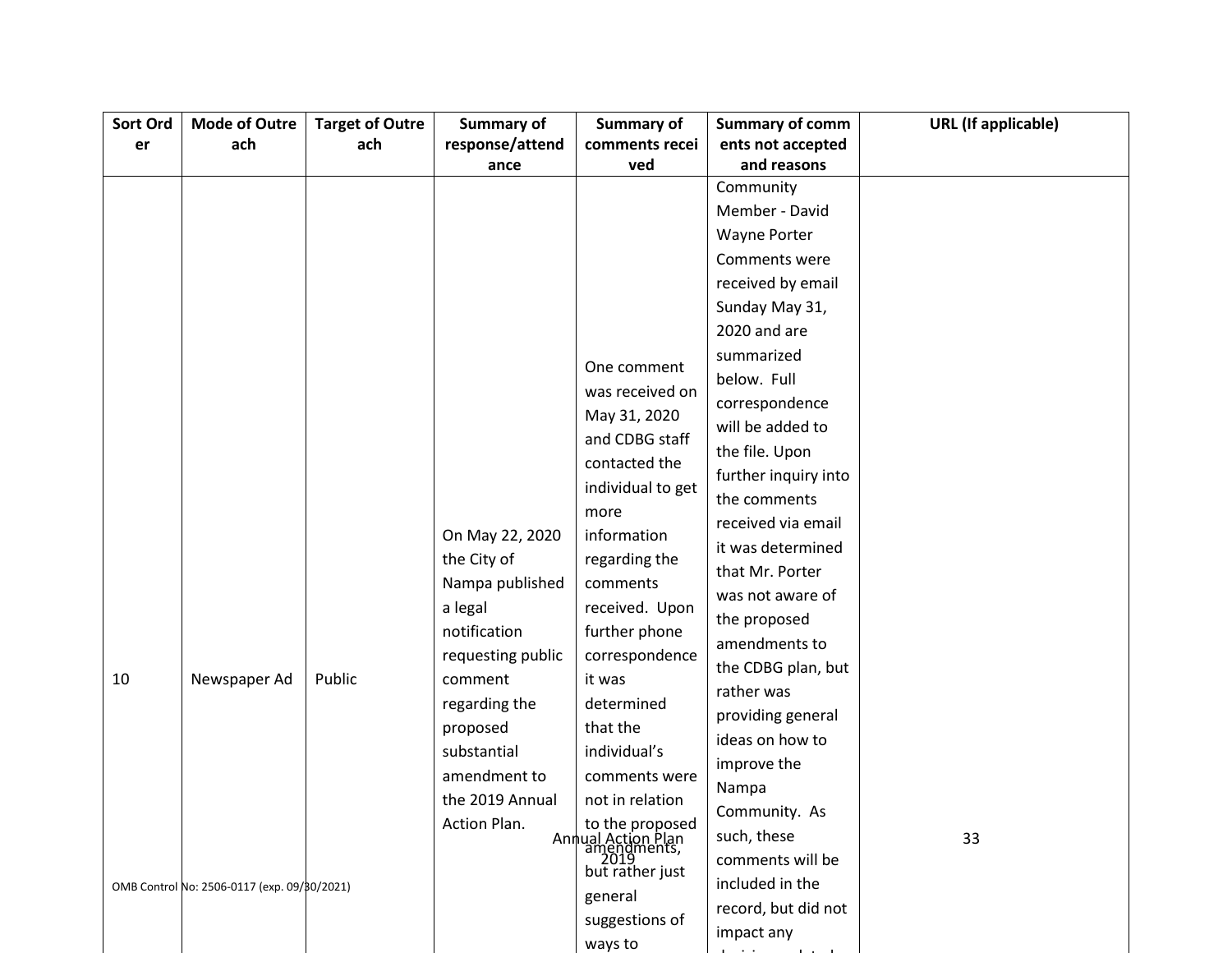| response/attend<br>comments recei<br>ents not accepted<br>ach<br>ach<br>er<br>and reasons<br>ved<br>ance<br>Community<br>Member - David<br><b>Wayne Porter</b><br>Comments were<br>received by email<br>Sunday May 31,<br>2020 and are<br>summarized<br>One comment<br>below. Full<br>was received on<br>correspondence<br>May 31, 2020<br>will be added to<br>and CDBG staff<br>the file. Upon<br>contacted the<br>further inquiry into<br>individual to get<br>the comments<br>more<br>On June 1, 2020<br>received via email<br>information<br>Nampa City<br>it was determined<br>regarding the<br>Council held a<br>that Mr. Porter<br>comments<br>virtual public<br>was not aware of<br>received. Upon<br>hearing in which<br>the proposed<br>further phone<br>no individuals<br>amendments to<br>correspondence<br>the CDBG plan, but<br>signed up to<br>https://www.cityofnampa.us/Agen<br>11<br><b>Public Meeting</b><br>Public<br>it was<br>rather was<br>daCenter<br>speak in favor of<br>determined<br>or against the<br>providing general<br>that the<br>ideas on how to<br>proposed<br>individual's<br>substantial<br>improve the<br>comments were<br>amendments to<br>Nampa<br>not in relation<br>the 2019 Annual<br>Community. As<br>to the proposed<br>Action Plan.<br>such, these<br>Annual Action Plan<br>  amendments,<br>  2019<br>34<br>comments will be<br>but rather just<br>included in the<br>OMB Control No: 2506-0117 (exp. 09/80/2021)<br>general<br>record, but did not<br>suggestions of<br>impact any | Sort Ord | <b>Mode of Outre</b> | <b>Target of Outre</b> | <b>Summary of</b> | Summary of | <b>Summary of comm</b> | <b>URL</b> (If applicable) |
|-------------------------------------------------------------------------------------------------------------------------------------------------------------------------------------------------------------------------------------------------------------------------------------------------------------------------------------------------------------------------------------------------------------------------------------------------------------------------------------------------------------------------------------------------------------------------------------------------------------------------------------------------------------------------------------------------------------------------------------------------------------------------------------------------------------------------------------------------------------------------------------------------------------------------------------------------------------------------------------------------------------------------------------------------------------------------------------------------------------------------------------------------------------------------------------------------------------------------------------------------------------------------------------------------------------------------------------------------------------------------------------------------------------------------------------------------------------------------------------------------------------------------------------|----------|----------------------|------------------------|-------------------|------------|------------------------|----------------------------|
|                                                                                                                                                                                                                                                                                                                                                                                                                                                                                                                                                                                                                                                                                                                                                                                                                                                                                                                                                                                                                                                                                                                                                                                                                                                                                                                                                                                                                                                                                                                                     |          |                      |                        |                   |            |                        |                            |
|                                                                                                                                                                                                                                                                                                                                                                                                                                                                                                                                                                                                                                                                                                                                                                                                                                                                                                                                                                                                                                                                                                                                                                                                                                                                                                                                                                                                                                                                                                                                     |          |                      |                        |                   |            |                        |                            |
|                                                                                                                                                                                                                                                                                                                                                                                                                                                                                                                                                                                                                                                                                                                                                                                                                                                                                                                                                                                                                                                                                                                                                                                                                                                                                                                                                                                                                                                                                                                                     |          |                      |                        |                   |            |                        |                            |
|                                                                                                                                                                                                                                                                                                                                                                                                                                                                                                                                                                                                                                                                                                                                                                                                                                                                                                                                                                                                                                                                                                                                                                                                                                                                                                                                                                                                                                                                                                                                     |          |                      |                        |                   |            |                        |                            |
|                                                                                                                                                                                                                                                                                                                                                                                                                                                                                                                                                                                                                                                                                                                                                                                                                                                                                                                                                                                                                                                                                                                                                                                                                                                                                                                                                                                                                                                                                                                                     |          |                      |                        |                   |            |                        |                            |
|                                                                                                                                                                                                                                                                                                                                                                                                                                                                                                                                                                                                                                                                                                                                                                                                                                                                                                                                                                                                                                                                                                                                                                                                                                                                                                                                                                                                                                                                                                                                     |          |                      |                        |                   |            |                        |                            |
|                                                                                                                                                                                                                                                                                                                                                                                                                                                                                                                                                                                                                                                                                                                                                                                                                                                                                                                                                                                                                                                                                                                                                                                                                                                                                                                                                                                                                                                                                                                                     |          |                      |                        |                   |            |                        |                            |
|                                                                                                                                                                                                                                                                                                                                                                                                                                                                                                                                                                                                                                                                                                                                                                                                                                                                                                                                                                                                                                                                                                                                                                                                                                                                                                                                                                                                                                                                                                                                     |          |                      |                        |                   |            |                        |                            |
|                                                                                                                                                                                                                                                                                                                                                                                                                                                                                                                                                                                                                                                                                                                                                                                                                                                                                                                                                                                                                                                                                                                                                                                                                                                                                                                                                                                                                                                                                                                                     |          |                      |                        |                   |            |                        |                            |
|                                                                                                                                                                                                                                                                                                                                                                                                                                                                                                                                                                                                                                                                                                                                                                                                                                                                                                                                                                                                                                                                                                                                                                                                                                                                                                                                                                                                                                                                                                                                     |          |                      |                        |                   |            |                        |                            |
|                                                                                                                                                                                                                                                                                                                                                                                                                                                                                                                                                                                                                                                                                                                                                                                                                                                                                                                                                                                                                                                                                                                                                                                                                                                                                                                                                                                                                                                                                                                                     |          |                      |                        |                   |            |                        |                            |
|                                                                                                                                                                                                                                                                                                                                                                                                                                                                                                                                                                                                                                                                                                                                                                                                                                                                                                                                                                                                                                                                                                                                                                                                                                                                                                                                                                                                                                                                                                                                     |          |                      |                        |                   |            |                        |                            |
|                                                                                                                                                                                                                                                                                                                                                                                                                                                                                                                                                                                                                                                                                                                                                                                                                                                                                                                                                                                                                                                                                                                                                                                                                                                                                                                                                                                                                                                                                                                                     |          |                      |                        |                   |            |                        |                            |
|                                                                                                                                                                                                                                                                                                                                                                                                                                                                                                                                                                                                                                                                                                                                                                                                                                                                                                                                                                                                                                                                                                                                                                                                                                                                                                                                                                                                                                                                                                                                     |          |                      |                        |                   |            |                        |                            |
|                                                                                                                                                                                                                                                                                                                                                                                                                                                                                                                                                                                                                                                                                                                                                                                                                                                                                                                                                                                                                                                                                                                                                                                                                                                                                                                                                                                                                                                                                                                                     |          |                      |                        |                   |            |                        |                            |
|                                                                                                                                                                                                                                                                                                                                                                                                                                                                                                                                                                                                                                                                                                                                                                                                                                                                                                                                                                                                                                                                                                                                                                                                                                                                                                                                                                                                                                                                                                                                     |          |                      |                        |                   |            |                        |                            |
|                                                                                                                                                                                                                                                                                                                                                                                                                                                                                                                                                                                                                                                                                                                                                                                                                                                                                                                                                                                                                                                                                                                                                                                                                                                                                                                                                                                                                                                                                                                                     |          |                      |                        |                   |            |                        |                            |
|                                                                                                                                                                                                                                                                                                                                                                                                                                                                                                                                                                                                                                                                                                                                                                                                                                                                                                                                                                                                                                                                                                                                                                                                                                                                                                                                                                                                                                                                                                                                     |          |                      |                        |                   |            |                        |                            |
|                                                                                                                                                                                                                                                                                                                                                                                                                                                                                                                                                                                                                                                                                                                                                                                                                                                                                                                                                                                                                                                                                                                                                                                                                                                                                                                                                                                                                                                                                                                                     |          |                      |                        |                   |            |                        |                            |
|                                                                                                                                                                                                                                                                                                                                                                                                                                                                                                                                                                                                                                                                                                                                                                                                                                                                                                                                                                                                                                                                                                                                                                                                                                                                                                                                                                                                                                                                                                                                     |          |                      |                        |                   |            |                        |                            |
|                                                                                                                                                                                                                                                                                                                                                                                                                                                                                                                                                                                                                                                                                                                                                                                                                                                                                                                                                                                                                                                                                                                                                                                                                                                                                                                                                                                                                                                                                                                                     |          |                      |                        |                   |            |                        |                            |
|                                                                                                                                                                                                                                                                                                                                                                                                                                                                                                                                                                                                                                                                                                                                                                                                                                                                                                                                                                                                                                                                                                                                                                                                                                                                                                                                                                                                                                                                                                                                     |          |                      |                        |                   |            |                        |                            |
|                                                                                                                                                                                                                                                                                                                                                                                                                                                                                                                                                                                                                                                                                                                                                                                                                                                                                                                                                                                                                                                                                                                                                                                                                                                                                                                                                                                                                                                                                                                                     |          |                      |                        |                   |            |                        |                            |
|                                                                                                                                                                                                                                                                                                                                                                                                                                                                                                                                                                                                                                                                                                                                                                                                                                                                                                                                                                                                                                                                                                                                                                                                                                                                                                                                                                                                                                                                                                                                     |          |                      |                        |                   |            |                        |                            |
|                                                                                                                                                                                                                                                                                                                                                                                                                                                                                                                                                                                                                                                                                                                                                                                                                                                                                                                                                                                                                                                                                                                                                                                                                                                                                                                                                                                                                                                                                                                                     |          |                      |                        |                   |            |                        |                            |
|                                                                                                                                                                                                                                                                                                                                                                                                                                                                                                                                                                                                                                                                                                                                                                                                                                                                                                                                                                                                                                                                                                                                                                                                                                                                                                                                                                                                                                                                                                                                     |          |                      |                        |                   |            |                        |                            |
|                                                                                                                                                                                                                                                                                                                                                                                                                                                                                                                                                                                                                                                                                                                                                                                                                                                                                                                                                                                                                                                                                                                                                                                                                                                                                                                                                                                                                                                                                                                                     |          |                      |                        |                   |            |                        |                            |
|                                                                                                                                                                                                                                                                                                                                                                                                                                                                                                                                                                                                                                                                                                                                                                                                                                                                                                                                                                                                                                                                                                                                                                                                                                                                                                                                                                                                                                                                                                                                     |          |                      |                        |                   |            |                        |                            |
|                                                                                                                                                                                                                                                                                                                                                                                                                                                                                                                                                                                                                                                                                                                                                                                                                                                                                                                                                                                                                                                                                                                                                                                                                                                                                                                                                                                                                                                                                                                                     |          |                      |                        |                   |            |                        |                            |
|                                                                                                                                                                                                                                                                                                                                                                                                                                                                                                                                                                                                                                                                                                                                                                                                                                                                                                                                                                                                                                                                                                                                                                                                                                                                                                                                                                                                                                                                                                                                     |          |                      |                        |                   |            |                        |                            |
|                                                                                                                                                                                                                                                                                                                                                                                                                                                                                                                                                                                                                                                                                                                                                                                                                                                                                                                                                                                                                                                                                                                                                                                                                                                                                                                                                                                                                                                                                                                                     |          |                      |                        |                   |            |                        |                            |
|                                                                                                                                                                                                                                                                                                                                                                                                                                                                                                                                                                                                                                                                                                                                                                                                                                                                                                                                                                                                                                                                                                                                                                                                                                                                                                                                                                                                                                                                                                                                     |          |                      |                        |                   |            |                        |                            |
|                                                                                                                                                                                                                                                                                                                                                                                                                                                                                                                                                                                                                                                                                                                                                                                                                                                                                                                                                                                                                                                                                                                                                                                                                                                                                                                                                                                                                                                                                                                                     |          |                      |                        |                   |            |                        |                            |
|                                                                                                                                                                                                                                                                                                                                                                                                                                                                                                                                                                                                                                                                                                                                                                                                                                                                                                                                                                                                                                                                                                                                                                                                                                                                                                                                                                                                                                                                                                                                     |          |                      |                        |                   |            |                        |                            |
|                                                                                                                                                                                                                                                                                                                                                                                                                                                                                                                                                                                                                                                                                                                                                                                                                                                                                                                                                                                                                                                                                                                                                                                                                                                                                                                                                                                                                                                                                                                                     |          |                      |                        |                   | ways to    |                        |                            |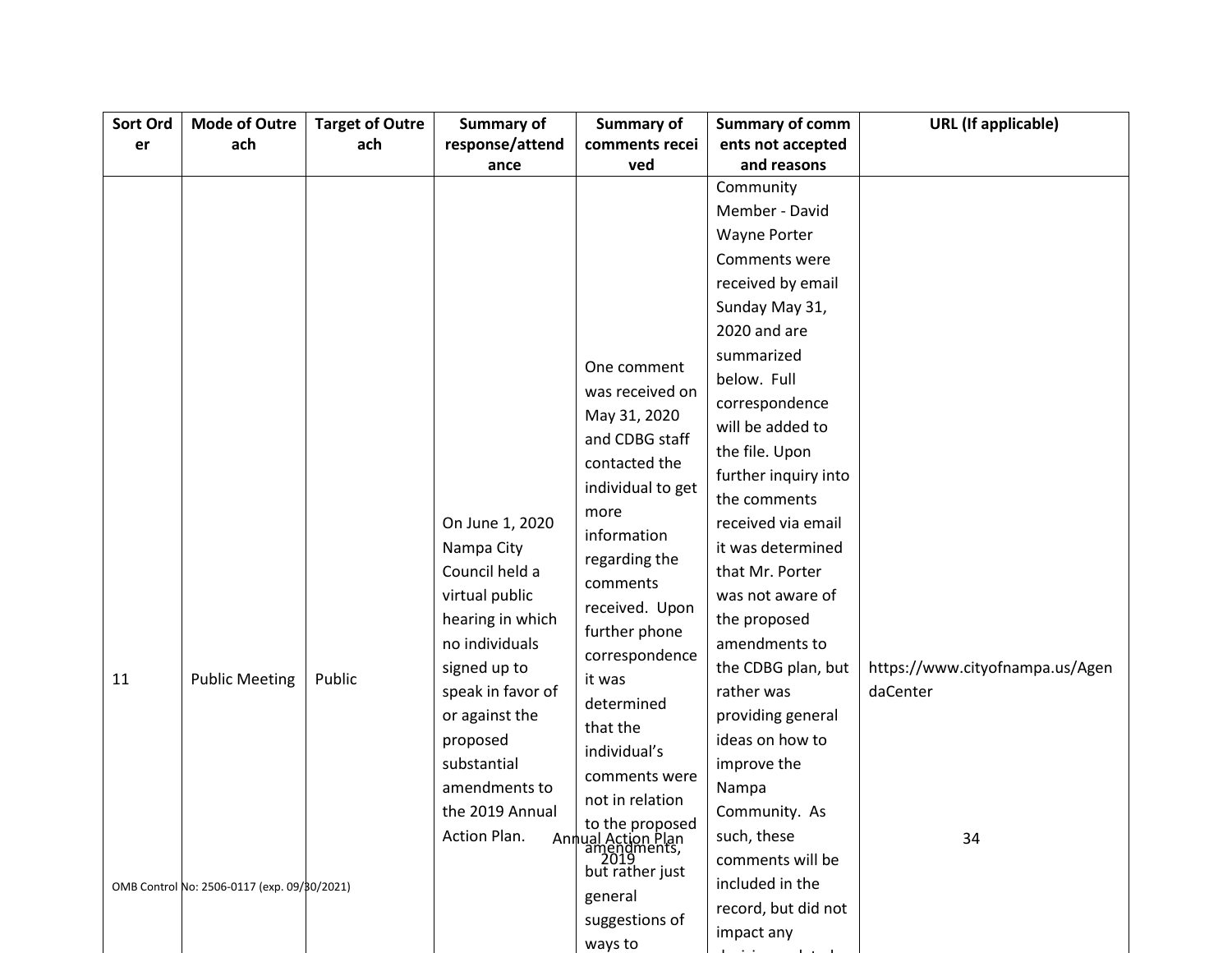| Sort Ord | <b>Mode of Outre</b> | <b>Target of Outre</b> | <b>Summary of</b> | Summary of     | <b>Summary of comm</b> | <b>URL</b> (If applicable) |
|----------|----------------------|------------------------|-------------------|----------------|------------------------|----------------------------|
| er       | ach                  | ach                    | response/attend   | comments recei | ents not accepted      |                            |
|          |                      |                        | ance              | ved            | and reasons            |                            |
|          |                      |                        | On June 9, 2020   |                |                        |                            |
|          |                      |                        | City of Nampa     |                |                        |                            |
|          |                      |                        | published a legal |                |                        |                            |
|          |                      |                        | notification      |                |                        |                            |
|          |                      |                        | requesting public |                |                        |                            |
|          |                      |                        | comment           | No Comment     |                        |                            |
| 12       | Newspaper Ad         | Public                 | regarding the     | was received.  | Not Applicable         |                            |
|          |                      |                        | proposed 2nd      |                |                        |                            |
|          |                      |                        | substantial       |                |                        |                            |
|          |                      |                        | amendment to      |                |                        |                            |
|          |                      |                        | the 2019 Annual   |                |                        |                            |
|          |                      |                        | Action plan.      |                |                        |                            |
|          |                      |                        | On March 26,      |                |                        |                            |
|          |                      |                        | 2021 City of      |                |                        |                            |
|          |                      |                        | Nampa published   |                |                        |                            |
|          |                      |                        | a legal           |                |                        |                            |
|          |                      |                        | notification      |                |                        |                            |
| 15       |                      | Public                 | requesting public | No Comments    |                        |                            |
|          | Newspaper Ad         |                        | comment           | Were Received  | Not Applicable         |                            |
|          |                      |                        | regarding the     |                |                        |                            |
|          |                      |                        | proposed 3rd      |                |                        |                            |
|          |                      |                        | amendment to      |                |                        |                            |
|          |                      |                        | the 2019 Annual   |                |                        |                            |
|          |                      |                        | Action Plan.      |                |                        |                            |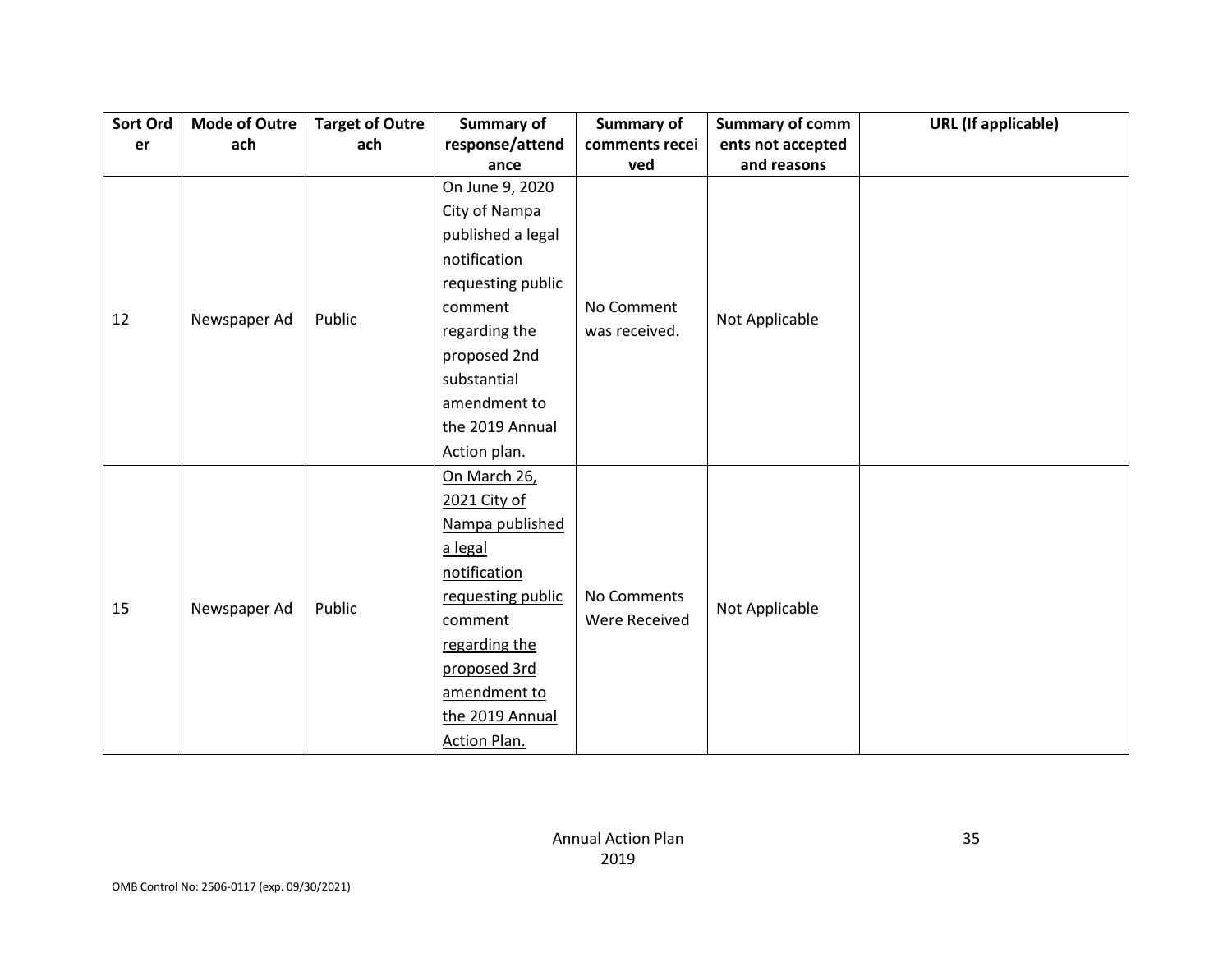| Sort Ord | <b>Mode of Outre</b>  | <b>Target of Outre</b> | <b>Summary of</b>  | Summary of     | <b>Summary of comm</b> | <b>URL</b> (If applicable)                  |
|----------|-----------------------|------------------------|--------------------|----------------|------------------------|---------------------------------------------|
| er       | ach                   | ach                    | response/attend    | comments recei | ents not accepted      |                                             |
|          |                       |                        | ance               | ved            | and reasons            |                                             |
|          |                       |                        | On April 5, 2021   |                |                        |                                             |
|          |                       |                        | Nampa City         |                |                        |                                             |
|          |                       |                        | Council held a     |                | Not Applicable         | https://www.cityofnampa.us/Agen<br>daCenter |
|          |                       | Public                 | virtual public     |                |                        |                                             |
|          | <b>Public Hearing</b> |                        | hearing in which   |                |                        |                                             |
|          |                       |                        | no individuals     | No Comments    |                        |                                             |
| 16       |                       |                        | signed up in favor |                |                        |                                             |
|          |                       |                        | or against the     | Received       |                        |                                             |
|          |                       |                        | proposed 3rd       |                |                        |                                             |
|          |                       |                        | substantial        |                |                        |                                             |
|          |                       |                        | amendment to       |                |                        |                                             |
|          |                       |                        | the 2019 Annual    |                |                        |                                             |
|          |                       |                        | Action Plan.       |                |                        |                                             |

**Table 4 – Citizen Participation Outreach**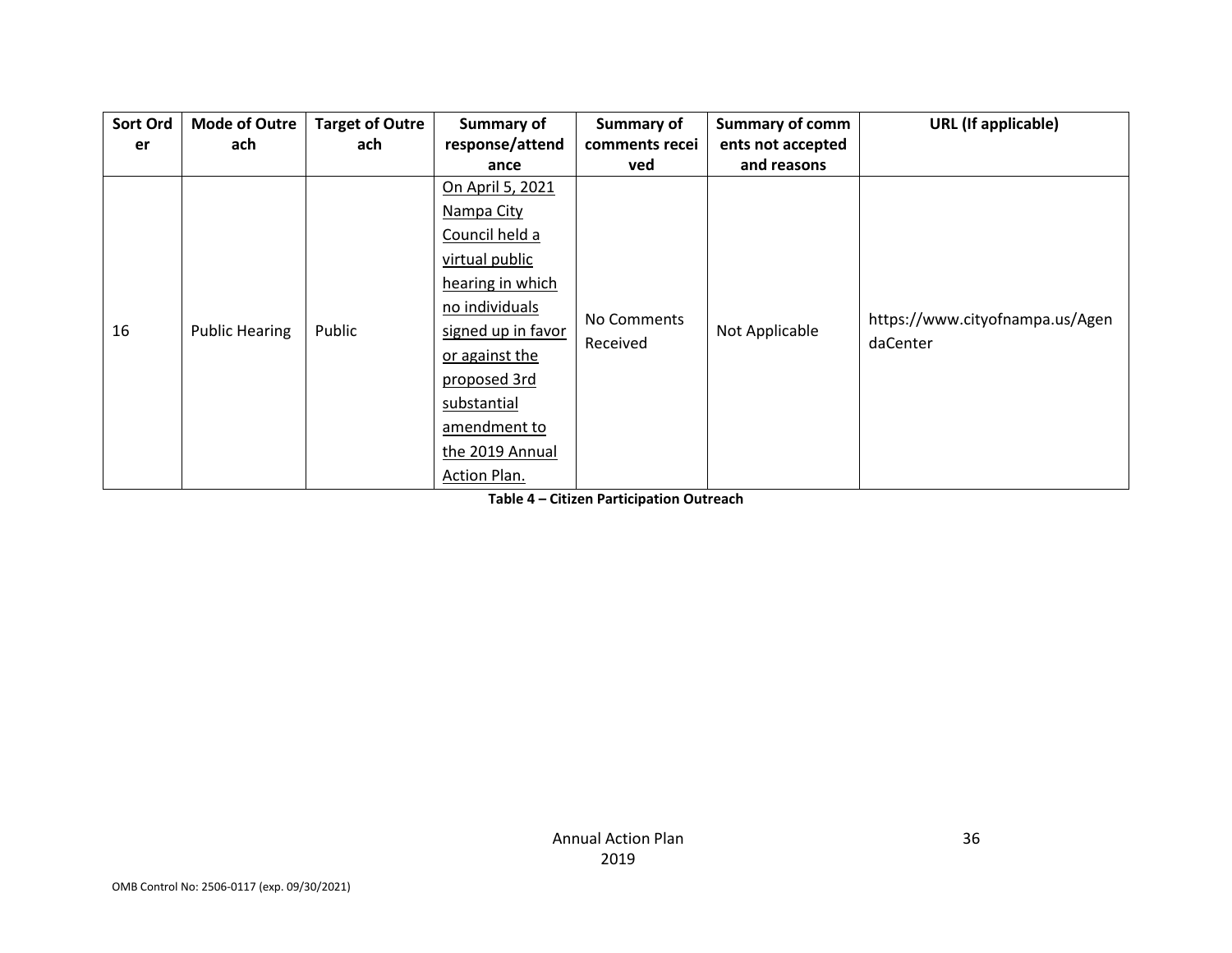## **Expected Resources**

# **AP-15 Expected Resources – 91.220(c)(1,2)**

#### **Introduction**

Table 7 (below) illustrates the CDBG resources expected for the third year of this Consolidated Plan. There is no guarantee the city will continue to receive CDBG funding in future years. The strategies listed in this plan largely address the expenditure of the annual Community Development Block Grant (CDBG) allocation of the city because the funding source is known and available, however the success of this plan is largely dependent on the efforts and resources of other private and public agencies and organizations. Other types of funding, including; Family Self Sufficiency, Section 8, and Public Housing Comprehensive Grants in order to provide additional resources. The City of Nampa receives CDBG funds directly through its annual entitlement; this is the only HUD funding that the City directs toward projects.

Annual Action Plan 37 Final HUD CDBG allocations were released to the City of Nampa in the amount of \$796,464.00. CDBG administration allocations are capped at 20% of the new CDBG allocation. City Staff requested \$3,426.78. less than the maximum available for Administration due to staffing changes and reorganization. This puts the administration & planning at 19.57% of the entitlement, keeping within the 20% max. cap. The Review Committee & CDBG staff recommends Council amend the Program Year 2019 guidelines to allow 14% of the 2019 program year grant for public service projects. All options presented and allocation decisions made by the Nampa City Council will fall at or below the 14% cap totaling \$111,500. As identified in the guidelines, CDBG staff recommends approving no more than 4 public service projects. In Program Year 2019, the City of Nampa will be using the \$796,464.00 in current HUD allocated funds, \$40,000.00 in estimated program income, and \$238,649.47 in prior year entitlement funds to guide the funding decisions made by City Council for Administration and Planning, Public Service, and Non-Public Service activities. Nampa City Council has identified 2019 Downtown Slum and Blight Activities and ADA Sidewalk and Other Infrastructure Improvements as the priority for prior year funding allocation as it becomes available. CDBG Staff have identified \$174,649.47 in prior program year resources which can be allocated to 2019 Downtown Historic District Sidewalk Improvement projects in the designated Slum and Blight area. An additional \$14,000.00 was made available in prior program years funding to add to an already funded 2019 Lions Park Shelter activity as a minor amendment to the 2019 Action Plan. A total of \$50,000.00 in prior years program funding has been made available to support housing affordability projects located in Nampa. To date, CDBG staff have identified two housing affordability activities that will create a total of four (4) housing units that be able to utilize the \$50,000.00 to pay for pre-construction soft cost associated with the housing activity. One

2019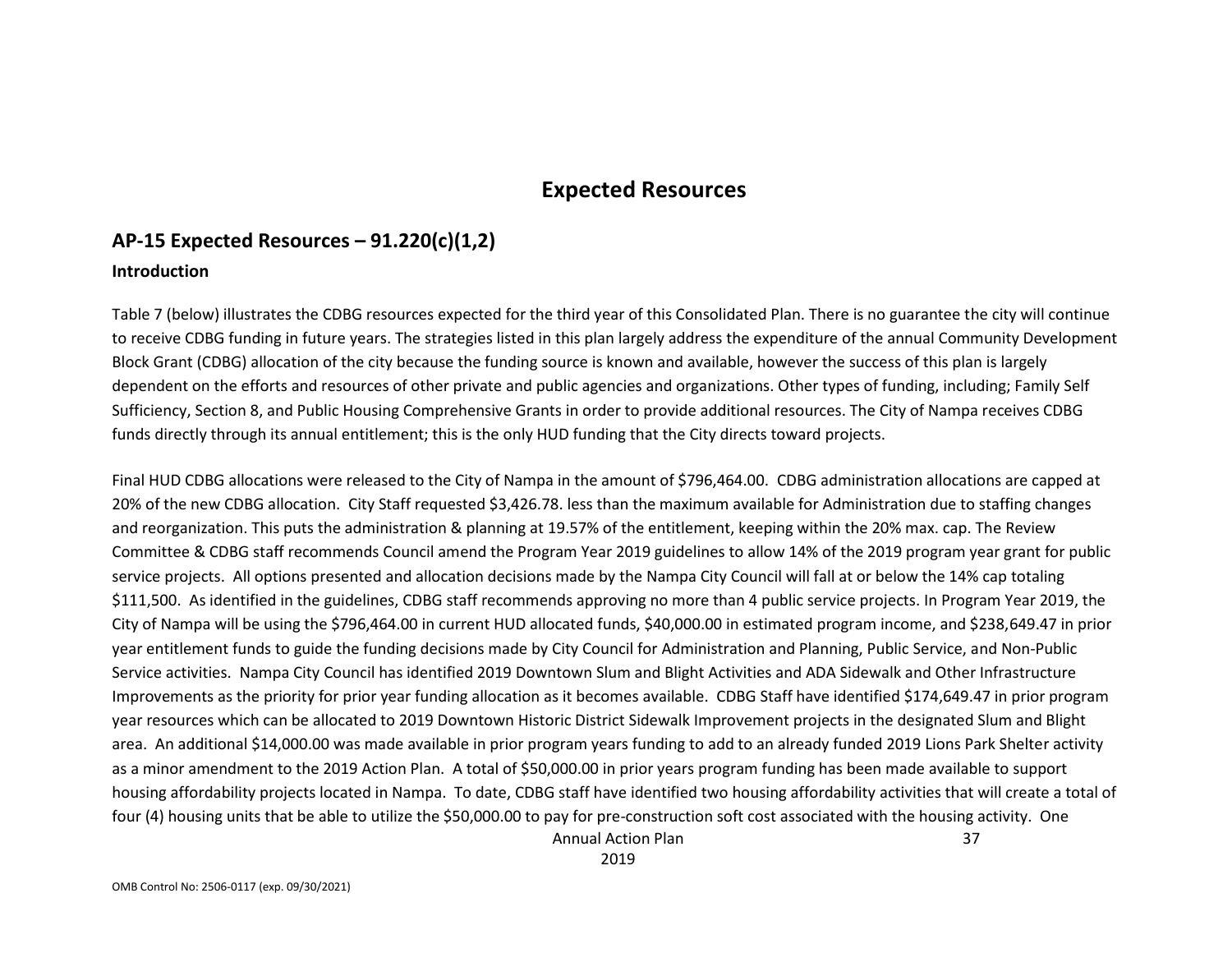activity will create two 4-bedroom rental units that will be offered at 50% AMI rent levels. The second activity will create two single-family housing units that will be sold to low-to moderate income qualifying households.

The City of Nampa is anticipating an additional allocation of Community Development Block Grant funding as part of the Coronavirus Aid, Relief and Economic Security Act (CARES Act) (Public Law 116-136), which made available \$5 Billion in supplemental Community Development Block Grant funding for grants to prevent, prepare for, and respond to coronavirus. The City of Nampa anticipates they will receive \$830,879.00 as part of the CARES Act funding allocated to entitlement communities as part of the regular formula basis.

#### **Anticipated Resources**

| Program | <b>Source</b> | Uses of Funds |                    |         | <b>Expected Amount Available Year 1</b> |        |                  | <b>Narrative Description</b> |
|---------|---------------|---------------|--------------------|---------|-----------------------------------------|--------|------------------|------------------------------|
|         | of            |               | Annual             | Program | <b>Prior Year</b>                       | Total: | <b>Amount</b>    |                              |
|         | <b>Funds</b>  |               | <b>Allocation:</b> | Income: | <b>Resources:</b>                       |        | <b>Available</b> |                              |
|         |               |               |                    |         |                                         |        | Remainder        |                              |
|         |               |               |                    |         |                                         |        | of ConPlan       |                              |
|         |               |               |                    |         |                                         |        |                  |                              |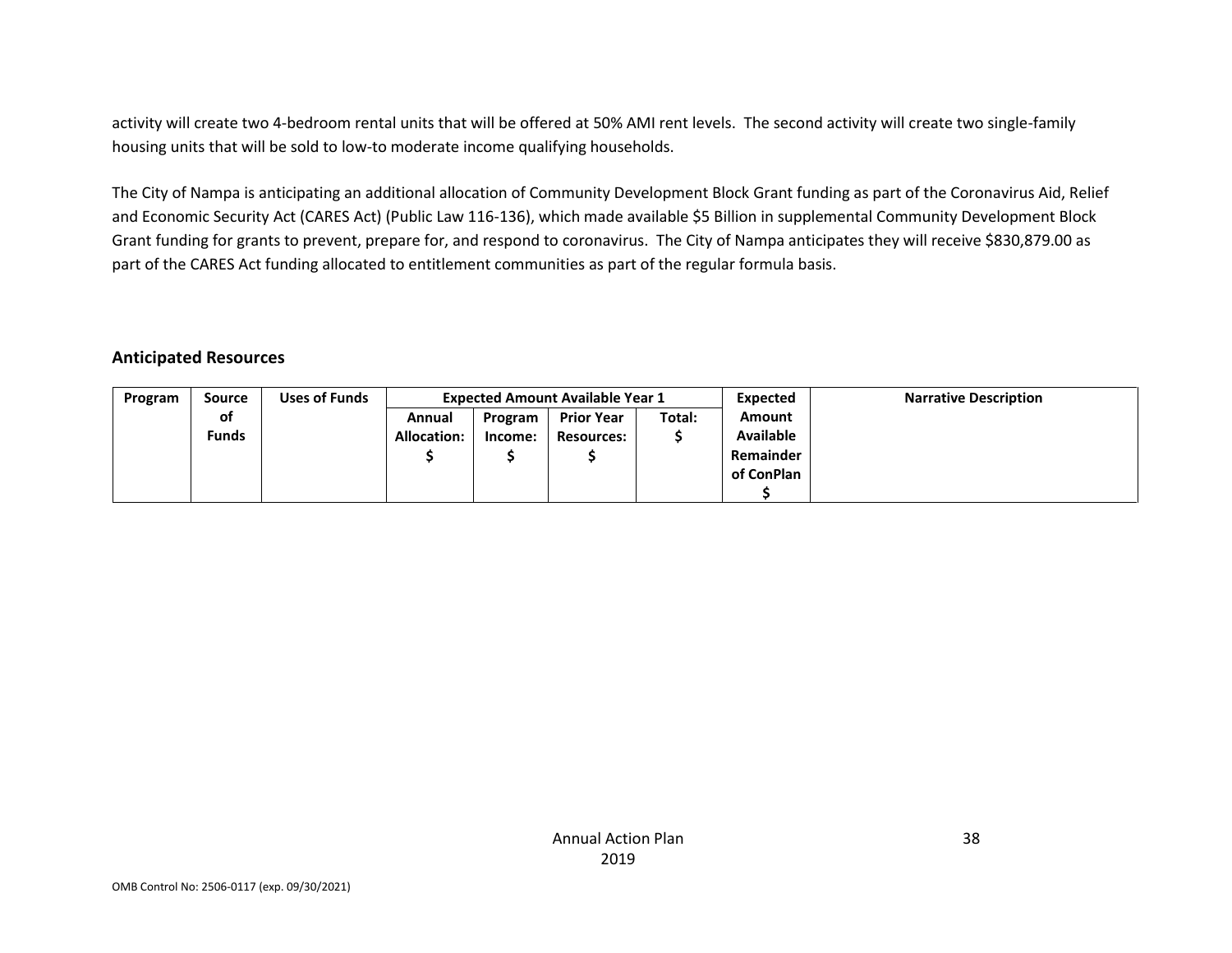| Program     | <b>Source</b> | <b>Uses of Funds</b>   | <b>Expected Amount Available Year 1</b> |         | <b>Expected</b>   | <b>Narrative Description</b> |                                |                                                |
|-------------|---------------|------------------------|-----------------------------------------|---------|-------------------|------------------------------|--------------------------------|------------------------------------------------|
|             | <b>of</b>     |                        | Annual                                  | Program | <b>Prior Year</b> | Total:                       | Amount                         |                                                |
|             | <b>Funds</b>  |                        | <b>Allocation:</b>                      | Income: | <b>Resources:</b> | \$                           | <b>Available</b>               |                                                |
|             |               |                        | Ś                                       | \$      | Ś.                |                              | <b>Remainder</b><br>of ConPlan |                                                |
|             |               |                        |                                         |         |                   |                              | \$                             |                                                |
| <b>CDBG</b> | public -      | Acquisition            |                                         |         |                   |                              |                                | The City of Nampa receives entitlement         |
|             | federal       | Admin and              |                                         |         |                   |                              |                                | grant funds as well as program income from     |
|             |               | Planning               |                                         |         |                   |                              |                                | the Home Repair Loan Program. For the          |
|             |               | Economic               |                                         |         |                   |                              |                                | 2019 Program Year we anticipate having         |
|             |               | Development            |                                         |         |                   |                              |                                | \$1,075,113.47 available to fund activities.   |
|             |               | Housing                |                                         |         |                   |                              |                                | The PY2019 will include \$796,464 in           |
|             |               | Public                 |                                         |         |                   |                              |                                | entitlement funds to allocate to admin and     |
|             |               | Improvements           |                                         |         |                   |                              |                                | planning, public service, and non-public       |
|             |               | <b>Public Services</b> |                                         |         |                   |                              |                                | service activities. The \$40,000.00 of         |
|             |               |                        |                                         |         |                   |                              |                                | program income from the Housing Repair         |
|             |               |                        |                                         |         |                   |                              |                                | Loan Program will go directly to help fund     |
|             |               |                        |                                         |         |                   |                              |                                | the entire HRLP budget of \$140,112.54. The    |
|             |               |                        |                                         |         |                   |                              |                                | \$174,649.47 in prior year resources as        |
|             |               |                        |                                         |         |                   |                              |                                | identified by CDBG staff will be allocated to  |
|             |               |                        |                                         |         |                   |                              |                                | 2019 Downtown Historic District Slum and       |
|             |               |                        |                                         |         |                   |                              |                                | Blight activities and any additional resources |
|             |               |                        |                                         |         |                   |                              |                                | will be put towards ADA sidewalk and other     |
|             |               |                        |                                         |         |                   |                              |                                | infrastructure improvement activities City     |
|             |               |                        |                                         |         |                   |                              |                                | Wide. An additional \$50,000.00 in prior       |
|             |               |                        |                                         |         |                   |                              |                                | years finding will be made available to        |
|             |               |                        | 796,464                                 | 40,000  | 238,649           | 1,075,113                    | 1,600,000                      | Housing Affordability projects in Nampa.       |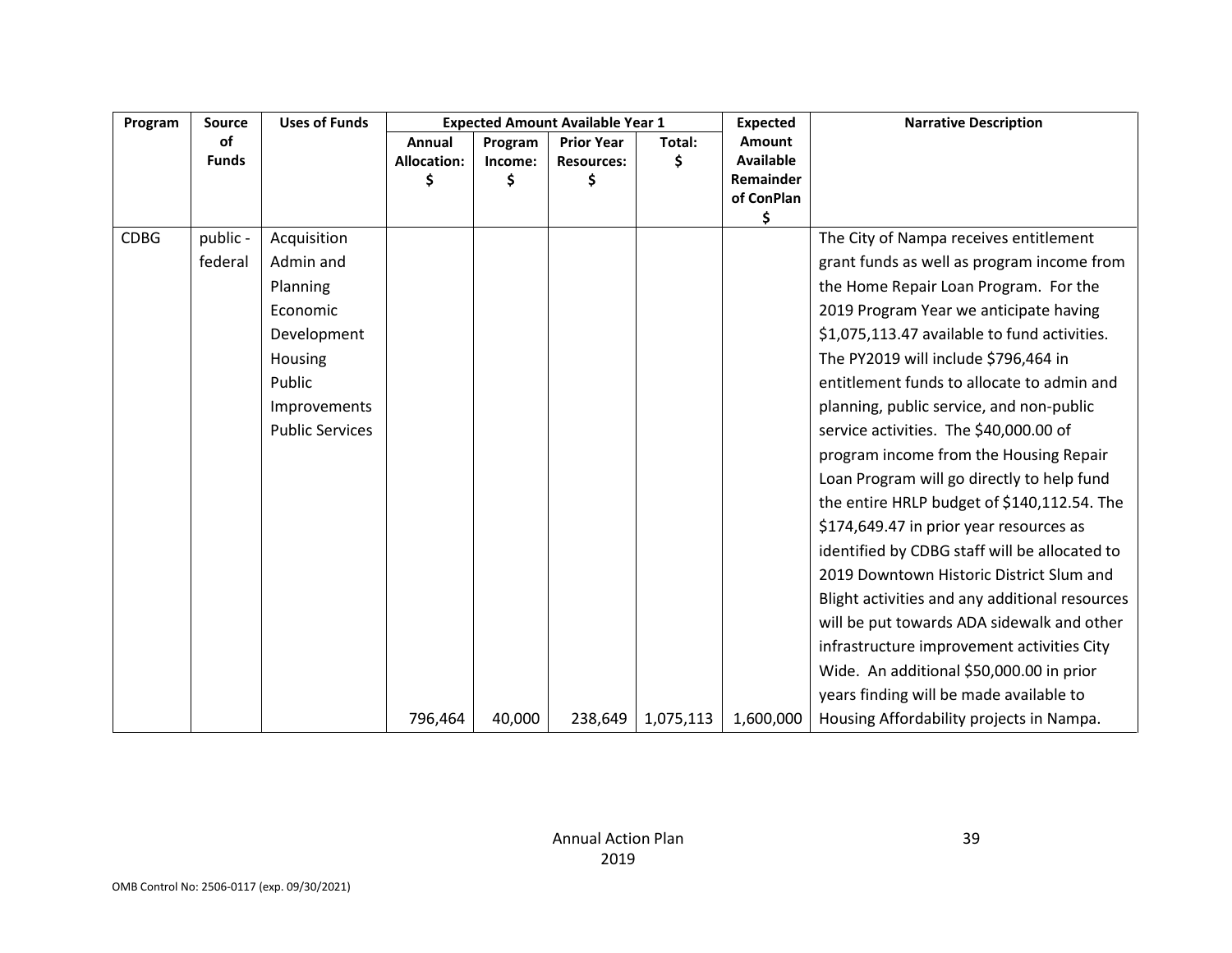| Program | <b>Source</b> | <b>Uses of Funds</b> | <b>Expected Amount Available Year 1</b> |         |                   |         | Expected         | <b>Narrative Description</b>                 |
|---------|---------------|----------------------|-----------------------------------------|---------|-------------------|---------|------------------|----------------------------------------------|
|         | οf            |                      | Annual                                  | Program | <b>Prior Year</b> | Total:  | Amount           |                                              |
|         | <b>Funds</b>  |                      | <b>Allocation:</b>                      | Income: | <b>Resources:</b> | \$      | <b>Available</b> |                                              |
|         |               |                      |                                         |         |                   |         | Remainder        |                                              |
|         |               |                      |                                         |         |                   |         | of ConPlan       |                                              |
| Other   | public -      | Other                |                                         |         |                   |         | \$               | The City of Nampa have been awarded a        |
|         |               |                      |                                         |         |                   |         |                  |                                              |
|         | federal       |                      |                                         |         |                   |         |                  | special allocation of grant funding totaling |
|         |               |                      |                                         |         |                   |         |                  | \$471,700.00 through the 1st round of        |
|         |               |                      |                                         |         |                   |         |                  | CDBG-CV funding and \$359,179.00 through     |
|         |               |                      |                                         |         |                   |         |                  | the 2nd round of CDBG-CV CARES Act           |
|         |               |                      |                                         |         |                   |         |                  | funding. The total amount of CARES Act       |
|         |               |                      |                                         |         |                   |         |                  | funding allocated as part of the amended     |
|         |               |                      |                                         |         |                   |         |                  | 2019 Annual Action plan is \$830,879.00 The  |
|         |               |                      |                                         |         |                   |         |                  | CDBG staff do not anticipate any program     |
|         |               |                      |                                         |         |                   |         |                  | income from the activities funded with the   |
|         |               |                      |                                         |         |                   |         |                  | CDBG-CV grand funds and believe all funds    |
|         |               |                      |                                         |         |                   |         |                  | will be expended during the 2019 and 2020    |
|         |               |                      |                                         |         |                   |         |                  | program year leaving no remainder at the     |
|         |               |                      |                                         |         |                   |         |                  | end of the Five-Year Consolidated Plan       |
|         |               |                      | 830,879                                 | 0       | 0                 | 830,879 | 830,879          | period.                                      |

**Table 5 - Expected Resources – Priority Table**

### **Explain how federal funds will leverage those additional resources (private, state, and local funds), including a description of how matching requirements will be satisfied**

The City of Nampa requires subrecipients to identify matching funds when applying for CDBG awards. The City has established matching requirements for subrecipient applicants. City sponsored project are not required to have match, but it is encouraged as match is part of the scoring process.

Public Service Projects a Minimum 100% MATCHING FUNDS required (match may be from cash or in the form of in-kind contributions and/or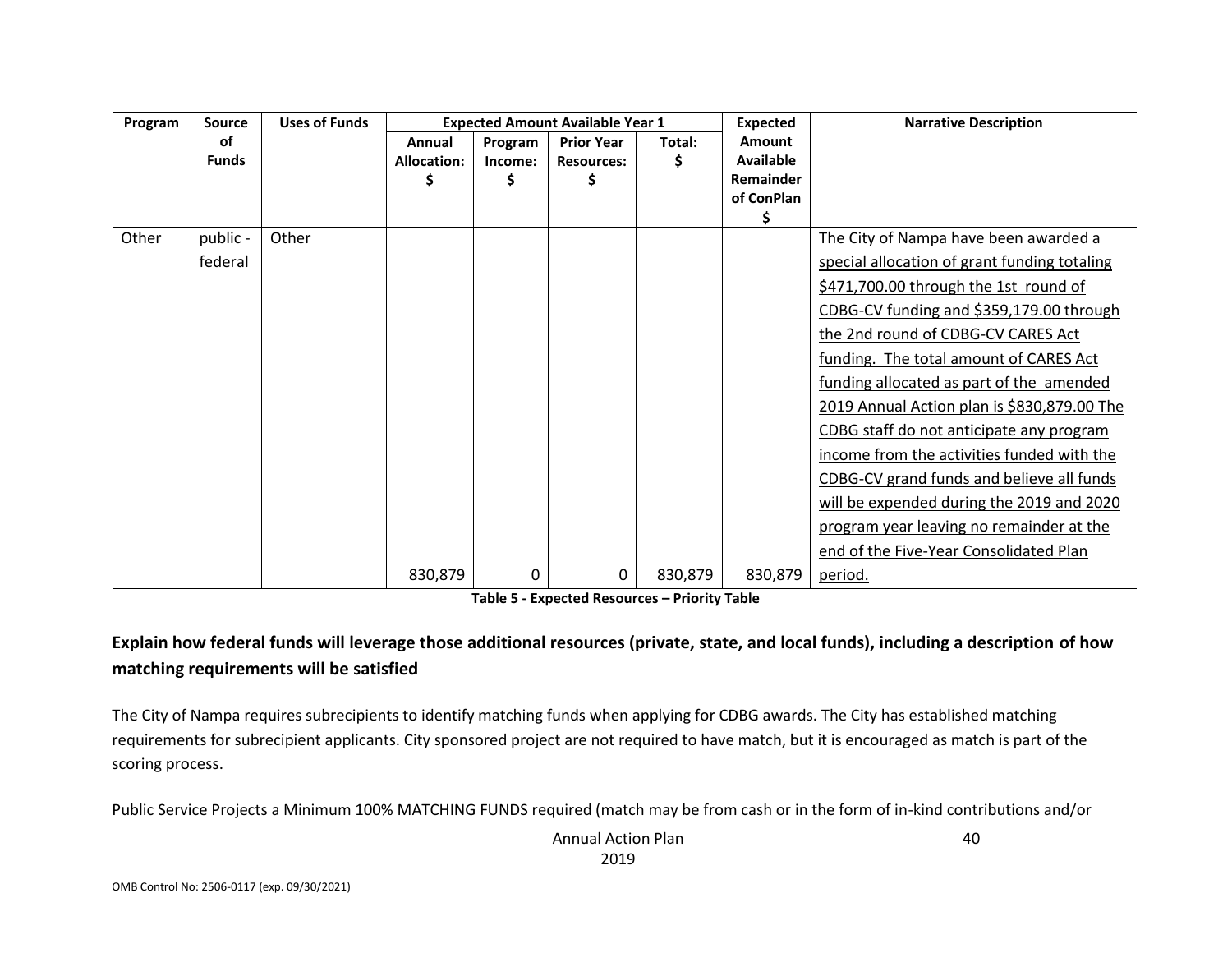volunteer labor. The current rate for volunteer match time is \$22.14 per hour.

Construction/Rehabilitation Projects Minimum 100% MATCHING FUNDS required, dedicated to the specific construction project (match may be from cash or in the form of in-kind contributions and/or volunteer labor.) No operating funds will be considered as MATCHING FUNDS.

Acquisition with Construction Projects Minimum 100% MATCHING FUNDS required, dedicated to the specific acquisition/construction project (match may be from cash or in the form of in-kind contributions and/or volunteer labor.) No operating funds will be considered as MATCHING FUNDS.

Acquisition Only Projects (no construction) Minimum 50% CASH MATCH required, dedicated to the specific acquisition project. No operating funds will be considered as MATCHING FUNDS.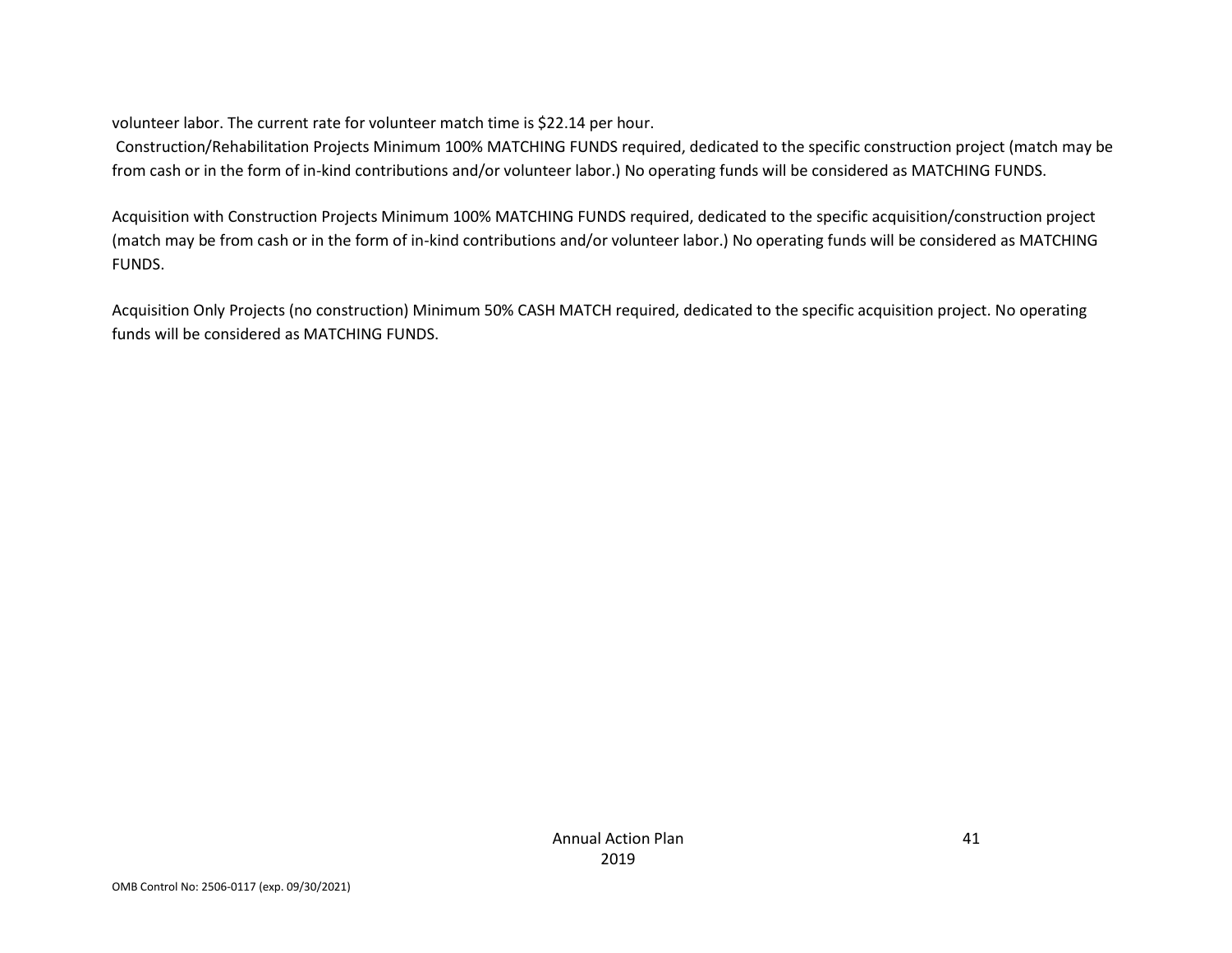### **If appropriate, describe publicly owned land or property located within the jurisdiction that may be used to address the needs identified in the plan**

The predominately match/leverage of City projects is the value of land involved and staff time dedicated to the project. These publicly owned lands include the city owned park land for the ADA improvements and the right of way for the ADA Pedestrian Ramp Improvements. Other property includes the land with the private businesses participating in the Historic Facade Improvement program.

### **Discussion**

The City of Nampa has taken over servicing rehabilitation loans originated under a CDBG Rehabilitation Program with Nampa Neighborhood Housing Services, which operated 1998 through 2000. Currently, only one of the seven loans remains to be paid. As the loan was a deferred payment loan, it is not expected to be repaid this year.

With the establishment of the Critical Needs Repair Loan Program in Program Year 2008, there is the potential for program income to be generated each program year through monthly loan payments and loan payoffs. The current portfolio will have some loans in a repayment status and therefore we anticipate program income from loan activities during the 2019 program year.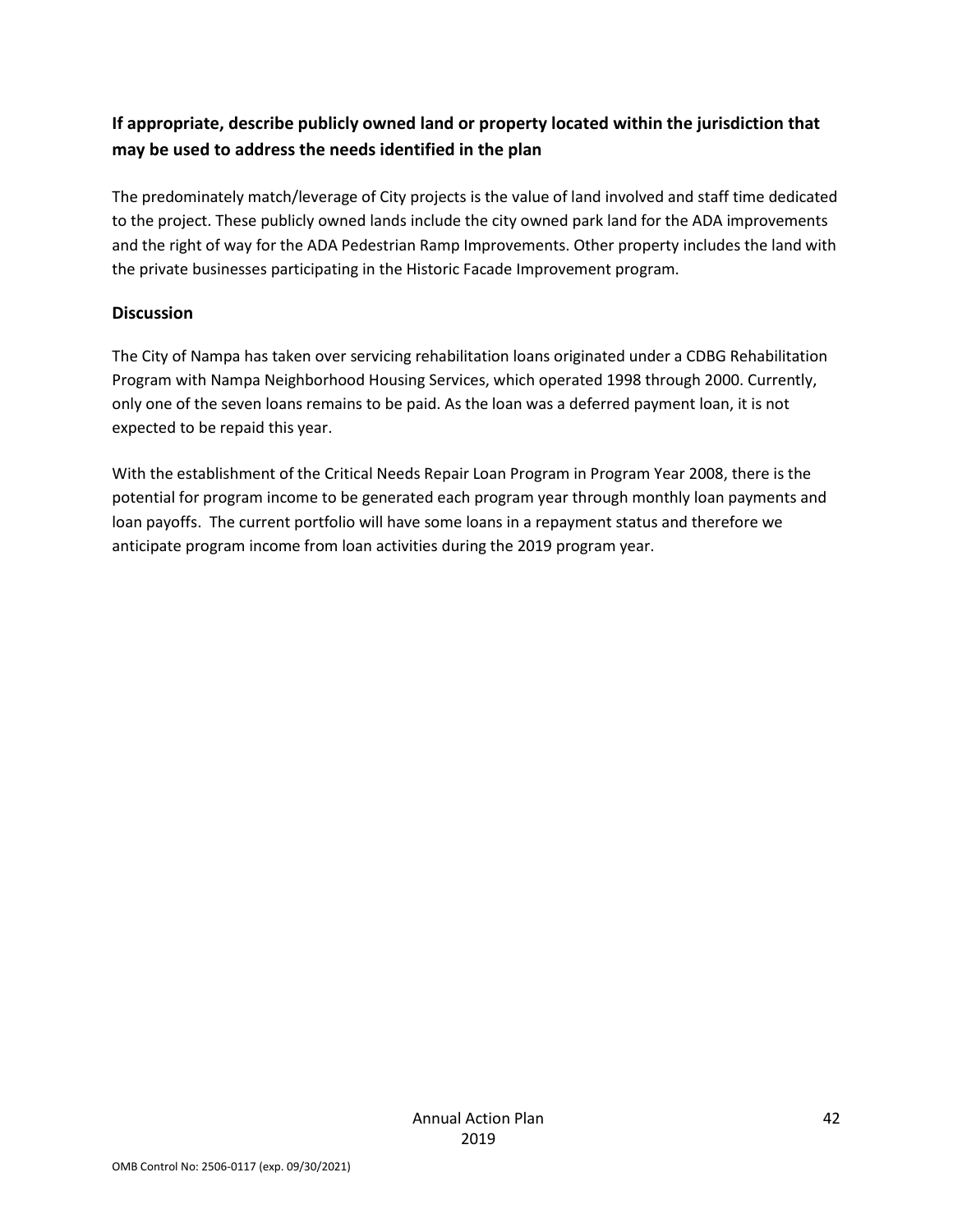# **Annual Goals and Objectives**

## **AP-20 Annual Goals and Objectives**

### **Goals Summary Information**

| Sort                    | <b>Goal Name</b>    | <b>Start</b> | End  | Category       | <b>Geographic Area</b> | <b>Needs Addressed</b> | <b>Funding</b> | <b>Goal Outcome Indicator</b> |
|-------------------------|---------------------|--------------|------|----------------|------------------------|------------------------|----------------|-------------------------------|
| Order                   |                     | Year         | Year |                |                        |                        |                |                               |
| 1                       | Increase Affordable | 2017         | 2021 | Affordable     | City of Nampa          | Affordable and         | CDBG:          | Rental units constructed: 2   |
|                         | and Infill Housing  |              |      | Housing        |                        | Diverse Housing        | \$50,000       | Household Housing Unit        |
|                         |                     |              |      |                |                        | Homeownership          |                | <b>Homeowner Housing</b>      |
|                         |                     |              |      |                |                        | Opportunities          |                | Added: 2 Household            |
|                         |                     |              |      |                |                        |                        |                | <b>Housing Unit</b>           |
|                         |                     |              |      |                |                        |                        |                | Direct Financial Assistance   |
|                         |                     |              |      |                |                        |                        |                | to Homebuyers: 2              |
|                         |                     |              |      |                |                        |                        |                | <b>Households Assisted</b>    |
| $\overline{\mathbf{4}}$ | Owner Occupied      | 2017         | 2021 | Affordable     | <b>NAMPA</b>           | Affordable and         | CDBG:          | <b>Homeowner Housing</b>      |
|                         | <b>Housing</b>      |              |      | Housing        | <b>NEIGHBORHOOD</b>    | Diverse Housing        | \$196,931      | Rehabilitated: 24             |
|                         | Rehabilitation      |              |      | housing        | <b>REVITALIZATION</b>  | Neighborhood           |                | <b>Household Housing Unit</b> |
|                         |                     |              |      | rehabilitation | <b>STRATEGY AREA</b>   | Revitalization         |                |                               |
|                         |                     |              |      |                | (NRSA)                 | Improved               |                |                               |
|                         |                     |              |      |                | NNU NEIGHBORHOOD       | Accessibility          |                |                               |
|                         |                     |              |      |                | Old Nampa              |                        |                |                               |
|                         |                     |              |      |                | Neighborhood           |                        |                |                               |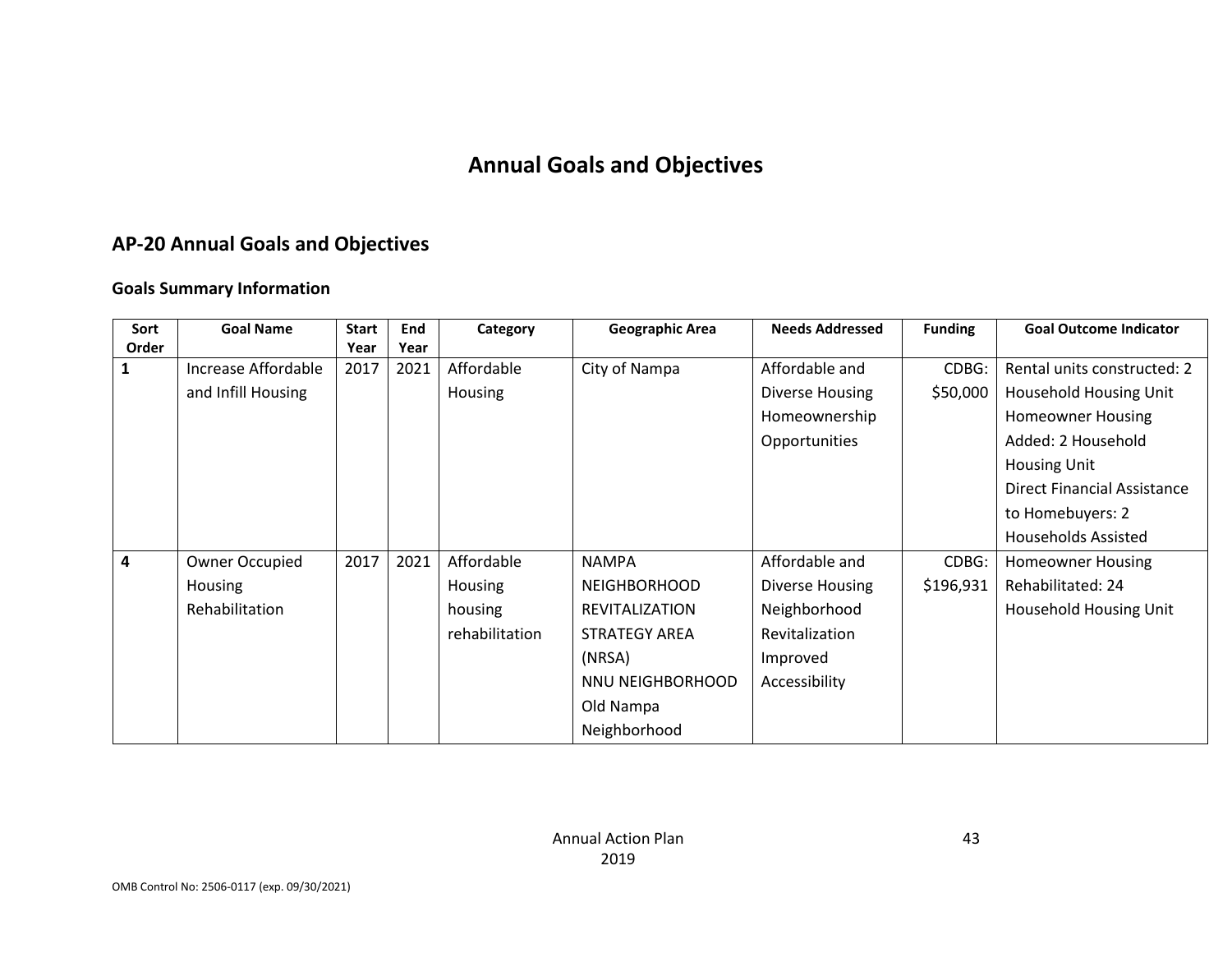| Sort           | <b>Goal Name</b>         | <b>Start</b> | End  | Category             | <b>Geographic Area</b>     | <b>Needs Addressed</b>   | <b>Funding</b> | <b>Goal Outcome Indicator</b>    |
|----------------|--------------------------|--------------|------|----------------------|----------------------------|--------------------------|----------------|----------------------------------|
| Order          |                          | Year         | Year |                      |                            |                          |                |                                  |
| 6              | Housing Facility -       | 2017         | 2021 | Affordable           | <b>NAMPA</b>               | Expanded                 | CDBG:          | Public Facility or               |
|                | <b>Domestic Violence</b> |              |      | Housing              | <b>NEIGHBORHOOD</b>        | <b>Supportive Social</b> | \$171,583      | <b>Infrastructure Activities</b> |
|                |                          |              |      | Non-Homeless         | <b>REVITALIZATION</b>      | <b>Services</b>          |                | other than Low/Moderate          |
|                |                          |              |      | <b>Special Needs</b> | <b>STRATEGY AREA</b>       | Improved                 |                | Income Housing Benefit:          |
|                |                          |              |      |                      | (NRSA)                     | Accessibility            |                | 1500 Persons Assisted            |
|                |                          |              |      |                      | NNU NEIGHBORHOOD           |                          |                |                                  |
|                |                          |              |      |                      | Old Nampa                  |                          |                |                                  |
|                |                          |              |      |                      | Neighborhood               |                          |                |                                  |
| $\overline{7}$ | ADA/Accessibility        | 2017         | 2021 | Affordable           | <b>NAMPA</b>               | Neighborhood             | CDBG:          | Public Facility or               |
|                | Improvements             |              |      | Housing              | <b>NEIGHBORHOOD</b>        | Revitalization           | \$214,584      | <b>Infrastructure Activities</b> |
|                |                          |              |      | Non-Homeless         | <b>REVITALIZATION</b>      | Improved                 |                | other than Low/Moderate          |
|                |                          |              |      | <b>Special Needs</b> | <b>STRATEGY AREA</b>       | Accessibility            |                | Income Housing Benefit:          |
|                |                          |              |      |                      | (NRSA)                     |                          |                | 18495 Persons Assisted           |
|                |                          |              |      |                      | <b>SLUM &amp; BLIGHTED</b> |                          |                |                                  |
|                |                          |              |      |                      | <b>AREA</b>                |                          |                |                                  |
|                |                          |              |      |                      | NNU NEIGHBORHOOD           |                          |                |                                  |
|                |                          |              |      |                      | Old Nampa                  |                          |                |                                  |
|                |                          |              |      |                      | Neighborhood               |                          |                |                                  |
| 8              | <b>Social Services</b>   | 2017         | 2021 | Affordable           | <b>NAMPA</b>               | Expanded                 | CDBG:          | Public service activities        |
|                | Support: Special         |              |      | Housing              | <b>NEIGHBORHOOD</b>        | <b>Supportive Social</b> | \$51,500       | other than Low/Moderate          |
|                | <b>Needs</b>             |              |      | <b>Homeless</b>      | <b>REVITALIZATION</b>      | <b>Services</b>          | CDBG-CV:       | Income Housing Benefit:          |
|                |                          |              |      | Non-Homeless         | <b>STRATEGY AREA</b>       | <b>Expand Youth</b>      | \$290,700      | 957 Persons Assisted             |
|                |                          |              |      | <b>Special Needs</b> | (NRSA)                     | Service Programs         |                | Homelessness Prevention:         |
|                |                          |              |      |                      | NNU NEIGHBORHOOD           |                          |                | 22 Persons Assisted              |
|                |                          |              |      |                      | Old Nampa                  |                          |                |                                  |
|                |                          |              |      |                      | Neighborhood               |                          |                |                                  |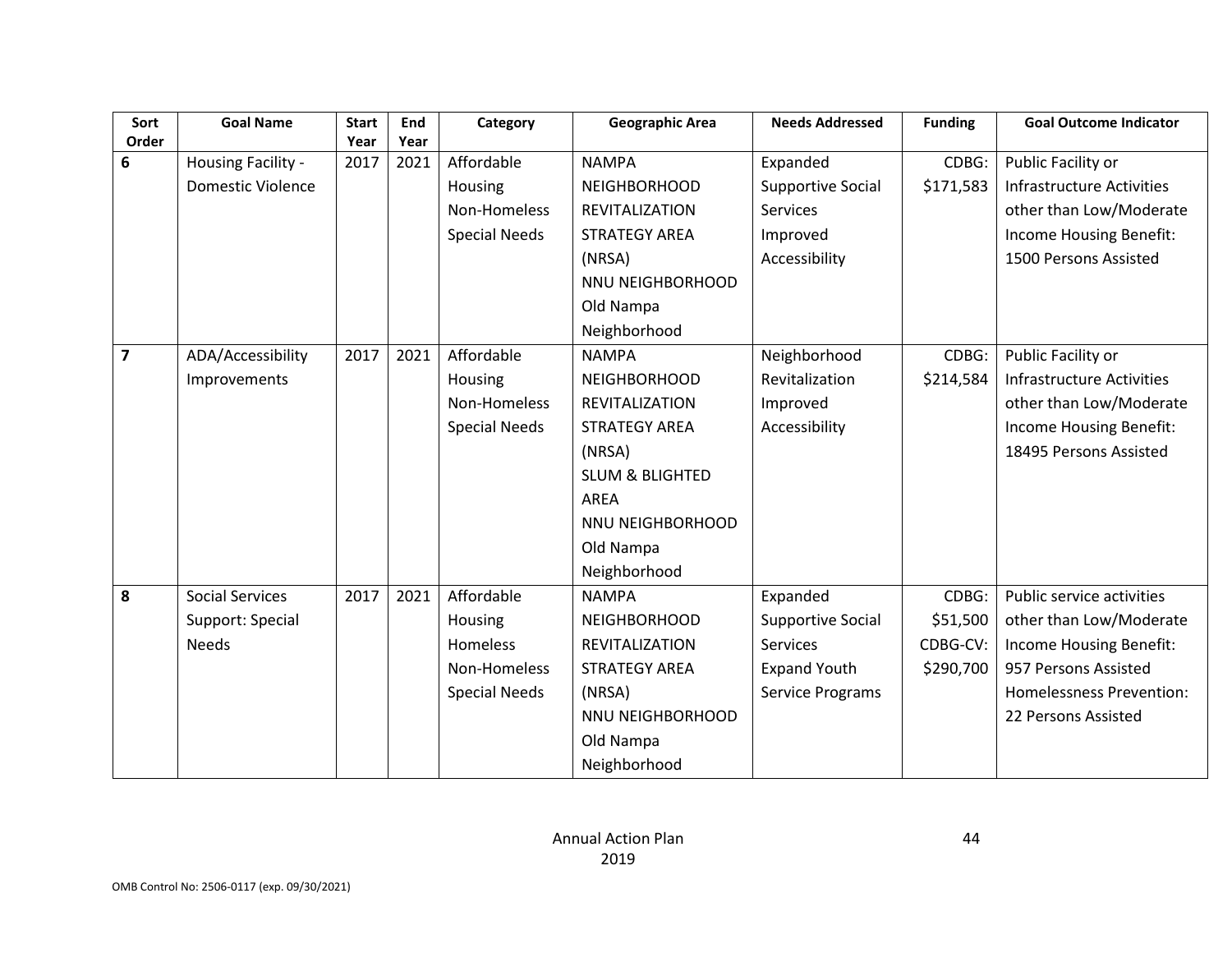| Sort  | <b>Goal Name</b>            | <b>Start</b> | End  | Category        | Geographic Area            | <b>Needs Addressed</b> | <b>Funding</b> | <b>Goal Outcome Indicator</b> |
|-------|-----------------------------|--------------|------|-----------------|----------------------------|------------------------|----------------|-------------------------------|
| Order |                             | Year         | Year |                 |                            |                        |                |                               |
| 9     | Reduce                      | 2017         | 2021 | <b>Homeless</b> | City of Nampa              | Affordable and         | CDBG:          | Tenant-based rental           |
|       | <b>Homelessness</b>         |              |      |                 |                            | Diverse Housing        | \$60,000       | assistance / Rapid            |
|       |                             |              |      |                 |                            | Expanded               | CDBG-CV:       | Rehousing: 140 Households     |
|       |                             |              |      |                 |                            | Supportive Social      | \$414,003      | Assisted                      |
|       |                             |              |      |                 |                            | Services               |                | Homeless Person Overnight     |
|       |                             |              |      |                 |                            |                        |                | Shelter: 65 Persons           |
|       |                             |              |      |                 |                            |                        |                | Assisted                      |
| 11    | <b>Urban Revitalization</b> | 2017         | 2021 | Non-Housing     | <b>SLUM &amp; BLIGHTED</b> | Improved               | CDBG:          | Public Facility or            |
|       | <b>Efforts</b>              |              |      | Community       | AREA                       | Accessibility          | \$174,649      | Infrastructure Activities     |
|       |                             |              |      | Development     |                            |                        |                | other than Low/Moderate       |
|       |                             |              |      |                 |                            |                        |                | Income Housing Benefit:       |
|       |                             |              |      |                 |                            |                        |                | 8845 Persons Assisted         |

**Table 6 – Goals Summary**

### **Goal Descriptions**

| <b>Goal Name</b>   | Increase Affordable and Infill Housing                                                                                       |  |  |  |
|--------------------|------------------------------------------------------------------------------------------------------------------------------|--|--|--|
| Goal               | The City of Nampa has allocated \$50,000.00 in CDBG grant funding in support of housing affordability projects located in    |  |  |  |
| <b>Description</b> | Nampa. The activities funded will range from single-family and multi-family housing development and will consist of          |  |  |  |
|                    | funding allocations that will pay for eligible pre-construction soft costs such as engineering and design fees, permit fees, |  |  |  |
|                    | acquisition, and clearance.                                                                                                  |  |  |  |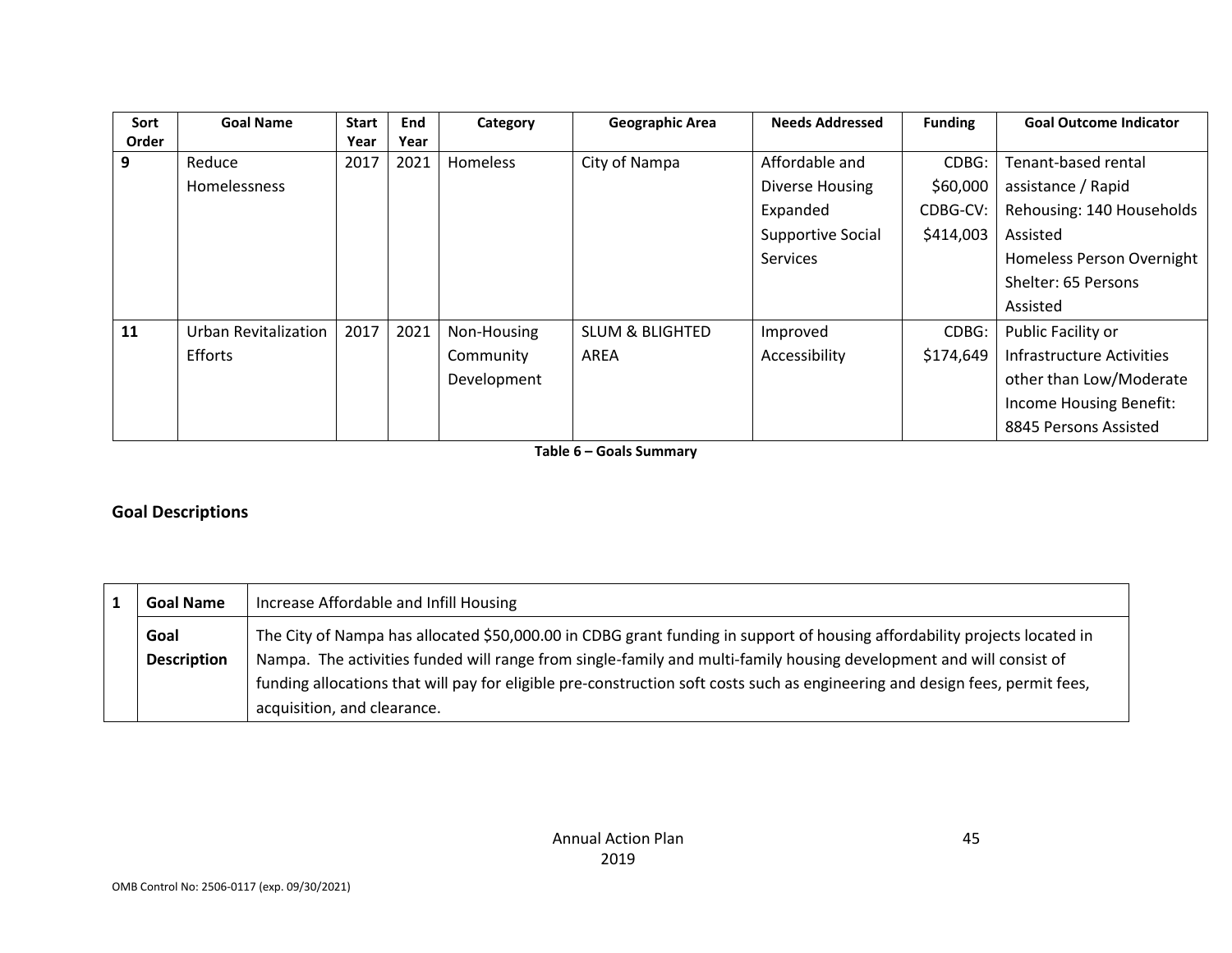| 4 | <b>Goal Name</b>           | Owner Occupied Housing Rehabilitation                                                                                                                                                                                                                                                                                                                                                                                                    |
|---|----------------------------|------------------------------------------------------------------------------------------------------------------------------------------------------------------------------------------------------------------------------------------------------------------------------------------------------------------------------------------------------------------------------------------------------------------------------------------|
|   | Goal<br><b>Description</b> | Owner Occupied Housing Rehabilitation - The City of Nampa will operate 3 housing activities for owner occupied housing<br>rehabilitation. The Home Repair Loan Program, Brush-Up Nampa, and a new Sidewalk Repair Program. Home Repair Loan<br>Program - 8 Households / Brush-Up Nampa - 8 Households / Sidewalk Repair Program - 8 Households                                                                                           |
| 6 | <b>Goal Name</b>           | Housing Facility - Domestic Violence                                                                                                                                                                                                                                                                                                                                                                                                     |
|   | Goal<br><b>Description</b> | City of Nampa have allocated \$171,583.00 in CDBG funding towards facility improvements that will increase the number of<br>domestic violence victims assisted and make facility improvements to a homeless shelter to improve access and safety of<br>the shelter residents.                                                                                                                                                            |
| 7 | <b>Goal Name</b>           | ADA/Accessibility Improvements                                                                                                                                                                                                                                                                                                                                                                                                           |
|   | Goal<br><b>Description</b> | The City of Nampa has awarded 3 ADA/Accessibility Improvement projects for the 2019 program year. The Orchard Ave<br>Pedestrian Improvements - 12,205 people / The Lions Park ADA Playground - 6,290 / The Lions Park Shelter. Minor<br>Amendment to include additional \$14,000.00 to the 2019 program year Lions Park Shelter activity. Funding to come from<br>the 2018 program year grant funding.                                   |
| 8 | <b>Goal Name</b>           | Social Services Support: Special Needs                                                                                                                                                                                                                                                                                                                                                                                                   |
|   | Goal<br><b>Description</b> | During the 2019 program year the City of Nampa proposes to fund \$51,500.00 to activities that will provide temporary<br>housing for victims of domestic violence and provide meals for the elderly.                                                                                                                                                                                                                                     |
|   |                            | In response to the coronavirus pandemic and additional \$40,000.00 will be allocated to support food access and \$35,000.00<br>will be allocated to support youth services using CDBG-CV funding. Additionally, \$215,700.00 in CDBG-CV funding was<br>allocated to Homelessness Prevention activities bringing the total allocated to Social Services to \$290,700.00.                                                                  |
| 9 | <b>Goal Name</b>           | <b>Reduce Homelessness</b>                                                                                                                                                                                                                                                                                                                                                                                                               |
|   | Goal<br><b>Description</b> | The City of Nampa will allocate a total of \$60,000.00 in entitlement funds to achieve the goal of reducing homelessness in<br>Nampa. The funds will be allocated to The Salvation Army and CATCH of Canyon County in support of their rapid rehousing<br>activities. Additionally, the City of Nampa will fund \$414,003.20 in CDBG-CV funds to assist in supportive services for<br>individuals or families experiencing homelessness. |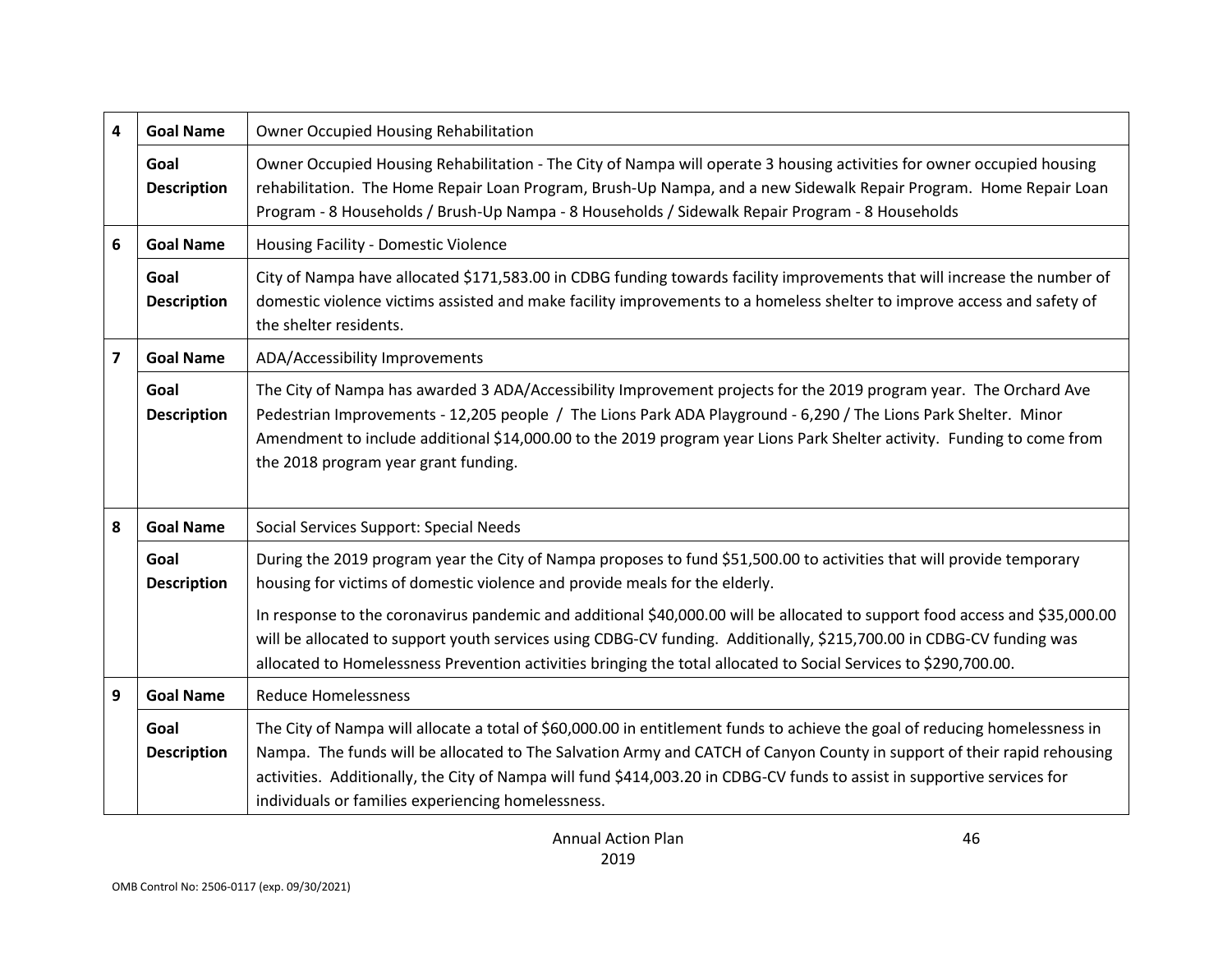| <b>Goal Name</b>   | Urban Revitalization Efforts                                                                                              |
|--------------------|---------------------------------------------------------------------------------------------------------------------------|
| Goal               | Downtown Historic District Slum and Blight activities. Particular focus on sidewalk improvements in our Downtown District |
| <b>Description</b> | to improve walkability and safety.                                                                                        |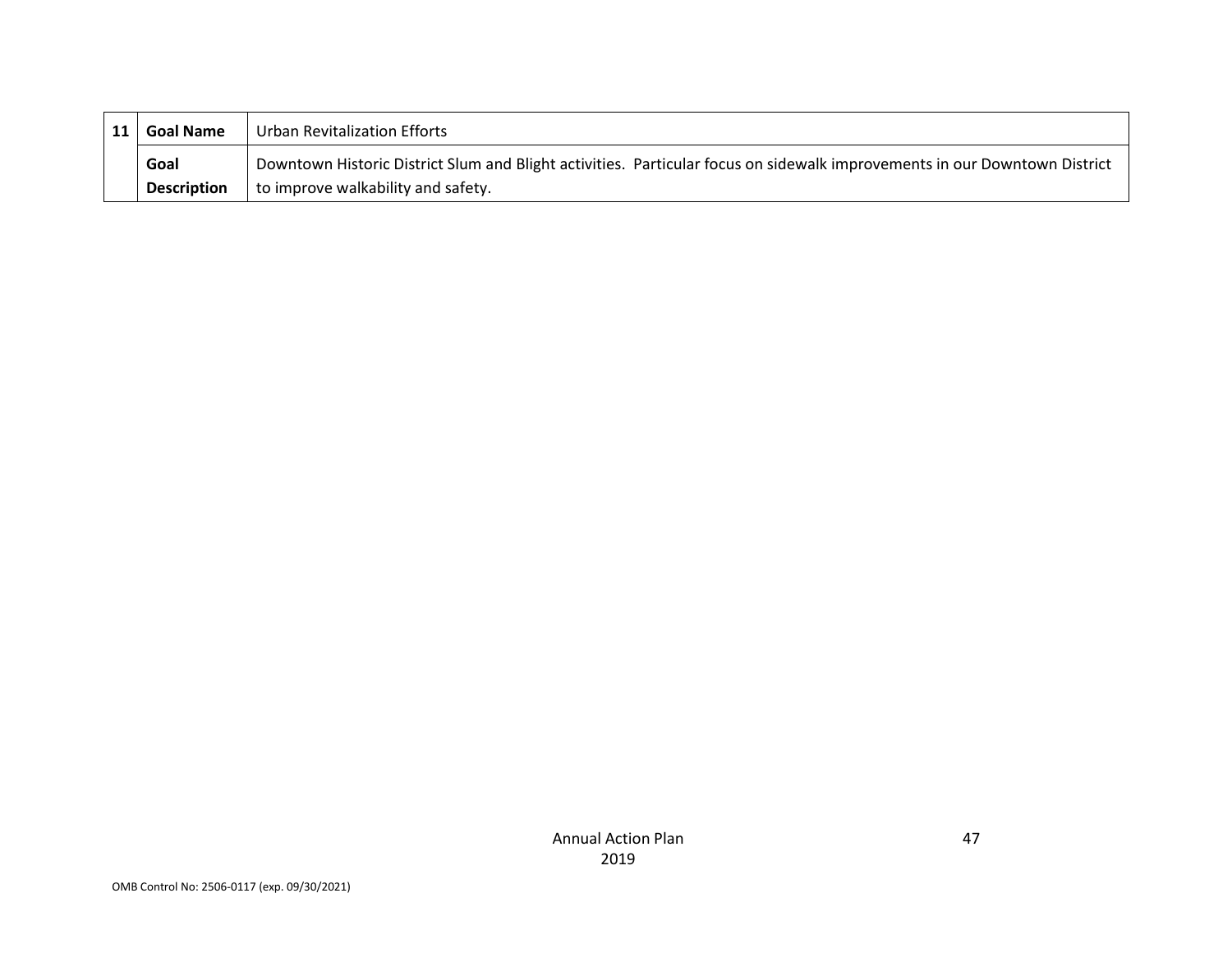# **Projects**

# **AP-35 Projects – 91.220(d)**

### **Introduction**

. This 2019 Annual Action Plan covers approximately \$796,464.00 of CDBG entitlement funds from this program year, \$40,000.00 of estimated program income, and \$174,649.47 in prior years entitlement funds yielding a combined total of \$1,011,113.47 and will provide the funding for thirteen (13) projects and the Administration of the CDBG program.

The activities include:

- Administration and Planning
- Housing Rehabilitation Programs (3 separate activities Housing Repair Loan Program, Brush Up Nampa Administration, Sidewalk Repair Program)
- Homeless Service (2 separate activities case management at a shelter and for a rapid rehousing program - CATCH and The Salvation Army)
- Social Services (2 public service meal delivery to home bound persons, sheltering for victims of domestic violence 2 facility improvement activities)
- ADA public infrastructure improvements (3 separate activities improvements at neighborhood parks and sidewalks to make ADA parks and pedestrian ramp improvements in a low-income neighborhoods)
- Downtown Historic District Sidewalk Improvements (1 activity to improve the sidewalk in the Historic Downtown District)
- Housing Affordability CDBG staff have identified two potential activities that will increase the number of rental and owner-occupied housing units in Nampa.

The actual level of funding Nampa receives from HUD is determined annually and is based upon a formula all entitlement communities are subject to, in relation to the overall annual budget of HUD. For program year 2019, Year three of the Five Year Plan, Nampa will receive \$796,464.00 in CDBG funds. Because the actual level is governed by the annual budget of HUD it is impossible to project future funding levels.

The 2019 Annual Action Plan 1st substantial amendment will include \$471,700.00 in CDBG-CV funding and will fund 6 projects including the administration and planning of the CDBG program.

The 2019 Annual Action Plan 2nd Substantial Amendment will include \$50,000.00 in CDBG funding in support of housing affordability projects in Nampa. CDBG staff have identified 2 potential activities that will create a total of 4 housing units that will be made available to low-to moderate income households.

The 2019 Annual Action Plan 3rd Substantial Amendment will include the full \$359,179.00 of the 3rd

Annual Action Plan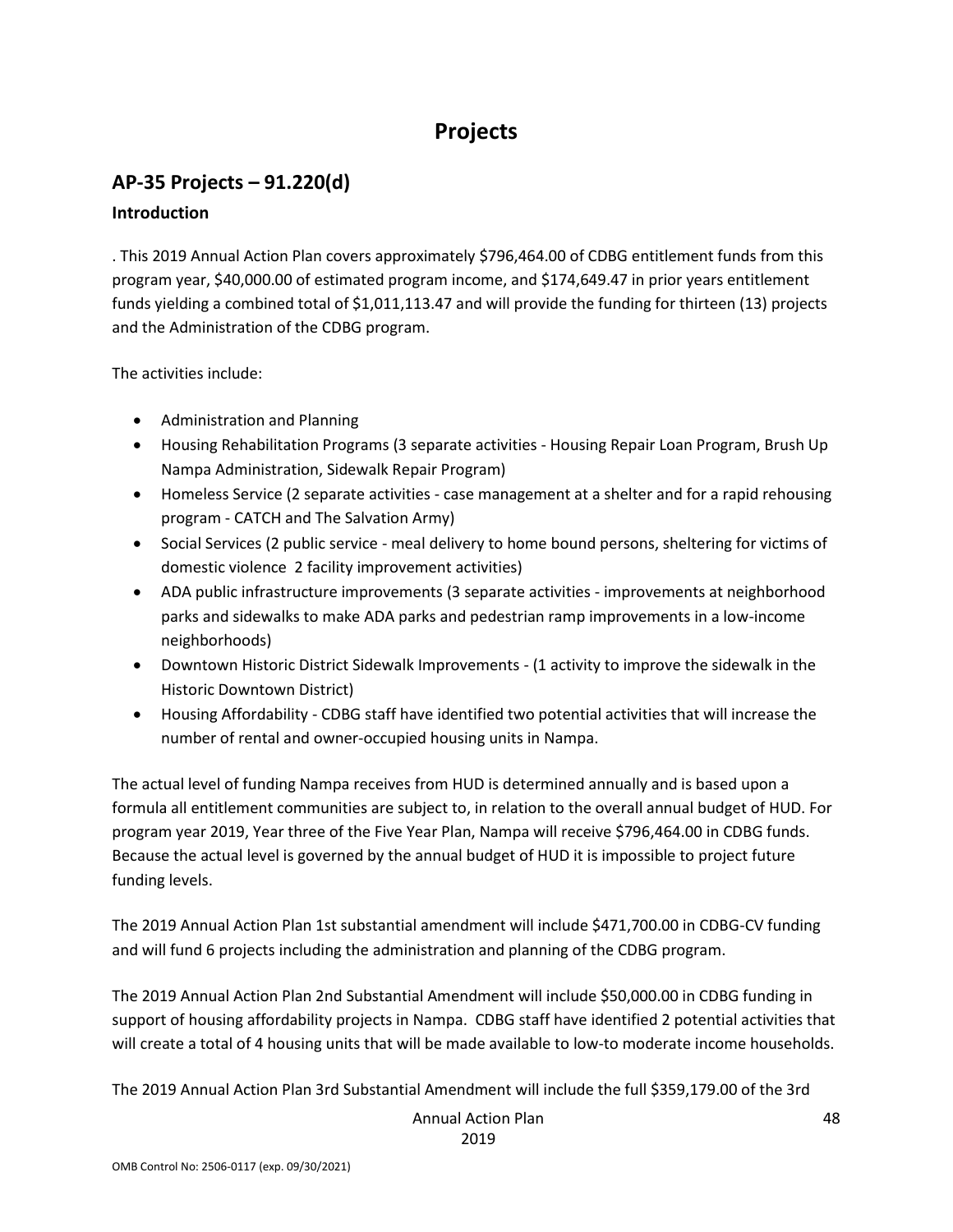round of CDBG-CV funding made available through the CARES Act and the re-allocation of \$185,000.00 in funding previously allocated to the Microenterprise Loan Project. The two combined will total \$544,179.00. The City of Nampa was able to utilize funding made available from the State of Idaho to assist small business and determined the funding previously made available through the CDBG program was no longer needed in response to the coronavirus pandemic. City Council have allocated the total of \$544,179.00 to support 2 existing projects and added some additional funding to support CDBG-CV Administration and Planning.

#### **Projects**

| #              | <b>Project Name</b>                                                                                                   |
|----------------|-----------------------------------------------------------------------------------------------------------------------|
| 1              | Administration and Planning of CDBG Grant                                                                             |
| $\overline{2}$ | 2019 Housing Rehabilitation Programs                                                                                  |
| 3              | 2019 Homelessness Services                                                                                            |
| 4              | 2019 Social Services                                                                                                  |
| 5              | 2019 ADA and other Infrastructure Improvements                                                                        |
| 6              | 2019 Downtown Sidewalk Improvement                                                                                    |
| $\overline{7}$ | 2019 Public Facilities Improvements Activities                                                                        |
| 8              | 2019 Microenterprise Loan Program - Cancelled                                                                         |
| 9              | 2019 Housing Affordability                                                                                            |
|                | <b>The Property of the Concerted Contract Contract Contract Contract Contract Contract Contract Contract Contract</b> |

**Table 7 – Project Information**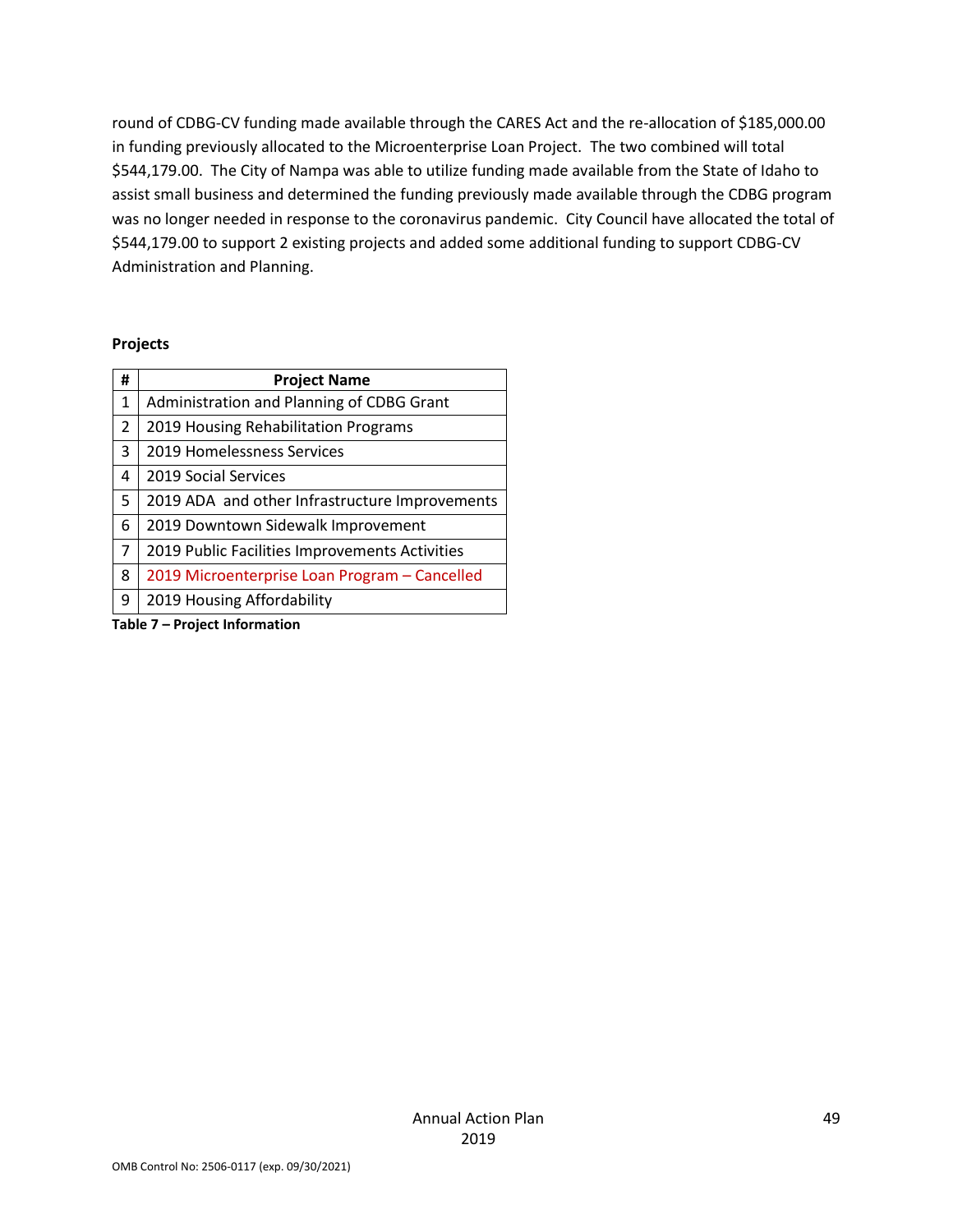### **Describe the reasons for allocation priorities and any obstacles to addressing underserved needs**

During the Consolidated Plan process for Year 2017-2021, priorities, objectives, and goals are established for the next five years. These priorities are used as a base for allocation of funds for the remaining years. The CDBG application process ensures that those projects that address the priorities identified in the Consolidated Plan receive funding preference. This is accomplished through weighting of points during the scoring process; specifically, projects that address higher priorities are given a higher score. This mechanism is also used for those projects that serve the largest number of low to moderate income persons and projects serving target areas. The scores are used to make recommendations to City Council who have the final decision on allocation of awards.

The greatest single obstacle to meeting underserved needs is the limited funding available to address such needs. Through concerted efforts in recent years the city has provided coordination efforts with neighboring communities and community-based service providers within the community. These efforts are in fact creating the efficient use of existing resources to the greatest extent feasible. However, the upper limits of those resources are now being achieved. As the core funding that binds these successful strategies together, the continuation of stable and increased and accessibility to CDBG funding is critical for the Nampa community to serve these increasing needs.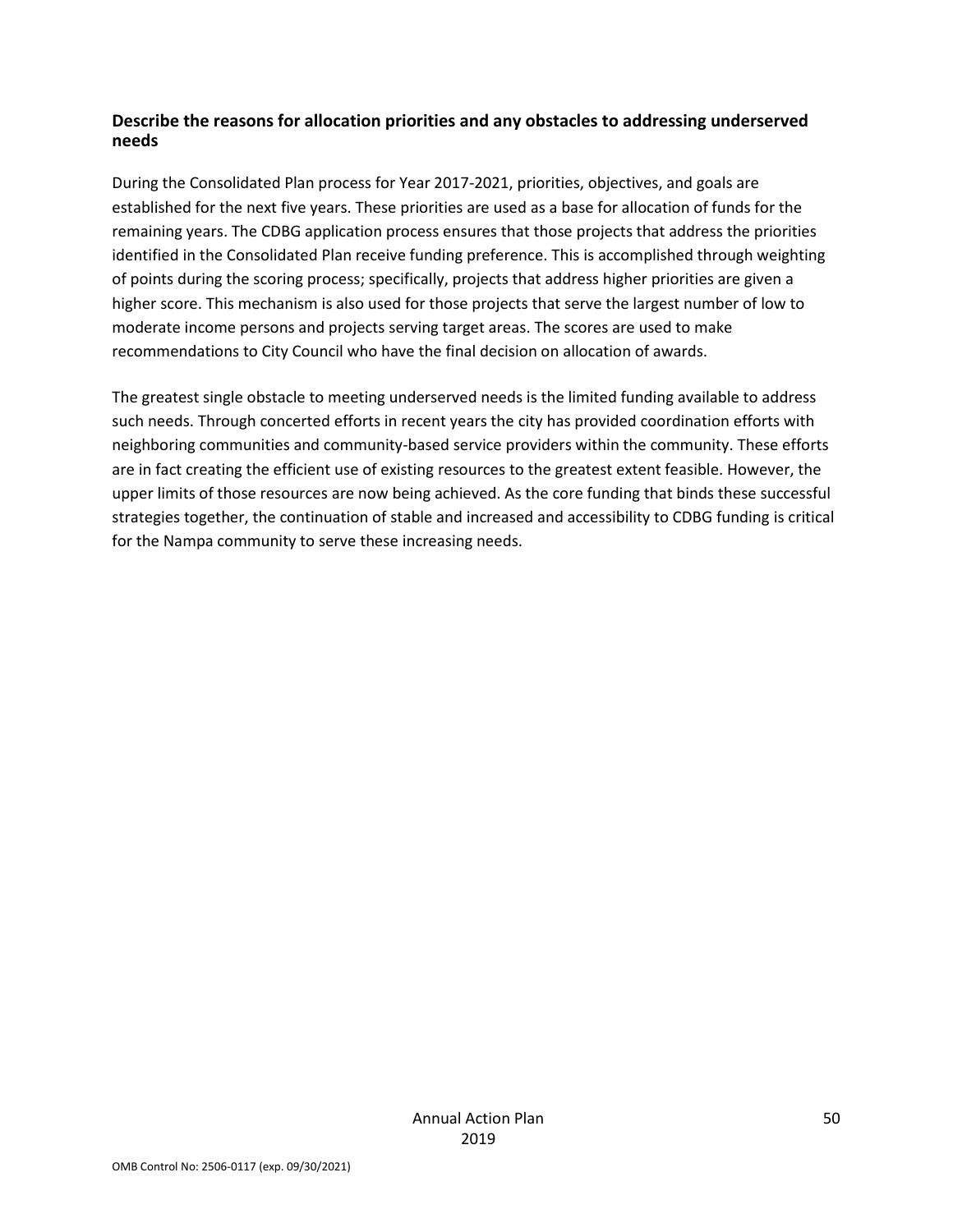# **AP-38 Project Summary**

**Project Summary Information**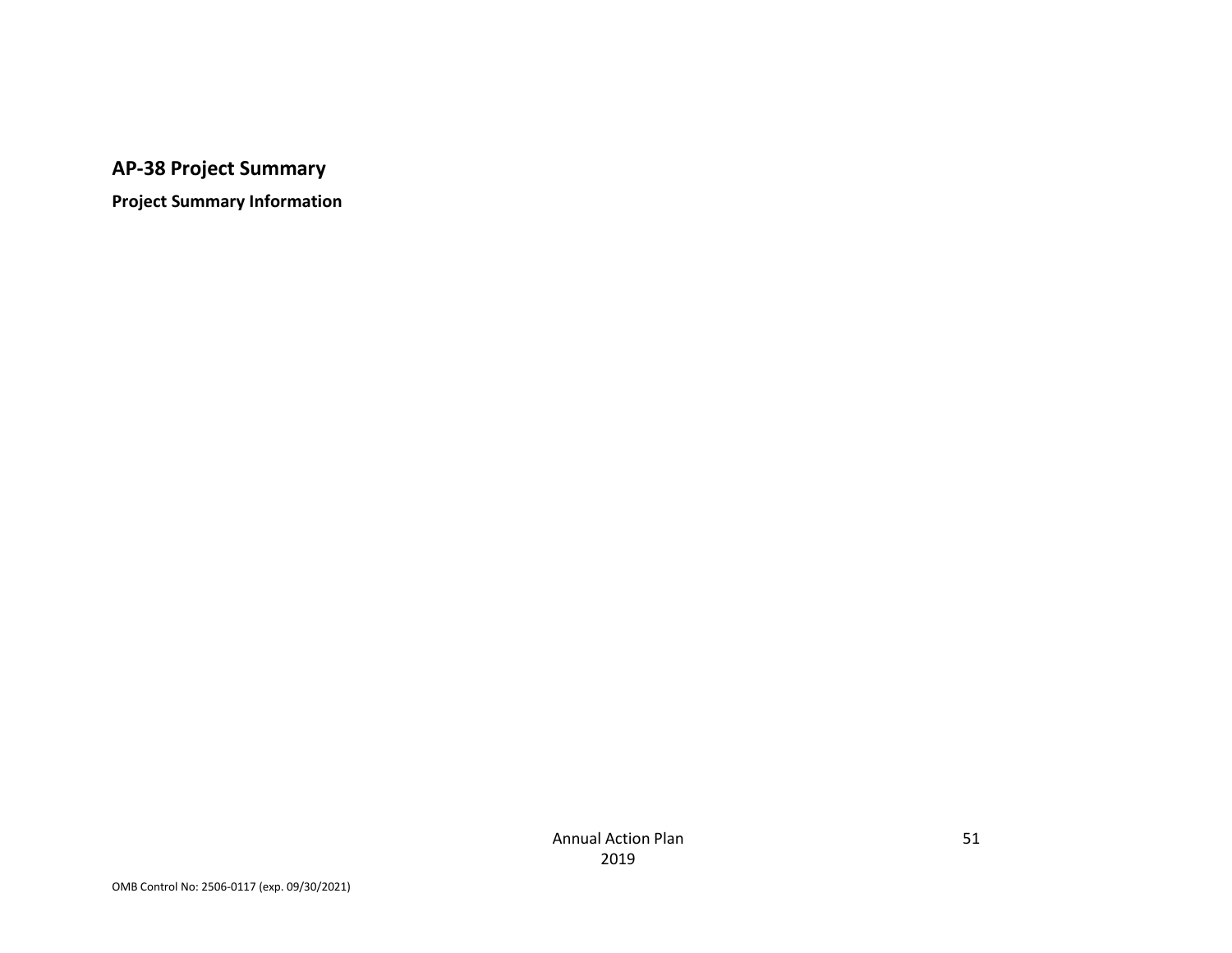| 1              | <b>Project Name</b>                                                                                     | Administration and Planning of CDBG Grant                                                                                                                                                                                                                                                                                                                                                                                          |
|----------------|---------------------------------------------------------------------------------------------------------|------------------------------------------------------------------------------------------------------------------------------------------------------------------------------------------------------------------------------------------------------------------------------------------------------------------------------------------------------------------------------------------------------------------------------------|
|                | <b>Target Area</b>                                                                                      | NAMPA NEIGHBORHOOD REVITALIZATION STRATEGY AREA (NRSA)<br><b>SLUM &amp; BLIGHTED AREA</b><br>NNU NEIGHBORHOOD<br>Old Nampa Neighborhood                                                                                                                                                                                                                                                                                            |
|                | <b>Goals Supported</b>                                                                                  | <b>Owner Occupied Housing Rehabilitation</b><br>Housing Facility - Domestic Violence<br>ADA/Accessibility Improvements<br>Social Services Support: Special Needs<br><b>Reduce Homelessness</b><br><b>Urban Revitalization Efforts</b>                                                                                                                                                                                              |
|                | <b>Needs Addressed</b>                                                                                  | Affordable and Diverse Housing<br><b>Expanded Supportive Social Services</b><br>Neighborhood Revitalization<br><b>Improved Accessibility</b><br>Homeownership Opportunities<br><b>Expand Youth Service Programs</b><br>Support Microenterprise Business or Small Business                                                                                                                                                          |
|                | <b>Funding</b>                                                                                          | CDBG: \$155,866<br>CDBG-CV: \$126,175                                                                                                                                                                                                                                                                                                                                                                                              |
|                | <b>Description</b>                                                                                      | CDBG Administration, Planning and Fair Housing Activities that are not<br>subject to Public Service category.                                                                                                                                                                                                                                                                                                                      |
|                | <b>Target Date</b>                                                                                      | 9/30/2020                                                                                                                                                                                                                                                                                                                                                                                                                          |
|                | <b>Estimate the number</b><br>and type of families<br>that will benefit from<br>the proposed activities | Not Applicable - CDBG Admin                                                                                                                                                                                                                                                                                                                                                                                                        |
|                | <b>Location Description</b>                                                                             | City Wide - Nampa                                                                                                                                                                                                                                                                                                                                                                                                                  |
|                | <b>Planned Activities</b>                                                                               | City allocated \$155,866.02 in funding for the administration and planning<br>of the CDBG program. Includes fair housing activities that are not subject<br>to the public service category, compliance monitoring, training, and plan<br>development. Additionally, \$126,175.80 in CDBG-CV funding has been<br>allocated to administration and planning to help prevent, prepare for, and<br>respond to the coronavirus pandemic. |
| $\overline{2}$ | <b>Project Name</b>                                                                                     | 2019 Housing Rehabilitation Programs                                                                                                                                                                                                                                                                                                                                                                                               |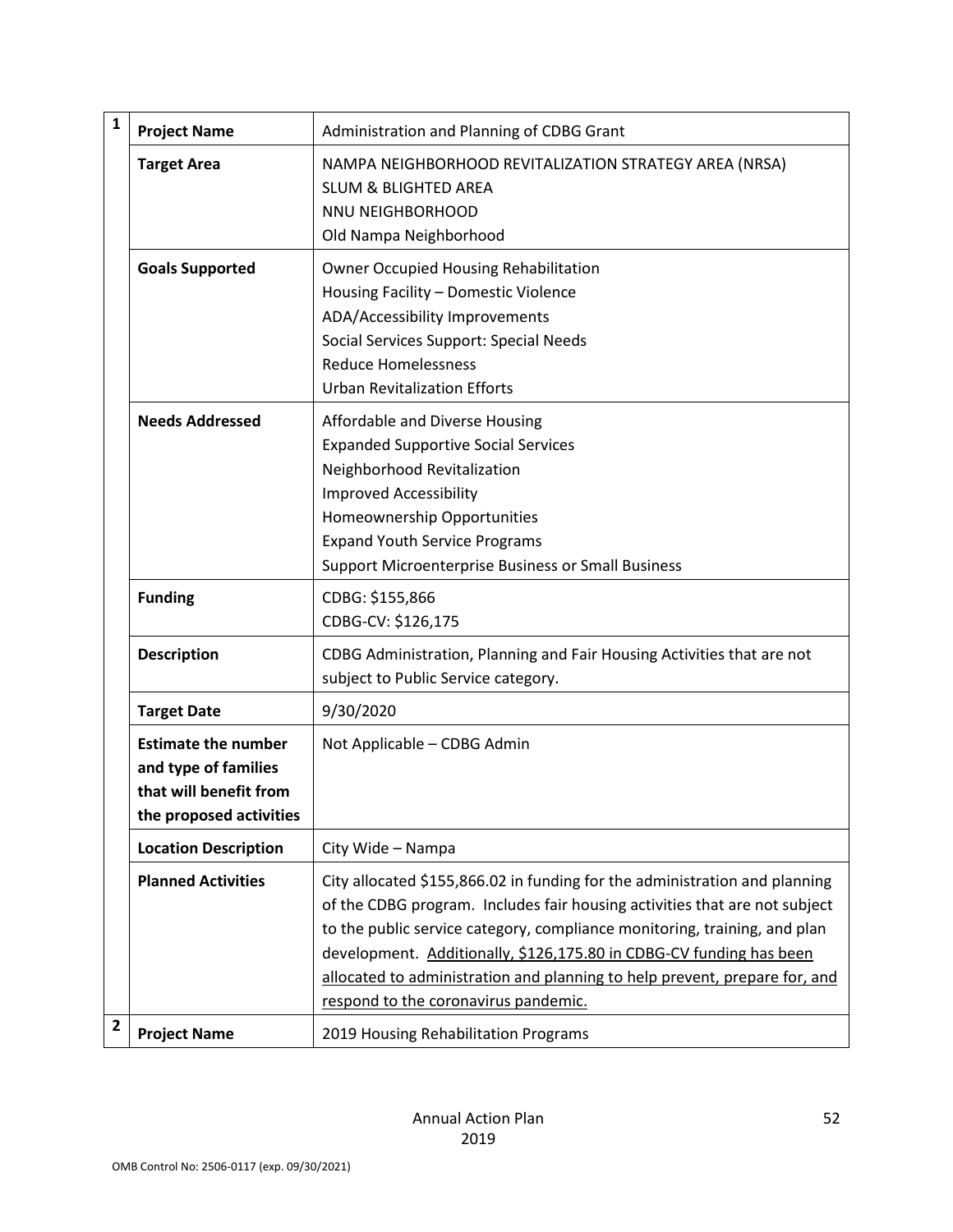|                         | <b>Target Area</b>                                                                                      | NAMPA NEIGHBORHOOD REVITALIZATION STRATEGY AREA (NRSA)<br>NNU NEIGHBORHOOD<br>Old Nampa Neighborhood                                                                                                                                                                                                                                                                                                                                                                                                                                                                                                                                                                                                                                                                                                                                                                                                                    |
|-------------------------|---------------------------------------------------------------------------------------------------------|-------------------------------------------------------------------------------------------------------------------------------------------------------------------------------------------------------------------------------------------------------------------------------------------------------------------------------------------------------------------------------------------------------------------------------------------------------------------------------------------------------------------------------------------------------------------------------------------------------------------------------------------------------------------------------------------------------------------------------------------------------------------------------------------------------------------------------------------------------------------------------------------------------------------------|
|                         | <b>Goals Supported</b>                                                                                  | Owner Occupied Housing Rehabilitation<br>ADA/Accessibility Improvements                                                                                                                                                                                                                                                                                                                                                                                                                                                                                                                                                                                                                                                                                                                                                                                                                                                 |
|                         | <b>Needs Addressed</b>                                                                                  | Neighborhood Revitalization<br><b>Improved Accessibility</b>                                                                                                                                                                                                                                                                                                                                                                                                                                                                                                                                                                                                                                                                                                                                                                                                                                                            |
|                         | <b>Funding</b>                                                                                          | CDBG: \$196,930                                                                                                                                                                                                                                                                                                                                                                                                                                                                                                                                                                                                                                                                                                                                                                                                                                                                                                         |
|                         | <b>Description</b>                                                                                      | Rehabilitation of households for LMI qualifying homeowners. Depending<br>upon the exact activity may include supplies, construction, and<br>administration.                                                                                                                                                                                                                                                                                                                                                                                                                                                                                                                                                                                                                                                                                                                                                             |
|                         | <b>Target Date</b>                                                                                      | 9/30/2020                                                                                                                                                                                                                                                                                                                                                                                                                                                                                                                                                                                                                                                                                                                                                                                                                                                                                                               |
|                         | <b>Estimate the number</b><br>and type of families<br>that will benefit from<br>the proposed activities | Estimated number of households to receive benefit from the housing<br>rehabilitation programs is 24.                                                                                                                                                                                                                                                                                                                                                                                                                                                                                                                                                                                                                                                                                                                                                                                                                    |
|                         | <b>Location Description</b>                                                                             | Within the City of Nampa Boundaries                                                                                                                                                                                                                                                                                                                                                                                                                                                                                                                                                                                                                                                                                                                                                                                                                                                                                     |
|                         | <b>Planned Activities</b>                                                                               | There are four separate activities under this Project Goal: 1) Critical Repair<br>Loan Program - Admin: provides for the administration of the program 2)<br>Critical Repair Loan Program - Direct Benefit: provides for the direct costs<br>associated with the loans, including the construction contract, lien filing,<br>title search and credit checks. Funds are also used for Lead Based Paint<br>Assessments and temporary relocation as required. 3) Brush Up Nampa -<br>Administration: provides for the administration of the Brush Up Nampa<br>program only. The program is a volunteer program with donated labor<br>and supplies to paint the homes of low-income seniors and/or disabled<br>persons who are unable to afford or ability to paint their home. 4) The<br>Sidewalk Repair Program: This program will repair or replace<br>deteriorating and unsafe sidewalks for qualifying LMI households. |
| $\overline{\mathbf{3}}$ | <b>Project Name</b>                                                                                     | 2019 Homelessness Services                                                                                                                                                                                                                                                                                                                                                                                                                                                                                                                                                                                                                                                                                                                                                                                                                                                                                              |
|                         | <b>Target Area</b>                                                                                      | NAMPA NEIGHBORHOOD REVITALIZATION STRATEGY AREA (NRSA)<br>NNU NEIGHBORHOOD<br>Old Nampa Neighborhood                                                                                                                                                                                                                                                                                                                                                                                                                                                                                                                                                                                                                                                                                                                                                                                                                    |
|                         | <b>Goals Supported</b>                                                                                  | Social Services Support: Special Needs                                                                                                                                                                                                                                                                                                                                                                                                                                                                                                                                                                                                                                                                                                                                                                                                                                                                                  |
|                         | <b>Needs Addressed</b>                                                                                  | Affordable and Diverse Housing<br><b>Expanded Supportive Social Services</b>                                                                                                                                                                                                                                                                                                                                                                                                                                                                                                                                                                                                                                                                                                                                                                                                                                            |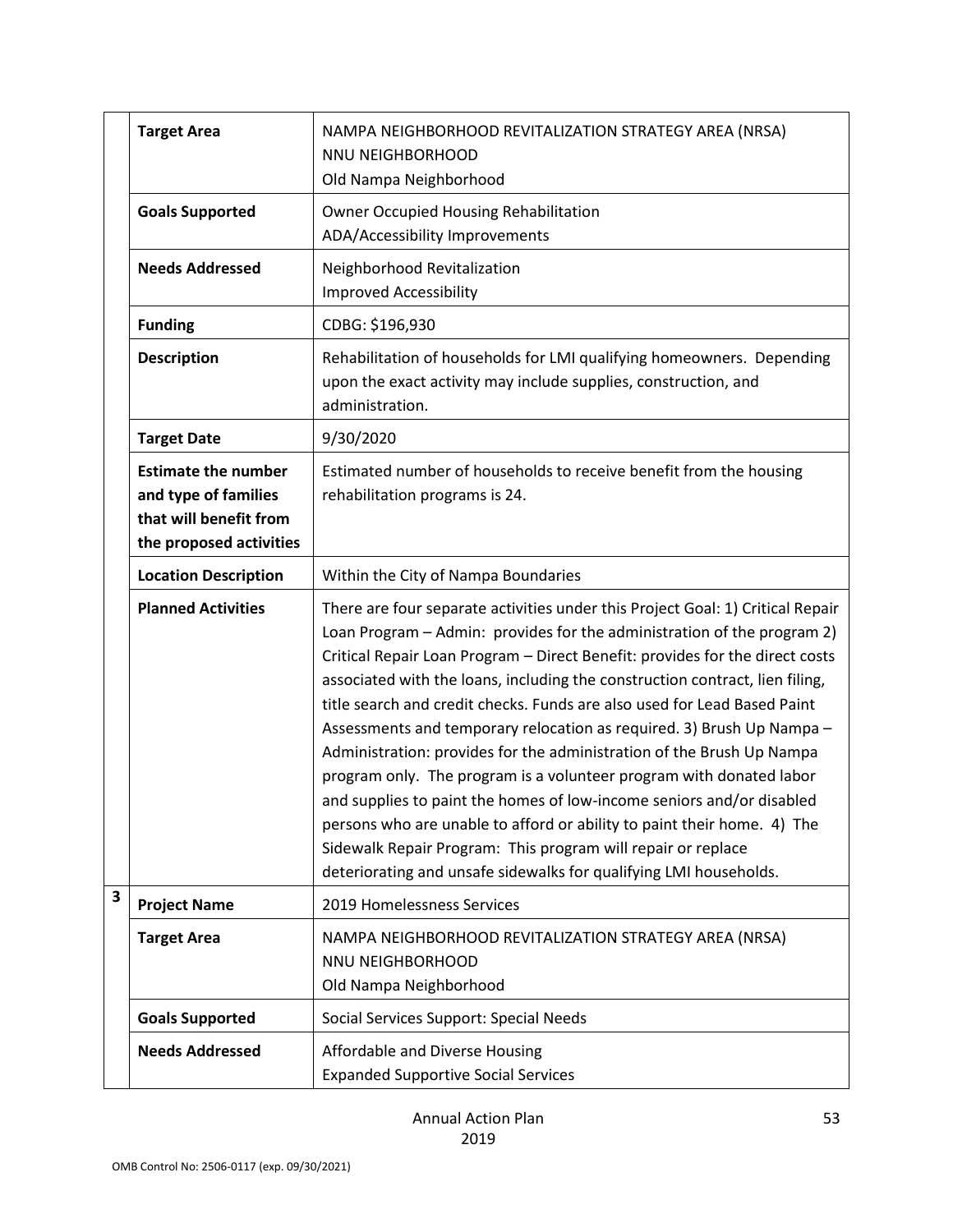|                                                                                                                              | <b>Funding</b><br>CDBG: \$60,000<br>CDBG-CV: \$414,003                       |                                                                                                                                                 |
|------------------------------------------------------------------------------------------------------------------------------|------------------------------------------------------------------------------|-------------------------------------------------------------------------------------------------------------------------------------------------|
|                                                                                                                              | <b>Description</b>                                                           | Rapid Re-housing program and Case Management                                                                                                    |
|                                                                                                                              | <b>Target Date</b>                                                           | 9/30/2020                                                                                                                                       |
| <b>Estimate the number</b><br>and type of families<br>activities is 40.<br>that will benefit from<br>the proposed activities |                                                                              | Estimated number of households that will benefit from rapid rehousing                                                                           |
|                                                                                                                              | <b>Location Description</b>                                                  | Within the City of Nampa Boundaries                                                                                                             |
| <b>Planned Activities</b><br>CDBG - Rapid Rehousing - \$60,000.00                                                            |                                                                              |                                                                                                                                                 |
|                                                                                                                              |                                                                              | CATCH - \$20,000.00<br>$\bullet$                                                                                                                |
|                                                                                                                              |                                                                              | Salvation Army - \$40,000.00                                                                                                                    |
|                                                                                                                              |                                                                              | CDBG-CV - Homelessness Services - \$414,003.20                                                                                                  |
|                                                                                                                              |                                                                              | Salvation Army Community Family Shelter - \$290,003.20                                                                                          |
|                                                                                                                              |                                                                              | CATCH of Canyon County - \$124,000.00                                                                                                           |
|                                                                                                                              |                                                                              |                                                                                                                                                 |
| 4                                                                                                                            | <b>Project Name</b>                                                          | 2019 Social Services                                                                                                                            |
|                                                                                                                              | <b>Target Area</b>                                                           | NAMPA NEIGHBORHOOD REVITALIZATION STRATEGY AREA (NRSA)<br>NNU NEIGHBORHOOD<br>Old Nampa Neighborhood<br>City of Nampa                           |
|                                                                                                                              | <b>Goals Supported</b>                                                       | Social Services Support: Special Needs                                                                                                          |
|                                                                                                                              | <b>Needs Addressed</b>                                                       | <b>Expanded Supportive Social Services</b><br><b>Expand Youth Service Programs</b>                                                              |
|                                                                                                                              | <b>Funding</b>                                                               | CDBG: \$51,500<br>CDBG-CV: \$290,700                                                                                                            |
|                                                                                                                              | <b>Description</b>                                                           | Provide meals to the elderly and shut residents that are shut in their<br>homes. Provide temporary sheltering for victims of domestic violence. |
|                                                                                                                              | <b>Target Date</b>                                                           | 9/30/2020                                                                                                                                       |
|                                                                                                                              | <b>Estimate the number</b><br>and type of families<br>that will benefit from | Estimated that 170 families will benefit from the proposed activities in<br>program year 2019                                                   |
|                                                                                                                              | the proposed activities                                                      |                                                                                                                                                 |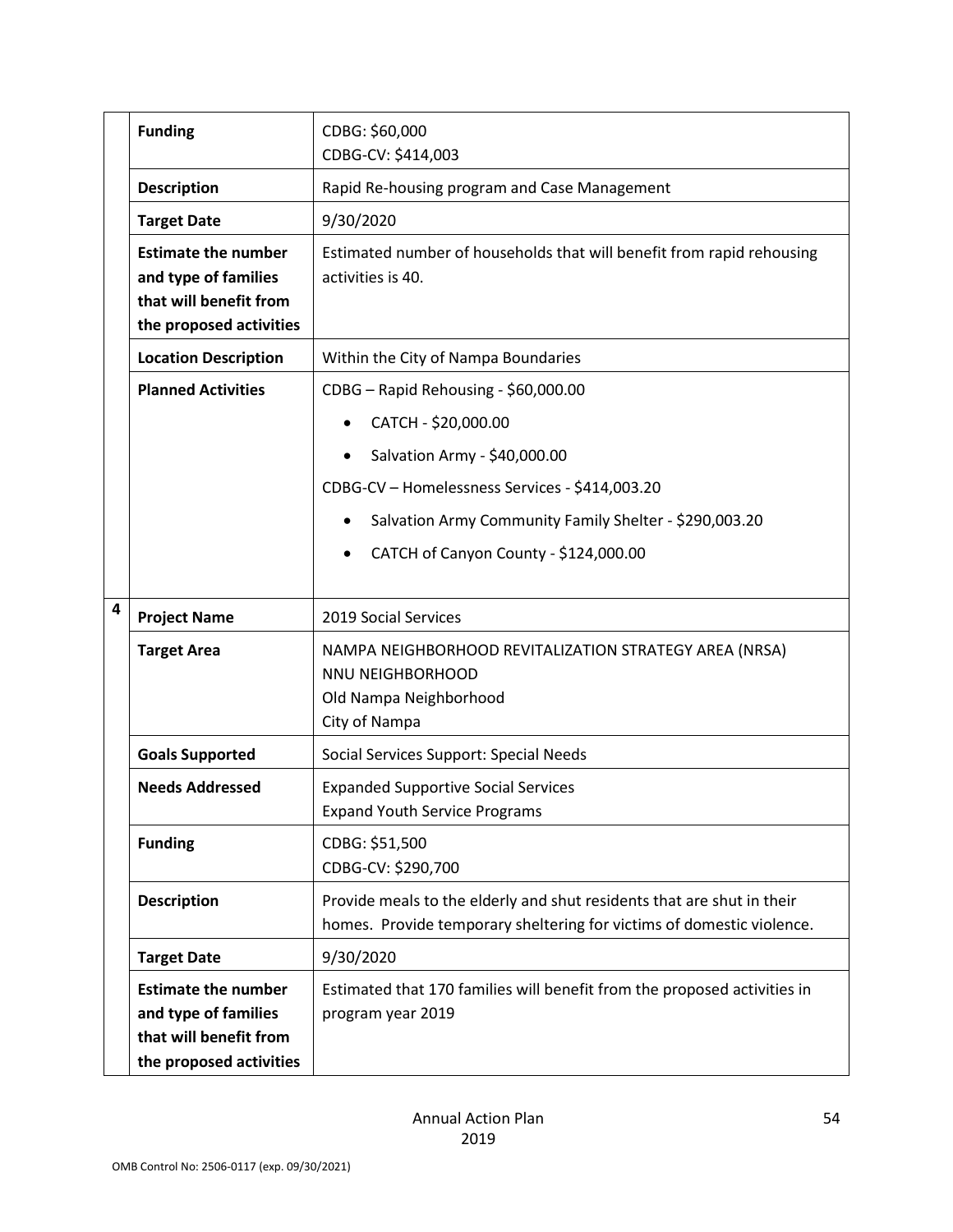|   | <b>Location Description</b>                                                  | City Wide                                                                                                                                                                                                                                                       |  |
|---|------------------------------------------------------------------------------|-----------------------------------------------------------------------------------------------------------------------------------------------------------------------------------------------------------------------------------------------------------------|--|
|   | <b>Planned Activities</b>                                                    | <b>CDBG</b> - Service Elderly                                                                                                                                                                                                                                   |  |
|   |                                                                              | Saint Alphonsus - Meals on Wheels - \$35,000.00                                                                                                                                                                                                                 |  |
|   |                                                                              | CDBG - Service Victims - Domestic Violence Victims                                                                                                                                                                                                              |  |
|   |                                                                              | Nampa Family Justice Center - \$16,500.00                                                                                                                                                                                                                       |  |
|   |                                                                              | CDBG-CV - Youth Services                                                                                                                                                                                                                                        |  |
|   |                                                                              | Boys and Girls Club Nampa - \$35,000.00                                                                                                                                                                                                                         |  |
|   |                                                                              | <b>CDBG-CV Service Elderly</b>                                                                                                                                                                                                                                  |  |
|   |                                                                              | Saint Alphonsus Meals on Wheels - \$40,000.00                                                                                                                                                                                                                   |  |
|   |                                                                              | CDBG-CV - Rend and Utility Assistance - Homelessness Prevention -<br>\$215,700.00                                                                                                                                                                               |  |
|   |                                                                              | Advocates Against Family Violence - \$141,700.00<br>$\bullet$                                                                                                                                                                                                   |  |
|   |                                                                              | Remainder Available to allocate to homelessness prevention if<br>needed - \$74,000.00                                                                                                                                                                           |  |
| 5 | <b>Project Name</b>                                                          | 2019 ADA and other Infrastructure Improvements                                                                                                                                                                                                                  |  |
|   | <b>Target Area</b>                                                           | City of Nampa                                                                                                                                                                                                                                                   |  |
|   | <b>Goals Supported</b>                                                       | ADA/Accessibility Improvements                                                                                                                                                                                                                                  |  |
|   | <b>Needs Addressed</b>                                                       | Neighborhood Revitalization<br><b>Improved Accessibility</b>                                                                                                                                                                                                    |  |
|   | <b>Funding</b>                                                               | CDBG: \$200,584                                                                                                                                                                                                                                                 |  |
|   | <b>Description</b>                                                           | ADA improvements to public facilities such as parks, streets, and<br>sidewalks to be ADA compliant. 2019 activities to include ADA pedestrian<br>ramp replacement/repairs, playground equipment replacement, and<br>covered park shelter repair or replacement. |  |
|   | <b>Target Date</b>                                                           | 9/30/2020                                                                                                                                                                                                                                                       |  |
|   | <b>Estimate the number</b><br>and type of families<br>that will benefit from | The funded activities in 2019 for ADA and infrastructure improvements<br>will benefit approximately 18,495 individuals based on census tract data<br>associated with the immediate areas surrounding the funded activity.                                       |  |
|   | the proposed activities                                                      |                                                                                                                                                                                                                                                                 |  |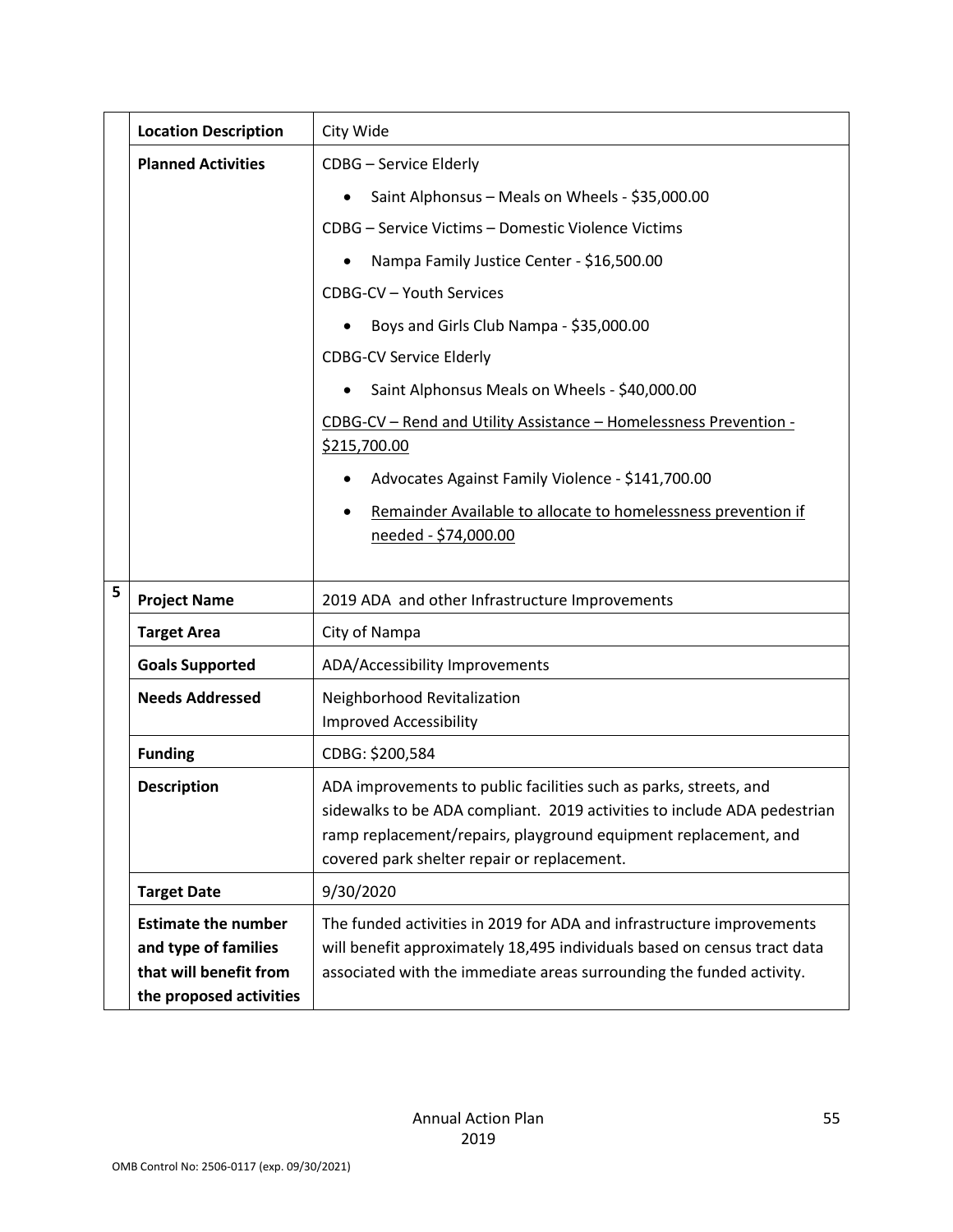|                         | <b>Location Description</b>                                                                             | Orchard Avenue Pedestrian Improvements                                                                                                                                                                          |  |
|-------------------------|---------------------------------------------------------------------------------------------------------|-----------------------------------------------------------------------------------------------------------------------------------------------------------------------------------------------------------------|--|
|                         |                                                                                                         | - West Orchard Ave & North Horton Street / West Orchard Avenue &<br><b>West Roberts Avenue</b>                                                                                                                  |  |
|                         |                                                                                                         | Lions Park Playground and Shelter                                                                                                                                                                               |  |
|                         |                                                                                                         | - 409 Lyons Dr Nampa, ID 83651                                                                                                                                                                                  |  |
|                         | <b>Planned Activities</b>                                                                               | ADA Pedestrian Improvements                                                                                                                                                                                     |  |
|                         |                                                                                                         | Orchard Ave Pedestrian Improvements                                                                                                                                                                             |  |
|                         |                                                                                                         | <b>ADA Park Improvements</b>                                                                                                                                                                                    |  |
|                         |                                                                                                         | Lions Park Playground - Replacement with ADA Playset                                                                                                                                                            |  |
|                         |                                                                                                         | Lion Park Shelter - Repair or Replace Old Structure                                                                                                                                                             |  |
| 6                       | <b>Project Name</b>                                                                                     | 2019 Downtown Sidewalk Improvement                                                                                                                                                                              |  |
|                         | <b>Target Area</b>                                                                                      | NAMPA NEIGHBORHOOD REVITALIZATION STRATEGY AREA (NRSA)<br><b>SLUM &amp; BLIGHTED AREA</b><br>NNU NEIGHBORHOOD<br>Old Nampa Neighborhood                                                                         |  |
|                         | <b>Goals Supported</b>                                                                                  | <b>Urban Revitalization Efforts</b>                                                                                                                                                                             |  |
|                         | <b>Needs Addressed</b>                                                                                  | <b>Improved Accessibility</b>                                                                                                                                                                                   |  |
|                         | <b>Funding</b>                                                                                          | CDBG: \$174,649                                                                                                                                                                                                 |  |
|                         | <b>Description</b>                                                                                      | Historic Downtown Sidewalk Improvements                                                                                                                                                                         |  |
|                         | <b>Target Date</b>                                                                                      | 9/30/2020                                                                                                                                                                                                       |  |
|                         | <b>Estimate the number</b><br>and type of families<br>that will benefit from<br>the proposed activities | An analysis of data for the surrounding census tracts reveals an immediate<br>population of 8845 that will benefit from the improved accessibility for<br>the downtown historic district sidewalk improvements. |  |
|                         | <b>Location Description</b>                                                                             | Sidewalk repairs located in our Historic Downtown District                                                                                                                                                      |  |
|                         | <b>Planned Activities</b>                                                                               | Sidewalk repair activities.                                                                                                                                                                                     |  |
| $\overline{\mathbf{z}}$ | <b>Project Name</b>                                                                                     | 2019 Public Facilities Improvements Activities                                                                                                                                                                  |  |
|                         | <b>Target Area</b>                                                                                      | City of Nampa                                                                                                                                                                                                   |  |
|                         | <b>Goals Supported</b>                                                                                  | Housing Facility - Domestic Violence                                                                                                                                                                            |  |
|                         | <b>Needs Addressed</b>                                                                                  | <b>Expanded Supportive Social Services</b><br><b>Improved Accessibility</b>                                                                                                                                     |  |
|                         | <b>Funding</b>                                                                                          | CDBG: \$171,583                                                                                                                                                                                                 |  |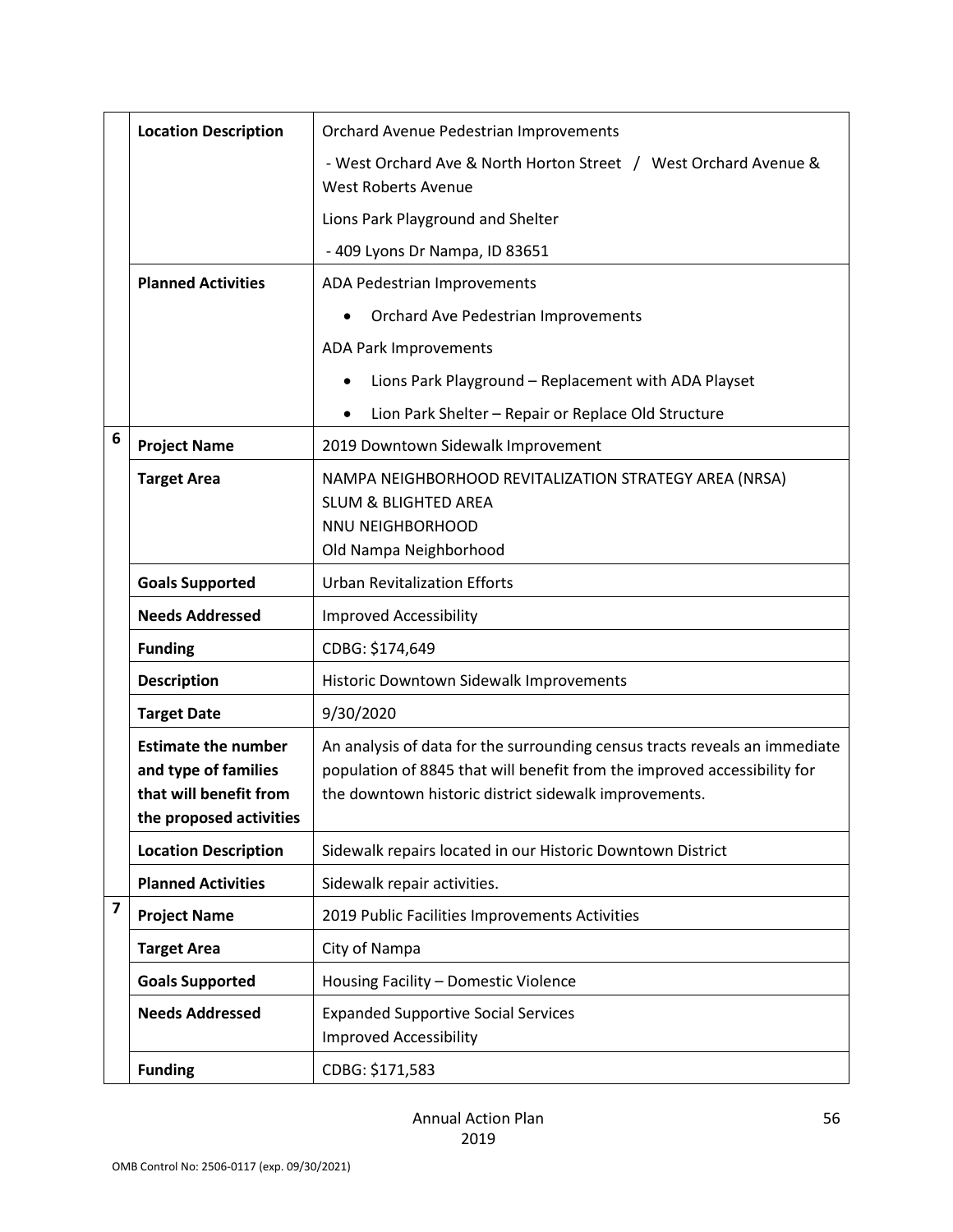|                                                                                                                               | <b>Description</b>                                                                                      | Public facilities improvements in support of victims of domestic violence<br>or other public service.                                                                                       |  |
|-------------------------------------------------------------------------------------------------------------------------------|---------------------------------------------------------------------------------------------------------|---------------------------------------------------------------------------------------------------------------------------------------------------------------------------------------------|--|
| <b>Target Date</b><br><b>Estimate the number</b><br>and type of families<br>that will benefit from<br>the proposed activities |                                                                                                         | 9/30/2020                                                                                                                                                                                   |  |
|                                                                                                                               |                                                                                                         | Approximately 1500 individuals will benefit from the proposed activities.                                                                                                                   |  |
|                                                                                                                               | <b>Location Description</b>                                                                             | City-Wide                                                                                                                                                                                   |  |
|                                                                                                                               | <b>Planned Activities</b>                                                                               | Public facility improvements to increase capacity and add 3 rooms to<br>allow for the treatment of and temporary sheltering for victims of<br>domestic violence.                            |  |
| 8                                                                                                                             | <b>Project Name</b>                                                                                     | 2019 Microenterprise Loan Program - Cancelled                                                                                                                                               |  |
|                                                                                                                               | <b>Target Area</b>                                                                                      | City of Nampa                                                                                                                                                                               |  |
|                                                                                                                               | <b>Goals Supported</b>                                                                                  |                                                                                                                                                                                             |  |
|                                                                                                                               | <b>Needs Addressed</b>                                                                                  | Support Microenterprise Business or Small Business                                                                                                                                          |  |
|                                                                                                                               | <b>Funding</b>                                                                                          |                                                                                                                                                                                             |  |
|                                                                                                                               | <b>Description</b>                                                                                      | City staff will operate a microenterprise loan program to assist small<br>businesses who have been greatly impacted by the coronavirus pandemic.                                            |  |
|                                                                                                                               | <b>Target Date</b>                                                                                      | 9/30/2021                                                                                                                                                                                   |  |
|                                                                                                                               | <b>Estimate the number</b><br>and type of families<br>that will benefit from<br>the proposed activities | Activities carried out under the microenterprise loan program are<br>anticipated to be able to assist 5 businesses. - This project is cancelled                                             |  |
|                                                                                                                               | <b>Location Description</b>                                                                             | City-Wide - This project will support microenterprise businesses owned<br>and operated within the City of Nampa. - This project is cancelled.                                               |  |
|                                                                                                                               | <b>Planned Activities</b>                                                                               | City staff will operate a microenterprise loan program to assist qualifying<br>small businesses who have been greatly impacted by the coronavirus<br>pandemic. - This Project is cancelled. |  |
| $\boldsymbol{9}$                                                                                                              | <b>Project Name</b>                                                                                     | 2019 Housing Affordability                                                                                                                                                                  |  |
|                                                                                                                               | <b>Target Area</b>                                                                                      | City of Nampa                                                                                                                                                                               |  |
|                                                                                                                               | <b>Goals Supported</b>                                                                                  | Increase Affordable and Infill Housing                                                                                                                                                      |  |
|                                                                                                                               | <b>Needs Addressed</b>                                                                                  | Affordable and Diverse Housing<br>Homeownership Opportunities                                                                                                                               |  |
|                                                                                                                               | <b>Funding</b>                                                                                          | CDBG: \$50,000                                                                                                                                                                              |  |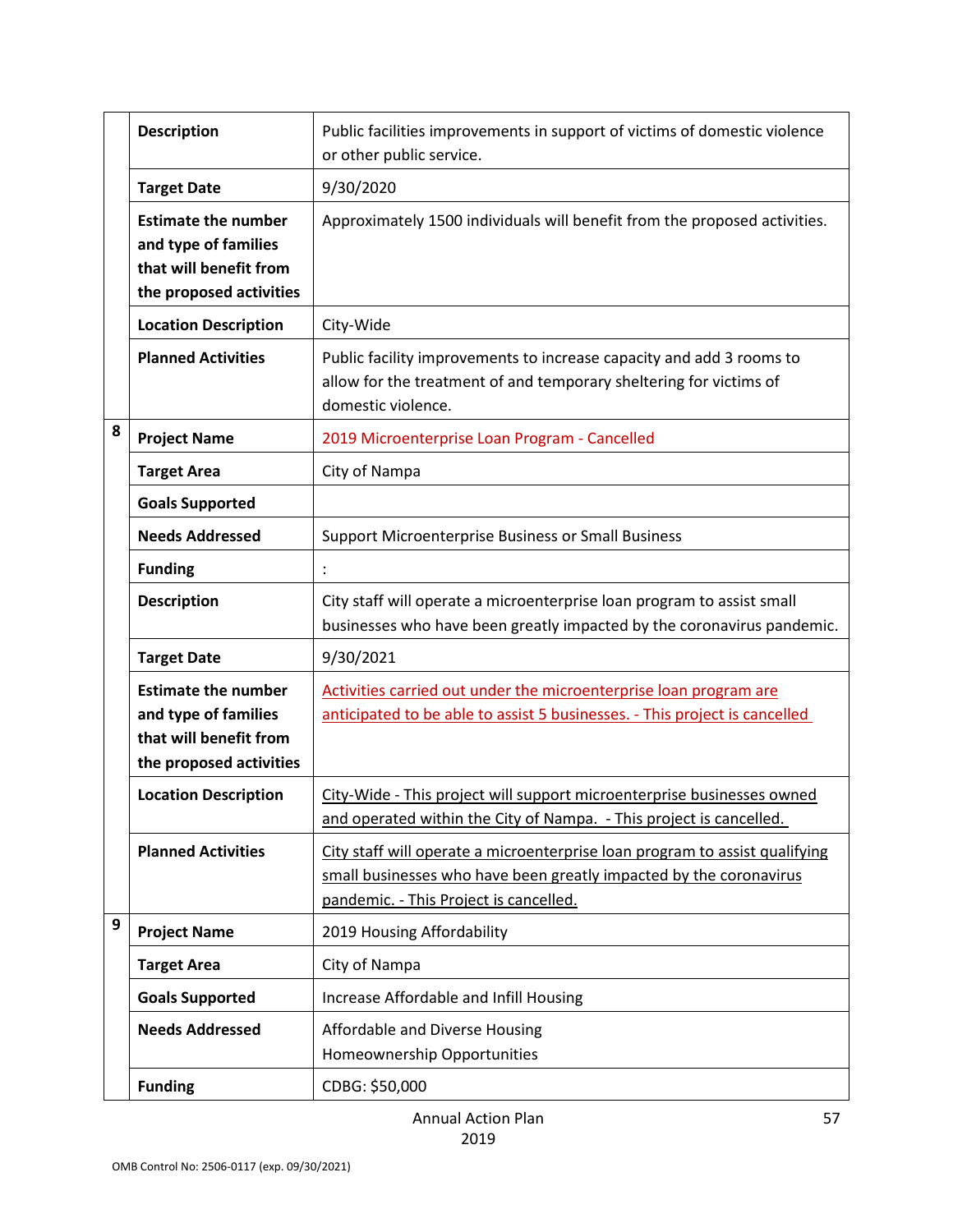| <b>Description</b>                                                                                      | The CDBG staff have allocated \$50,000.00 in CDBG funding to support<br>affordable housing project located in Nampa. The funding will offer<br>support with pre-construction soft costs associated with the development<br>of single-family and/or multi-family housing units.                                                                                                                                                                                                                                                                                                                                                                                                                                                                                        |
|---------------------------------------------------------------------------------------------------------|-----------------------------------------------------------------------------------------------------------------------------------------------------------------------------------------------------------------------------------------------------------------------------------------------------------------------------------------------------------------------------------------------------------------------------------------------------------------------------------------------------------------------------------------------------------------------------------------------------------------------------------------------------------------------------------------------------------------------------------------------------------------------|
| <b>Target Date</b>                                                                                      | 9/30/2020                                                                                                                                                                                                                                                                                                                                                                                                                                                                                                                                                                                                                                                                                                                                                             |
| <b>Estimate the number</b><br>and type of families<br>that will benefit from<br>the proposed activities | The two identified activities that will be funded under the housing<br>affordability project will potentially create 2 4-bedroom rental units to be<br>made to be made available to low-to moderate income households for a<br>minimum of 20 years and 2 single-family units to be sold to low-to<br>moderate income qualifying households.                                                                                                                                                                                                                                                                                                                                                                                                                           |
| <b>Location Description</b>                                                                             | These activities will be conducted City wide depending upon the<br>availability of land and zoning requirements of the City.                                                                                                                                                                                                                                                                                                                                                                                                                                                                                                                                                                                                                                          |
| <b>Planned Activities</b>                                                                               | The City of Nampa has allocated \$50,000.00 in CDBG funding in support of<br>projects that will increase the number of affordable housing units. To<br>date, CDBG staff have identified two eligible activities that will create up<br>to 2 multi-family rental units to be priced at levels that are affordable to<br>low-to moderate income households. Additionally, CDBG staff have<br>identified an eligible activity that will create up to 2 single-family housing<br>units that will be sold to low-to moderate income qualifying households.<br>This project will use CDBG funding to pay for pre-construction costs<br>associated with the development of the units and provide down payment<br>assistance to qualifying low-to moderate income households. |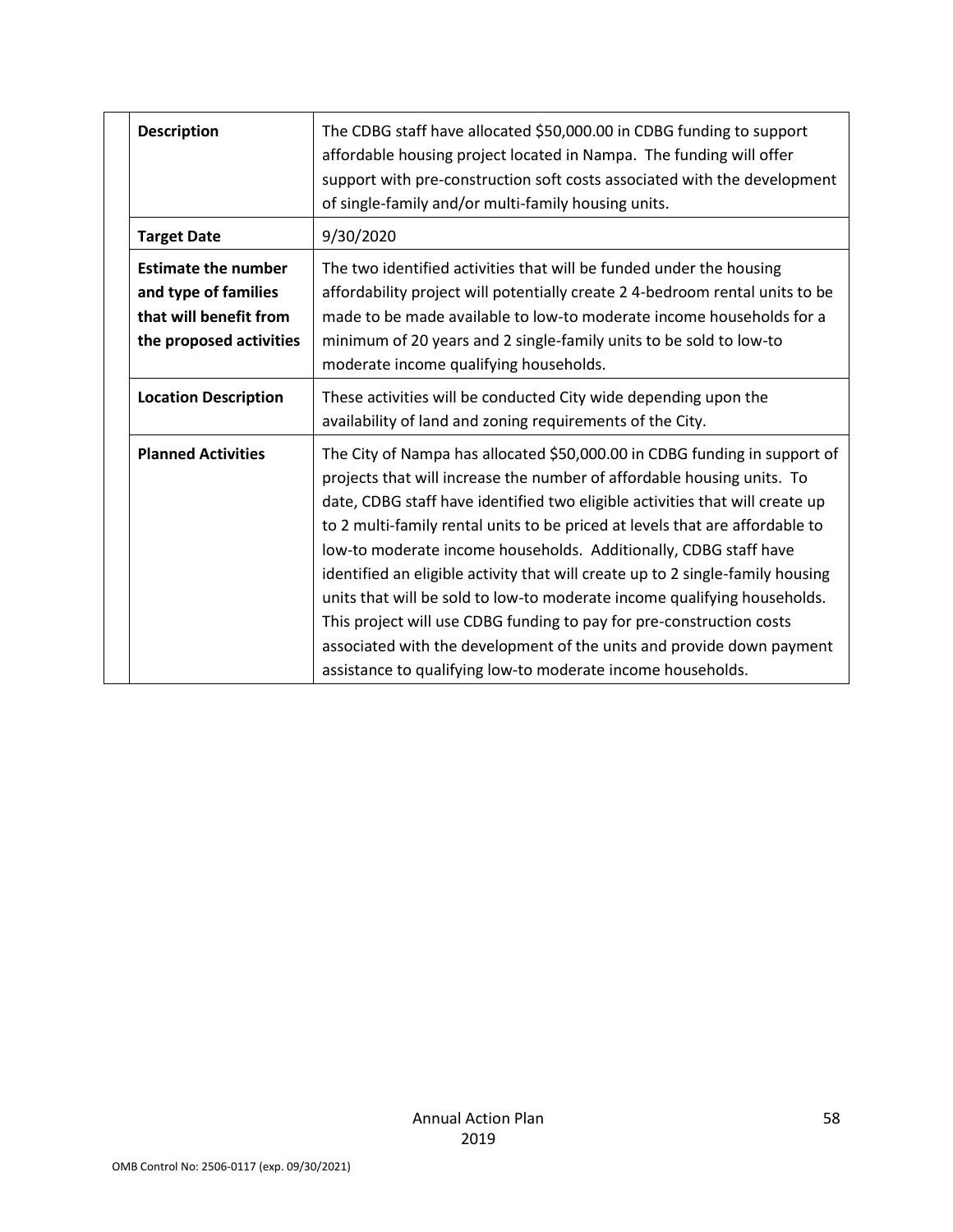## **AP-50 Geographic Distribution – 91.220(f)**

### **Description of the geographic areas of the entitlement (including areas of low-income and minority concentration) where assistance will be directed**

The basis for allocating CDBG resources are typically identified as activities that are determined to meet a qualifying national objective, eligible activity, and go through a competitive application process. While the city does not specifically allocate funding geographically it does prioritize projects addressing needs in target areas identified in the City of Nampa's consolidated planning process.

The areas identified in the consolidated planning process are the Nampa Neighborhood Revitalization Strategy

Area (NRSA), our Slum and Blighted Area, NNU Neighborhood, and the Old Nampa Neighborhood. These locations

represent some of the oldest housing stock within the city boundaries and in most cases are associated with

some of the lowest household income levels as confirmed by the most recent ACS census tract data.

Nampa Neighborhood Revitalization Strategy Area (NRSA) – 78.52% LMI Slum and Blight Area – 77.83% LMI NNU Neighborhood – 57.91% LMI Old Nampa Neighborhood – 66.40% LMI

### **Geographic Distribution**

| <b>Target Area</b>                                     | <b>Percentage of Funds</b> |
|--------------------------------------------------------|----------------------------|
| NAMPA NEIGHBORHOOD REVITALIZATION STRATEGY AREA (NRSA) |                            |
| SLUM & BLIGHTED AREA                                   |                            |
| NNU NEIGHBORHOOD                                       |                            |
| Old Nampa Neighborhood                                 |                            |

**Table 8 - Geographic Distribution** 

### **Rationale for the priorities for allocating investments geographically**

By providing a prioritization of scoring for applications that have the potential to focus resources to directly benefit one of the identified target areas applicants are incentivized to have a more targeted focus on the geographic area in which they will operate their activities. The increased focus on these geographic areas can have the added benefit of directing CDBG resources and leveraging the resources of

others to benefit a relatively small geographic area. While the scoring process does provide an advantage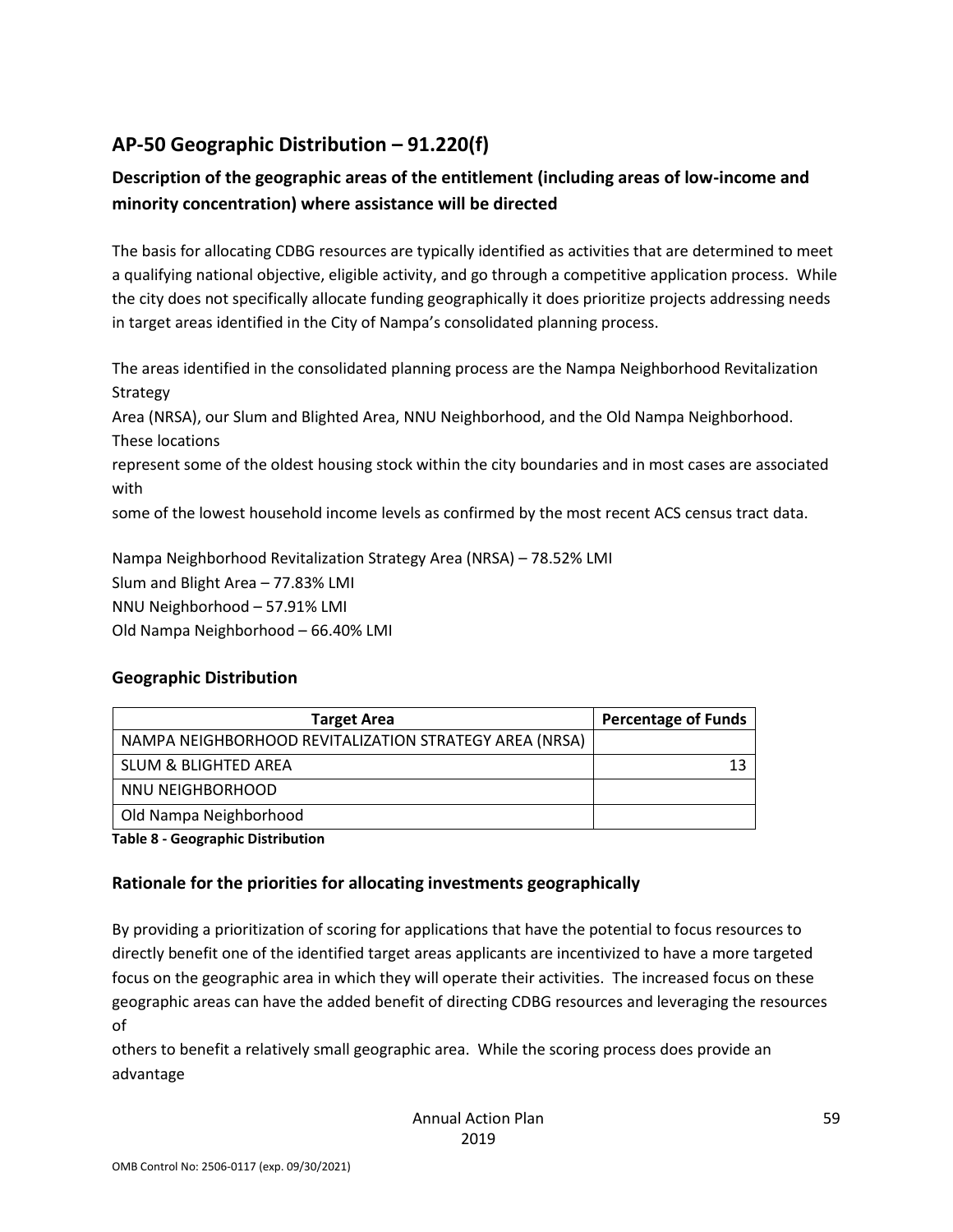to projects that focus activities in a target area, it does not preclude projects that benefit qualifying individuals or households in non-target areas.

#### **Discussion**

All of the projects for PY2019 help LMI qualifying households/individuals in the City of Nampa, thus helping people who are living within the targeted geographic areas. A benefit to these target areas is the coordinated focus and leveraging of resources that can occur when multiple organizations, individuals, and services can be synchronized to provide a tight pattern of multiple opportunities for enhancement of a relatively small geographical area.

Housing Repair Program; City Wide program that will addresses housing needs. Funding is available to any LMI qualifying household within the City of Nampa boundaries.

Brush Up Nampa Admin; City Wide program that will addresses housing needs. Funding is available to any LMI qualifying senior citizen or physically handicapped household within the City of Nampa boundaries.

Downtown Sidewalk Repair; located within the Downtown Slum & Blight district.

The Community Development Division issues an annual request for application. All eligible proposals submitted are considered for funding within the context of the goals and objectives established in the five-year plan. Consideration was given to the overall readiness of the project, efficiency of the program, populations identified to be served and the degree to which the project or program addressed the goals and objectives defined in the five-year plan. Those applications are reviewed and scored by a community-based application review committee and special emphasis is paid to the target service area and target area of benefit. The results of the review committees review process were presented to City Council to help guide their 2019 funding allocation decisions.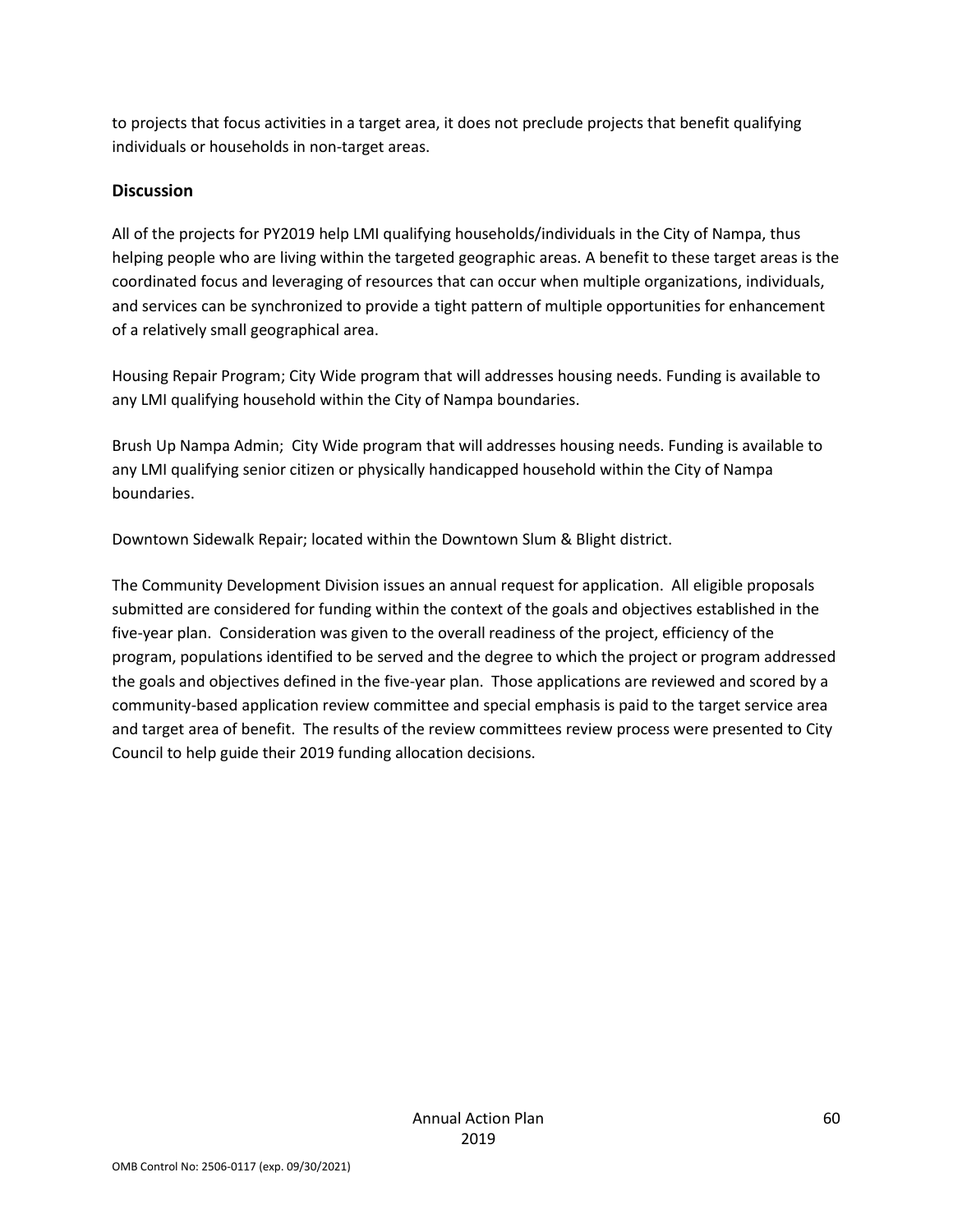# **Affordable Housing**

### **AP-55 Affordable Housing – 91.220(g)**

### **Introduction**

The availability of decent, safe, and sanitary affordable housing is one of the pressing needs in Nampa. With a number of older housing stock, the community has a need for home repairs to maintain affordable housing and to revitalize neighborhoods. During this program year the city has on going two new housing developments from prior years. The project is expected to be completed and ready for occupancy in PY2020. While there are direct ways to address affordable housing, the indirect way is to ensure people are able to stay in their homes as a result of services provided. The City of Nampa provides for direct affordable housing primarily through the Housing Rehabilitation Programs as well as partnering with a rapid re housing program. Indirect methods include providing for case management services to help stabilize homeless persons and providing meals for homebound seniors.

In terms of housing rehabilitation, Nampa faces a challenge with many of the homes in LMI neighborhoods. They are older and often with failing infrastructure or roofs. As a result, the City of Nampa developed the Housing Repair Loan Program. The city continues with its outreach plan for the program including the distribution of brochures, city staff and contractor referrals. This program is not targeted to general rehabilitation efforts, it is targeted for repairs that impact the health and safety of the resident of the home. The types of repairs include sewer line improvements, roof replacement, and furnace replacement as well as ADA modifications, electrical repairs, and water heaters. The second program is a volunteer home painting program in which CDBG pays for staff to administer the program. These two programs will benefit 24 owner occupied households. The third program is the Sidewalk Repair Program which will provide funding to repair or replace deteriorating or missing sidewalks for LMI qualifying owner occupied households to improve mobility throughout our older neighborhoods and improve safety for our LMI households.

The City of Nampa, in partnership with the sub-recipients estimates the number of households to be supported for homelessness/rapid rehousing to be 40. The two organizations that will conduct the rapid rehousing programs are The Salvation Army and Charitable Assistance to Community's Homeless (CATCH).

| One Year Goals for the Number of Households to be Supported |    |
|-------------------------------------------------------------|----|
| <b>Homeless</b>                                             | 40 |
| Non-Homeless                                                | 24 |
| Special-Needs                                               |    |
| Total                                                       | 64 |

**Table 9 - One Year Goals for Affordable Housing by Support Requirement**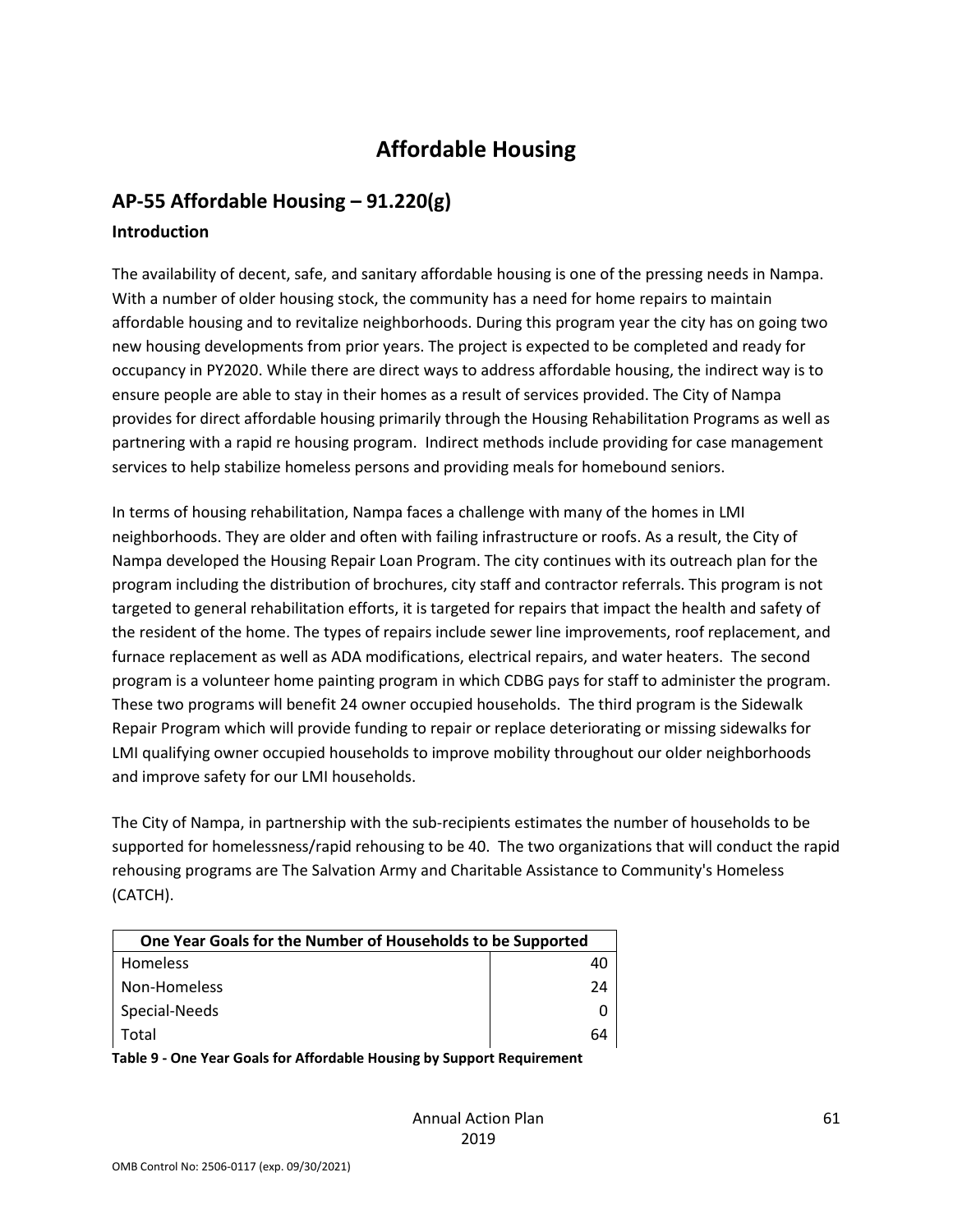| One Year Goals for the Number of Households Supported Through |    |  |
|---------------------------------------------------------------|----|--|
| <b>Rental Assistance</b>                                      | 40 |  |
| The Production of New Units                                   |    |  |
| <b>Rehab of Existing Units</b>                                | 24 |  |
| <b>Acquisition of Existing Units</b>                          |    |  |
| Total                                                         | 64 |  |
|                                                               |    |  |

**Table 10 - One Year Goals for Affordable Housing by Support Type**

#### **Discussion**

Families receiving public housing assistance who want to become economically self-sufficient can voluntarily enroll in the Families Self Sufficiency (FSS) programs and begin to work on a plan. As the goals of the family are accomplished and they start to pay more towards their rent, a comparable amount to their rent increase is deposited in an escrow/savings account for them. The money going into the account comes from the Housing Authority (not the family). This is the money that would be used for their rental subsidy if they were not able to pay more on their own. When the family successfully completes their goals/contract, they will receive the money in the escrow account to use toward eligible uses. Most used these funds to provide a down payment on a home and pay off debt. Both Housing Authorities administer FSS programs. Southwest Idaho Cooperative Housing Authority (SICHA) administers the Housing Choice Voucher Option Program for disabled families participating in their FSS program in order to convert their section 8 rental subsidy into a mortgage subsidy.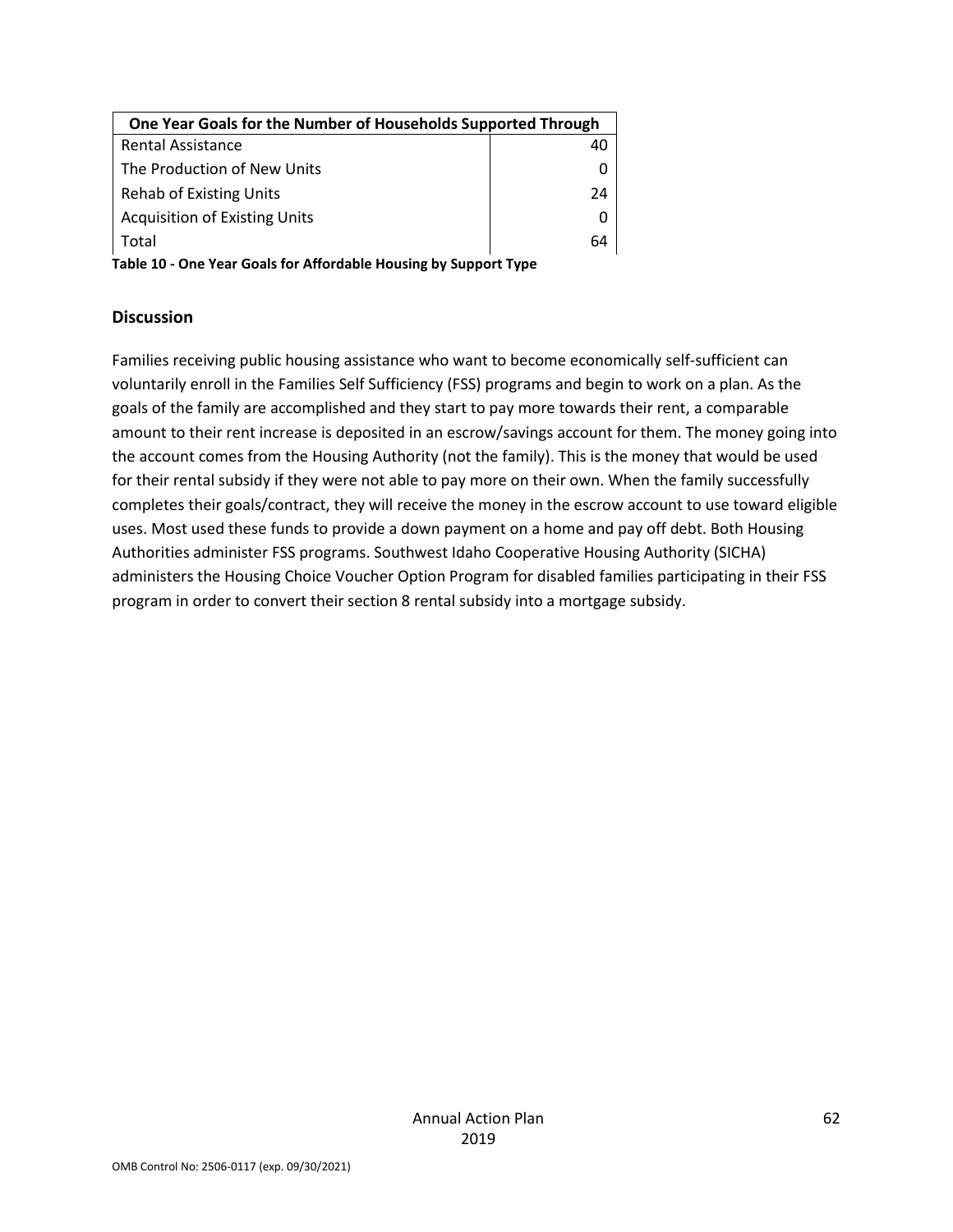# **AP-60 Public Housing** *–* **91.220(h)**

### **Introduction**

The City of Nampa is unique in that it has two separate public housing authorities working within the community. The Nampa Housing Authority owns and operates rental housing for low-income residents in Nampa. The Nampa Housing Authority does not administer rental assistance vouchers. Nampa residents receiving rental assistance through the Federal Section 8 program are assisted by SICHA, which has an office in nearby Middleton. Additionally, SICHA owns and operates rental housing for low-income residents, none of which are located in Nampa.

### **Actions planned during the next year to address the needs to public housing**

Nampa Housing Authority submits a five-year plan and Annual Capital Fund Statements to HUD outlying the physical and management improvements for the public housing units. The City of Nampa assists with the Environmental Reviews necessary for capital improvements.

The City of Nampa continues to research model rental housing improvement loan programs. The City's current program is targeted to homeowners only. With the requirements attached to a rental program in which the landlord ensures rentals are prioritized to low-income households, the number of affordable units that could become available will in turn decrease the burden upon public housing. Additionally, the number of rentals made ADA accessible will again decrease the burden upon public housing by offering an increase variety of housing choice.

SICHA reports that it is becoming more difficult for residents to find rental housing once they have a voucher.

### **Actions to encourage public housing residents to become more involved in management and participate in homeownership**

The Nampa Housing Authority and Southwestern Idaho Cooperative Housing Authority both offer the Family Self Sufficiency (FSS) program. Both maintain the philosophy that residents should "move in, move up, move out." The escrow funds raised through the program allow participants to use them toward homeownership.

Section 8 rental assistance is managed by Southwestern Idaho Cooperative Housing Authority (SICHA) and the city has continued to fund the Housing Choice Voucher Option (HCVHO) Program this Agency provides to convert some of the rental vouchers into homeownership. The Nampa Housing Authority has collaborated with members of the financial community including, the Finally Home Program, Translation Title & Escrow, Academy Mortgage, and the Idaho Credit Union League to provide opportunities for home ownership to residents.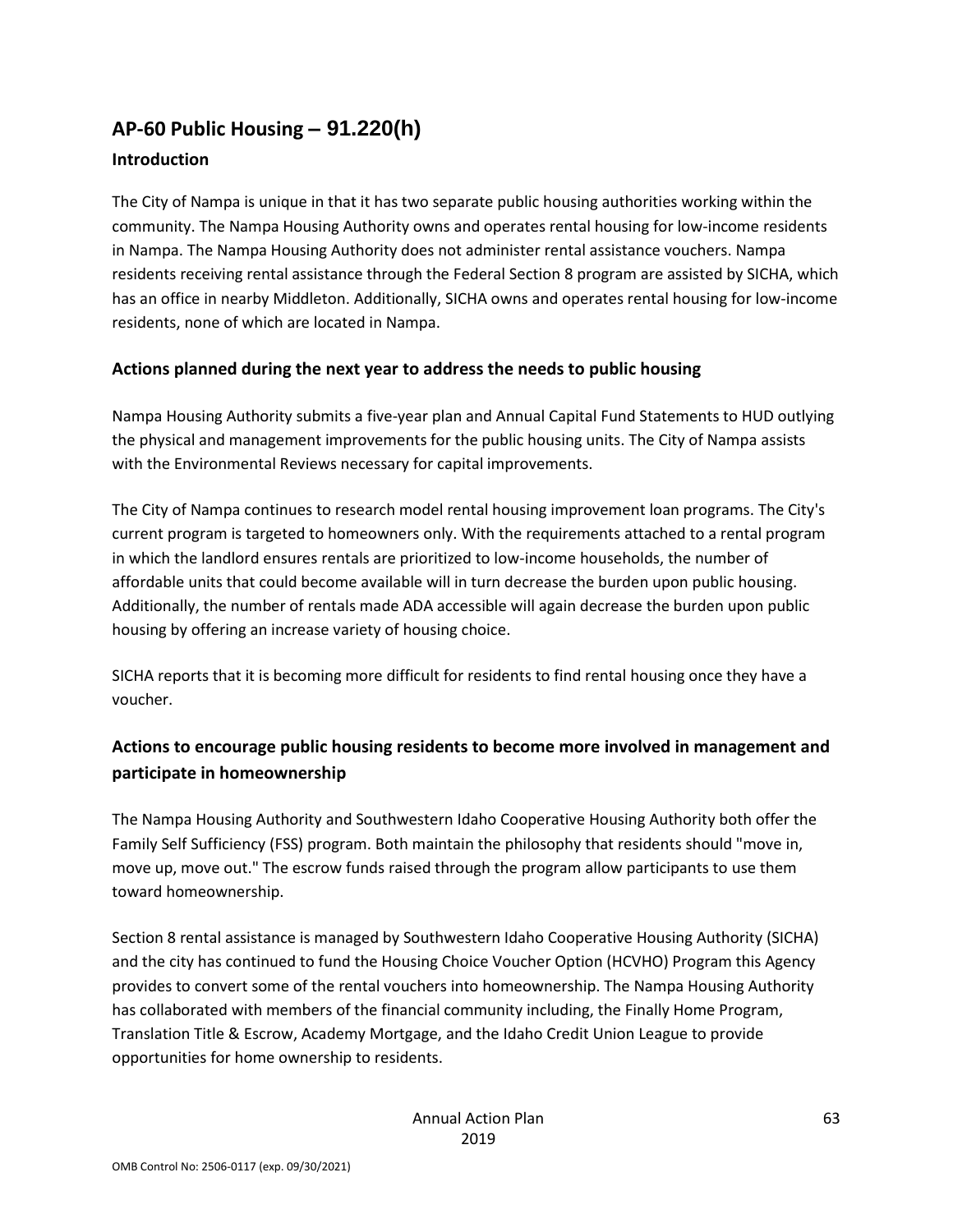Benefits of homeownership for families include equity investment, tax advantages, stable housing costs along with a greater choice of neighborhoods, the pride of ownership and improved accessibility accommodation. The purpose of the HCVHO program is to promote and support homeownership for qualified families through one time assistance grants. The HCVHO is a SICHA program that allows a qualified person or family, who is receiving Section 8 rental assistance to use their Voucher towards the purchase of a home. For many of these families, the mortgage qualification process eliminates their chances at homeownership due to their fixed and low incomes. By allowing a family to use their housing assistance payment as income, the family has a greater chance of qualifying for a mortgage loan. While not currently using CDBG, in prior years they were used as a one-time assistance grant for qualifying disabled, elderly and low-income families to enable homeownership for five or more families.

### **If the PHA is designated as troubled, describe the manner in which financial assistance will be provided or other assistance**

Not applicable.

#### **Discussion**

The City works in conjunction with Nampa Housing Authority, a quasi-municipal organization, through a cooperative agreement that designates the Housing Authority to establish public housing within the City. The Mayor appoints the board members of the Authority of which one member is a resident.

Nampa Housing Authority owns and manages 142 public housing units. Twenty of the units are elderly, and 9 of the 142 units (6.3 percent) are accessible to persons with disabilities. The Nampa Housing Authority partners with local service providers to persons with disabilities to ensure that residents who need accessible housing are aware of the accessible units at the Nampa Housing Authority.

Public housing units (also known as project based assisted units) are also for very low income or fixed income households, who must qualify based on their income. Once qualified, households are placed on the waiting list. To apply for a public housing unit the household must contact the apartment manager to complete and submit an application. The wait list for Housing Authority family units varies between 6 and 12 months. The wait list for 1-bedroom elderly units is longer and varies between 1 and 3 years. The average stay by residents is five years, although elderly and disabled residents stay much longer, sometimes until they move into a nursing facility. Potential tenants can reject a unit three times before being removed from the wait list.

The Southwestern Idaho Cooperative Housing Authority administers the Section 8 voucher program for Canyon County and maintains an office in Middleton. The Section 8 voucher program is for very low- or fixed-income households.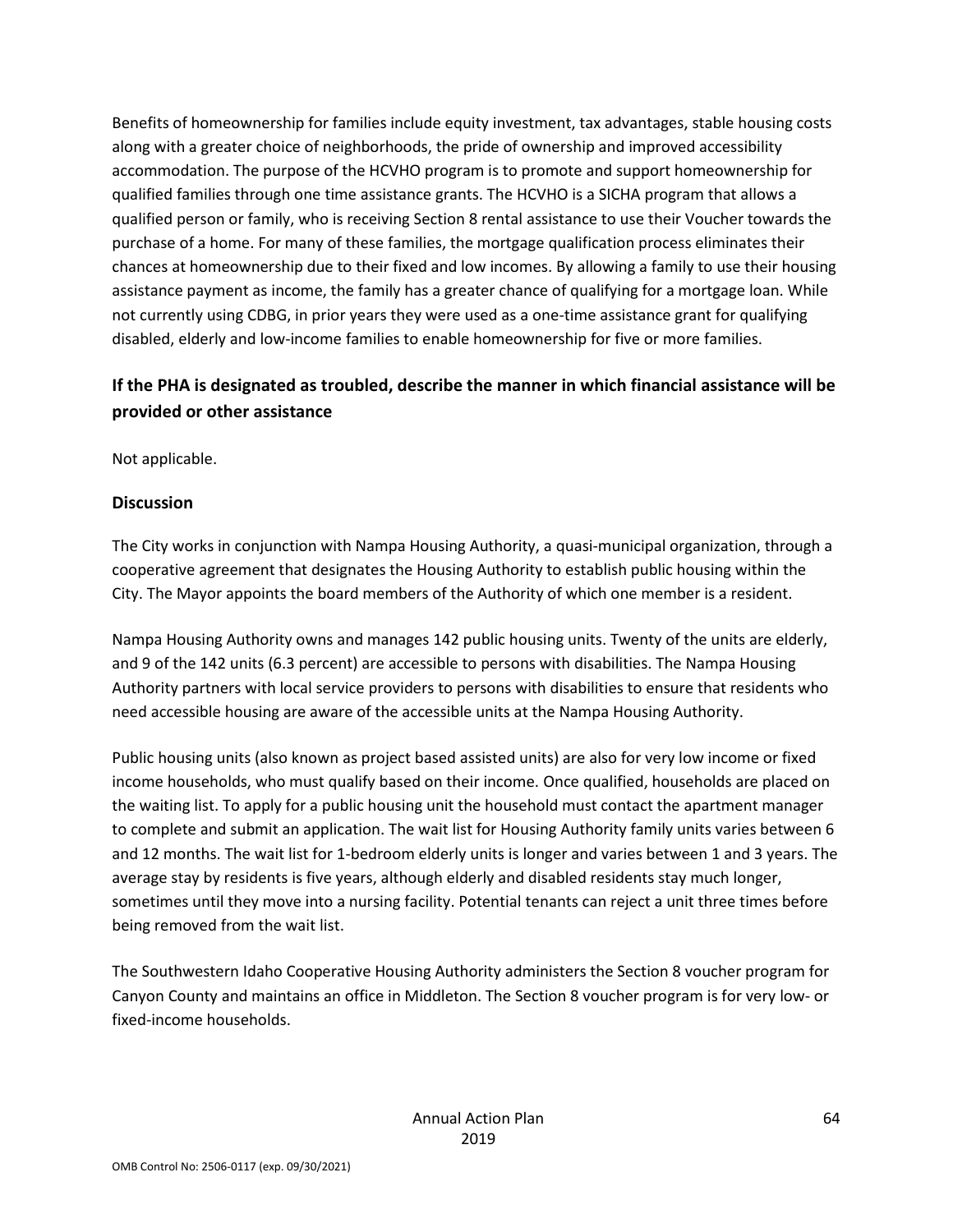# **AP-65 Homeless and Other Special Needs Activities – 91.220(i)**

#### **Introduction**

The City is not eligible as a recipient of other HUD funds as a direct recipient. Idaho Housing and Finance Association (IHFA) administers of the Balance of State CoC, ESG, and HOPWA programs; Idaho's Homeless Management Information System; HOME and Low-Income Housing Tax Credit allocations.

IHFA has divided the state into regional coalitions to provide input regarding the CoC; of which Nampa is part of the Region III Housing Coalition. While the City does not receive these funds, agencies within the City apply for these funds.

IHFA administers HUD Emergency Shelter and Supporting Housing Grant funds that benefit local homeless individuals and providers. However, reduction of homelessness is a strategy of the City of Nampa 5 Year Consolidated Plan for Nampa.

### **Describe the jurisdictions one-year goals and actions for reducing and ending homelessness including**

### **Reaching out to homeless persons (especially unsheltered persons) and assessing their individual needs**

The City of Nampa is within the Idaho Balance of State Continuum of Care (CoC) administered by Idaho Housing and Finance Association (IHFA). The CoC is divided into 7 regions of which Nampa is in Region 3. The city continues to participate in the Region 3 Housing Coalition. The Coalition, as part of the continuum of care, is involved in advocacy and collaboration with issues regarding affordable housing, specifically supportive services and emergency and transitional housing.

With direction from IHFA, the Region 3 Housing Coalition oversees the region's point in time count. The city helps where it can, especially through the various departments with staff in the field to help identify locations of unsheltered persons. Questions focus on the extent of homelessness (including length and environment), factors contributing to homelessness, factors limiting one's ability to exit homelessness, and basic demographics. The data collected offers Idaho insight into the efforts that should be made in combating and ending homelessness. Homeless specific programs can gain an understanding of service and housing needs based on the past and current barriers which contribute to each individual's or family's situation. Each shelter and homeless provider are encouraged to continually implement their own marketing strategies to ensure outreach efforts are targeted to those in need of the services offered and are easily accessible.

The city continues collaboration efforts with the City of Boise in planning efforts regarding homelessness. The CD Program Manager participates in the Ada County/City of Boise Continuum of Care Team to address Homelessness as Nampa and Boise are the major communities with homeless services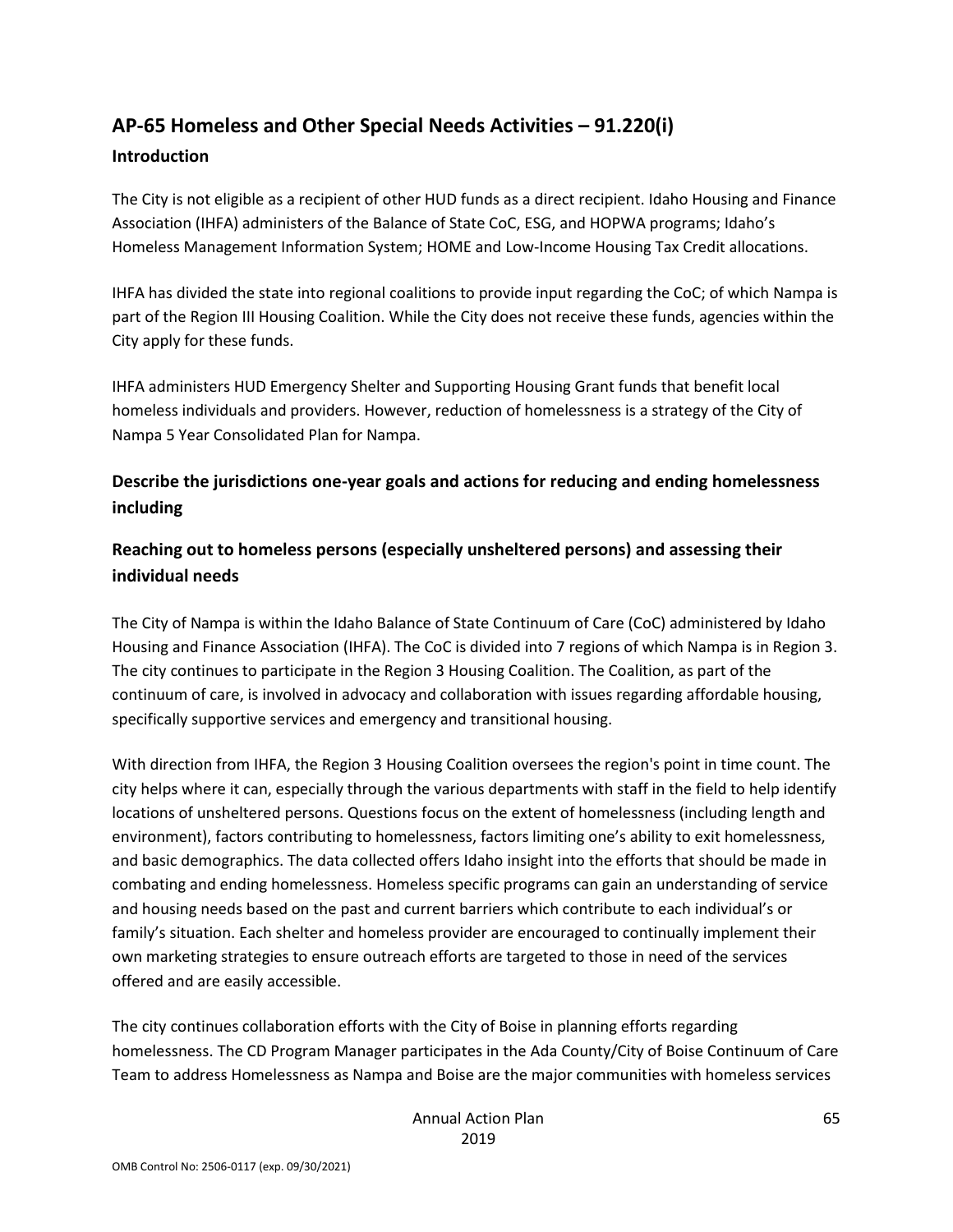and many clients in Nampa are the same clients in Boise. With this partnership, it is the hope that planning efforts can be more coordinated and broader spectrum to meet the needs of the homeless in the Treasure Valley.

The city also participates in the Nampa Caring Community Team, a local faith-based coalition of Nampa community members who care about the wellbeing of the people of Nampa addressing the needs of homeless and near homeless persons. This group spend one hour each month networking, sharing joys and concerns, and spreading the word about resources of various agencies and organizations offered to other professionals and to the people serves. Some participants in this group also participate in the Balance of State CoC Region III Housing Coalition administered through IHFA. Some members of the Nampa Caring Community Team are faith based and do integrate faith into their services they are not recipients of federal funds. However, they partner on a regular basis with those organizations that are recipients of federal funding to provide services to homeless persons.

### **Addressing the emergency shelter and transitional housing needs of homeless persons**

IHFA, as the administrator of the Balance of State Continuum of Care, has created a committee that is working through Coordinated Entry System models and assessment tools within Idaho. This system will assess the vulnerability, needs, and extent of barriers of those experiencing homelessness. Using an objective assessment of each individual or family, will allow IHFA to assess which housing component and service types that Idaho is in most need of 'Right sizing," or realigning resources with the population need, can then occur.

Over the years the city has allocated CDBG funding for the construction and operations of emergency shelter and transitional housing agencies. There are three emergency shelters offering 221 beds in Nampa. The largest emergency shelter provider in the Treasure Valley, with 165 beds in Nampa, does not participate within the CoC management and reporting process. However, they do participate in the Region 3 Housing Coalition activities and meetings. The Boise Rescue Mission's Lighthouse opened a new facility in 2014, with the ability to house up to 105 men. They have a 12-apartment transitional housing unit which accepts women and children as well as men. The transitional units are available for persons that are currently involved in the drug and alcohol rehabilitation program offered by the Mission. They also operate the Valley Women and Children's Shelter for homeless women and women with children offering 60 beds.

In 2002, the construction of the Community Family Shelter was completed and began permanent operation. The 56-bed facility can house 12 to 13 families and 4 to 8 single women. The CFS offers a comprehensive program that includes a day resource center for all homeless and at risk of homeless persons, the Jobs Program, social skills classes, and case management. The program provides emergency shelter and supportive services to homeless families and single women, with self-sufficiency and permanent housing as the final objectives. In 2013 the facility was paid in full, and ownership was transferred to the Nampa Salvation Army from the Nampa Shelter Foundation. The City Council has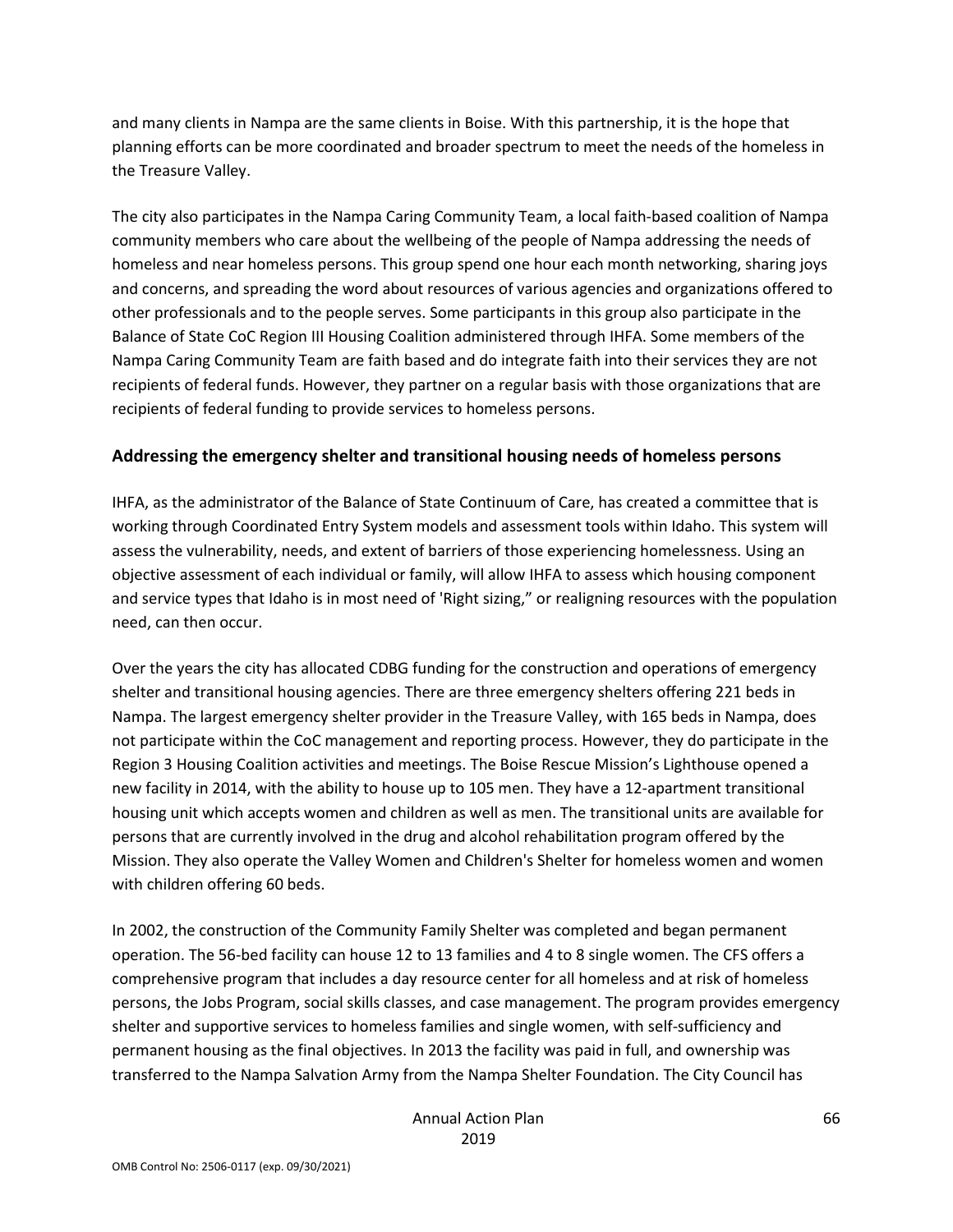continued its commitment to the shelter by providing operating costs since opening. With the shift at the national level in CoC funding priority away from traditional Transitional Housing and the loss of the operating funds, funds have been transferred to a focus on rapid rehousing efforts in the City.

During this program year the City is assisting the Salvation Army with funds for case management to all homeless persons, including the chronic homeless. The city also addresses the needs of homeless persons by recognizing the benefit and success of rapid re housing programs. Although this is a form of permanent housing, it is time restricted and can be used as a more efficient alternative to transitional housing. As such the city is also assisting with case management for participants in the CATCH program; a rapid rehousing program for families. Intensive case management takes referrals of families from the shelters and the CAP agency, WICAP, and houses the families and works with them toward selfsufficiency.

**Helping homeless persons (especially chronically homeless individuals and families, families with children, veterans and their families, and unaccompanied youth) make the transition to permanent housing and independent living, including shortening the period of time that individuals and families experience homelessness, facilitating access for homeless individuals and families to affordable housing units, and preventing individuals and families who were recently homeless from becoming homeless again**

In the absence of appropriate and effective intervention efforts and resources, many families and individuals will become homeless as life changes, such as loss of employment, lack of affordable housing, loss of support networks, exit from an institution or facility, and other severe circumstances present themselves. For those that experience these misfortunes, recovery can be extremely difficult when disability, controlled substance or alcohol dependency, or other extreme conditions exist. In some cases, long term and ongoing permanent housing is the most appropriate housing solution. However, IHFA, the Balance of State COC, and regional housing coalitions identify the need for services that focus on reducing shelter stays and diverting individuals and families away from homelessness altogether.

During this program year the City is assisting the Salvation Army with funds for case management to all homeless persons, including the chronic homeless. The city also addresses the needs of homeless persons by recognizing the benefit and success of rapid re housing programs. Although this is a form of permanent housing, it is time restricted and can be used as a more efficient alternative to transitional housing. As such the city is also assisting with case management for participants in the CATCH program; a rapid rehousing program for families. Intensive case management takes referrals of families from the shelters and the CAP agency, WICAP, and houses the families and works with them toward selfsufficiency.

Additional Homeless prevention activities in the Nampa area include FEMA rental and utility assistance programs, Nampa Care's Program (water utility assistance program), referral to housing programs through Treasure Valley Referral and Resource Center, food pantry programs, and case management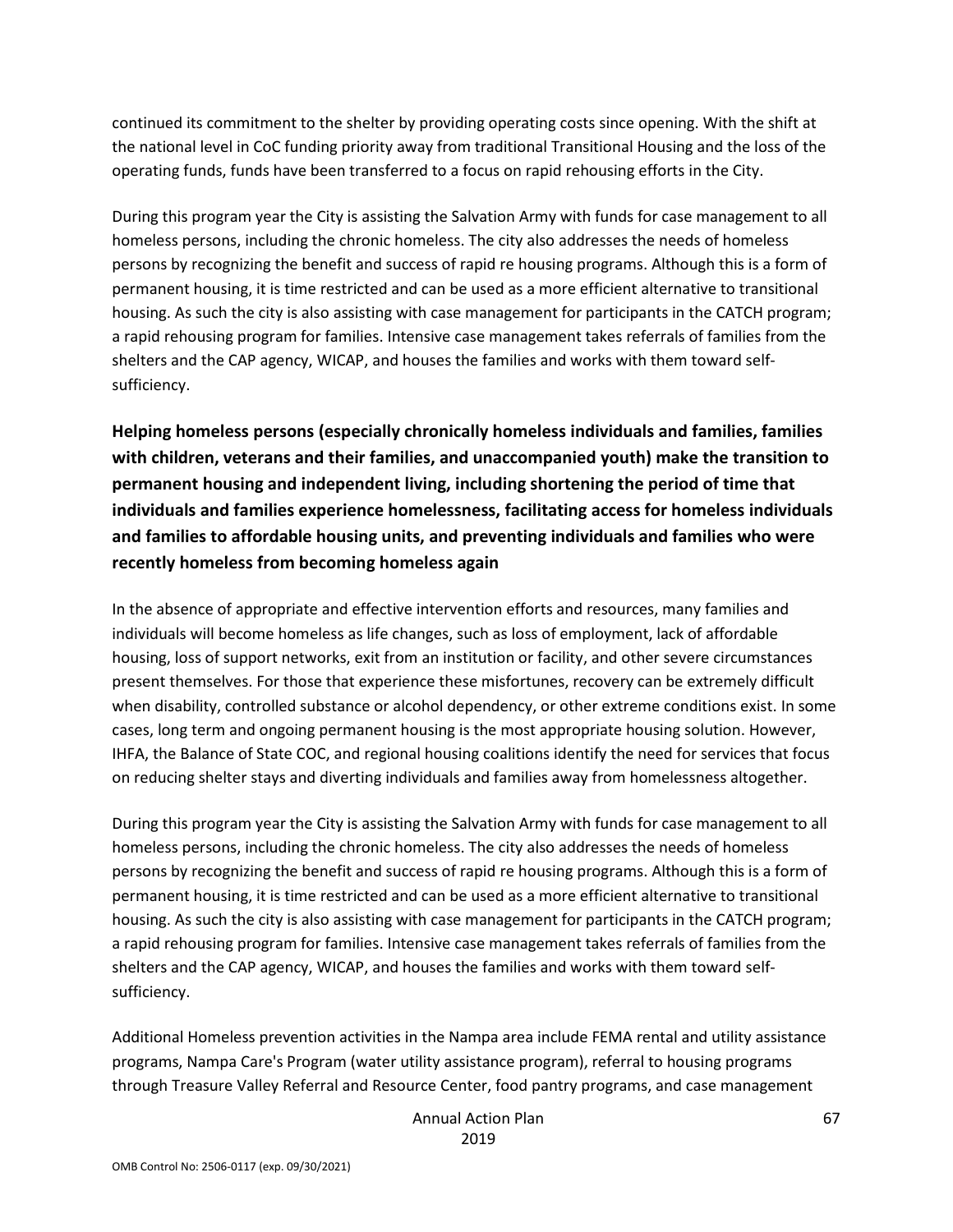services provided through a variety of agencies including Terry Reilly Health Services, the Community Family Shelter and Boise Rescue Mission.

**Helping low-income individuals and families avoid becoming homeless, especially extremely low-income individuals and families and those who are: being discharged from publicly funded institutions and systems of care (such as health care facilities, mental health facilities, foster care and other youth facilities, and corrections programs and institutions); or, receiving assistance from public or private agencies that address housing, health, social services, employment, education, or youth needs.**

IHFA, as the administrator of the Balance of State Continuum of Care, has created a committee that is working through Coordinated Entry System models and assessment tools within Idaho. This system will assess the vulnerability, needs, and extent of barriers of those experiencing homelessness. Using an objective assessment of each individual or family, will allow IHFA to assess which housing component and service types that Idaho is in most need of 'Right sizing," or realigning resources with the population need, can then occur.

The Region 3 Housing Coalition and the Nampa Community Cares Group take active roles in addressing the needs of homeless persons and those at risk of homeless. Members of these two groups coordinate efforts and refer to the most appropriate provider to serve the needs of the individual person and/or family. The City of Nampa does not directly participate in the discharge planning or protocol for persons leaving publicly funded institutions or healthcare systems or receiving assistance from public and private agencies. Rather, City staff works to connect these agencies with services in the community to help with their independent discharge planning.

Homeless prevention activities in the Nampa area include FEMA rental and utility assistance programs, Nampa Care's Program (water utility assistance program), referral to housing programs through Treasure Valley Referral and Resource Center, food pantry programs, and case management services provided through a variety of agencies including Terry Reilly Health Services, the Community Family Shelter, Advocates Against Family Violence, Jesse Tree and Valley Women and Children Center.

The city also addresses the needs of homeless persons by recognizing the benefit and success of rapid re housing programs. Although this is a form of permanent housing, it is time restricted and can be used as a more efficient alternative to transitional housing. As such the city is also assisting with case management for participants in the CATCH program; a rapid rehousing program for families. Intensive case management takes referrals of families from the shelters and the CAP agency, WICAP, and houses the families and works with them toward self-sufficiency.

#### **Discussion**

In the 2018 program year HUD Continuum of Care Program awarded \$4,326,670.00 to the State of Idaho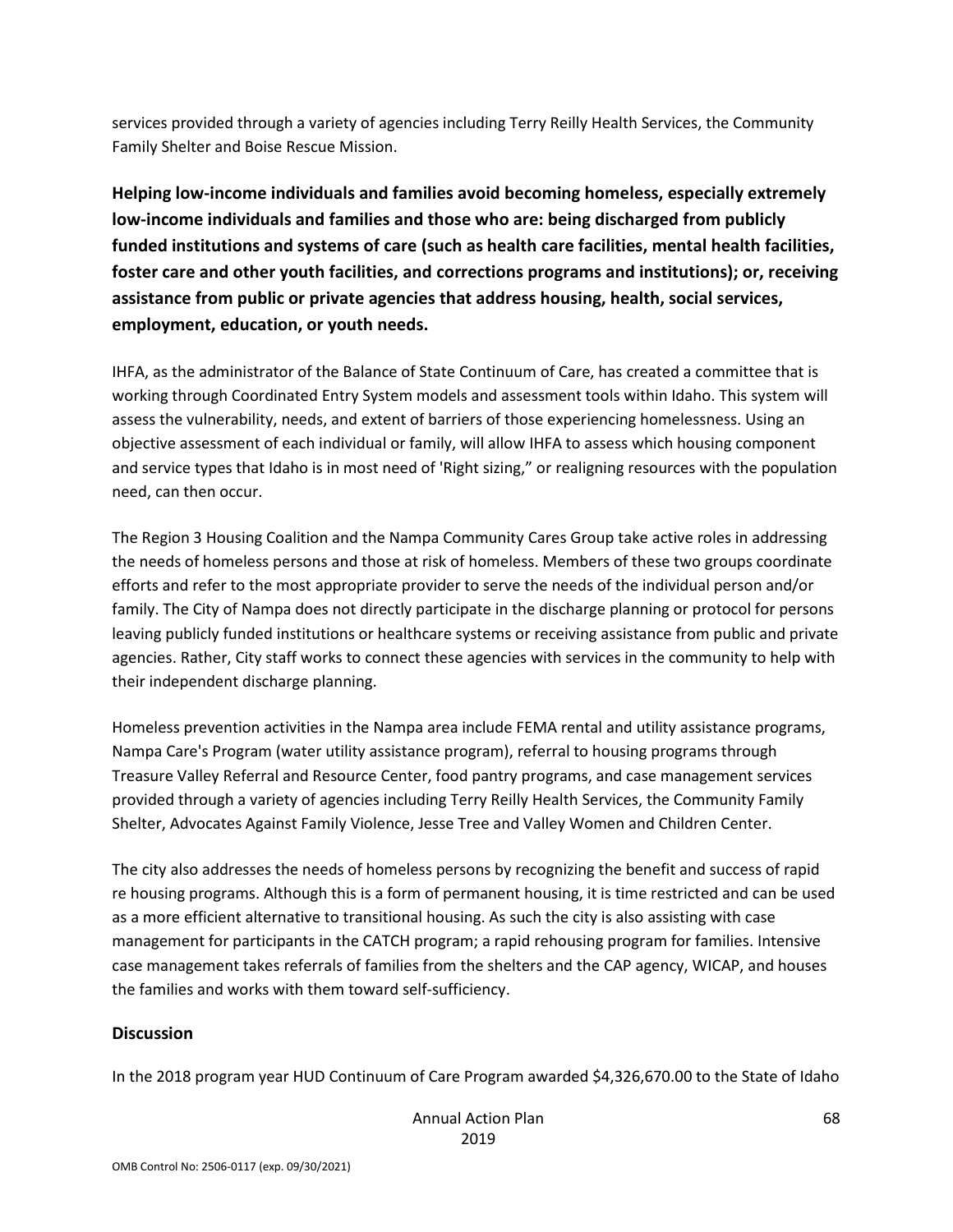that will provide permanent and transitional housing for homeless people across Idaho. IHFA's administration of the Balance of State Continuum of Care, ESG, and HOPWA programs; Idaho's Homeless Management Information System; HOME and Low-Income Housing Tax Credit allocations; and a large portion of the total Section 8 Housing Choice Vouchers available in the state.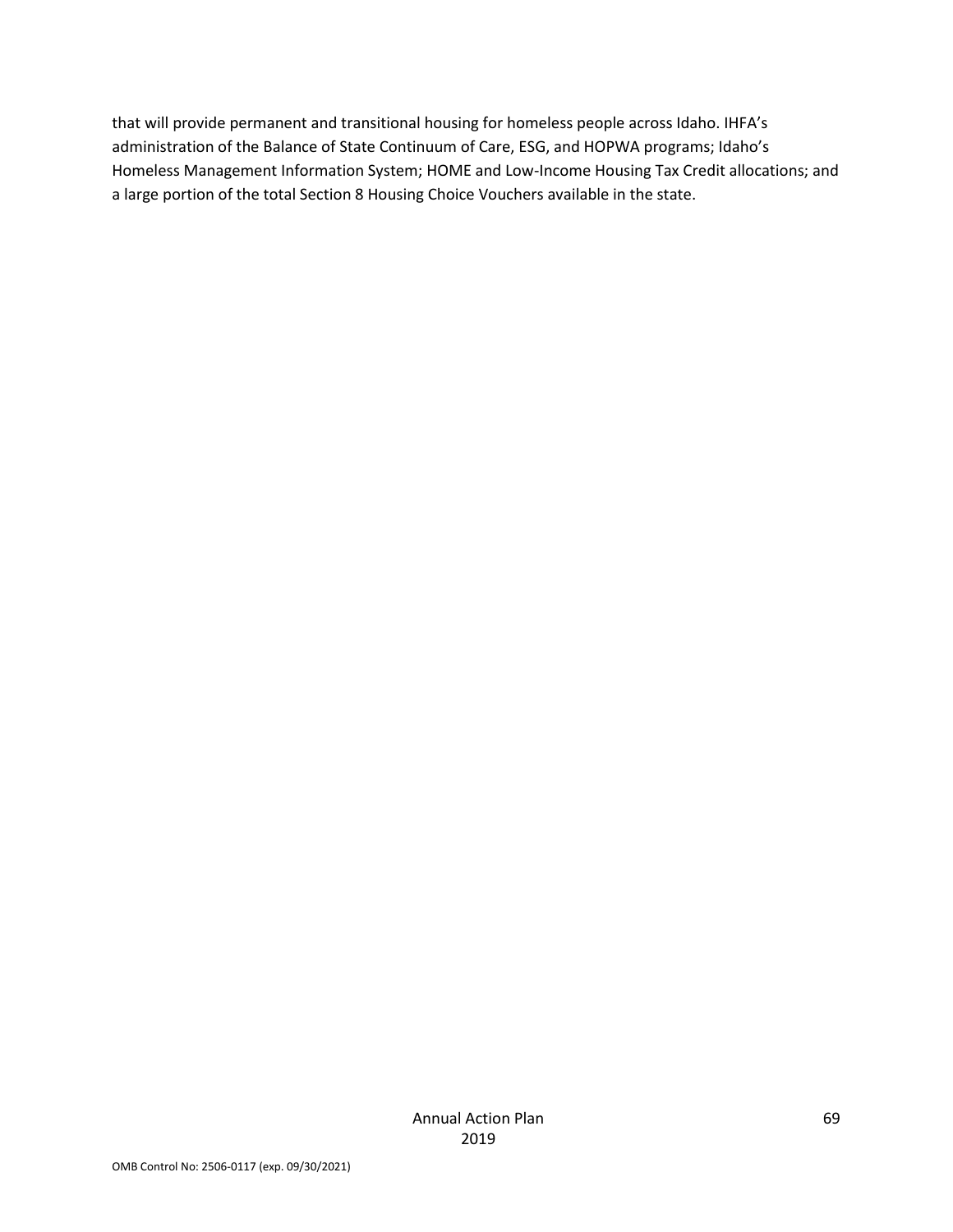### **AP-75 Barriers to affordable housing – 91.220(j) Introduction:**

An initial fair housing assessment was completed for the 5-year Consolidated Plan. This document is appended to the Consolidated Plan and, in addition to examining disproportionate housing needs and disparities in access to opportunity, analyzes public and private barriers to housing choice in Nampa. Stakeholders were also interviewed about housing barriers. The fair housing analysis did not identify barriers to affordable housing created related to land use and zoning. Instead, the analysis found that barriers are due to low incomes of residents seeking housing, rising housing costs, and disparities in neighborhood conditions. Creation and preservation of quality housing affordable to low- and moderate-income households.

Supportive service provision for special needs residents and residents experiencing homelessness.

Observation 1: Limited public transit may create barriers to housing choice for low-income households, including those with disabilities.

Action Step 1: The City should continue to work on improving public transit systems to ensure that persons with disabilities, including seniors, have available and can adequately access public transit (including accessing transit stops if they are wheelchair bound or sight impaired). Specifically work with Valley Ride Transit to ensure that quality Americans with Disabilities Act (ADA) Para transit services are provided to persons who cannot utilize available fixed route accessible bus services.

Observation 2: Limited housing opportunities for low income and Hispanic residents.

Action 2: The City should continue, and, as funds allow, increase, its fair housing education and outreach efforts. The city should target at least one workshop each year to landlords and real estate agents and others to residents most vulnerable to fair housing discrimination. The city should also consider conducting resident fair housing information sessions in locations frequented by low-income individuals e.g., homeless shelters, safe houses for youth, independent living centers. The training should be tailored for each group. Finally, if fair housing testing is done in Nampa in the future, it should include testing of steering by real estate professionals.

During the 2018 program year the City of Nampa, in conjunction with the City of Caldwell CDBG program hosted a Fair Housing table at the Treasure Valley Community Resource Center Information Fair held in April. The CDBG sponsored table provided fair housing information to attendees and the information provided was made available in English and Spanish. During the information fair the CDBG staff asked attendees to complete a fair housing survey. The survey asked questions pertaining to how well they

Annual Action Plan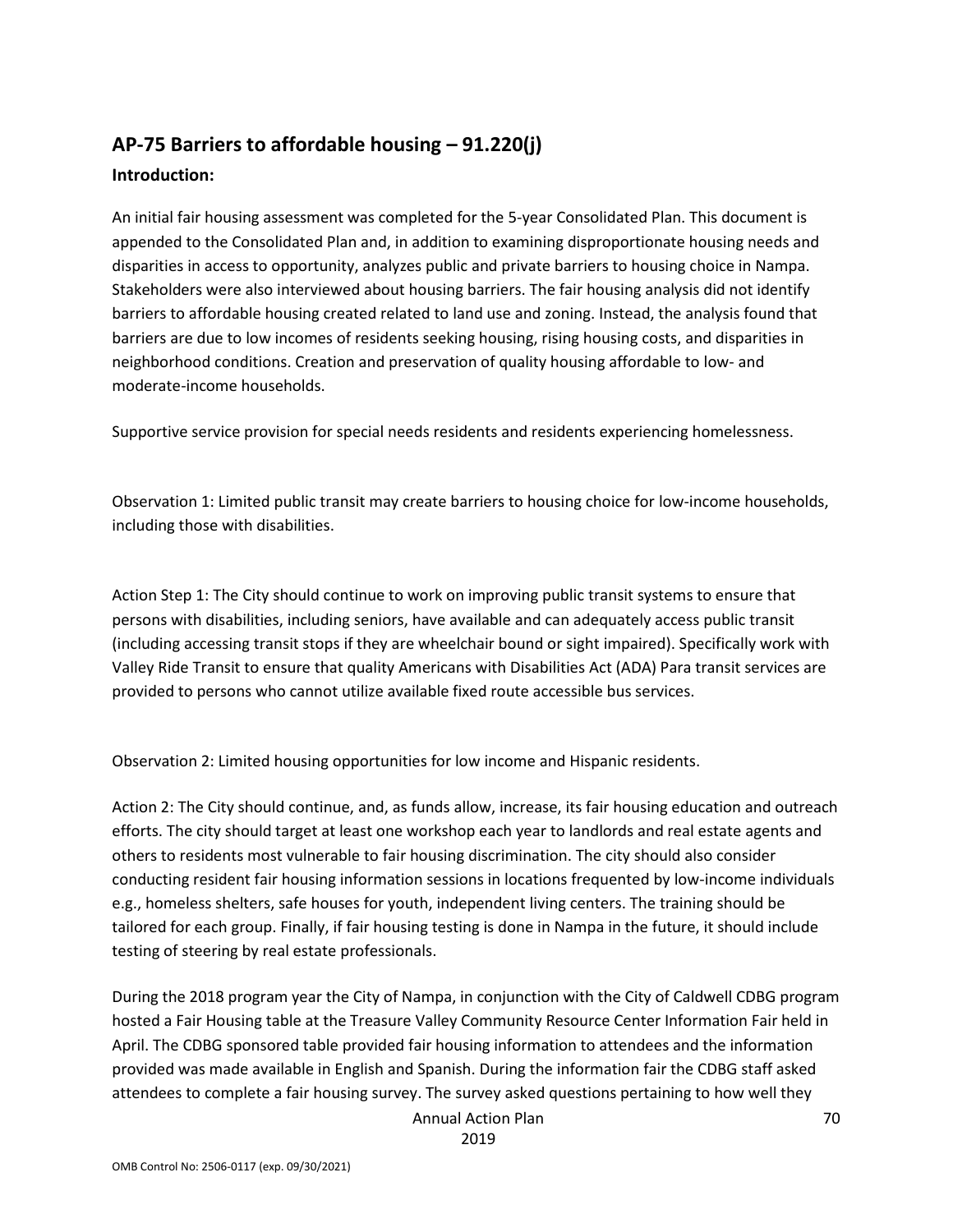feel they understand fair housing issues, if they or someone they know has experienced discrimination, and on what basis did the discrimination occur. The results confirmed the pressing need to educate the consumer and business communities on fair housing issues. The CDBG staff have made themselves available to the business community for information and training opportunities and have provided training to real estate firms as part of their annual training requirements. There will be a continued effort to host fair housing information events at future information fairs in our community. The survey also highlighted that a significant barrier to affordable housing is the growing gap between the cost of housing and the current level of wages in the Treasure Valley. This reinforces the need for the City of Nampa to pursue activities that will lead to an increased inventory of affordable housing.

### **Actions it planned to remove or ameliorate the negative effects of public policies that serve as barriers to affordable housing such as land use controls, tax policies affecting land, zoning ordinances, building codes, fees and charges, growth limitations, and policies affecting the return on residential investment**

The program and activities to reduce barriers to affordable housing and fair housing choice during this program year are listed below:

Continue operations of the City's Housing Improvement Loan Program to provide owner occupied homeowners low interest loans for improvements.

Conduct affirmative marketing of the City's Housing Improvement Loan Program through continued participation in the Region 3 Housing Coalition, Hispanic Realtor Association, Idaho Fair Housing Forum, and the Idaho Housing Policy Council. Additionally, continue to distribute brochures and connect with new contractors and agencies.

Update online Community Resource Guide as appropriate.

Assist with planning and if requested host Fair Housing Training conducted by HUD, Idaho Legal Aid and/or Intermountain Fair Housing Council; work with HUD Boise Field Office to coordinate event.

Coordinate efforts with neighboring CDBG entitlement cities to host a Landlord Training event.

Provide space to Fair Housing training events at City locations when requested and able.

Continue to collaborate with neighboring entitlement communities, City of Boise, City of Meridian and City of Caldwell in Fair Housing Education campaign.

Continue efforts with Idaho Fair Housing Forum to educate the public and housing industry personnel.

Continue to disseminate information about www.housingidaho.com, a free rental housing search engine and the availability of its free housing hotline that serves as a clearinghouse of questions involving

Annual Action Plan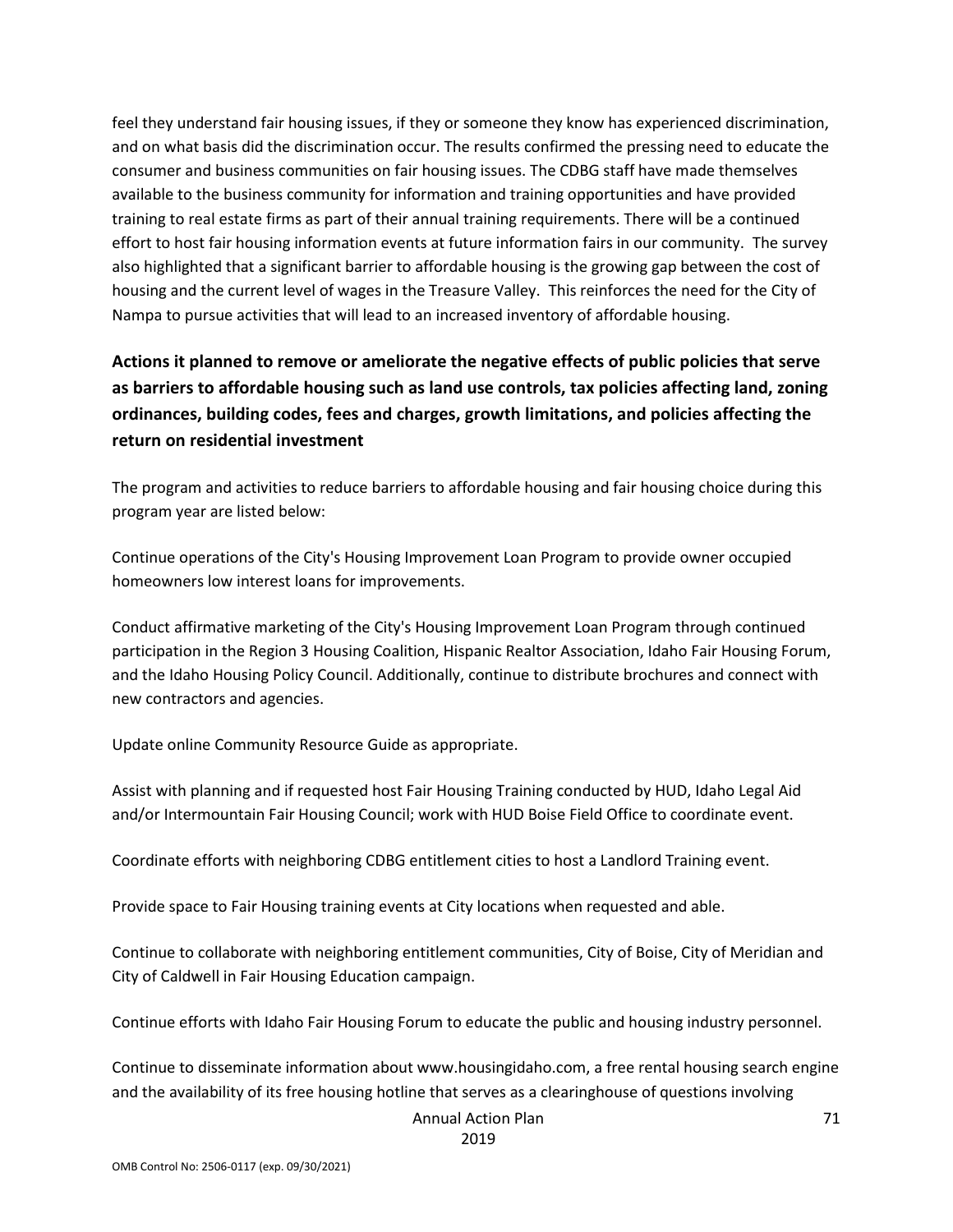#### housing in Idaho.

Continue to research model affordable housing development incentive programs.

#### **Discussion:**

The greatest barrier to providing affordable housing is insufficient financial resources. This can occur because of lack of employment and/or training, credit issues, and lack of funds to cover down payment assistance and closing costs or rental unit security deposits. The physical condition of housing stock also presents a barrier to safe, decent, and affordable housing. For instance, Orangeburg (tar and paper) sewer lines are more likely present in older homes which are also the most affordable, significant health concerns may exist. The Housing Improvement Loan Program can and has been used to address the health and safety concerns in existing housing. Also, these funds can be used to make homes more accessible to those with disabilities.

Lack of awareness of fair housing issues on the part of consumers and/or discriminatory practices within the housing industry could be considered another barrier to affordable housing. As part of the consolidated planning process, an updated Analysis of Impediments to Fair Housing Choice was completed. The city continues to partner to provide opportunities for education of not only those within the housing industry but the general public. Such opportunities have included the Treasure Valley Fair Housing Campaign with the Cities of Boise and Meridian through billboards, radio and TV spots, bus benches, bus signage, information booths at community events and training events for housing industry staff. During the 2018 program year Boise, Meridian, Caldwell, and Nampa CDBG programs partnered to run a Fair Housing Campaign adds during the month of April on Spanish and English-speaking radio channels.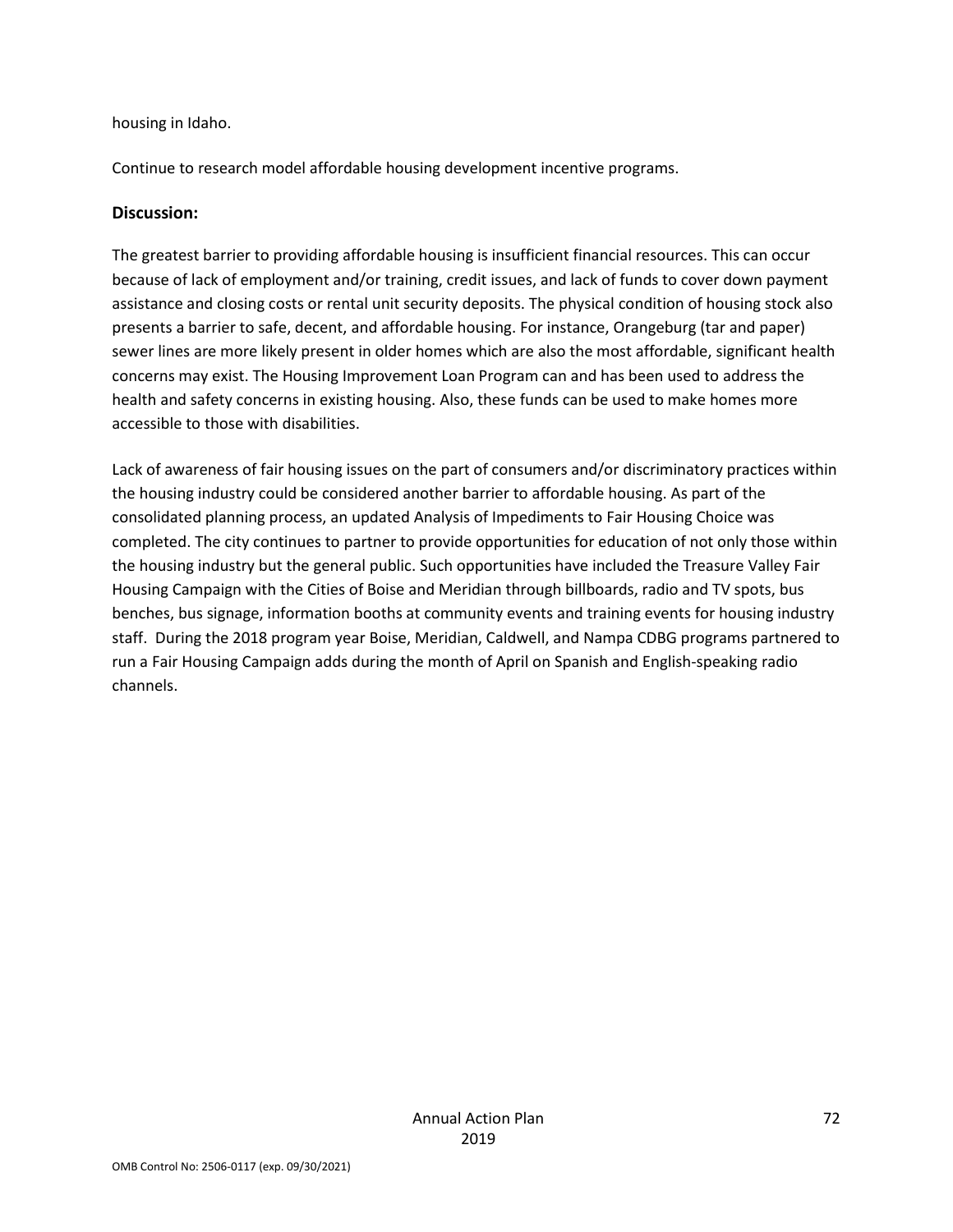## **AP-85 Other Actions – 91.220(k)**

#### **Introduction:**

In addition to efforts described to this point, the City of Nampa continues to remain involved in a number of efforts to address the needs of the underserved and promote efforts to coordinate the many components related to housing, suitable living environments, and promoting economic opportunity for low-income persons.

#### **Actions planned to address obstacles to meeting underserved needs**

The primary obstacle to meeting underserved needs is the lack of identified and available resources. To overcome this obstacle, the City will continue to actively pursue creative partnerships, both financially and in structuring projects to leverage what funds are available. The recent Invest Health Initiative, funded through the Robert Wood Johnson Foundation, will provide a platform for private-public partnerships in North Nampa, particularly to address health care needs. The city aims to provide better access to healthy food (the neighborhood lacks a grocery store), recreational activities, and improve access to public transit.

The City will continue to seek ways to expand the means by which those whose needs are underserved are informed about the financial and informational resources available to them in Nampa, specifically the programs funded through the CDBG program.

## **Actions planned to foster and maintain affordable housing**

The City of Nampa continues proactive efforts to maintain the condition and quality of naturally occurring affordable housing through its successful home repair program. This is complemented by investments in older neighborhoods, through the Brush Up Nampa program and relationship-building with code enforcement officers. For example, rather than approach condition concerns in a punitive way, City code enforcement take a "knock and talk" approach and work with people when they need assistance. Twice a year, the City provides dumpsters in older neighborhoods to facilitate neighborhood and property maintenance; volunteers provide additional support.

#### **Actions planned to reduce lead-based paint hazards**

Since the U. S. Department of Housing and Urban Development issued a new regulation to protect young children from lead-based paint hazards, the City of Nampa has been taking steps to ensure its regulations are in compliance, which includes revising program procedures and documents to implement additional steps for providing notification, identifying lead hazards, and performing lead hazard reduction, using safe work practices, and achieving clearance. The City has lacked the capacity of risk assessors and workers so there is an ongoing need for training. To address the need for qualified workers, the city will continue to work with the City of Boise and IHFA to host trainings for contractors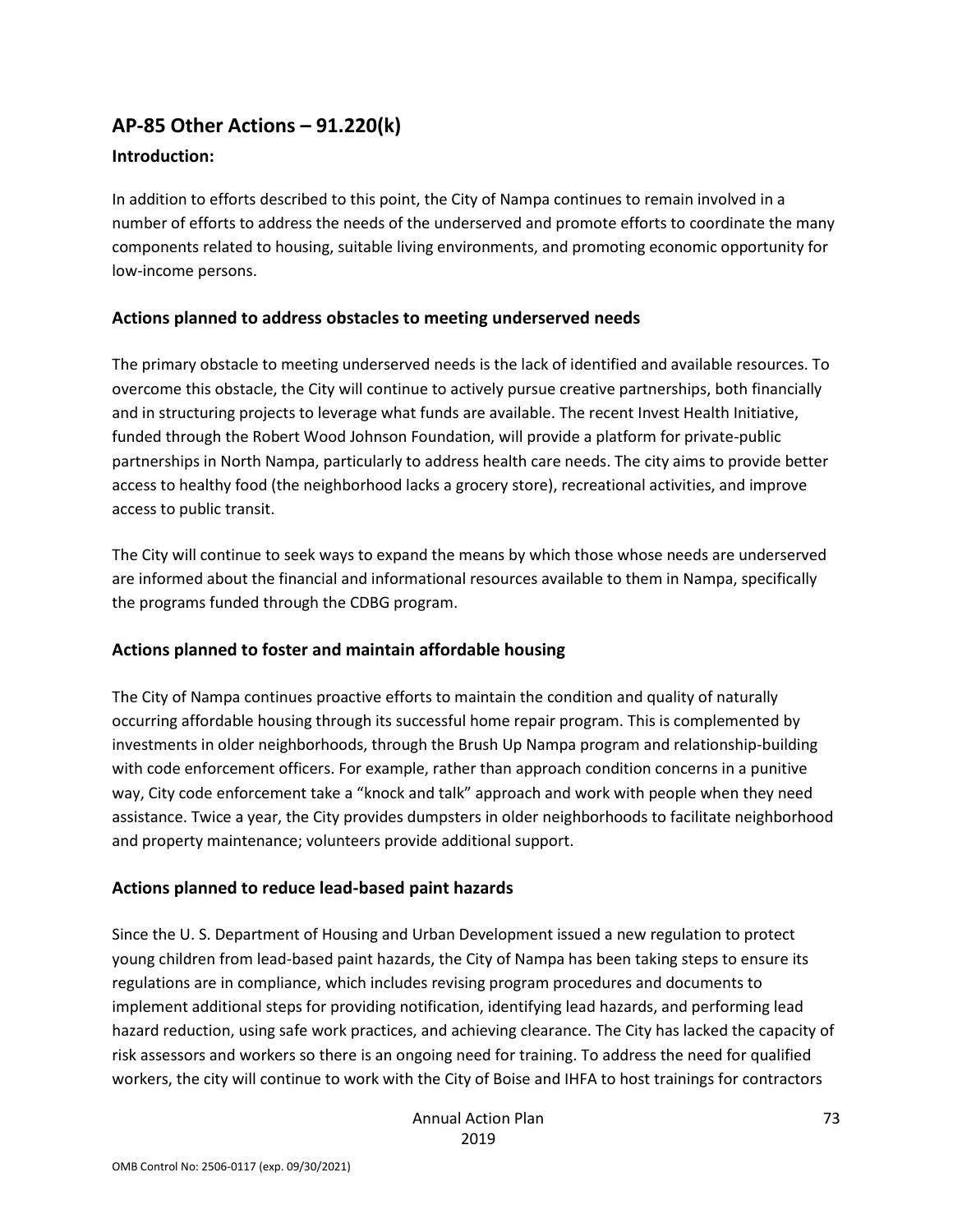about safe work practices.

The City of Nampa, the Nampa Public Housing Authority, Southwestern Idaho Cooperative Housing Authority, and area partners all provide information on lead-based paint hazards, precautions and symptoms to all homeowners, renters, and landlords involved in housing services and rehabilitation. All rehabilitation projects follow the regulations. As training become available, the City provides notification to these entities to continue to obtain training for contractors and program staff on lead hazard evaluation and reduction.

The City of Nampa funds housing repair/rehabilitation projects. City staff has also attended HUD sponsored lead-based paint training to become more familiar with the requirements and their implementation. As part of the environmental review process, all existing housing purchased with aid of CDBG funds is screened for lead paint hazards if built prior to 1978.

## **Actions planned to reduce the number of poverty-level families**

The City's anti-poverty plan has three primary components: 1) Support activities that increase the number of jobs in Nampa, especially for low- to moderate-income residents; 2) Ensure that a wide variety of housing opportunities are available; and 3) Provide supportive services to residents in poverty. These all support the City's anti-poverty goal of helping residents and families achieve self-sufficiency.

For those residents who are unable to work (low-income frail elderly, persons with disabilities), the City's public housing and Section 8 voucher providers are vital for those households to avoid homelessness.

A further strategy to reduce the number of poverty level families includes efforts to diversify Nampa's economy, increasing family wage jobs and expanding the local job base. A major effort in this regard is the development of the College of Western Idaho (CWI). Establishment of a school that specializes in trade- and skill-based education will give residents a local and affordable option for enhancing their skills and job readiness.

## **Actions planned to develop institutional structure**

As in past program years, the City of Nampa plans to carry out its annual Action Plans through a collaborative effort with other public entities, for-profits, non-profits, social services providers, health care agencies, and the private sector.

The strengths of the current CDBG program design and delivery allows for communication and coordination with many individuals, public and private groups throughout the city. The city believes the current institutional structure to be a competent and capable mechanism to administer CDBG programs throughout the community. Should gaps in service be identified, the city will work to remedy those shortcomings in an effort to insure smooth operations within both the administration and service

Annual Action Plan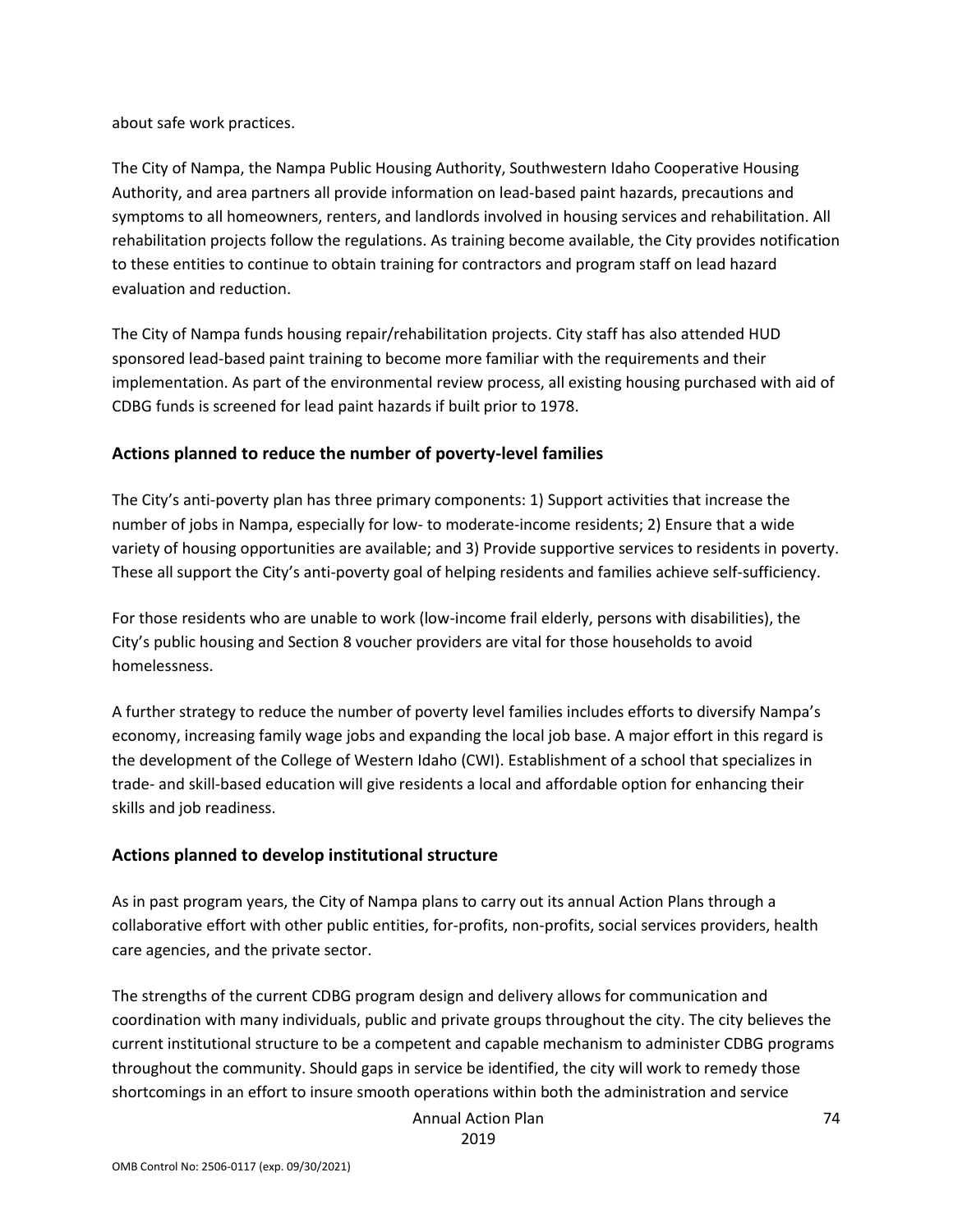delivery components of programs.

The city participates in a variety of local, regional, and state planning organizations to encouraging collaboration and cohesiveness in program design and implementation. These efforts include the Region 3 Housing Coalition, the Southwestern Idaho Cooperative Housing Coalition Family Self Sufficiency Advisory Board, the State Fair Housing Forum, the State Housing Policy Coordination Council, the Boise/Ada County Continuum of Care, Northwest Association of Community Development Managers, as well as collaboration with nearby entitlement communities.

The City's Community Development Division is responsible for the development and monitoring of the

Plan, the Annual Action Plan, the year-end CAPER report, IDIS reporting process and sub-recipient compliance monitoring. They will conduct Citizen Participation and Fair Housing outreach and implementation activities. The Community Development priorities will be orchestrated through the Economic / Community Development, Engineering, Building, Public Works, Parks, and Public Safety Departments.

## **Actions planned to enhance coordination between public and private housing and social service agencies**

The City of Nampa continues to take an active role in encouraging the coordination between public and private housing and social service agencies. As discussed above, the new Invest Health Initiative will be a catalyst to public-private partnerships in North Nampa, as part of the effort to improve economic outcomes for residents in this neighborhood.

The application process and scoring for the CDBG Action Plan also helps to enhance coordination between providers, as leverage and planning are areas which are scored in the evaluation of the application. It is apparent from comments received at the CDBG public hearing that most agencies in Nampa serving low income are working well together and are striving to improve services and reduce duplication. Private businesses are also involved whenever appropriate. The business community in Nampa is very active both in donations and volunteer support for activities designed to build our community and serve those most in need.

The city will also continue landlord training programs, which occur every two years, and are very well attended (100-150 participants).

#### **Discussion:**

Neighborhood Revitalization Strategy Area (NRSA): In April of 1998, HUD approved the Neighborhood Revitalization Strategy Area (NRSA) for the City of Nampa. This approved area is concentrated in "North Nampa" and encompasses the Census Tracts 20401 4, 20401 1, 20200 1, 20200 2, 20200 3 as defined by the 2010 Census. In 2009 a new North Nampa Master Plan was completed reestablishing the NRSA with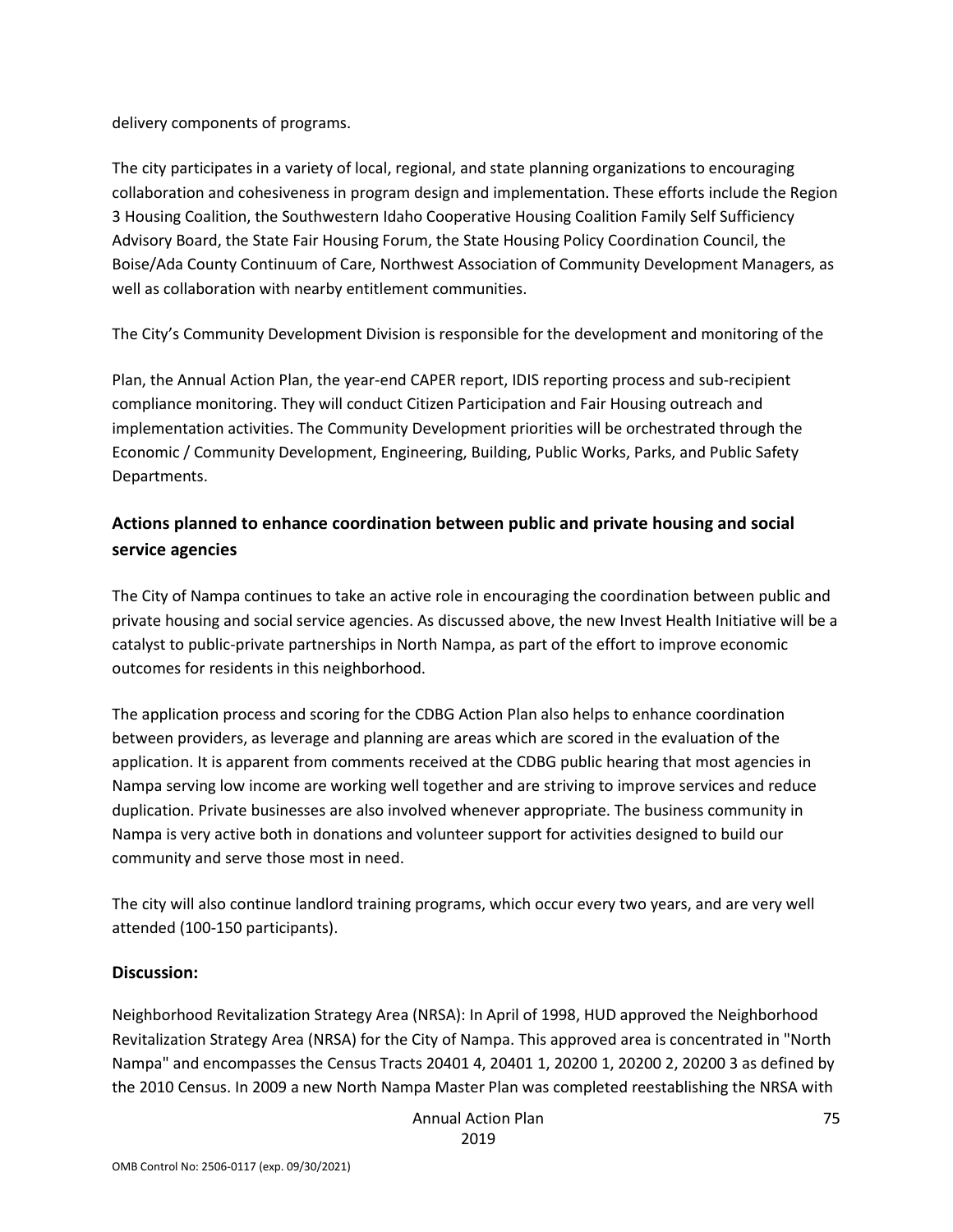new benchmarks and associated recommended activities. The new area is slightly smaller than the original as to follow natural barriers more closely. As CDBG funds come from the federal government, the City is limited in the use of the funds in areas affected by floodplains. As the NRSA is a coordinated focus and leveraging of resources that can occur when multiple organizations, individuals, and services can be synchronized to provide a tight pattern of multiple opportunities for enhancement of a relatively small geographical area.

During the PY2015 the City became a recipient of the Robert Wood Johnson Foundation's Invest Health initiative. This initiative brings together diverse leaders to develop new strategies for increasing and leveraging private and public investments to accelerate improvements in neighborhoods facing the biggest barriers to better health. This initiative was developed to provide an opportunity to transform the way local leaders work together to create solution driven and diverse partnerships. These partnerships will emphasize making changes in low-income neighborhoods to improve resident health and wellbeing. These changes can focus on increasing access to quality jobs, affordable housing, and nutritious food, and reducing crime rates and environmental hazards. The neighborhood of focus for the Invest Health initiative coincides with the HUD approved Neighborhood Revitalization Strategy Area.

The goals from the Invest Health Initiative are to develop a North Nampa plan of sustainable, long term solutions to identified health challenges by addressing the social determinants of health, with particular focus on building environment interventions. As part of the Invest Health Initiative a Food Access subcommittee was formed to help address the lack of food options for residents in and around the NRSA. In 2018, the Food Access Committee in partnership with the Treasure Valley Leadership Academy, the Idaho Food Bank, and WICAP have implemented "The Traveling Food Table" to help address food shortages in our NRSA by offering free food box distributions in targeted locations within the NRSA.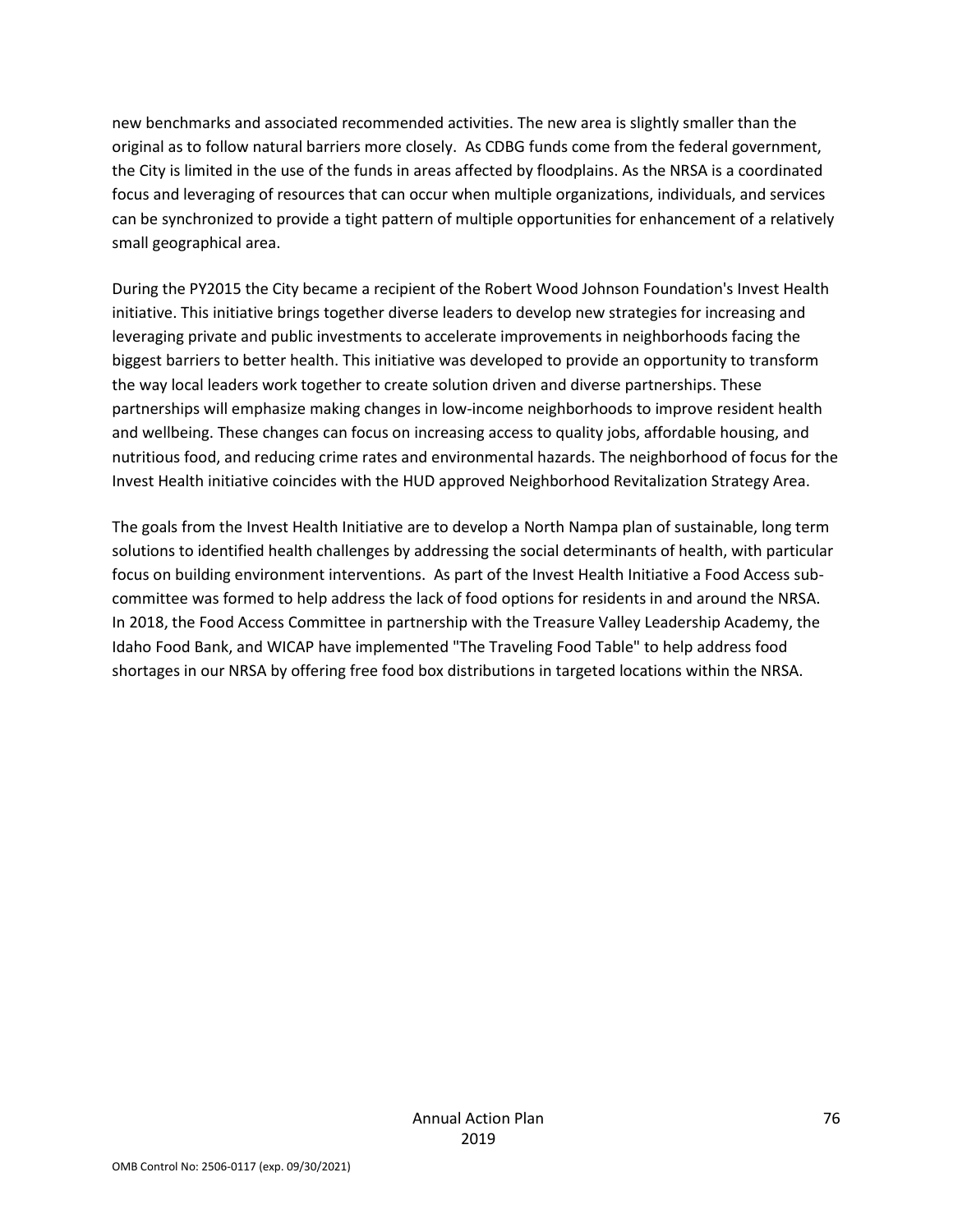# **Program Specific Requirements**

**AP-90 Program Specific Requirements – 91.220(l)(1,2,4)**

#### **Introduction:**

The City of Nampa expects to generate and deposit approximately \$40,000.00 into its CDBG fund accounts during the program year from a loan payment from rehabilitated owner-occupied units and payoffs from the same program.

No float funded activities are included in this Action Plan, nor have there been any in past program years.

The City has never received proceeds from Section 108 loan guaranteed nor has it received surplus funds from any federal urban renewal settlements.

## **Community Development Block Grant Program (CDBG) Reference 24 CFR 91.220(l)(1)**

Projects planned with all CDBG funds expected to be available during the year are identified in the Projects Table. The following identifies program income that is available for use that is included in projects to be carried out.

| 1. The total amount of program income that will have been received before the start of the next   |             |
|---------------------------------------------------------------------------------------------------|-------------|
| program year and that has not yet been reprogrammed                                               | 0           |
| 2. The amount of proceeds from section 108 loan guarantees that will be used during the year to   |             |
| address the priority needs and specific objectives identified in the grantee's strategic plan.    | $\mathbf 0$ |
| 3. The amount of surplus funds from urban renewal settlements                                     | $\mathbf 0$ |
| 4. The amount of any grant funds returned to the line of credit for which the planned use has not |             |
| been included in a prior statement or plan                                                        | 0           |
| 5. The amount of income from float-funded activities                                              | 0           |
| <b>Total Program Income:</b>                                                                      | 0           |
| <b>Other CDBG Requirements</b>                                                                    |             |
|                                                                                                   |             |
| 1. The amount of urgent need activities                                                           | 0           |
| 2. The estimated percentage of CDBG funds that will be used for activities that benefit           |             |
| persons of low and moderate income. Overall Benefit - A consecutive period of one,                |             |
| two or three years may be used to determine that a minimum overall benefit of 70%                 |             |
| of CDBG funds is used to benefit persons of low and moderate income. Specify the                  |             |
| years covered that include this Annual Action Plan.                                               | 90.00%      |